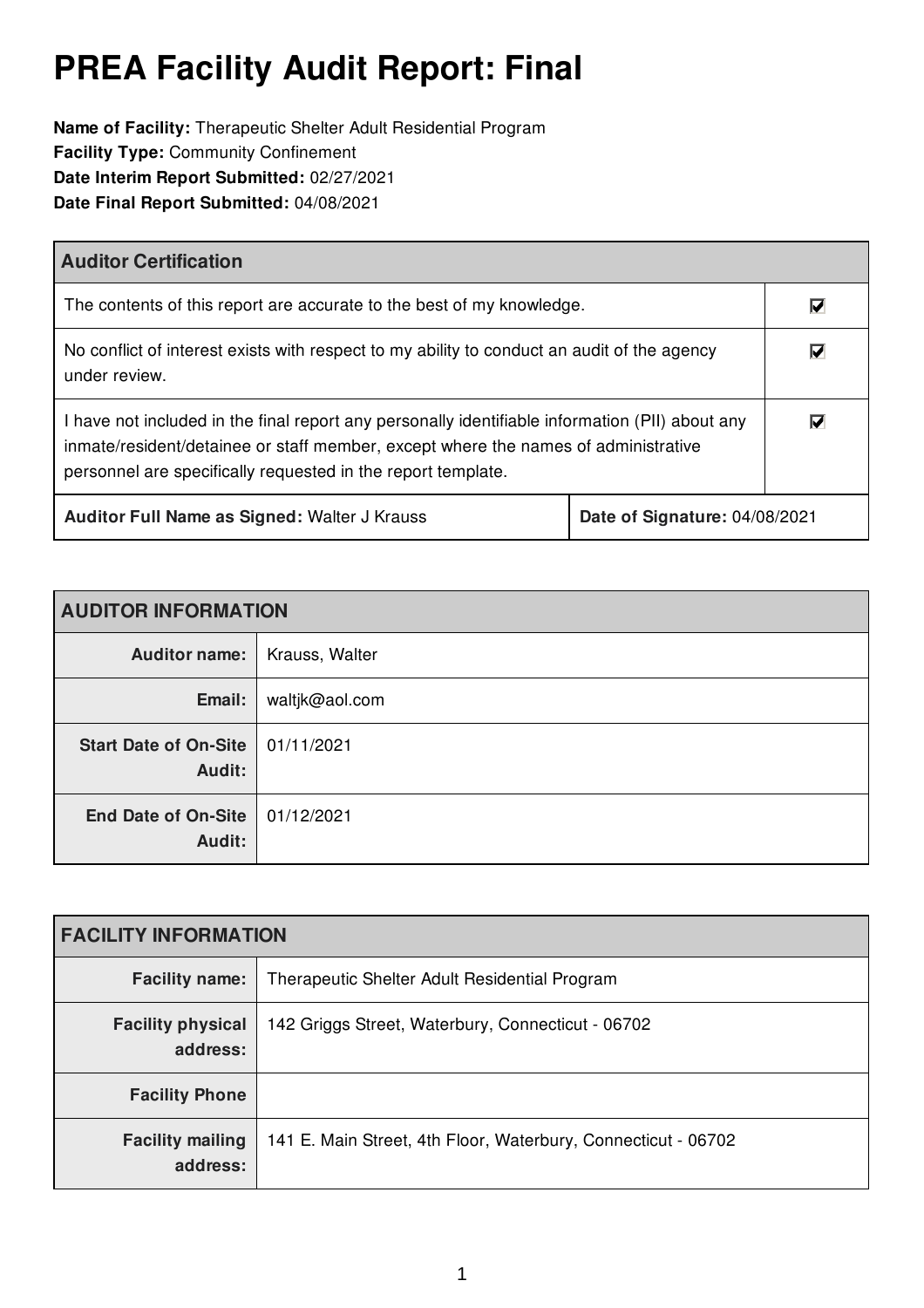| <b>Primary Contact</b>           |                                          |
|----------------------------------|------------------------------------------|
|                                  | Name: Chris Desroches                    |
|                                  | Email Address:   cdesroches@wellmore.org |
| Telephone Number:   203-725-5839 |                                          |

| <b>Facility Director</b>       |                                      |
|--------------------------------|--------------------------------------|
| Name:                          | John Keane                           |
|                                | Email Address:   jkeane@wellmore.org |
| Telephone Number:   2035741419 |                                      |

| <b>Facility PREA Compliance Manager</b> |  |
|-----------------------------------------|--|
| Name:                                   |  |
| <b>Email Address:</b>                   |  |
| <b>Telephone Number:</b>                |  |

| <b>Facility Health Service Administrator On-Site</b> |                                          |
|------------------------------------------------------|------------------------------------------|
|                                                      | <b>Name:</b>   Christie Hunnicutt LCSW   |
|                                                      | Email Address:   chunnicutt@wellmore.org |
| Telephone Number:   2037551143                       |                                          |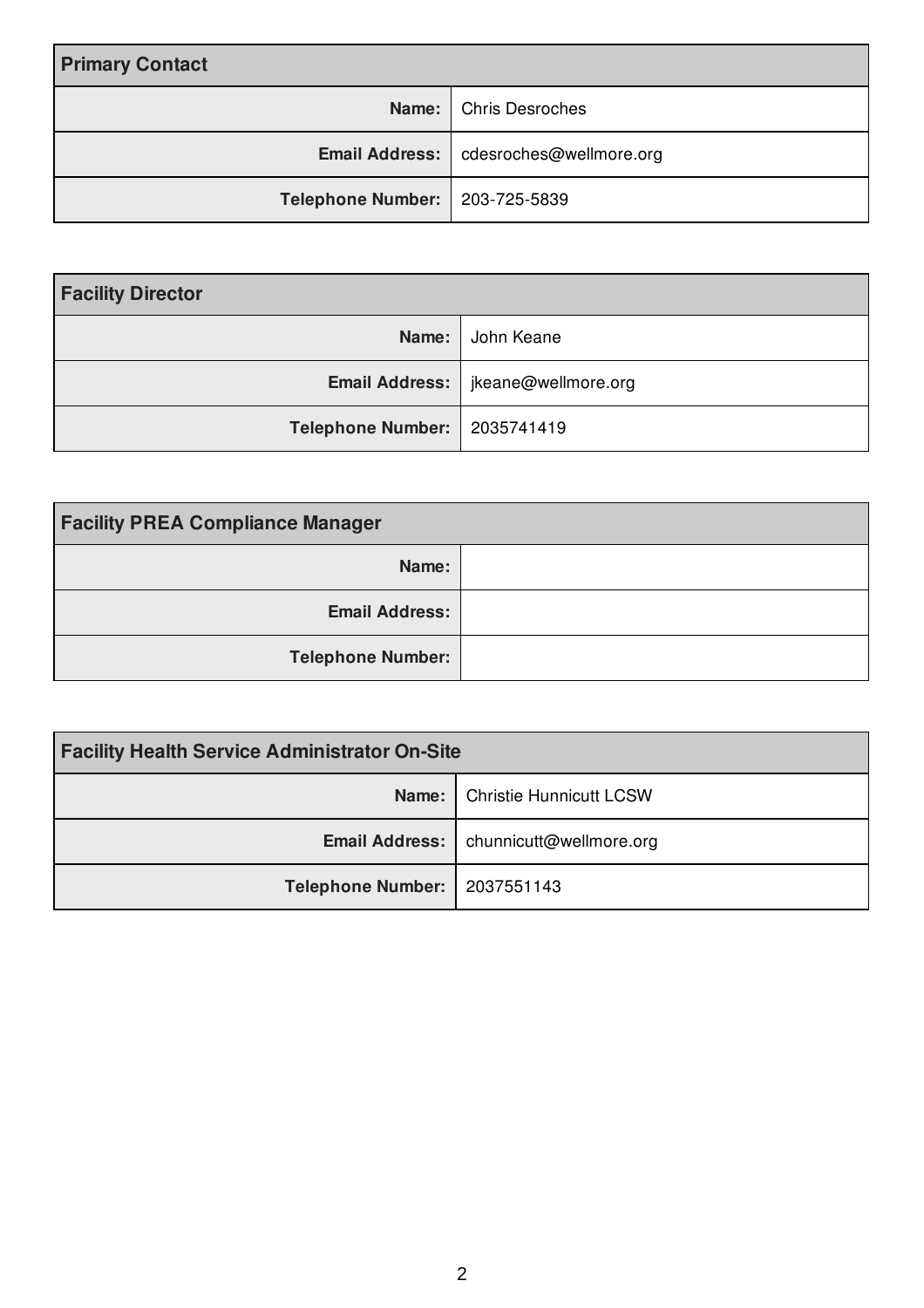| <b>Facility Characteristics</b>                                                                                     |                                                |  |
|---------------------------------------------------------------------------------------------------------------------|------------------------------------------------|--|
| <b>Designed facility capacity:</b>                                                                                  | 23                                             |  |
| <b>Current population of facility:</b>                                                                              | 9                                              |  |
| Average daily population for the past 12<br>months:                                                                 | 8                                              |  |
| Has the facility been over capacity at any point<br>in the past 12 months?                                          | <b>No</b>                                      |  |
| Which population(s) does the facility hold?                                                                         | <b>Males</b>                                   |  |
| Age range of population:                                                                                            | 18 and older                                   |  |
| Facility security levels/resident custody levels:                                                                   | <b>Community Confinement (Locked facility)</b> |  |
| Number of staff currently employed at the<br>facility who may have contact with residents:                          | 17                                             |  |
| Number of individual contractors who have<br>contact with residents, currently authorized to<br>enter the facility: | $\mathbf 0$                                    |  |
| Number of volunteers who have contact with<br>residents, currently authorized to enter the<br>facility:             | $\Omega$                                       |  |

| <b>AGENCY INFORMATION</b>                                          |                                                                 |  |
|--------------------------------------------------------------------|-----------------------------------------------------------------|--|
| Name of agency:                                                    | Wellmore Behavioral Health, Inc.                                |  |
| <b>Governing authority</b><br>or parent agency (if<br>applicable): |                                                                 |  |
| <b>Physical Address:</b>                                           | 141 East Main Street, 4th floor, Waterbury, Connecticut - 06702 |  |
| <b>Mailing Address:</b>                                            |                                                                 |  |
| <b>Telephone number:</b>                                           | 203-755-1143                                                    |  |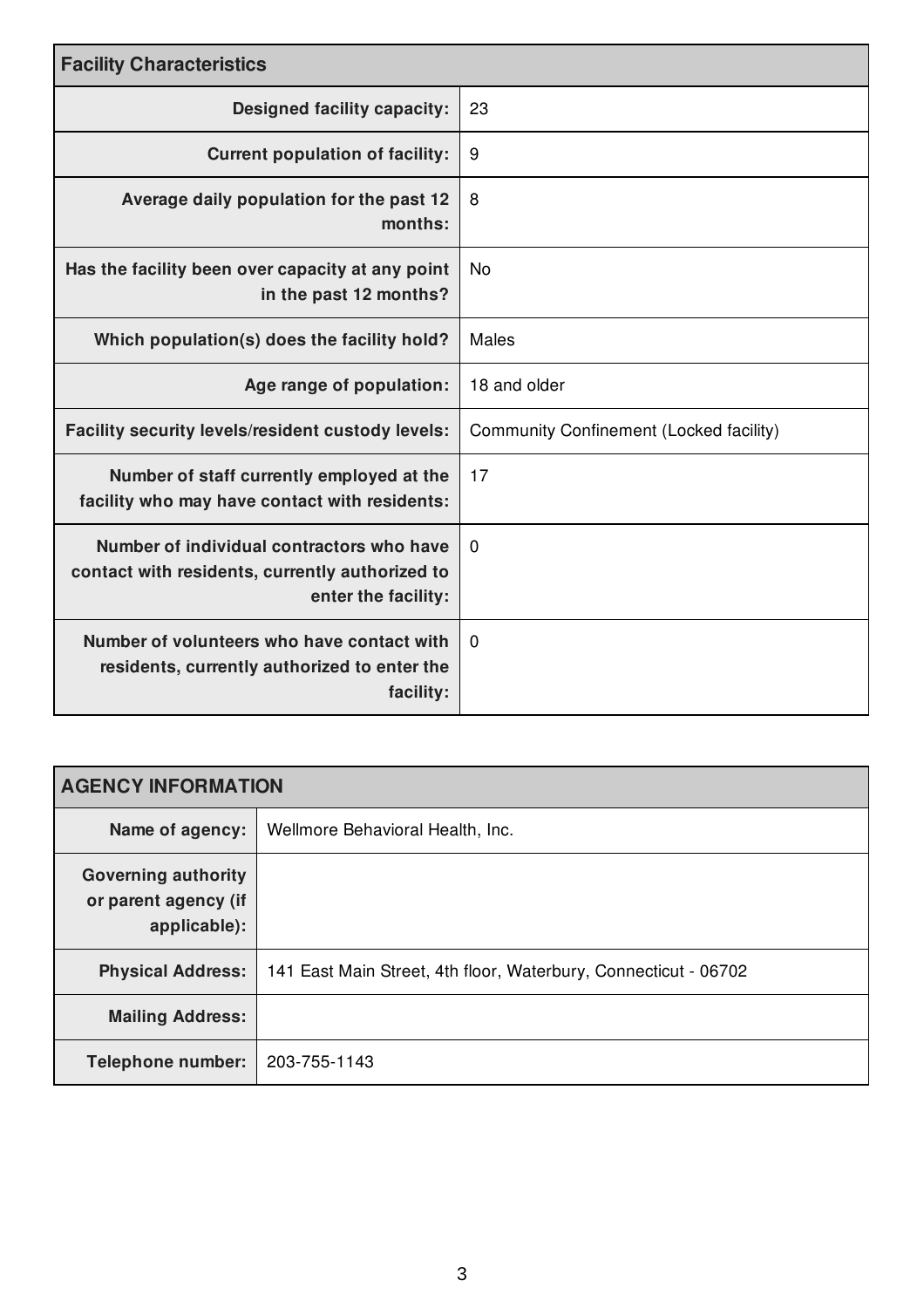| <b>Agency Chief Executive Officer Information:</b> |                                      |
|----------------------------------------------------|--------------------------------------|
|                                                    | Name:   Gary Steck                   |
|                                                    | Email Address:   gsteck@wellmore.org |
| Telephone Number:   203-755-1143                   |                                      |

| <b>Agency-Wide PREA Coordinator Information</b> |                                          |
|-------------------------------------------------|------------------------------------------|
| <b>Name:</b> Chris Desroches                    | Email Address:   cdesroches@wellmore.org |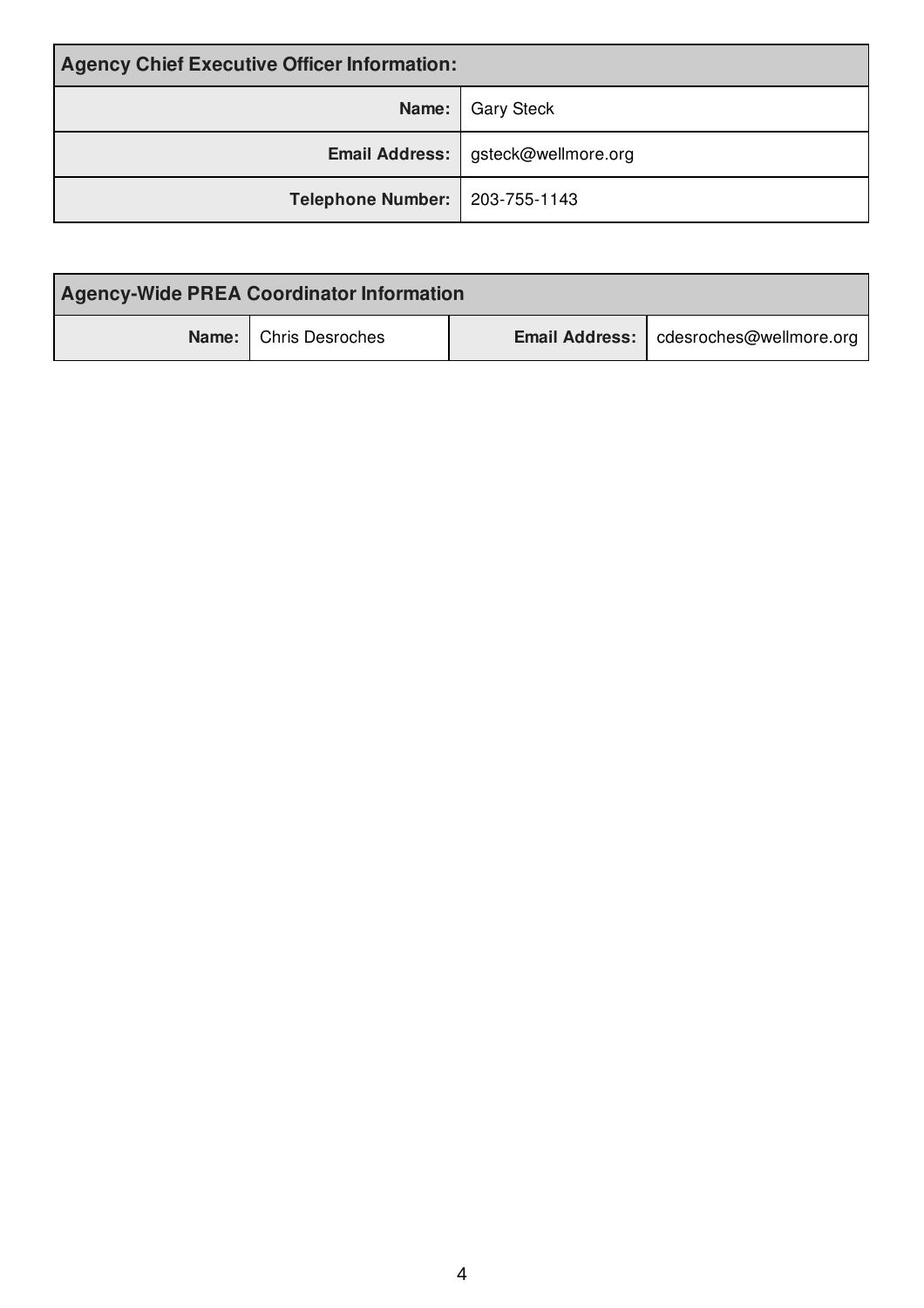# **AUDIT FINDINGS**

#### **Narrative:**

The auditor's description of the audit methodology should include a detailed description of the following processes during the pre-audit, on-site audit, and post-audit phases: documents and files reviewed, discussions and types of interviews conducted, number of days spent on-site, observations made during the site-review, and a detailed description of any follow-up work conducted during the post-audit phase. The narrative should describe the techniques the auditor used to sample documentation and select interviewees, and the auditor's process for the site review.

Wellmore Behavioral Health's Therapeutic Shelter received an on-site PREA audit on January 11th and January 12th, 2021 by Walter J. Krauss, Psy.D., DOJ Certified PREA Auditor. During the Pre-Audit phase, the auditor reviewed a variety of documentation provided by the agency and facility. These included policies and procedures, plans, protocols, training records, curricula, and other documents related to demonstrating compliance with PREA Standards. Dr. Krauss contacted the agency Vice President of Adult Services prior to the site visit to discuss the agenda and to provide information on how best to facilitate the on-site auditing process. The auditor provided an agenda via email for the site visit and requested additional information be made available on the first day of the audit. This additional information included resident rosters with housing unit assignments and staff rosters broken down by job title and shift.

The on-site audit began with a meeting between the PREA Auditor, PREA Coordinator, Vice President of Adult Services, and the facility's Program Manager. The discussion briefly focused on the audit process, the interim/final 45-day report, Corrective Action Plan period if required, and the final report. The meeting was followed by a comprehensive tour of the facility.

During the tour, the auditor observed PREA audit notices and Zero Tolerance posters throughout the facility where both residents and staff could readily view or access the information in both English and Spanish. Residents are permitted to use their cell phones or staff phones upon request at any time to access outside victim support services.

The tour included all areas of the facility, which includes a basement, the main, or first floor, where all the facility programming takes place, and the two upper levels where the residents are housed. During the tour, areas identified included, but were not limited to, the basement, an admissions office, medication room, programming and clinician offices, conference/group room, kitchen/food service room, dining area, a client intake bathroom and shower, two housing units each with separate bathroom and shower areas that allow for privacy.

Interviewees were 'randomly' selected by the auditor for both residents and staff. Because the population was only nine at the time of the audit, all residents were asked to be interviewed. One of the residents refused, but eight of the nine residents met with this auditor to be interviewed, including the only two current CSSD residents in the program. The eight 'random' residents, were each assigned to their own room on the two housing floors. None of the residents spoke Spanish, or any other language, with English as a second language. There were no residents at the facility at the time of the audit who had reported current PREA allegations, reported prior victimization, were identified as cognitively limited or developmentally disabled, or who had identified themselves as gay, lesbian, bisexual, transgender, or intersex. There were no residents identified as having or reported extensive mental health histories and there were no current residents with special needs who required PREA education and information to be provided to them in ways they could better understand.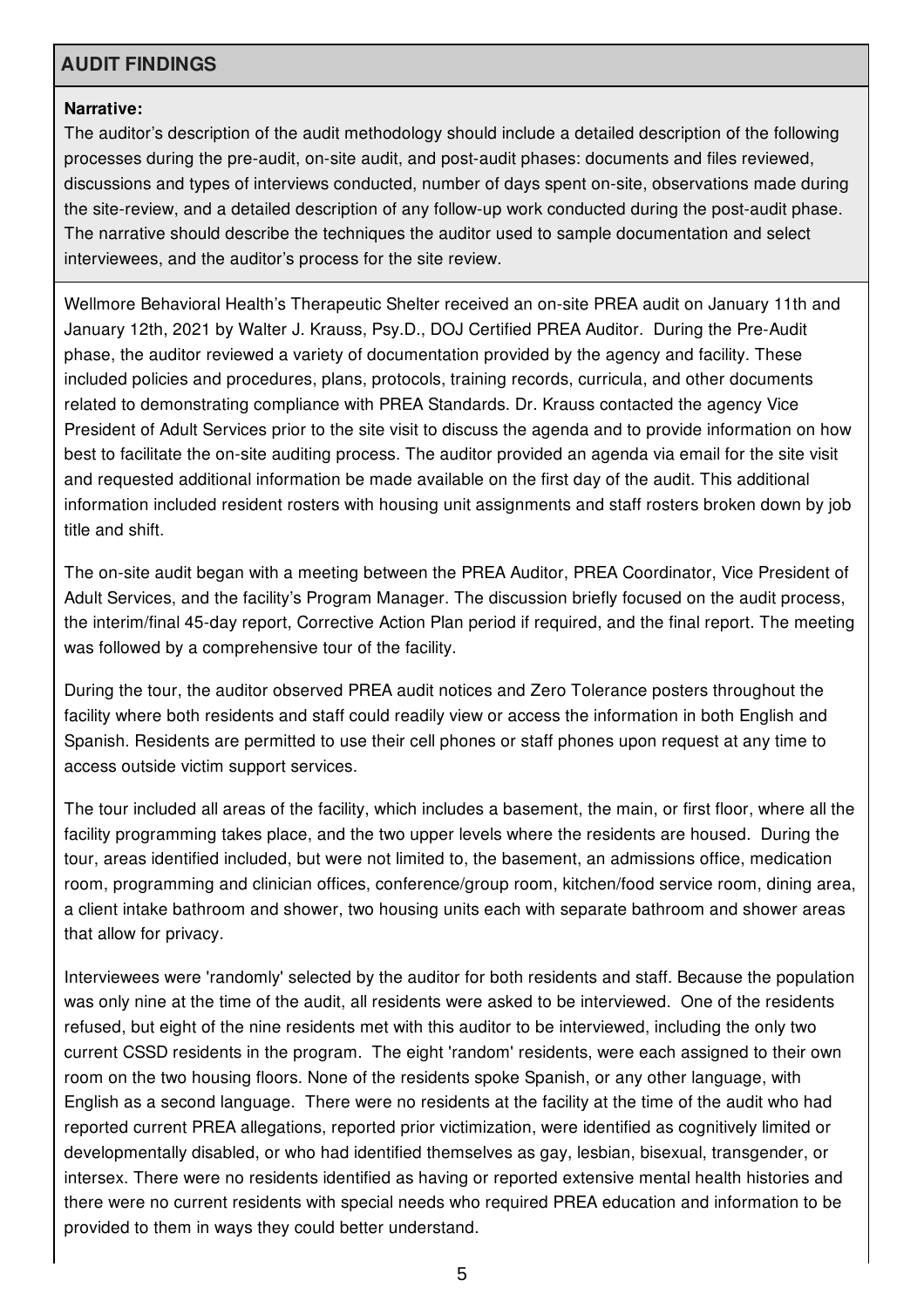Sixteen of seventeen staff were interviewed as well, incorporating all levels of staff and across all three shifts. The only facility-based staff person who was not interviewed was on medical leave at the time of the audit. Although only thirteen staff qualified as being identified as 'random' staff based on auditing criteria, fifteen were asked those questions in addition to others for specialized staff. Staff interviews at the agency level included Wellmore Behavioral Health's Chief Executive Officer, Medical Director, Director of Systems Operations, Director of Human Resources, Director of Integrative Care, Vice President of Finance and Administration, PREA Coordinator, as well as multiple extensive conversations with the Vice President of Adult Services during this process. Phone interviews were conducted with the Program Manager of Safe Haven of Greater Waterbury and the Chairman of the Department of Emergency Services of St. Mary's Hospital. At the facility-level, the Program Manager, Case Manager, three Clinicians, one Clinical Intern, and ten Shift Monitors. Facility-based staff were asked additional questions as well to meet process requirements including those questions from the Medical and Mental Health staff, a volunteer (clinical intern) who has contact with residents, intake and screening staff (Counselor), and a staff member who monitors retaliation (Program Manager).

There were no staff who had acted as a first responder to a sexual assault and there was no correspondence sent to the auditor's attention reporting sexual harassment or sexual assault. Therapeutic Shelter has had no reported allegations of sexual assault since the last PREA audit in December 2017 and is the only facility within the agency that requires PREA compliance, thus there were no such examples agency-wide as well within this auditing cycle.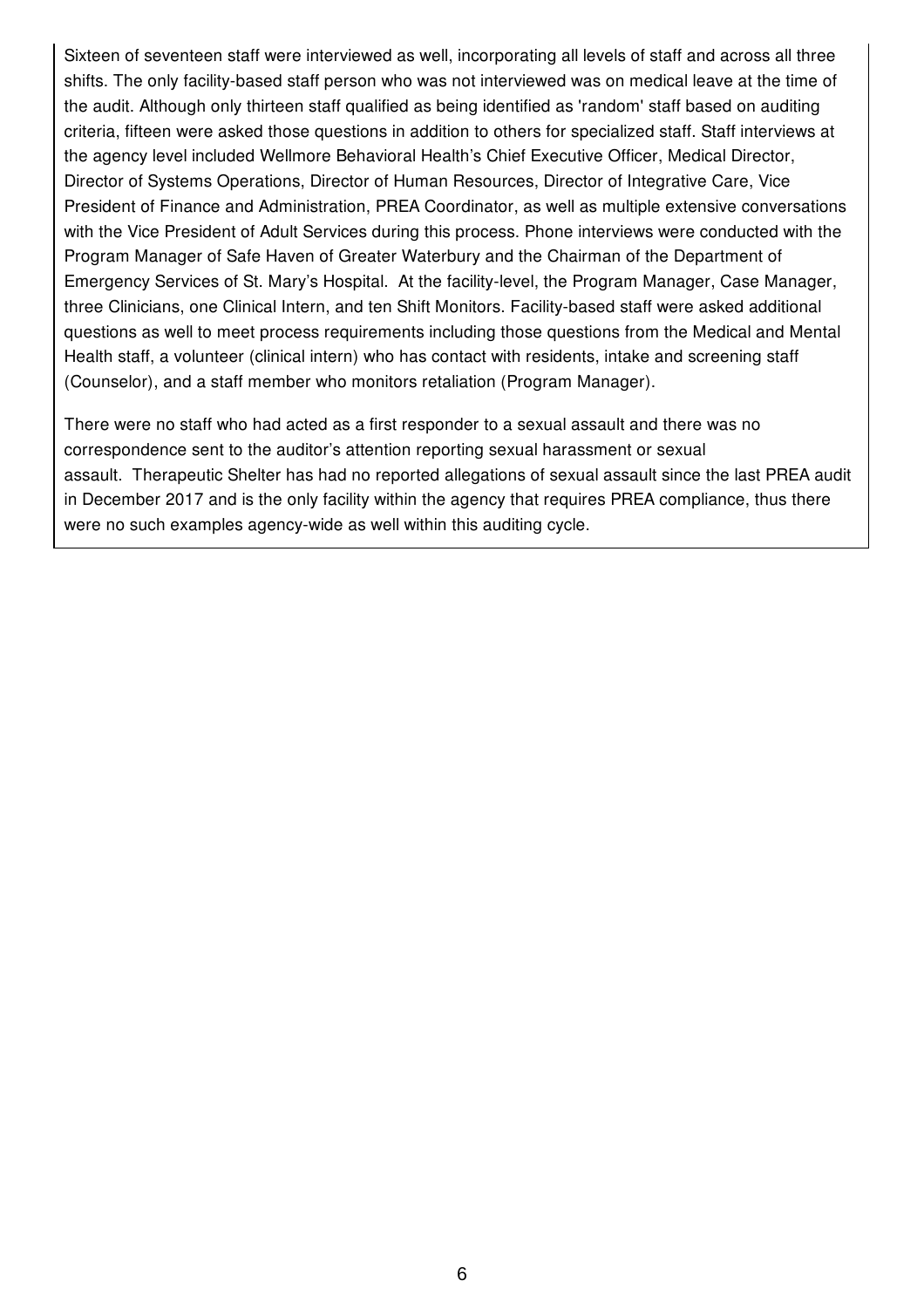# **AUDIT FINDINGS**

#### **Facility Characteristics:**

The auditor's description of the audited facility should include details about the facility type, demographics and size of the inmate or resident population, numbers and type of staff positions, configuration and layout of the facility, numbers of housing units, description of housing units including any special housing units, a description of programs and services, including food service and recreation. The auditor should describe how these details are relevant to PREA implementation and compliance.

Therapeutic Shelter is a locked community-based confinement and treatment center that is run by Wellmore Behavioral Health, both which are located in Waterbury, Connecticut. According to the agency brochure, "Wellmore Behavioral Health promotes lifetime wellness through essential and innovative treatment and support." The facility provides case management and intensive treatment services for adult men age 18 and over. It is a short-term program with residents staying generally between ten to fourteen days. The facility is licensed to accommodate twenty three residents, but currently the maximum is set at eighteen residents, three of which are allocated for Court Support Services Division (CSSD) residents and fifteen for Department of Mental Health and Addictions Services (DMHAS) residents. Therapeutic Shelter previously admitted both male and female residents; however, as of September 2016, only male residents are admitted to the program. On the first day of the on-site PREA audit, there were nine residents at the facility, two of which were CSSD residents and the remaining seven referred by DMHAS.

The facility contains a basement, main or first floor, and two residential housing floors. Although there is no difference in the criteria for assigning residents to either the second or third floor, the residents on each floor are restricted from accessing a floor to which they are not assigned. Residents housed on the second floor can enter from the front stairwell and those on the third floor through the back stairwell. They can only enter and leave through those doors, thereby restricting residents from accessing a housing floor to which they are not assigned. The second and third floors contain a total of five single and six multi bedrooms between them with each floor containing a room with three separate showers and another bathroom with three toilet stalls, each allowing for resident privacy. On the main floor is a separate "Client Bathroom" that allows new intakes or residents identified as high risk for victimization to use the single combination bathroom and shower in privacy.

There is a total of seventeen facility-based staff that cover the three shift per day system: 1st shift is 8:00 AM to 4:00 PM; 2nd shift is 4:00 PM to 12:00 AM; 3rd shift is 12:00 AM to 8:00 AM. There are two Shift Monitors assigned to cover each shift with the exception of Saturday and Sunday's 3rd shift which has one Shift Monitor during those hours. Shift monitors tour the housing areas every two hours during the 1st and 2nd shifts and hourly during the 3rd shift.

Upon entrance to the locked facility, one will find the lobby and then the "Admissions Office" to the left where staff counselors and the clinical intern share a large open area and office. Resident intake interviews had previously been conducted in this area upon admission, but currently most intakes are conducted in the staff office down the hall since it has a camera in the room for surveillance. Visitors are asked to sign in on a form that specifies that the facility is a zero tolerance facility. Staff report and residents confirm that they are provided PREA education, verbally and in writing, almost immediately by the Program Manager or Counselors. Resident property is inspected and they are asked to change their clothes at least long enough for them to be washed in the laundry room across from the staff office and next to the Client Bathroom where they then shower in privacy.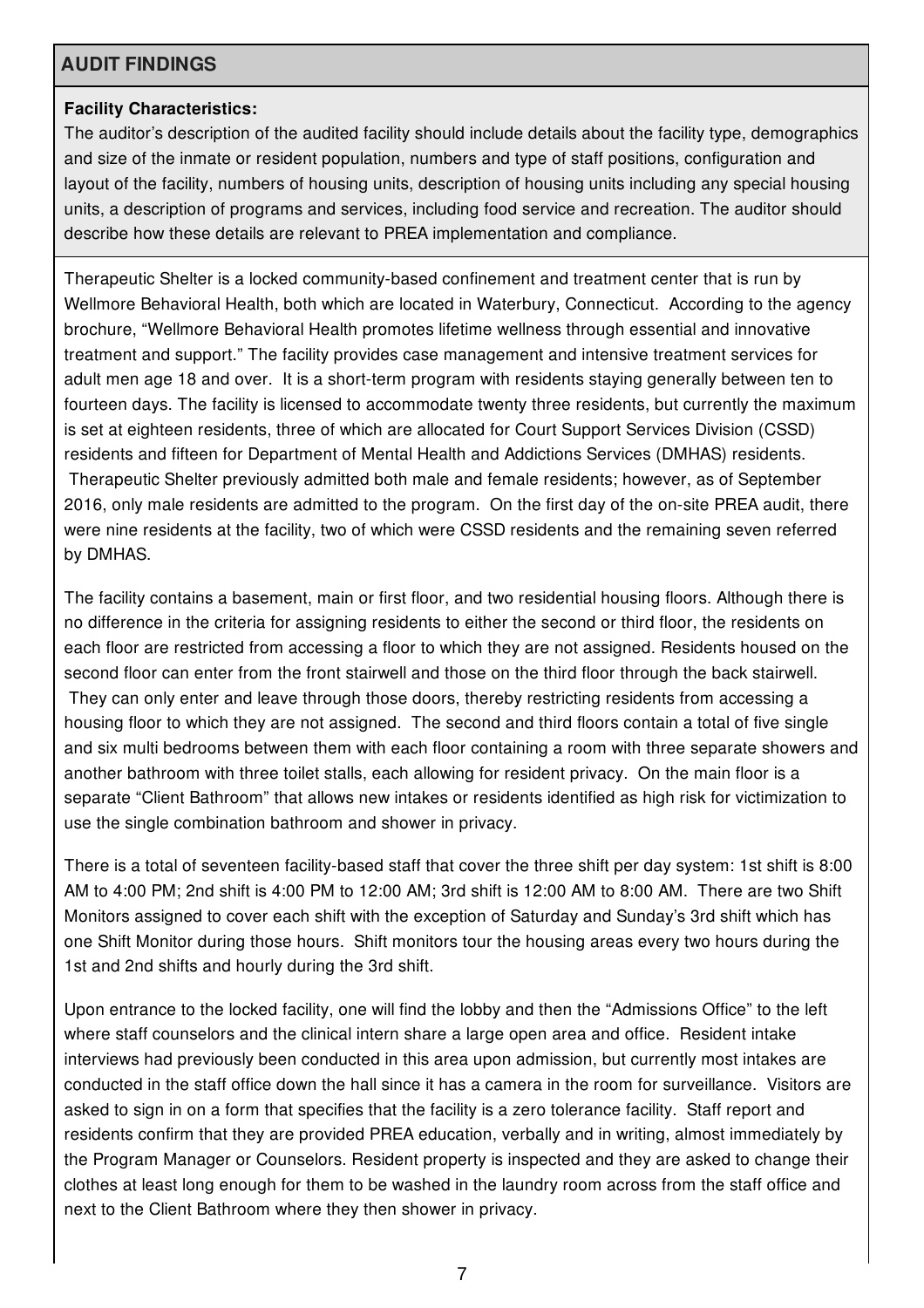Throughout the facility, there are PREA audit announcements stating that the audit would take place on January 11th and 12th, zero tolerance posters, as well as signs on "How to Report Suspected or Complaints of Abuse at a Wellmore Facility" in both English and Spanish.

There is a medical office/exam room on the main floor where medical staff conduct evaluations and store resident medications. Residents are responsible for taking their medications as prescribed. Staff supervise residents while they take their medications, but they do not touch the medications. Residents housed at the facility are offered at least six hours of medical coverage. Wellmore's Medical Director provides oversight to all clinical programs and is on call 24/7 for medical issues that arise on site.

In the event of a sexual assault, residents would be transferred to St Mary's Hospital in Waterbury, CT where there are three Sexual Assault Nurse Examiners (SANE) or similarly trained staff available to address such needs. Safe Haven in Waterbury, CT is available to residents for toll free private crisis calls and as victim advocates who can accompany residents when meeting with the SANE, if requested. Additional outside resources available to residents are referenced, including contact information, within the Wellmore PREA pamphlet Sexual Abuse Resource List provided to residents upon admission. These resources include the Connecticut Alliance to End Sexual Violence, the Waterbury Police Department, the State of CT Office of Victim Advocate, the National Sexual Violence Resource Center, the Rape/Abuse Incest National Network, and 211 of Connecticut.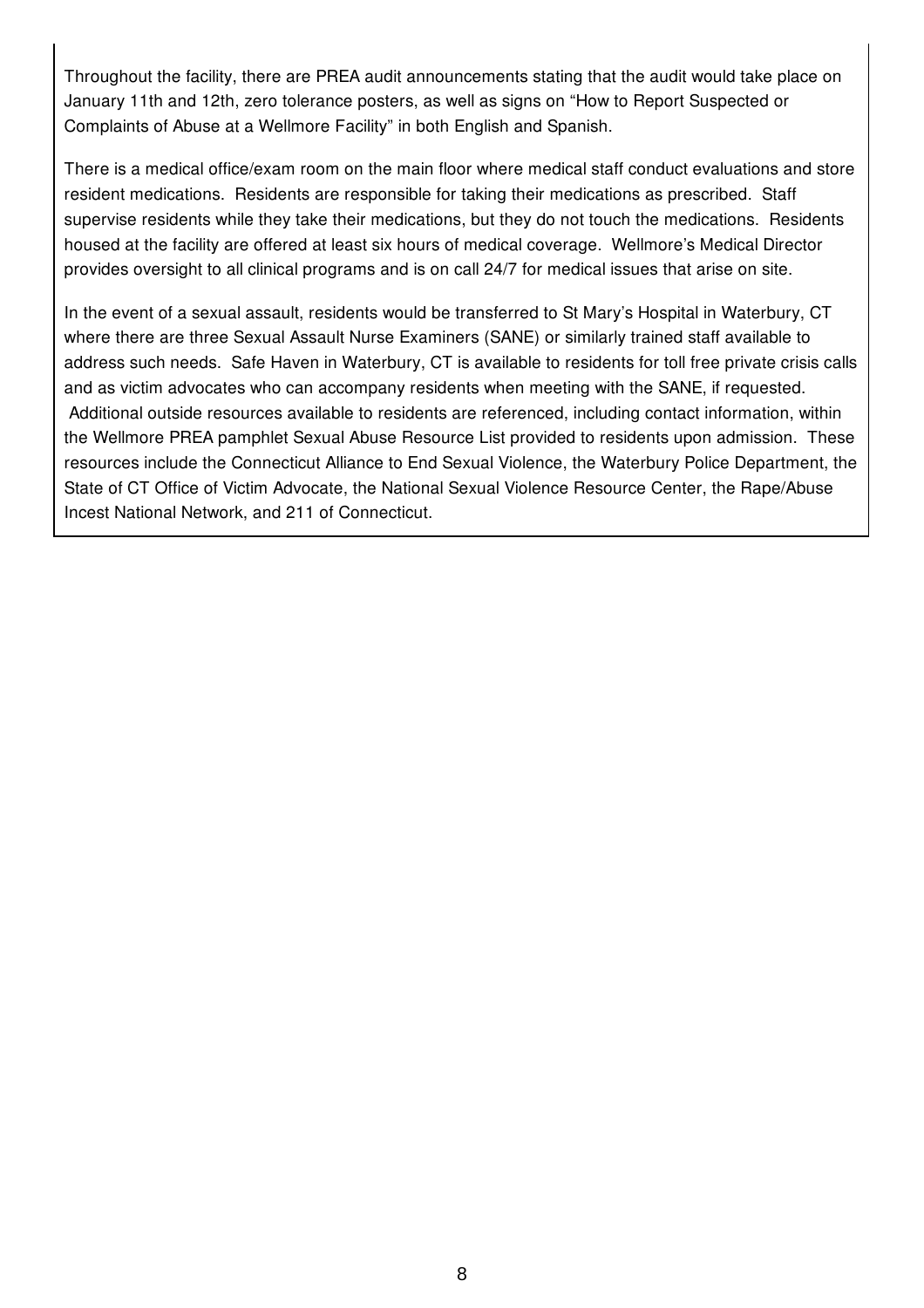# **AUDIT FINDINGS**

# **Summary of Audit Findings:**

The OAS will automatically calculate the number of standards exceeded, number of standards met, and the number of standards not met based on the auditor's compliance determinations. If relevant, the auditor should provide the list of standards exceeded and/or the list of standards not met (e.g. Standards Exceeded: 115.xx, 115.xx..., Standards Not Met: 115.yy, 115.yy ). Auditor Note: In general, no standards should be found to be "Not Applicable" or "NA." A compliance determination must be made for each standard. In rare instances where an auditor determines that a standard is not applicable, the auditor should select "Meets Standard" and include a comprehensive discussion as to why the standard is not applicable to the facility being audited.

| Number of standards exceeded: 0  |  |
|----------------------------------|--|
| Number of standards met:   41    |  |
| Number of standards not met:   0 |  |

It is clear that Wellmore Behavioral Health and the Therapeutic Shelter program continue to demonstrate a firm commitment to meeting PREA Standard requirements not only in policy, but in practice as well. This auditor left the on-site visit confident that the residents are safe and have an excellent understanding of what they need to do in the event of sexual harassment or sexual abuse at this facility. Throughout the process, the agency and facility staff interviewed were professional and knowledgeable of the PREA requirements as well as most resources available at the facility level. Administration continues to be responsive to concerns, open to suggestions, and encouraged the auditor to provide feedback on how the facility could improve where applicable. Overall, it was a pleasure to work once again with the Administration and staff during this process, and this auditor was appreciative of the facility's hospitality and ability to facilitate this process efficiently as requested.

Communication and its value in the effective implementation of the PREA requirements were evident throughout this process via documentation and staff interactions with this auditor. Surveillance camera coverage includes the use of 25 Axis M3004-4 Fixed Dome Network Cameras, which are integrated through a network digital recorder. There are no cameras positioned outside the facility or within the basement, which is off limits to the residents unless under direct staff supervision.

Despite the use of the aforementioned technology, a significant number of blind spots remain where surveillance is not readily available. These blind spots present additional security challenges, which were shared with Administration. Specific concerns related to blind spots/ surveillance camera coverage included those found in the large closet in Bedroom 3-7, side room of the "Admissions Office", large closet in the Medication Room, Laundry Room, all staff offices, large walk-in closets throughout the facility, and throughout the basement.

While this is not required as part of the PREA standards in order to be certified, it is recommended that staff either install more cameras to address identified blind spots found in this audit and the previous one in 2018 or consider implementing an electronic monitoring system to ensure the appropriate completion of rounds to include searching certain blind spot areas routinely. Another recommendation is that a second Shift Monitor is assigned/hired for the Saturday and Sunday12 AM-8 AM shifts to help ensure the safety of the residents, not to mention staff as well. All other days and shifts have at least two staff assigned, not just one as is currently the case.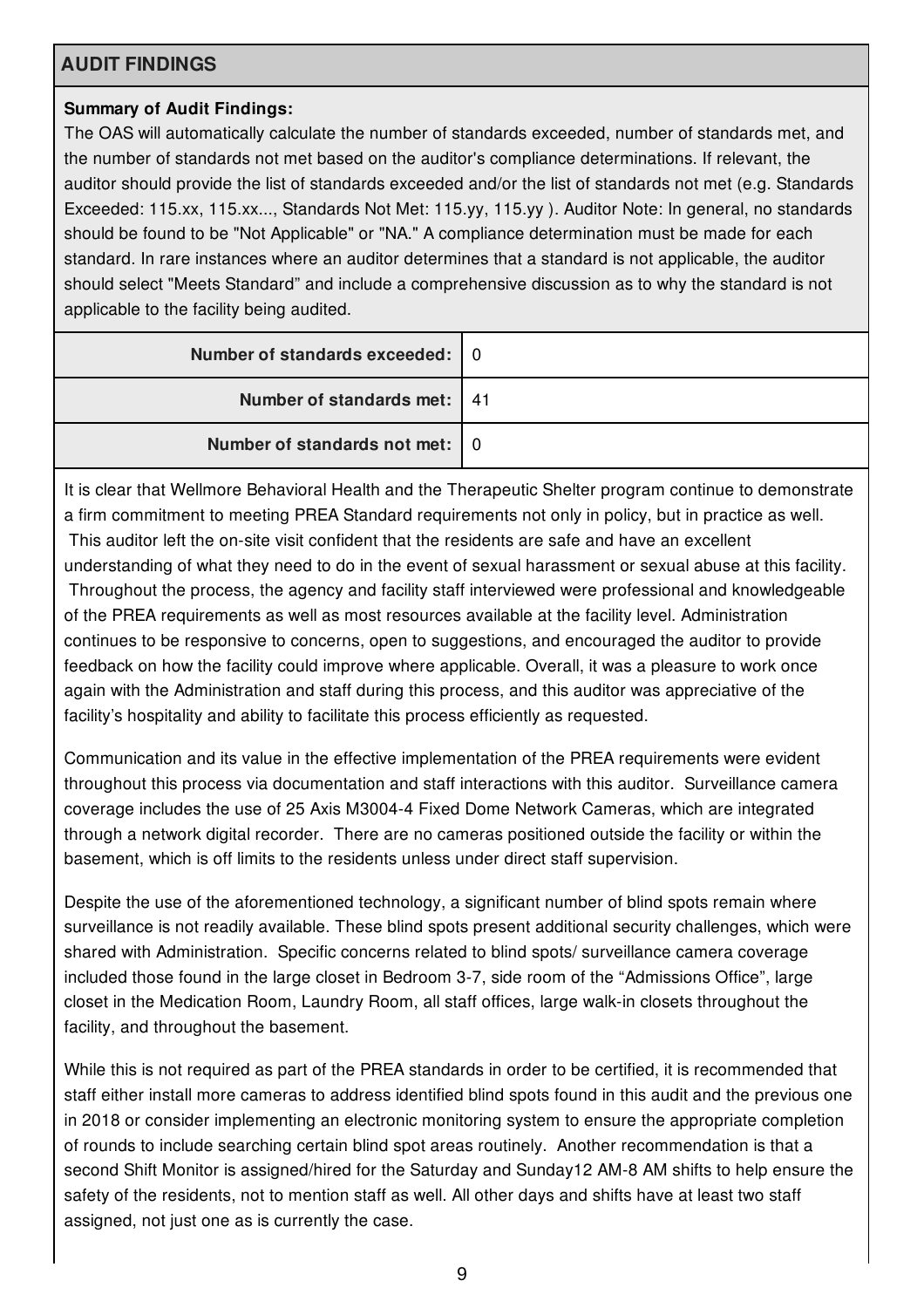No letters were received from residents in advance of the audit nor were there any residents that reported being sexually assaulted while at the facility during the site visit or within documentation reviewed within the past twelve months. Furthermore, Therapuetic Shelter has reported no incidents of sexual assaults since the last PREA audit in December 2017 and is the only facility within the agency that requires PREA compliance, thus there were no such examples agency-wide as well. Therefore, for standards where this applies, if there were no examples within the facility, then there were no examples within the agency overall.

It shall be noted that when residents were asked if they felt safe at this facility, they did not hesitate to indicate that they did. Most residents offered unsolicited compliments of the staff and program.

While there were multiple written policy and minor issues identified during the process in need of corrective action that are addressed within the appropriate Standard description in the next section, the more salient issues will be described in this one.

# Website

When the auditor reviewed the agency website with regard to PREA, there was a link visitors to the site could click on for more information on PREA. The link connects you to a page that has the name of the PREA Coordinator, but writes out "phone number" rather than actually providing it. The PREA page also offered the anonymous hotline but no phone number and then a line that says '3rd party' with no information provided. There was also a link for 'Connsacs' that is neither an active link nor the agency's current name, which is now the 'CT Alliance to End Sexual Violence'. Finally, the PREA page is not specific to or connected with Therapeutic Shelter, implying that all the residential placements on the page, including Morris House and the Woman and Children's Program, are PREA compliant. Corrective action was to address these issues and share the changes to the website with staff and residents, all verified by staff and residents signing that they had received and understood it. At the time of the Interim Report, the corrective action had been initiated, but was still pending. During the corrective action period, all modification and enhancements were completed as requested. Please see the following link to connect with the agency's website specific to PREA: https://www.wellmore.org/prea>.

#### Corrective Action: 115.213

While administration staff meets at least three times per year to discuss PREA-related concerns, the minutes did not adequately reflect that all of the components in this standard are addressed in calculating adequate staffing levels and determining the need for video monitoring. According to the standard and when doing so, agencies shall take into consideration: (1) The physical layout of each facility; (2) The composition of the resident population; (3) The prevalence of substantiated and unsubstantiated incidents of sexual abuse; and (4) Any other relevant factors.

Also, whenever necessary, but no less frequently than once each year, the facility shall assess, determine, and document whether adjustments are needed to: (1) The staffing plan established pursuant to paragraph (a) of this section; (2) Prevailing staffing patterns; (3) The facility's deployment of video monitoring systems and other monitoring technologies; and (4) The resources the facility has available to commit to ensure adequate staffing levels.

Corrective action required the adminstration to reconvene and ensure all the elements of this standard are addressed and subsequently incorporated into meeting minutes. Administration uploaded the meeting minutes as requested as evidence of completion and decided to meet monthly, rather than annually, to review these items and ensure they are addressed.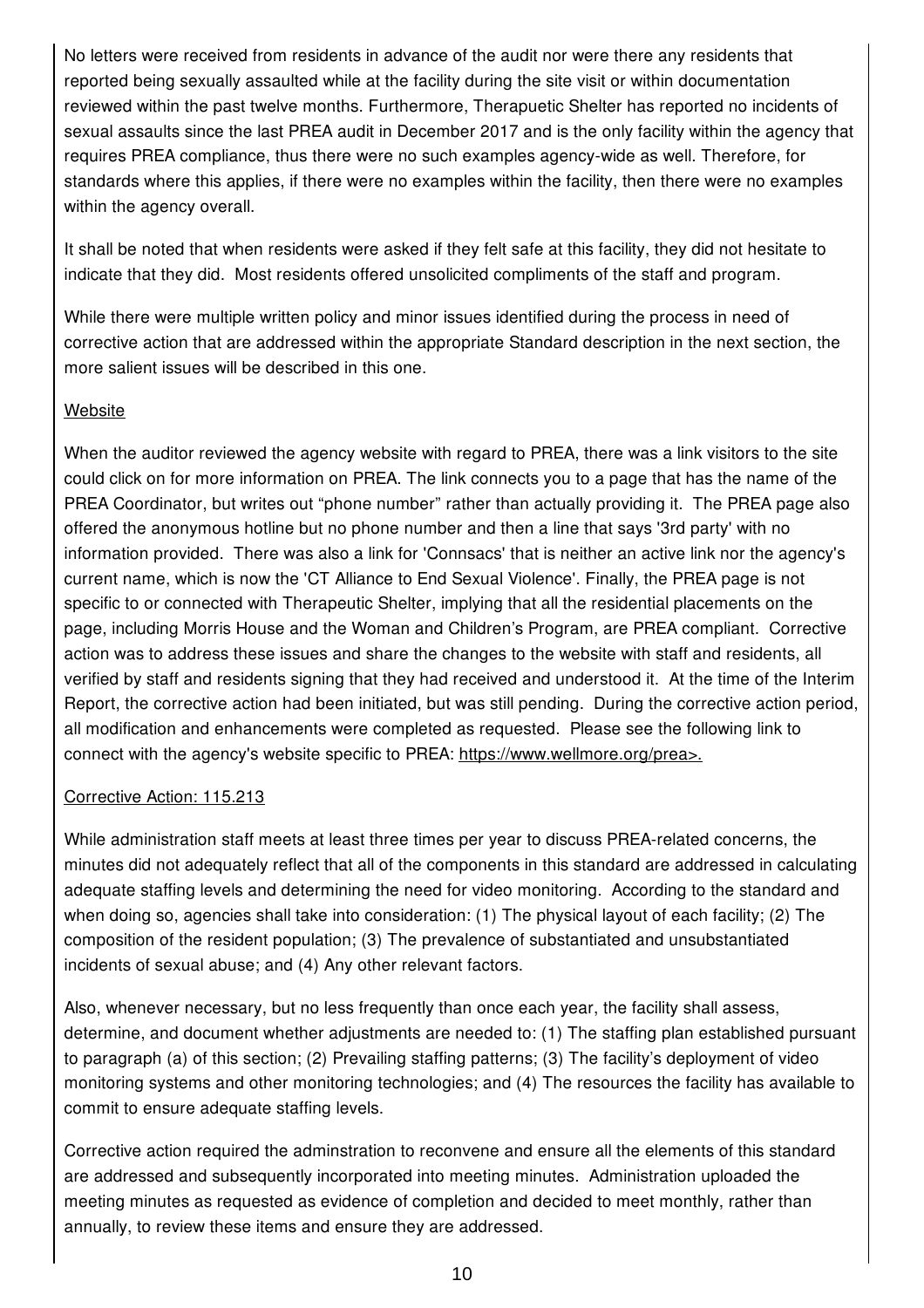## Corrective Action: 115.216

Six of thirteen random staff interviewed were aware of but unclear as to how to use the Language Link service staff have available to them for resident interpretation services. Administration was asked to provide refresher training for staff to address the use of Language Link as well as all methods of communication with impaired residents, including those who are visually impaired. Evidence of staff training in these areas and the use of "My Language Link" was pending at the time the Interim Report was submitted; however, staff training was provided with evidence of such training uploaded during the corrective action phase as requested.

# Corrective Action: 115.217

One staff had a background check completed in 2020 but it had been seven years since it was done previously. Another was addressed and rectified in the previous PREA audit, and another was last completed for another staff on 12-10-14 (Staff #1). In total, six of seventeen staff needed a second background check because it had been at least five years since the last one had been completed. Three of six had not had their most recent criminal background checks within five years of the last one completed. Only one had not been redone or found at the time of the on-site audit. Corrective action included uploading evidence that the criminal background check for 'Staff #1' was completed and cleared of any disqualifying offenses as well as updating policy indicating that background checks are completed at least every five years at Wellmore's PREA facilities, or specifically the Therapeutic Shelter. Both the policy was updated and the background check completed as requested, clearing Staff #1 of any disqualifying offenses.

# Corrective Action: 115,221

Administration was asked to provide refresher training to further educate residents on the services available to them through Safe Haven and other resources. In addition to other identified areas, it was suggested that staff provide key points and have residents sign off that the training has been received and is understood. At the time the Interim Report was submitted, evidence of the requested training was still pending; however, staff and resident training was completed with evidence od such training uploaded as requested during the corrective action phase.

#### Corrective Action: 115.222(c)

While reviewing the website, there was no evidence found regarding a separate entity's responsibility for conducting criminal investigations as well as those by the agency itself on the website. As a result, administration was asked to update the website to include this information and other inconsistencies identified. Administration was asked to provide staff and residents with a review of the changes to the website and have them sign off that they received and understood such training. While most of the inconsistencies and enhancements were completed prior to the Interim Report submission, administration subsequently uploaded the PREA Policy to the website, provided evidence of staff and resident training, and a link to the Waterbury Police Department describing their involvement in criminal investigations related to sexual assault was added to the agency website. Please see the two following links as evidence for standard compliance: https://www.wellmore.org/prea> and https://www.wtbypd.org/divisions/de tective-divisions.

# Corrective Action: 115.231

Of the sixteen staff whose records were reviewed, eight did not receive training prior to working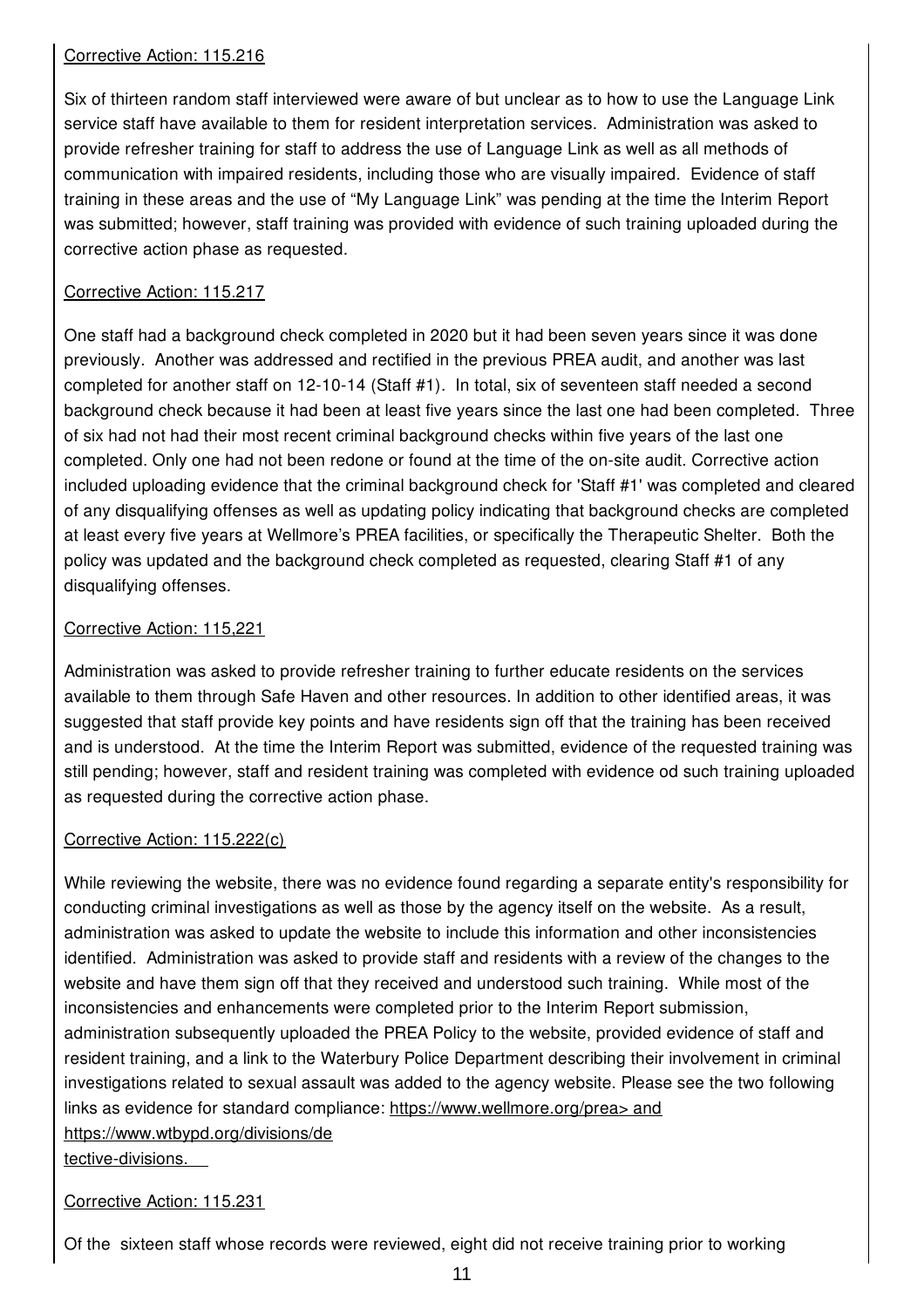independently with residents. Of three staff with dates of hire in 2020, there was one where no evidence of training was found although that staff person reported he had received it from Relias online. The other two had evidence of required training. Corrective action requested providing evidence of the missing individual's completed training signature sheet, which was found and uploaded to the Online Audit System prior to the submission of the Interim Report.

#### Corrective Action: 115.233

Six of thirteen random staff interviewed were aware of but unclear as to how to use the Language Line service staff have available to them for resident interpretation services. Administration was asked to provide refresher training for staff to address the use of the Language Line as well as all methods of communication with impaired residents, including those that are visually impaired. Evidence of staff training in these areas and the use of "My Language Link" was pending at the time of the Interim Report submission; however, the information has since been provided and evidence of such training was uploaded during the corrective action period.

#### Corrective Action: 115.251

Therapeutic Shelter did not have an external reporting option to report abuse or harassment to a public or private entity or office that is not part of the agency, and that is able to receive and immediately forward resident reports of sexual abuse and sexual harassment to agency officials, allowing the resident to remain anonymous upon request. With PREA Resource Center clarification provided in 2020 in the Frequently Asked Questions section of the auditing process for 115.251 (b), it was determined that the Safe Haven option provided to residents would not meet the requirement of this standard after the auditor contacted the agency and spoke to the Program Manager. Multiple local and statewide options were contacted by this auditor as well as Wellmore staff with no success in tracking down a suitable option. Scott Catey from Impact Justice was contacted multiple times via email and via a group teleconference for consultation on January 22, 2021. A final option included using '211 of Connecticut', but an agreement was pending at the time this Interim Report was submitted; however, the agreement was finalized and uploaded during the corrective action period, directing 211 of Connecticut staff to permit anonymous calls and to contact administration when allegations of sexual assault are made.

Administration was asked to provide refresher training for residents to address any changes to the external agency contact information, and information about the support services available to them, including those provided by Safe Haven, as well as information about the arrangement between Wellmore Behavioral Health and the 211 of Connecticut hotline. It was suggested that staff provide key points on a sheet and have residents and staff sign off that the training has been received and is understood. The corrective action was not completed by the time the Interim Report was submitted; however, all requested information and training was completed and uploaded to the Online Auditing System during the corrective action phase.

#### Corrective Action: 115.253

It was noted that mailing addresses were not written on the PREA pamphlet, signs, and the third party and sexual assault resource lists as required. Administration was asked to add addresses to those resources and provide refresher training for residents to also provide a description of the services available to them, including Safe Haven, and make it clear that if phone calls are made for such services, the in-house facility phones are not monitored. Administration was requested to provide training sheets with key points and signatures as verification for each resident and staff to ensure compliance as well as provide updated resource lists, posters, and the PREA pamphlet. At the time the Interim Report was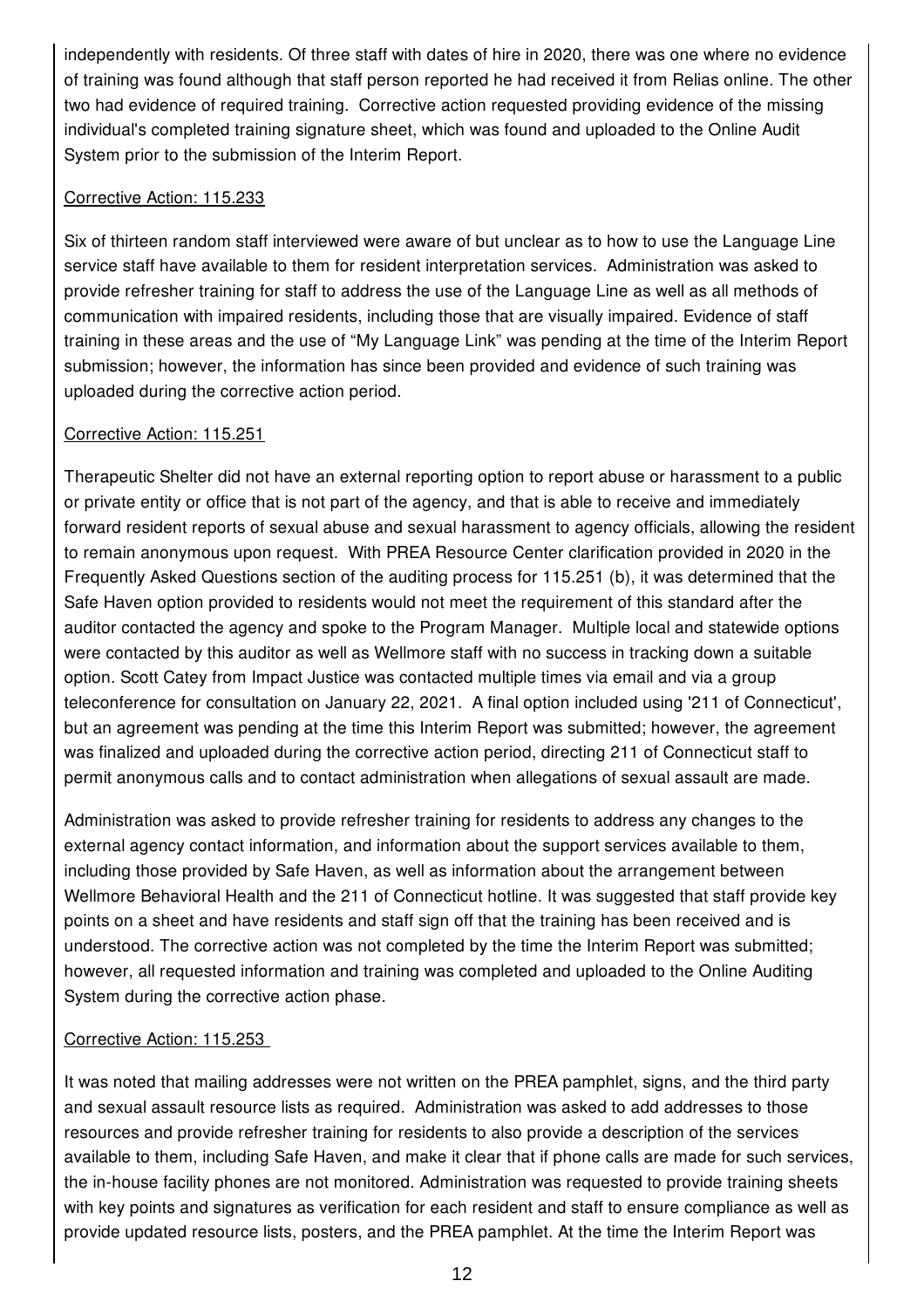submitted, the requested information was still pending; however, during the corrective action phase, all evidence of resident training was completed and uploaded to the Online Auditing System as requested.

#### Corrective Action: 115.254

Third party reporting needs to be more clear and consistent across signs, the agency website, and the PREA pamphlet. While touring the facility and reviewing the posters, PREA pamphlets, and later the website, there was a lack of consistency in what options were available. For example, what was listed on one poster as a third party contact (CT Department of Correction) as well as the PREA pamphlet, was not noted on the website. Later it was noted that the option was no longer available since the program has not accepted Department of Correction inmates since before the last completed PREA audit in 2017. The auditor also requested that the program update its 'Third Party Reporting Lines' list as the numbers contacted was (1) for a DMHAS staff person who had retired in 2017 and (2) the Marshal's office and their staff were not aware of what PREA is and are not the kind of program that would provide such service to the program. Once completed, the staff were asked to update all the forms that include third party reporter contact information to ensure consistency as well as accuracy across documentation, including the PREA pamphlet, the agency website, and facility posters. Furthermore, staff and residents will be informed of the changes in a training with signed verification that the information was both received and understood. At the time the Interim Report was submitted, the corrective action was still pending; however, during the corrective action phase, all updates to the forms and pamphlet were completed and evidence of resident and staff training was completed and uploaded to the Online Auditing System as requested.

#### Corrective Action: 115. 271

Staff were unclear as to who can conduct administrative (specialized) investigations as well as the difference between an administrative review and where the line is drawn to it becoming a criminal investigation. Provide key points on a sheet and have staff sign off that the training has been received and is understood. Provide the training sheets with signatures as verification for each staff to ensure compliance. At the time the Interim Report was submitted, this request was still pending; however, during the corrective action phase, all evidence of staff training was completed and uploaded to the Online Auditing System as requested.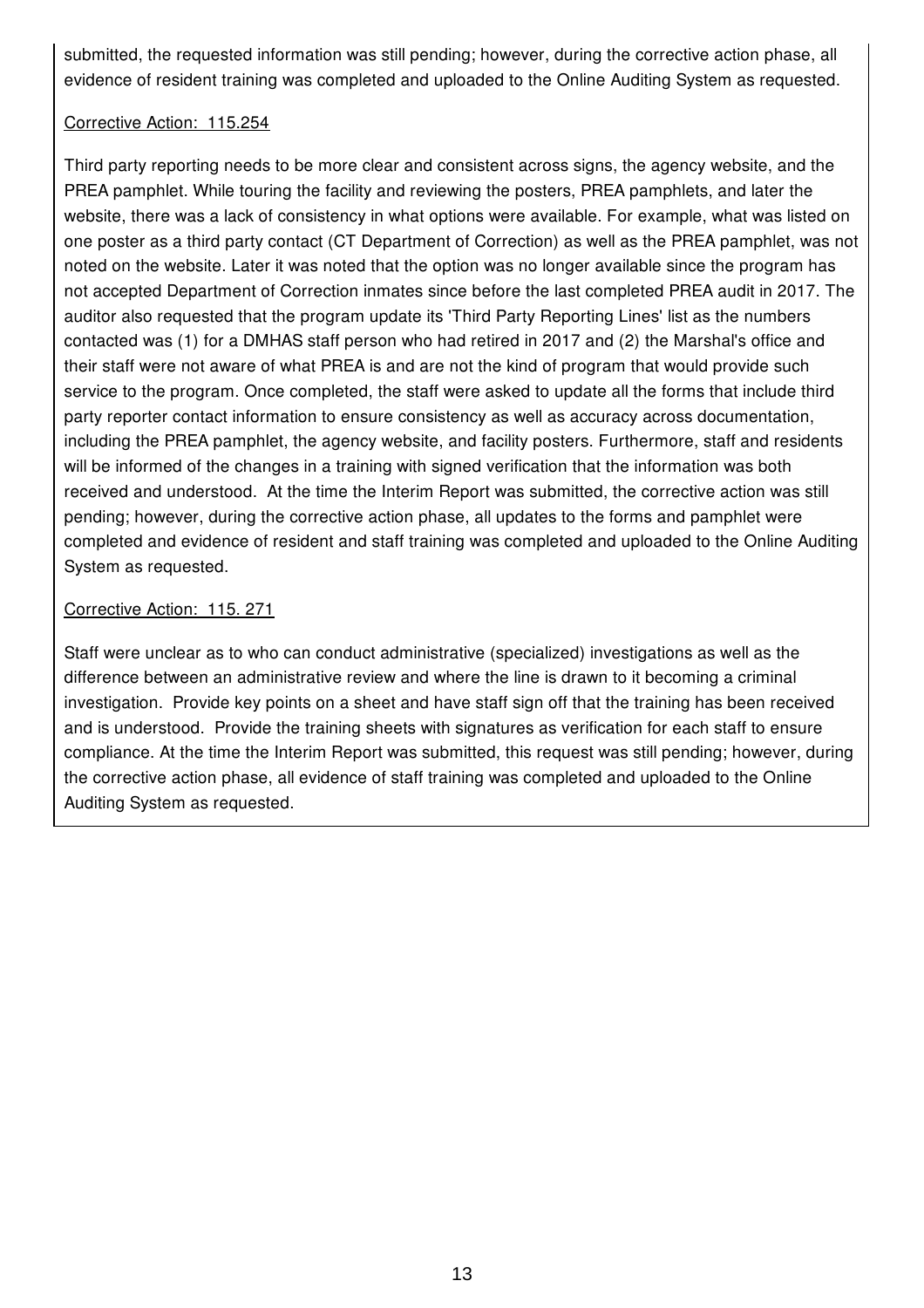# **Standards**

#### **Auditor Overall Determination Definitions**

- Exceeds Standard (Substantially exceeds requirement of standard)
- Meets Standard (substantial compliance; complies in all material ways with the stand for the relevant review period)
- Does Not Meet Standard (requires corrective actions)

# **Auditor Discussion Instructions**

Auditor discussion, including the evidence relied upon in making the compliance or non-compliance determination, the auditor's analysis and reasoning, and the auditor's conclusions. This discussion must also include corrective action recommendations where the facility does not meet standard. These recommendations must be included in the Final Report, accompanied by information on specific corrective actions taken by the facility.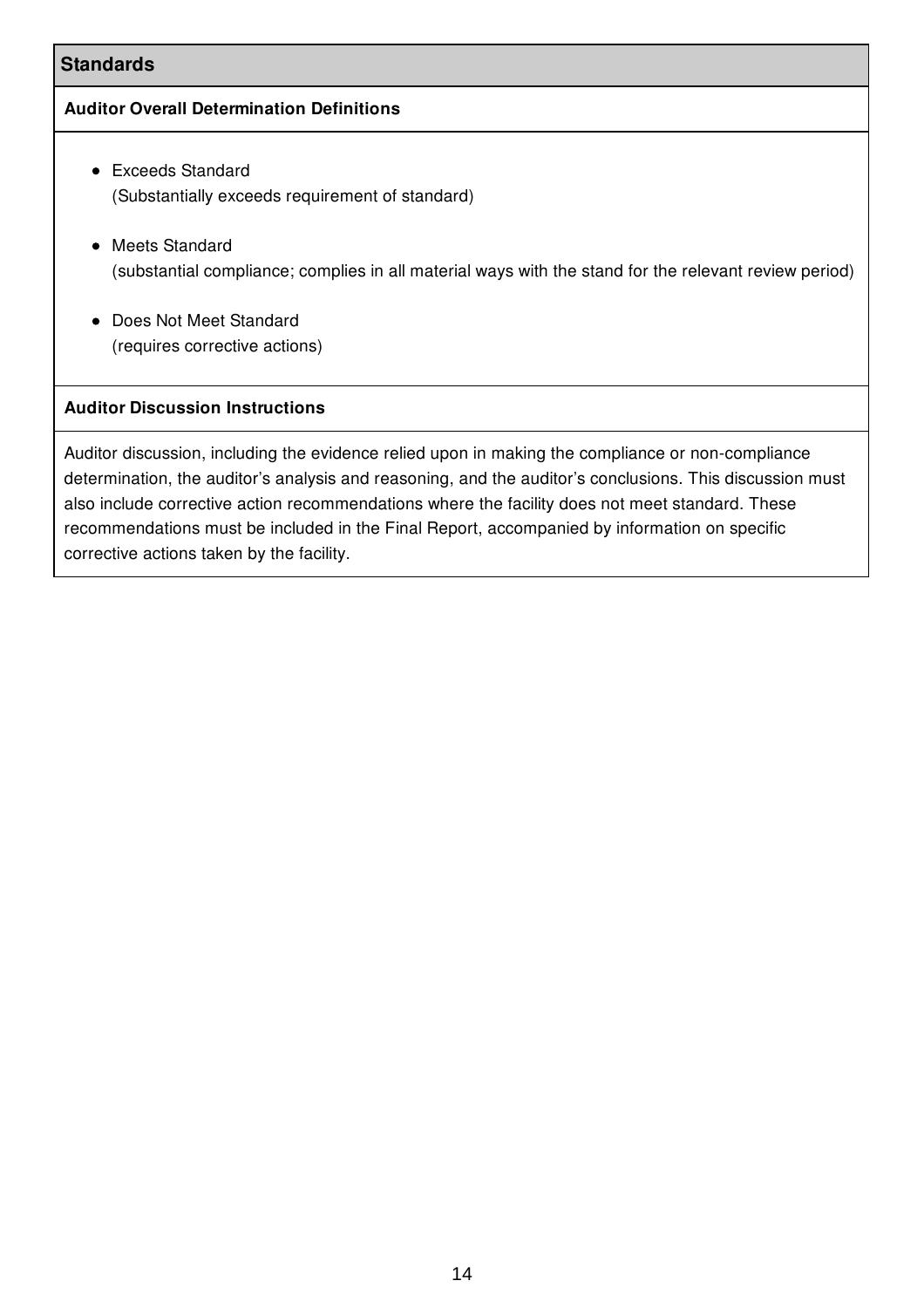| 115.211 Zero tolerance of sexual abuse and sexual harassment; PREA coordinator                                                                                                                                                                                                                                                                                                                                                                                                                                                                                                                                                                                                                                                                                                                                                                                                                                                                                                                             |
|------------------------------------------------------------------------------------------------------------------------------------------------------------------------------------------------------------------------------------------------------------------------------------------------------------------------------------------------------------------------------------------------------------------------------------------------------------------------------------------------------------------------------------------------------------------------------------------------------------------------------------------------------------------------------------------------------------------------------------------------------------------------------------------------------------------------------------------------------------------------------------------------------------------------------------------------------------------------------------------------------------|
| <b>Auditor Overall Determination: Meets Standard</b>                                                                                                                                                                                                                                                                                                                                                                                                                                                                                                                                                                                                                                                                                                                                                                                                                                                                                                                                                       |
| <b>Auditor Discussion</b>                                                                                                                                                                                                                                                                                                                                                                                                                                                                                                                                                                                                                                                                                                                                                                                                                                                                                                                                                                                  |
| The 'Wellmore Prison Rape Elimination Act (PREA) Compliance', 'PREA-Disciplinary Sanctions<br>for Staff', and 'PREA-Disciplinary Sanctions for Residents' policies were reviewed as was<br>Wellmore's organizational chart. The Chief Executive Officer, PREA Compliance Manager,<br>PREA Coordinator, and the Program Manager were interviewed.                                                                                                                                                                                                                                                                                                                                                                                                                                                                                                                                                                                                                                                           |
| Therapeutic Shelter has a policy mandating zero tolerance toward all forms of sexual abuse<br>and sexual harassment. The policies outline the prevention, detection, reporting, and<br>response to sexual abuse and sexual harassment allegations. All staff are required to<br>immediately report any knowledge, suspicion, or information regarding an incident of sexual<br>abuse or sexual harassment that occurred in a facility, whether or not it is part of the agency;<br>retaliation against residents or staff who reported such an incident; and any staff neglect or<br>violation of responsibilities that may have contributed to an incident or retaliation. Definitions<br>that mirror the PREA Standards are included in the PREA Compliance policy as well as<br>sanctions for those who violated policy. All interviewed shared their knowledge of the<br>strategies and responses towards PREA allegations. The PREA Coordinator reported<br>sufficient time to attend to PREA duties. |
| Therapeutic Shelter is committed to maintaining an environment free from sexual abuse and<br>sexual harassment of residents. Zero tolerance regarding resident sexual assault and<br>harassment is mandated. Sexual abuse and sexual harassment of residents is prohibited by<br>State and Federal law. (28 CFR 115.11) All staff will have access to and be familiar with the<br>Prison Rape Elimination Act Standards.                                                                                                                                                                                                                                                                                                                                                                                                                                                                                                                                                                                   |
| It is essential to note that the PREA Coordinator is actually lower on the organizational<br>hierarchy than the PREA Compliance Manager, who is also the Vice President of Adult<br>Services; however, it is clear that the PREA Coordinator is well-respected and involved in all<br>things PREA throughout the Wellmore Behavioral Health system. The PREA standards do not<br>require a facility to have a PREA Compliance Manager within community confinement settings,<br>so having both a PREA Coordinator and a PREA Compliance Manager actually exceeds the<br>standard and this auditor did not require the job titles to be changed.                                                                                                                                                                                                                                                                                                                                                            |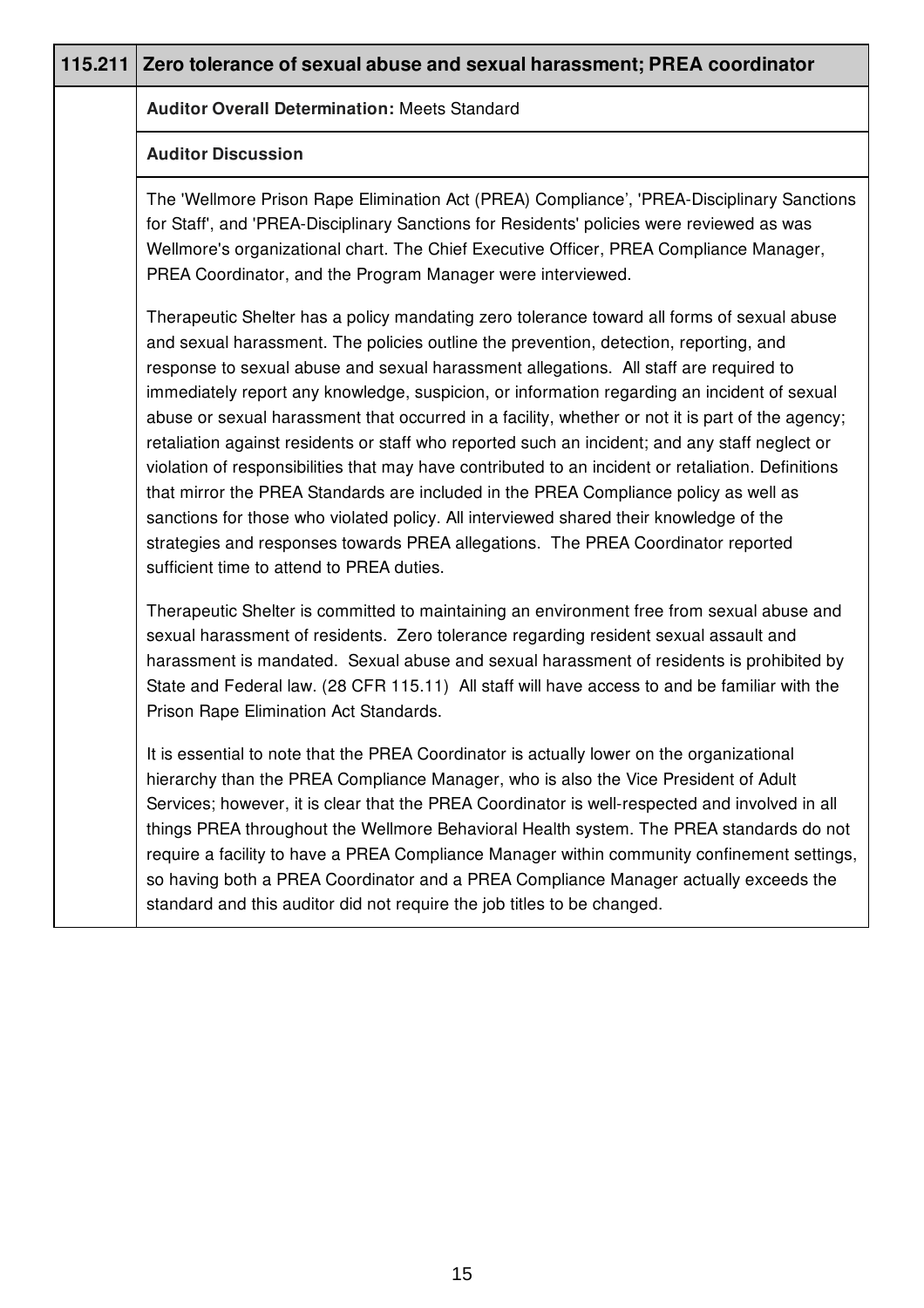| 115.212 Contracting with other entities for the confinement of residents                                                                                                                                                                                                                                                                                                                                                                                                                                                                                                                                                                        |
|-------------------------------------------------------------------------------------------------------------------------------------------------------------------------------------------------------------------------------------------------------------------------------------------------------------------------------------------------------------------------------------------------------------------------------------------------------------------------------------------------------------------------------------------------------------------------------------------------------------------------------------------------|
| <b>Auditor Overall Determination: Meets Standard</b>                                                                                                                                                                                                                                                                                                                                                                                                                                                                                                                                                                                            |
| <b>Auditor Discussion</b>                                                                                                                                                                                                                                                                                                                                                                                                                                                                                                                                                                                                                       |
| Therapeutic Shelter is compliant with this standard and does not contract with other agencies<br>for confinement of their residents. Rather, Wellmore Behavioral Health contractually agreed to<br>meet PREA requirements at Therapeutic Shelter so that three of the eighteen beds at the<br>Therapeutic Shelter would be allocated to house State of Connecticut / Court Support Services<br>Division (CSSD) residents. This contract was renewed 7-1-20 and is effective through 6-30-<br>23. Administration was asked to upload relevant pages of the Purchase of Service (POS)<br>contract and that information was provided as requested. |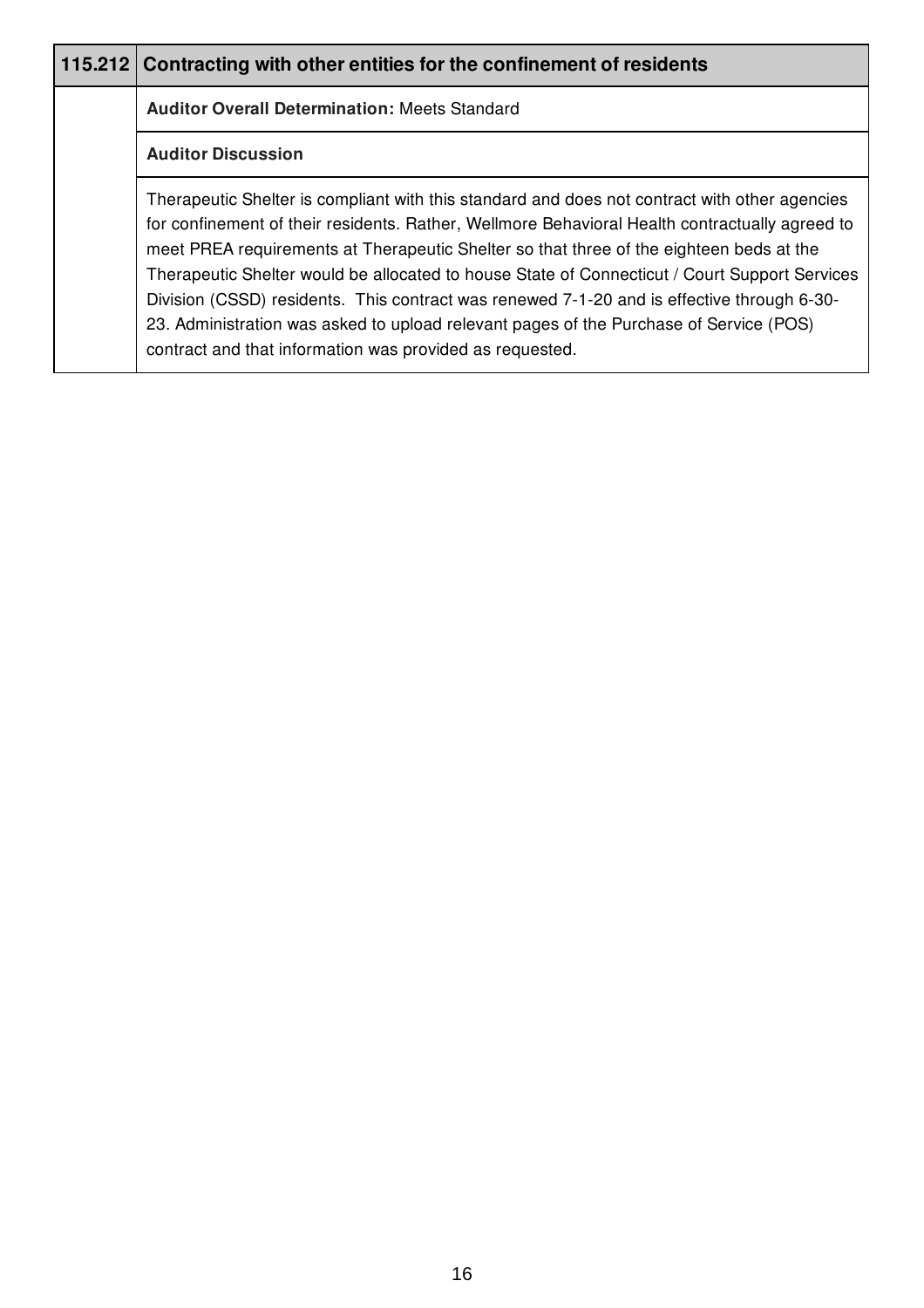| 115.213 | <b>Supervision and monitoring</b>                                                                                                                                                                                                                                                                                                                                                                                                                                                                                                                                                  |
|---------|------------------------------------------------------------------------------------------------------------------------------------------------------------------------------------------------------------------------------------------------------------------------------------------------------------------------------------------------------------------------------------------------------------------------------------------------------------------------------------------------------------------------------------------------------------------------------------|
|         | <b>Auditor Overall Determination: Meets Standard</b>                                                                                                                                                                                                                                                                                                                                                                                                                                                                                                                               |
|         | <b>Auditor Discussion</b>                                                                                                                                                                                                                                                                                                                                                                                                                                                                                                                                                          |
|         | The 'Therapeutic Shelter Staffing Plan' was reviewed and the Chief Executive Officer, PREA<br>Coordinator, and Program Manager were interviewed to determine compliance.                                                                                                                                                                                                                                                                                                                                                                                                           |
|         | <b>Corrective Action:</b>                                                                                                                                                                                                                                                                                                                                                                                                                                                                                                                                                          |
|         | While administration staff meets at least three times per year to discuss PREA-related<br>concerns, the minutes did not adequately reflect that all of the components in this standard<br>are addressed in calculating adequate staffing levels and determining the need for video<br>monitoring. When doing so, agencies shall take into consideration: (1) The physical layout of<br>each facility; (2) The composition of the resident population; (3) The prevalence of<br>substantiated and unsubstantiated incidents of sexual abuse; and (4) Any other relevant<br>factors. |
|         | Whenever necessary, but no less frequently than once each year, the facility shall assess,<br>determine, and document whether adjustments are needed to: (1) The staffing plan<br>established pursuant to paragraph (a) of this section; (2) Prevailing staffing patterns; (3) The<br>facility's deployment of video monitoring systems and other monitoring technologies; and (4)<br>The resources the facility has available to commit to ensure adequate staffing levels.                                                                                                       |
|         | Corrective action required the adminstration to reconvene and ensure all the elements of this<br>standard are addressed and incorporated into meeting minutes. Administration sent the<br>meeting minutes as requested and have decided to meet monthly instead of annually to<br>review these items and ensure they are addressed.                                                                                                                                                                                                                                                |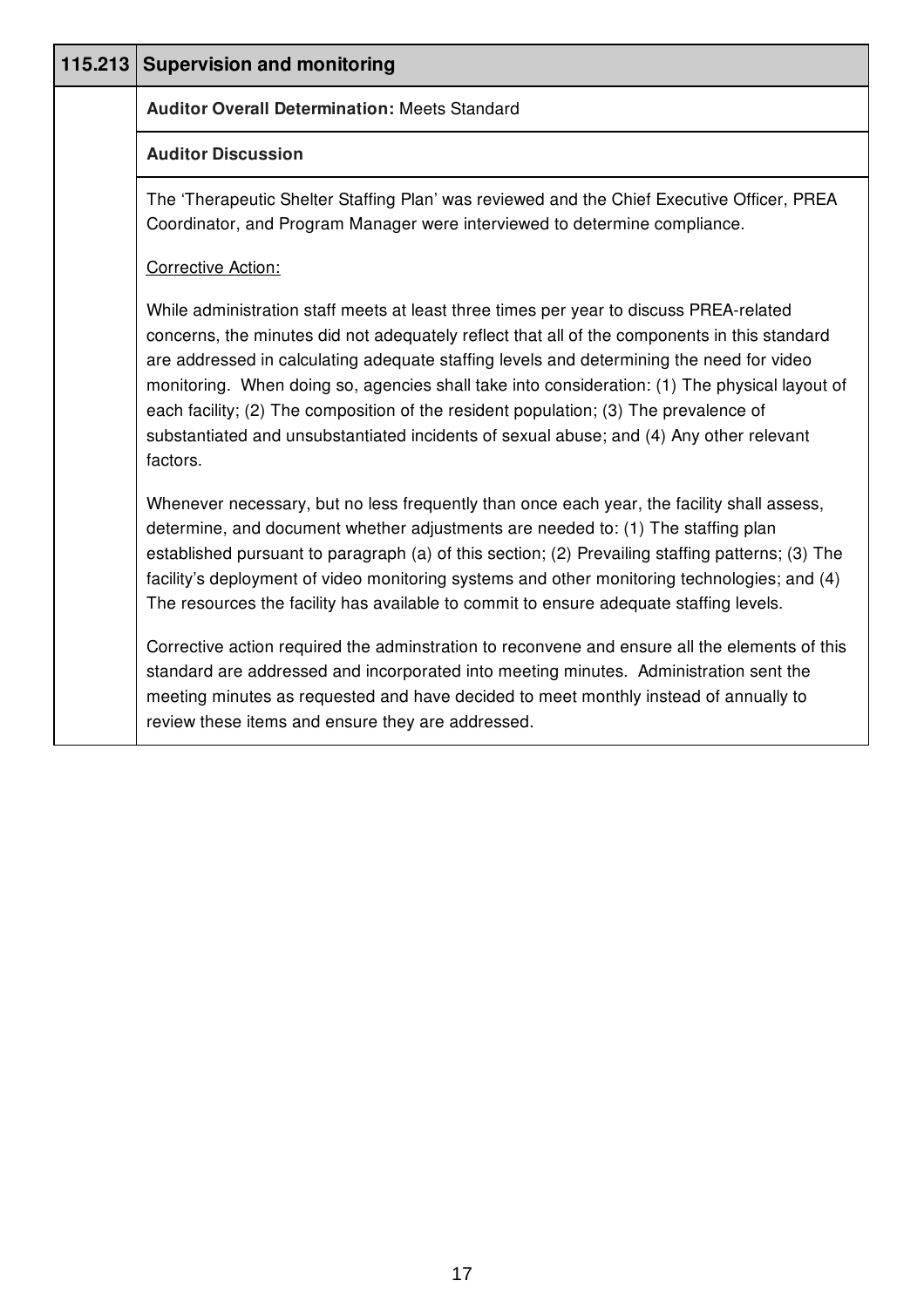| 115.215 | Limits to cross-gender viewing and searches                                                                                                                                                                                                                                                                                                                                                                                                                                                                                                                                                                                                                                                                                                                                                                                                                            |
|---------|------------------------------------------------------------------------------------------------------------------------------------------------------------------------------------------------------------------------------------------------------------------------------------------------------------------------------------------------------------------------------------------------------------------------------------------------------------------------------------------------------------------------------------------------------------------------------------------------------------------------------------------------------------------------------------------------------------------------------------------------------------------------------------------------------------------------------------------------------------------------|
|         | <b>Auditor Overall Determination: Meets Standard</b>                                                                                                                                                                                                                                                                                                                                                                                                                                                                                                                                                                                                                                                                                                                                                                                                                   |
|         | <b>Auditor Discussion</b>                                                                                                                                                                                                                                                                                                                                                                                                                                                                                                                                                                                                                                                                                                                                                                                                                                              |
|         | The protocol entitled, 'Searches of Residents, Visitors, and Facility' and 'PREA Training Cover<br>Letter' was reviewed and thirteen interviews with random staff were conducted to assist with<br>the determination of compliance or non-compliance.                                                                                                                                                                                                                                                                                                                                                                                                                                                                                                                                                                                                                  |
|         | Program staff do not participate in pat-down searches, conduct strip searches or participate in<br>visual body cavity searches. Staff never physically touch residents as part of their search<br>procedures. Instead, residents are directed to empty and turn out their pockets; open and<br>visually assess wallets, book bags, backpacks, or any other accessory of suspicion; removal of<br>jackets, coats, and footwear; and will ask a resident to conduct their own personal search of<br>waistbands. Administration was asked to provide a curriculum the staff would receive related<br>to conducting searches. The PREA Coordinator indicated that there is no specific curriculum<br>on searches other than reviewing the policy with staff, which is done every other year and<br>upon orientation. This was evident by the 'PREA Training Cover Letter'. |
|         | Staff will not physically search or physically examine a transgender or intersex resident for the<br>sole purpose of determining the resident's genital status.                                                                                                                                                                                                                                                                                                                                                                                                                                                                                                                                                                                                                                                                                                        |
|         | Staff of the opposite gender are trained to announce their presence when entering a housing<br>unit when there is not another staff member of opposite gender already assigned to the post.<br>The announcement must be loud enough that residents can hear the announcement.                                                                                                                                                                                                                                                                                                                                                                                                                                                                                                                                                                                          |
|         | During the eight random resident interviews, five reported that opposite gender staff announce<br>their presence when entering a housing unit as part of common practice. The other three<br>residents reported that they were not sure because they had never seen female staff on the<br>unit, but all nine reported that they had never been in full view of any staff while changing,<br>showering, or using the bathroom.                                                                                                                                                                                                                                                                                                                                                                                                                                         |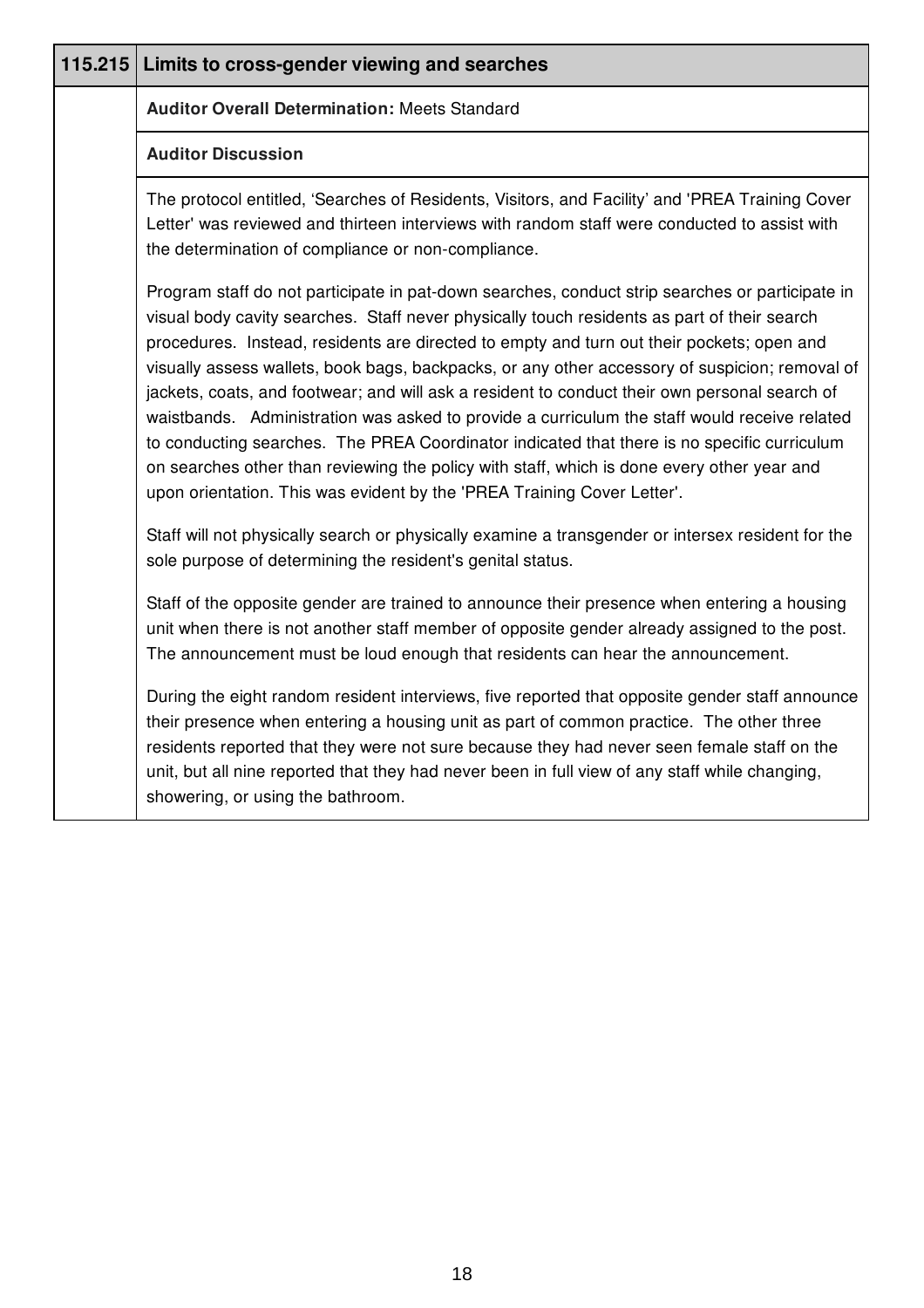| 115.216 | Residents with disabilities and residents who are limited English proficient                                                                                                                                                                                                                                                                                                                                                                                                                                                                                                                                                                                                                                                                                                                                                                                                 |
|---------|------------------------------------------------------------------------------------------------------------------------------------------------------------------------------------------------------------------------------------------------------------------------------------------------------------------------------------------------------------------------------------------------------------------------------------------------------------------------------------------------------------------------------------------------------------------------------------------------------------------------------------------------------------------------------------------------------------------------------------------------------------------------------------------------------------------------------------------------------------------------------|
|         | <b>Auditor Overall Determination: Meets Standard</b>                                                                                                                                                                                                                                                                                                                                                                                                                                                                                                                                                                                                                                                                                                                                                                                                                         |
|         | <b>Auditor Discussion</b>                                                                                                                                                                                                                                                                                                                                                                                                                                                                                                                                                                                                                                                                                                                                                                                                                                                    |
|         | Policy & Procedure 'Providing Meaningful Communication with Persons with Limited English<br>Proficiency' and 'Resident Education', Wellmore Behavioral Health's 'Cultural Competency and<br>Diversity Plan', Language Identification Flashcards, I Speak Cards, and a business associate<br>agreement between Wellmore Behavioral Health and Language Link Corp, were reviewed to<br>determine compliance with this standard. Interviews with thirteen random staff were also<br>conducted.                                                                                                                                                                                                                                                                                                                                                                                  |
|         | The agency has established policy to provide for educational services for residents with<br>disabilities to be provided information at intake and assistance on PREA allegations, including<br>reporting. Staff arrange for education in formats for those residents identified as disabled.<br>Agency policy also addresses the provision of interpreters to those residents with a non-<br>English primary language; however, the program only admits residents who speak English well<br>enough to benefit from their group programming and other related services. If the resident's<br>English is not proficient enough to do so, an alternative placement will be identified to meet<br>those needs. There is a contract in effect with Language Link Corp to provide language<br>interpreter services for residents to assist staff and residents if and when needed. |
|         | When residents arrive at the facility, residents are immediately provided with a resident<br>handbook and a comprehensive facility-based PREA pamphlet, which clearly states that the<br>facility has zero tolerance for sexual abuse and harassment complete with definitions,<br>immediate steps to take, how to report, and how to get help. The auditor observed PREA<br>audit notices and Zero Tolerance posters throughout the facility where both residents and staff<br>could readily view or access the information in both English and Spanish.                                                                                                                                                                                                                                                                                                                    |
|         | Corrective Action:                                                                                                                                                                                                                                                                                                                                                                                                                                                                                                                                                                                                                                                                                                                                                                                                                                                           |
|         | Therapeutic Shelter administration was asked to add the 'limited circumstances' phrase to the<br>"Meaningful Communication with Persons with Limited English Proficiency" policy to support<br>this standard, which was completed and uploaded to the Online Audit System prior to the<br>Interim Report was submitted.                                                                                                                                                                                                                                                                                                                                                                                                                                                                                                                                                      |
|         | Six of thirteen random staff interviewed were aware of but unclear as to how to use the<br>Language Link service staff have available to them for resident interpretation services.<br>Administration was asked to provide refresher training for staff to address the use of<br>Language Link as well as all methods of communication with impaired residents, including<br>those that are visually impaired. Evidence of staff training in these areas and the use of "My<br>Language Link" was pending at the time the Interim Report was submitted; however, it has<br>since been completed with evidence uploaded as requested during the corrective action<br>phase.                                                                                                                                                                                                   |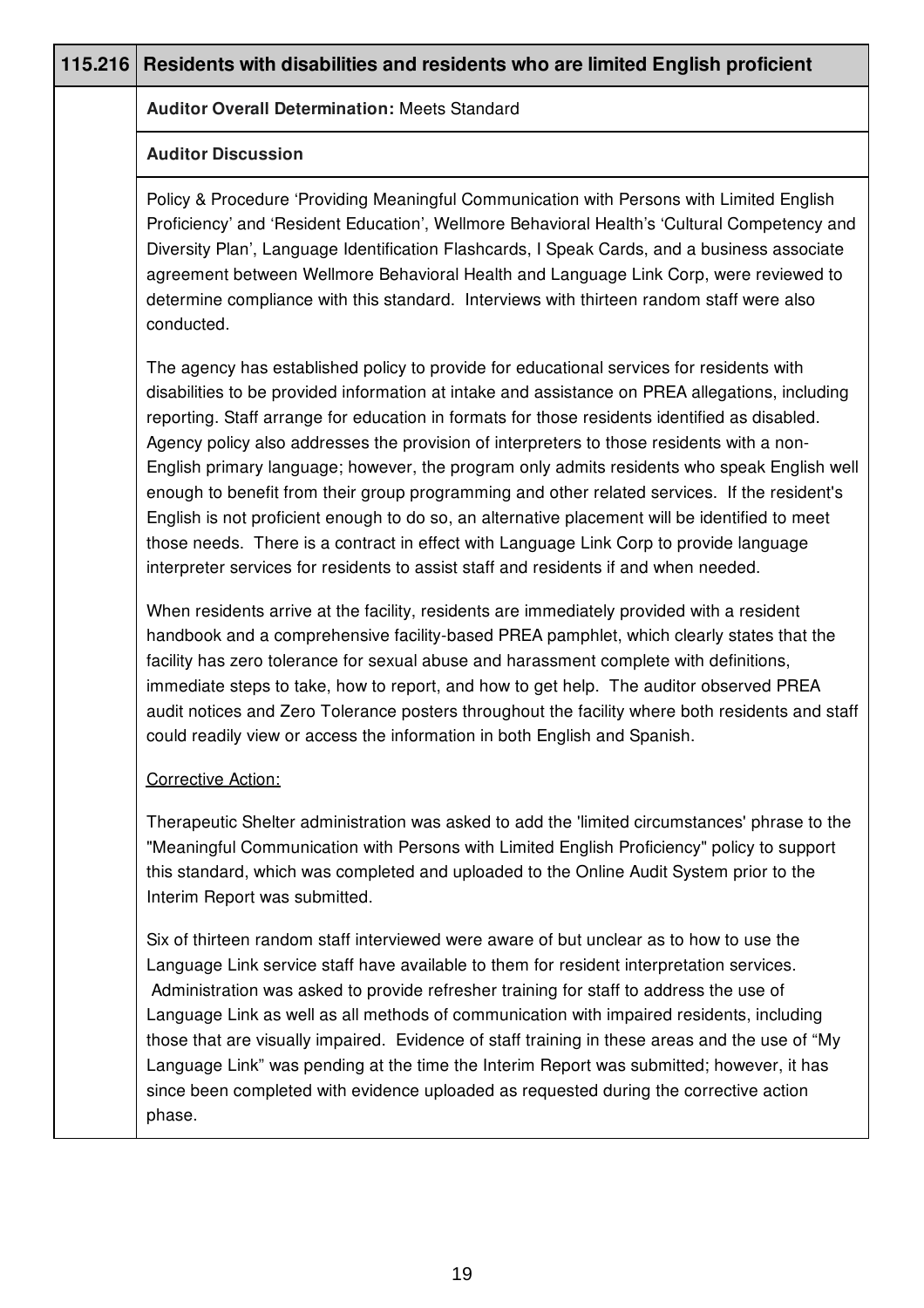| 115.217 | <b>Hiring and promotion decisions</b>                                                                                                                                                                                                                                                                                                                                                                                                                                                                                                                                                                                                                                                                                                                                                                                                                                                                                                                                                                                                                                                 |
|---------|---------------------------------------------------------------------------------------------------------------------------------------------------------------------------------------------------------------------------------------------------------------------------------------------------------------------------------------------------------------------------------------------------------------------------------------------------------------------------------------------------------------------------------------------------------------------------------------------------------------------------------------------------------------------------------------------------------------------------------------------------------------------------------------------------------------------------------------------------------------------------------------------------------------------------------------------------------------------------------------------------------------------------------------------------------------------------------------|
|         | <b>Auditor Overall Determination: Meets Standard</b>                                                                                                                                                                                                                                                                                                                                                                                                                                                                                                                                                                                                                                                                                                                                                                                                                                                                                                                                                                                                                                  |
|         | <b>Auditor Discussion</b>                                                                                                                                                                                                                                                                                                                                                                                                                                                                                                                                                                                                                                                                                                                                                                                                                                                                                                                                                                                                                                                             |
|         | Wellmore Behavioral Health's protocol for 'PREA: Hiring and Promotion Decisions' was<br>reviewed and the Director of Human Resources interviewed to assist with determining<br>compliance.                                                                                                                                                                                                                                                                                                                                                                                                                                                                                                                                                                                                                                                                                                                                                                                                                                                                                            |
|         | Therapeutic Shelter shall not hire or promote anyone who may have contact with residents,<br>and shall not enlist the services of any contractor who may have contact with inmates, who<br>has engaged in sexual abuse in a prison, jail, lockup, community confinement facility, juvenile<br>facility, or other institution. An applicant shall not be considered for hire if they have been<br>convicted of engaging or attempting to engage in sexual activity in the community facilitated by<br>force, overt or implied threats of force, or coercion, or if the victim did not consent or was<br>unable to refuse; or has been civilly or administratively adjudicated to have engaged in the<br>activity.                                                                                                                                                                                                                                                                                                                                                                      |
|         | The agency will ask all applicants and employees who may have contact with residents directly<br>about previous misconduct in the pre-employment background investigation document and<br>during performance evaluation discussions as part of individual job standards ratings.                                                                                                                                                                                                                                                                                                                                                                                                                                                                                                                                                                                                                                                                                                                                                                                                      |
|         | All staff has an ongoing affirmative duty to disclose any such misconduct to their supervisor<br>who will report to their respective captain. Material omissions regarding such misconduct, or<br>the provision of materially false information, are grounds for termination. Unless prohibited by<br>law the agency will provide information on substantiated allegations of sexual abuse or<br>harassment involving a former employee upon receiving a request and a signed authorization<br>of release from an institutional employer for whom such an employee has applied to work.<br>Criminal history checks are conducted on every employee and contractor every five years.<br>Background checks will be accompanied by a PREA background consent form and will be kept<br>in a locked area.                                                                                                                                                                                                                                                                                  |
|         | Corrective Action:                                                                                                                                                                                                                                                                                                                                                                                                                                                                                                                                                                                                                                                                                                                                                                                                                                                                                                                                                                                                                                                                    |
|         | Corrective action involved adding the five year requirements for completing background<br>checks to 'PREA: Hiring and Promotion Decisions' protocol and how Wellmore Behavioral<br>Health will ensure its completion, addressing the requirement of informing new employers of<br>any substantiated allegations of sexual abuse or sexual harrassment, completing background<br>checks for one employee that was two years past the five year requirement, and examples of<br>completed Interview forms used specifically for Therapeutic Shelter employee new hires or for<br>those considered for promotion was modified to reflect the PREA requirements with regard to<br>115.217 (a). All requested corrective actions were completed as requested. There were<br>reportedly no promotions at the facility since the last PREA audit in 2017, so there were no<br>related examples to provide. Therapeutic Shelter is the only program in the Wellmore<br>Behavioral Health system that requires PREA compliance, thus there were no promotional<br>examples systemwide as well. |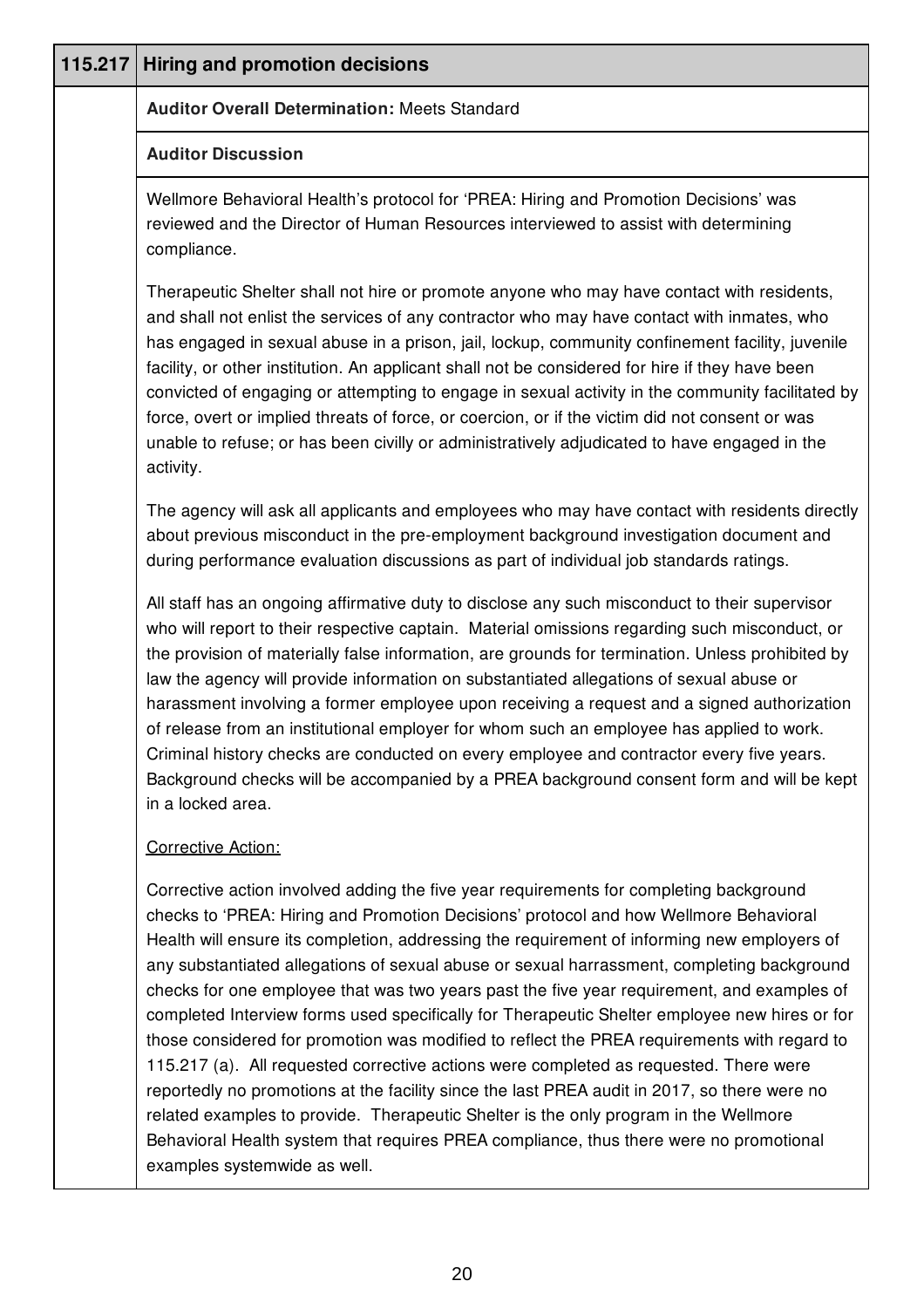| 115.218 | Upgrades to facilities and technology                                                                                                                                                                                                                                                                                                                                                                                                                                                                                                                                                                                                                                                                                                                                                                                             |
|---------|-----------------------------------------------------------------------------------------------------------------------------------------------------------------------------------------------------------------------------------------------------------------------------------------------------------------------------------------------------------------------------------------------------------------------------------------------------------------------------------------------------------------------------------------------------------------------------------------------------------------------------------------------------------------------------------------------------------------------------------------------------------------------------------------------------------------------------------|
|         | <b>Auditor Overall Determination: Meets Standard</b>                                                                                                                                                                                                                                                                                                                                                                                                                                                                                                                                                                                                                                                                                                                                                                              |
|         | <b>Auditor Discussion</b>                                                                                                                                                                                                                                                                                                                                                                                                                                                                                                                                                                                                                                                                                                                                                                                                         |
|         | Surveillance camera coverage includes the use of 25 Axis M3004-4 Fixed Dome Network<br>Cameras, which are integrated through a digital video recorder. This technology has<br>enhanced the facility's ability to protect residents from sexual abuse. The most recent<br>cameras were added to the middle and front staff offices in December 2016. There have been<br>no modifications neither in the past twelve months nor since the last PREA audit in December<br>2017. Recommendations on how to improve surveillance, including ways in which to address<br>blind spots, including the installation of additional cameras, an electronic monitoring system<br>and increased staffing on weekends were shared with the Chief Executive Officer, Vice<br>President of Adult Services, PREA Coordinator, and Program Manager. |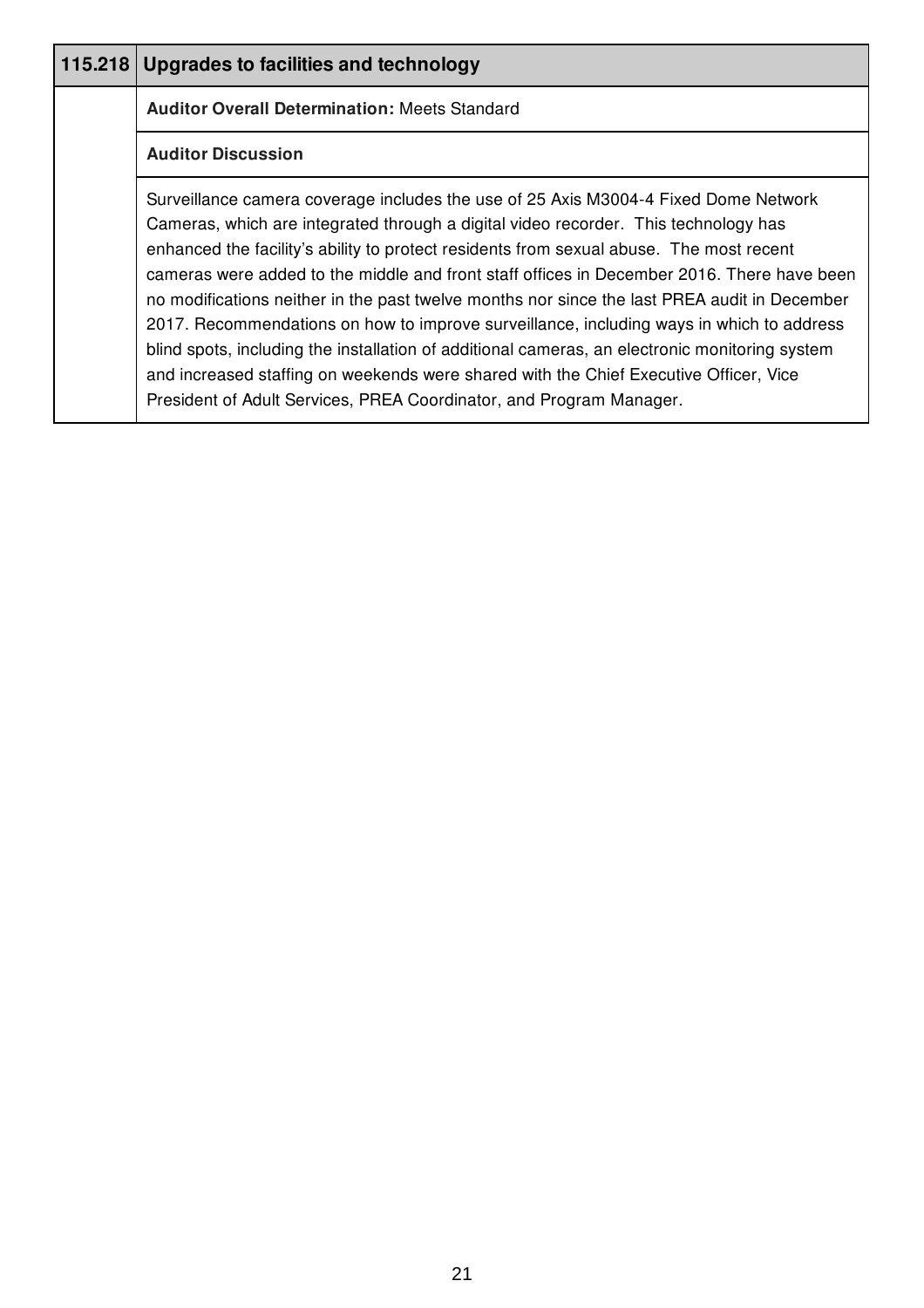| 115.221 | <b>Evidence protocol and forensic medical examinations</b>                                                                                                                                                                                                                                                                                                                                                                                                                                                                                                                                                                                                                                                                                                                                                                             |
|---------|----------------------------------------------------------------------------------------------------------------------------------------------------------------------------------------------------------------------------------------------------------------------------------------------------------------------------------------------------------------------------------------------------------------------------------------------------------------------------------------------------------------------------------------------------------------------------------------------------------------------------------------------------------------------------------------------------------------------------------------------------------------------------------------------------------------------------------------|
|         | <b>Auditor Overall Determination: Meets Standard</b>                                                                                                                                                                                                                                                                                                                                                                                                                                                                                                                                                                                                                                                                                                                                                                                   |
|         | <b>Auditor Discussion</b>                                                                                                                                                                                                                                                                                                                                                                                                                                                                                                                                                                                                                                                                                                                                                                                                              |
|         | The protocol entitled, 'Evidence, Forensic Medical Examinations, and Administrative Inquiry', a<br>Memorandum of Understanding with Safe Haven of Greater Waterbury for advocacy services,<br>and a letter from St Mary's Hospital in Waterbury explaining their protocol were reviewed.<br>Interviews with the PREA Coordinator and Program Manager as well as phone conversations<br>with the Chairman of the Department of Emergency Services of St Mary's and the Program<br>Manager of Safe Haven of Greater Waterbury all provided information in the determination of<br>compliance.                                                                                                                                                                                                                                            |
|         | The agency conducts only administrative investigations. Both the PREA Coordinator and Vice<br>President of Adult Services have received the National Institute of Correction's 'Investigating<br>Sexual Abuse in a Confinement Setting' training. Although Therapeutic Shelter staff are not<br>responsible for conducting investigations in the event of a sexual abuse incident, they do<br>assist the Waterbury Police Department with the process at their request, including but not<br>limited to surveillance footage, Incident Accident Reports, etc. The agency follows a uniform<br>evidence protocol when investigating allegations of sexual abuse that maximizes the potential<br>for obtaining usable physical evidence for administrative proceedings and criminal<br>prosecutions.                                     |
|         | The agency offers all victims of sexual abuse a forensic medical examination at St Mary's<br>Hospital without cost where evidentiary or medically appropriate. A letter from St Mary's<br>Hospital in Waterbury explained that a Sexual Assault Nurse Examiner (SANE) is on staff that<br>follows the guidelines outlined by the Commission for Standardization of Collection of Sexual<br>Assault Evidence in Connecticut. Evidence that needs to be obtained from a victim's person<br>will be acquired by the hospital emergency department. A phone interview with the Chairman<br>of the Department of Emergency Services of St Mary's revealed that the hospital currently has<br>three certified SANE's. The contracted medical staff at Therapeutic Shelter will not perform<br>any exams in the event of a sexual abuse case. |
|         | Phone calls can be made to outside support services twenty four hours per day. Typically<br>residents use their personal cell phones to make calls, but staff phones are always available<br>for use and are not monitored.                                                                                                                                                                                                                                                                                                                                                                                                                                                                                                                                                                                                            |
|         | Corrective Action:                                                                                                                                                                                                                                                                                                                                                                                                                                                                                                                                                                                                                                                                                                                                                                                                                     |
|         | Administration was asked to provide refresher training to further educate residents on the<br>services available to them through Safe Haven and other resources. In addition to other<br>identified areas, it was suggested that staff provide key points on a sheet and have residents<br>sign off that the training has been received and is understood. At the time the Interim Report<br>was submitted, evidence of the requested training was still pending; however, staff and<br>resident training was completed and evidence uploaded as requested during the corrective<br>action phase.                                                                                                                                                                                                                                      |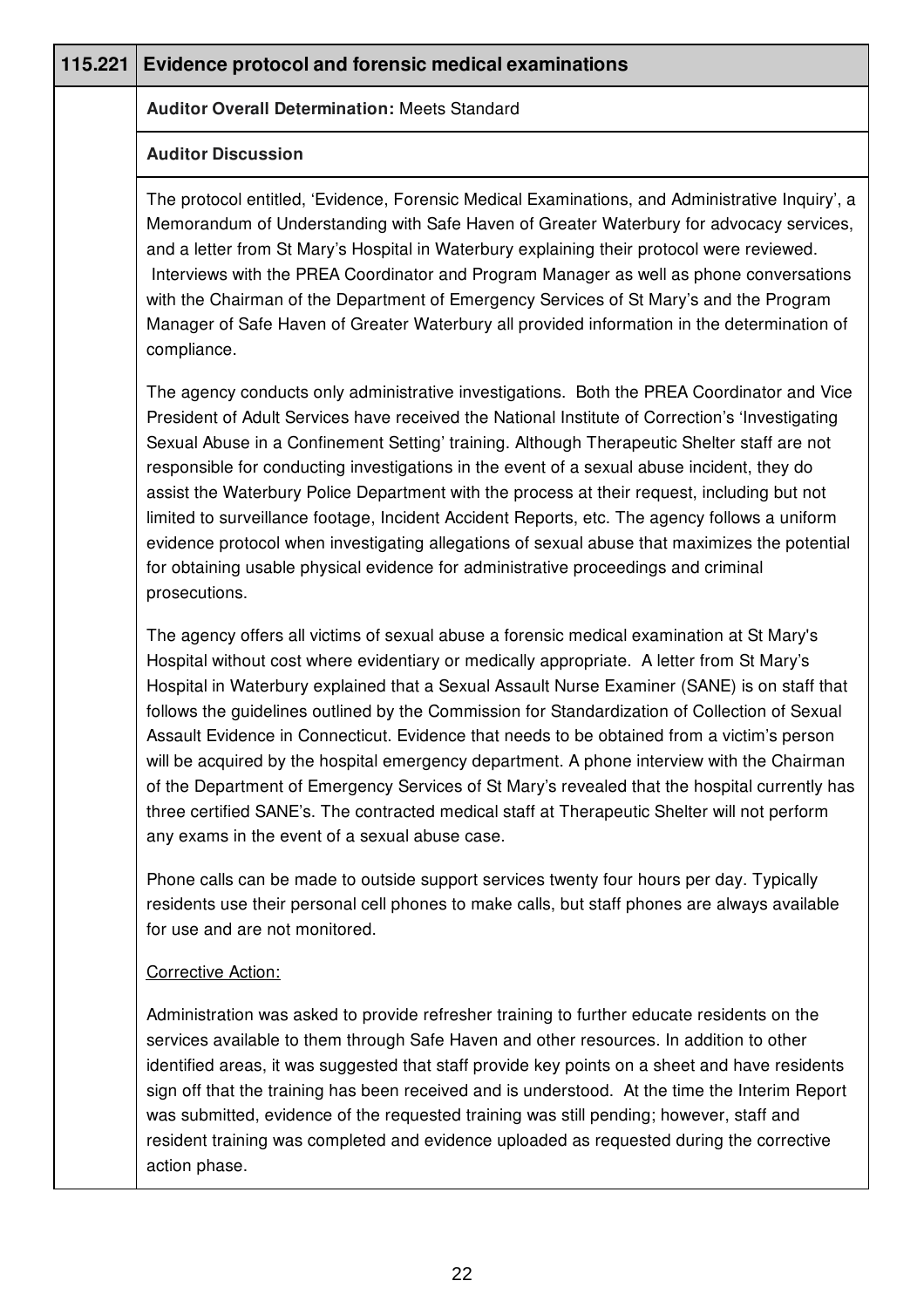| 115.222 | Policies to ensure referrals of allegations for investigations                                                                                                                                                                                                                                                                                                                                                                                                                                                                                                                                                                                                                                                                                                                                 |
|---------|------------------------------------------------------------------------------------------------------------------------------------------------------------------------------------------------------------------------------------------------------------------------------------------------------------------------------------------------------------------------------------------------------------------------------------------------------------------------------------------------------------------------------------------------------------------------------------------------------------------------------------------------------------------------------------------------------------------------------------------------------------------------------------------------|
|         | <b>Auditor Overall Determination: Meets Standard</b>                                                                                                                                                                                                                                                                                                                                                                                                                                                                                                                                                                                                                                                                                                                                           |
|         | <b>Auditor Discussion</b>                                                                                                                                                                                                                                                                                                                                                                                                                                                                                                                                                                                                                                                                                                                                                                      |
|         | The protocol entitled, 'Evidence, Forensic Medical Examinations, and Administrative Inquiry',<br>was reviewed. Interviews with the PREA Coordinator and Program Manager also provided<br>information in the determination of compliance.                                                                                                                                                                                                                                                                                                                                                                                                                                                                                                                                                       |
|         | Therapeutic Shelter staff will not be responsible for conducting investigations in the event of a<br>sexual abuse incident, but does assist the Waterbury Police Department with the process at<br>their request, including but not limited to surveillance footage, Incident Accident Reports, etc.<br>The agency follows a uniform evidence protocol when investigating allegations of sexual<br>abuse that maximizes the potential for obtaining usable physical evidence for administrative<br>proceedings and criminal prosecutions. The agency conducts only administrative<br>investigations. Both the PREA Coordinator and Vice President of Adult Services have received<br>the National Institute of Correction's 'Investigating Sexual Abuse in a Confinement Setting'<br>training. |
|         | The agency offers all victims of sexual abuse a forensic medical examination at St Mary's<br>Hospital without cost where evidentiary or medically appropriate. A letter from St Mary's<br>Hospital in Waterbury explained that three Sexual Assault Nurse Examiners (SANE) are on<br>staff that follow the guidelines outlined by the Commission for Standardization of Collection of<br>Sexual Assault Evidence in Connecticut. Evidence that needs to be obtained from a victim's<br>person will be acquired by the hospital emergency department. The contracted medical staff<br>at the facility will not perform any exams in the event of a sexual abuse case.                                                                                                                           |
|         | The PREA pamphlet is provided to all residents upon admission and is available on the<br>agency website at https://wellmore.org/prea. It describes what actions staff will take, including<br>contacting the Waterbury Police Department immediately to initiate an investigation in<br>response to any sexual assault.                                                                                                                                                                                                                                                                                                                                                                                                                                                                        |
|         | Corrective Action:                                                                                                                                                                                                                                                                                                                                                                                                                                                                                                                                                                                                                                                                                                                                                                             |
|         | No evidence for 115.222 (c) was found regarding a separate entity's responsibility for<br>conducting criminal investigations as well as those by the agency itself on the website. As a<br>result, administration was asked to update the website to include this information and address<br>other inconsistencies. While most of the inconsistencies and enhancements were completed<br>prior to the Interim Report, administration uploaded the PREA Policy, evidence of staff and<br>resident trainings, and a link to the Waterbury Police Department describing their involvement<br>in criminal investigations.                                                                                                                                                                          |
|         | Please see the two following links as evidence for standard compliance:                                                                                                                                                                                                                                                                                                                                                                                                                                                                                                                                                                                                                                                                                                                        |
|         | https://www.wellmore.org/prea><br>https://www.wtbypd.org/divisions/de<br>tective-divisions                                                                                                                                                                                                                                                                                                                                                                                                                                                                                                                                                                                                                                                                                                     |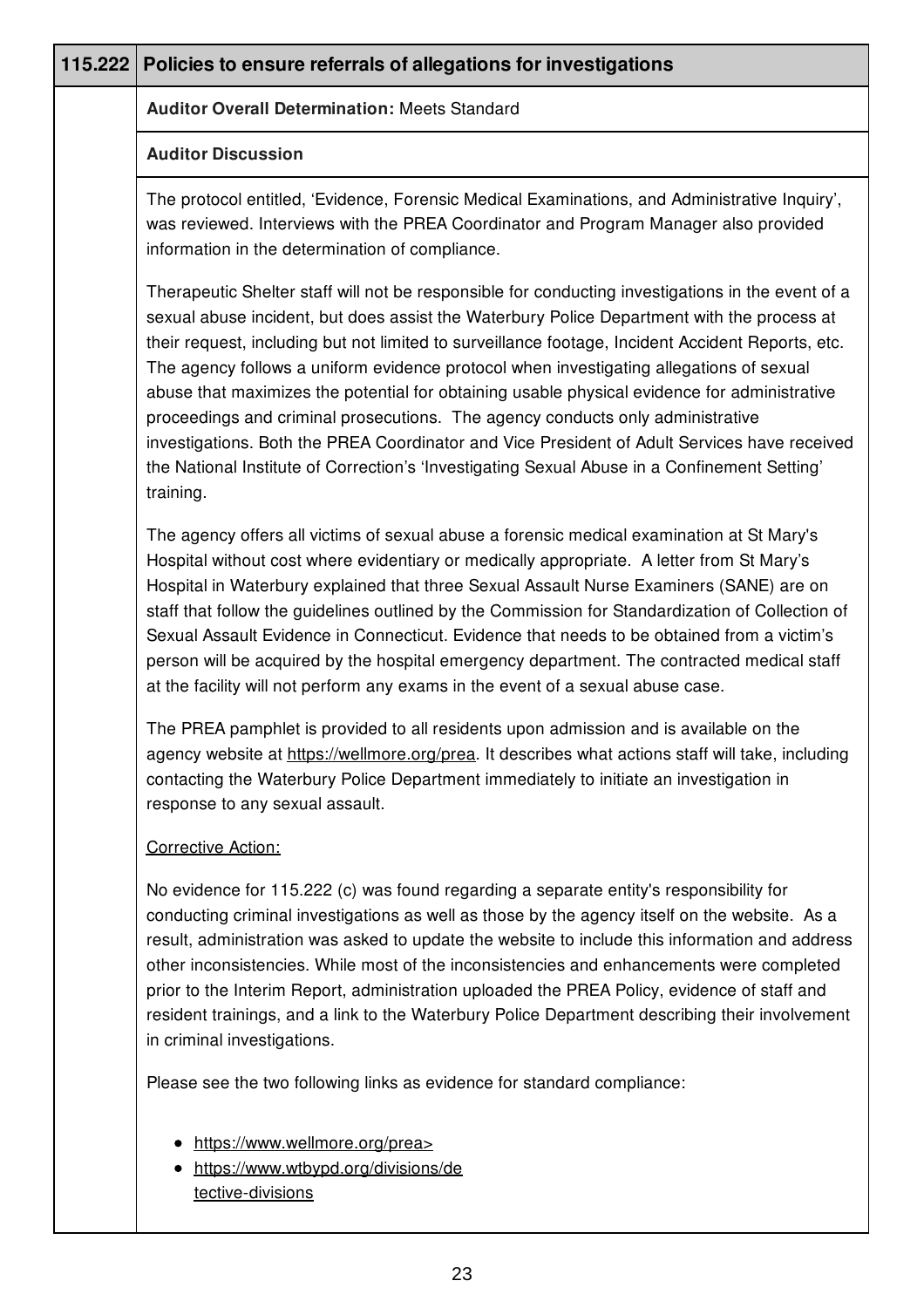| 115.231 | <b>Employee training</b>                                                                                                                                                                                                                                                                                                                                                                                                                                                                                                                                                                                                                                                                                                              |
|---------|---------------------------------------------------------------------------------------------------------------------------------------------------------------------------------------------------------------------------------------------------------------------------------------------------------------------------------------------------------------------------------------------------------------------------------------------------------------------------------------------------------------------------------------------------------------------------------------------------------------------------------------------------------------------------------------------------------------------------------------|
|         | <b>Auditor Overall Determination: Meets Standard</b>                                                                                                                                                                                                                                                                                                                                                                                                                                                                                                                                                                                                                                                                                  |
|         | <b>Auditor Discussion</b>                                                                                                                                                                                                                                                                                                                                                                                                                                                                                                                                                                                                                                                                                                             |
|         | The 'PREA Employee Training and Education' protocol was reviewed and various trainings<br>were reviewed including the PREA training curriculum. Interviews with thirteen random staff<br>were also conducted in determining compliance with this standard.                                                                                                                                                                                                                                                                                                                                                                                                                                                                            |
|         | The agency policy requires annual training for all staff in all areas identified within the<br>standard. Staff receive a refresher training every two years and in between receive refresher<br>training on other policies and procedures related to PREA, sexual abuse, and sexual<br>harassment. Interviews with staff confirmed they completed training and staff were generally<br>able to articulate the training they had received. Employee training documentation found that<br>all staff had completed their training and the program was asked to upload examples of three<br>staff to include initial PREA training, bi-annual trainings, and refresher training on the interim<br>years, which was provided as requested. |
|         | All staff are trained on the Prison Rape Elimination Act (PREA) prior to working independently<br>with the residents and receive a refresher every two years to include the ten required<br>elements of the standard.                                                                                                                                                                                                                                                                                                                                                                                                                                                                                                                 |
|         | <b>Corrective Action:</b>                                                                                                                                                                                                                                                                                                                                                                                                                                                                                                                                                                                                                                                                                                             |
|         | Of the sixteen staff whose records were reviewed, only three staff had new hire dates in<br>2020. Two of the three had evidence of initial PREA training and another did not during the<br>on-site audit. Corrective action involved locating that staff person's training record if they<br>could. It was found and uploaded to the Online Audit System prior to the auditor's submission<br>of this Interim Report.                                                                                                                                                                                                                                                                                                                 |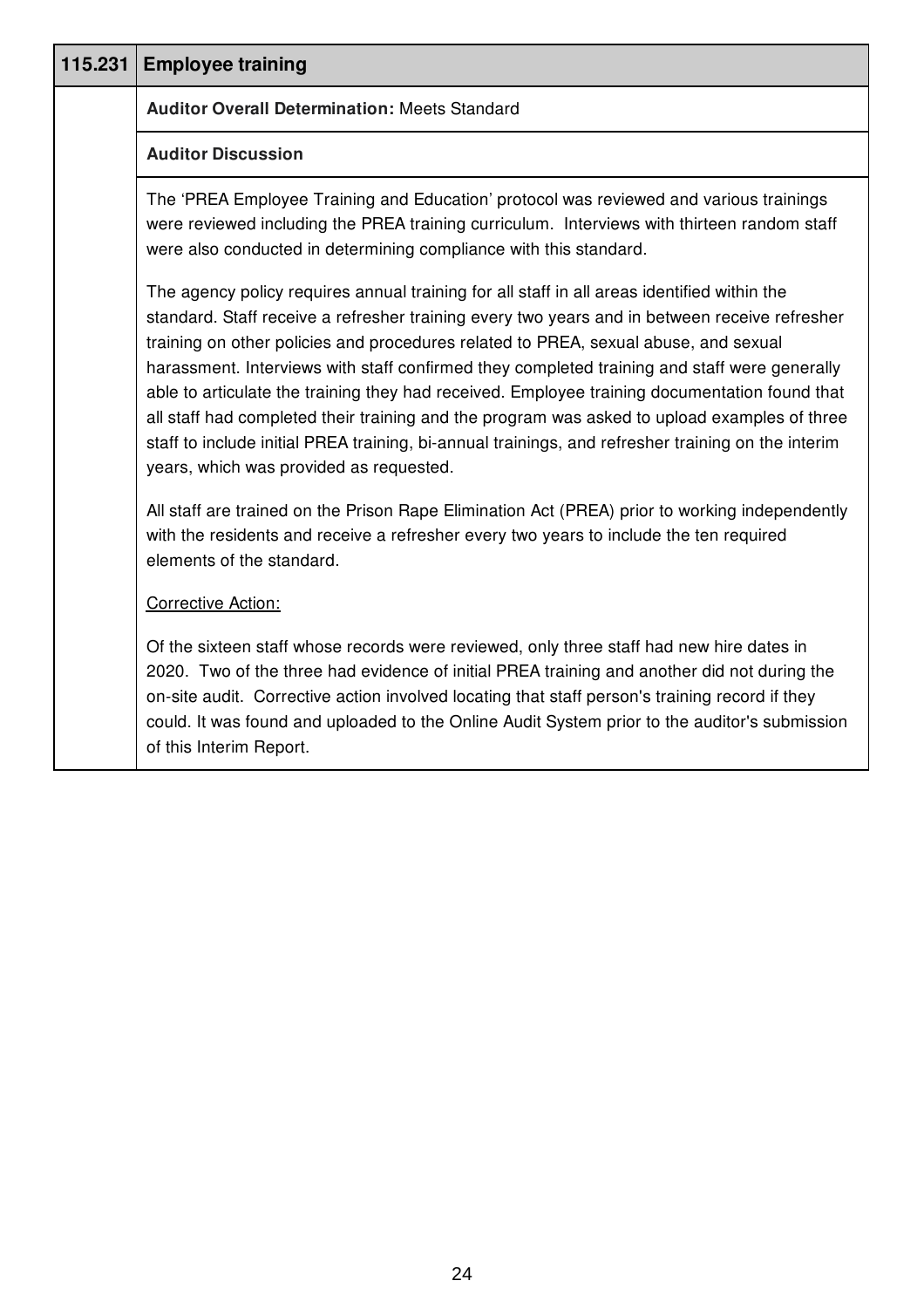| 115.232 Volunteer and contractor training                                                                                                                                                                                                                                                                                                                                                                                        |
|----------------------------------------------------------------------------------------------------------------------------------------------------------------------------------------------------------------------------------------------------------------------------------------------------------------------------------------------------------------------------------------------------------------------------------|
| <b>Auditor Overall Determination: Meets Standard</b>                                                                                                                                                                                                                                                                                                                                                                             |
| <b>Auditor Discussion</b>                                                                                                                                                                                                                                                                                                                                                                                                        |
| The 'PREA Employee Training and Education' and 'PREA-Notification and Reporting' protocols<br>and various trainings were reviewed including the PREA training curriculum. Although the<br>facility does not have volunteers per se, they did have an unpaid clinical intern at the facility<br>who was hired on October 26, 2020 and interviewed to assist in determining compliance with<br>this standard.                      |
| The agency policy requires annual training for all staff in all areas identified within the<br>standard. The staff receive a refresher training every two years. Volunteers, or in this case a<br>clinical intern, receive the same training and orientation as a staff member would receive. The<br>interview confirmed he completed training and understood the material presented.                                            |
| Any volunteers, contractors, or visitors entering the facility are required to sign a visitor's log<br>which explains the facility maintains a zero tolerance policy. These individuals would also<br>receive the PREA pamphlet as well. Employee training documentation was provided as was an<br>actual completed volunteer/contractor sign in sheet as requested prior to this auditor's<br>submission of the Interim Report. |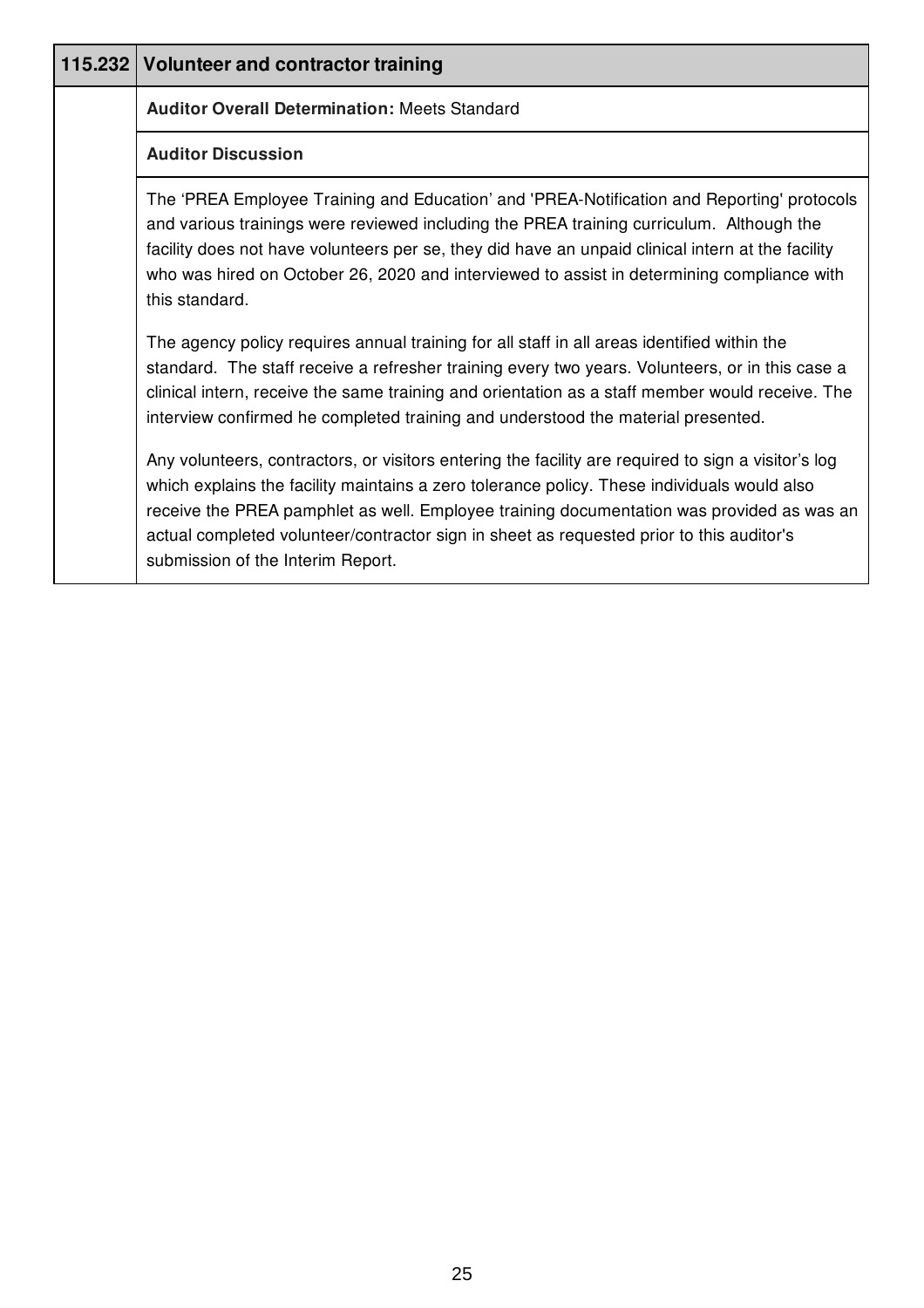| 115.233 | <b>Resident education</b>                                                                                                                                                                                                                                                                                                                                                                                                                                                                                                                                                                                                                                                                                                                                                                                         |
|---------|-------------------------------------------------------------------------------------------------------------------------------------------------------------------------------------------------------------------------------------------------------------------------------------------------------------------------------------------------------------------------------------------------------------------------------------------------------------------------------------------------------------------------------------------------------------------------------------------------------------------------------------------------------------------------------------------------------------------------------------------------------------------------------------------------------------------|
|         | <b>Auditor Overall Determination: Meets Standard</b>                                                                                                                                                                                                                                                                                                                                                                                                                                                                                                                                                                                                                                                                                                                                                              |
|         | <b>Auditor Discussion</b>                                                                                                                                                                                                                                                                                                                                                                                                                                                                                                                                                                                                                                                                                                                                                                                         |
|         | Policy & Procedure 'Providing Meaningful Communication with Persons with Limited English<br>Proficiency' and 'Resident Education', Wellmore Behavioral Health's 'Cultural Competency and<br>Diversity Plan', Language Identification Flashcards, I Speak Cards, and a business associate<br>agreement between Wellmore Behavioral Health and Language Link Corp were reviewed.<br>Interviews with Intake staff and eight random residents were conducted as well to determine<br>compliance with this standard.                                                                                                                                                                                                                                                                                                   |
|         | The agency provides education in formats accessible to all residents, including those who are<br>limited in English proficiency, deaf, or otherwise disabled, as well as to residents who have<br>limited reading skills.                                                                                                                                                                                                                                                                                                                                                                                                                                                                                                                                                                                         |
|         | The agency has established policy to provide for educational services for residents with<br>disabilities to be provided information at intake and assistance on PREA allegations, including<br>reporting. Staff arrange for education in formats for those residents identified as disabled.<br>Agency policy also addresses the provision of interpreters to those residents with a non-<br>English primary language. There is a contract in effect with Language Link Corp to provide<br>language interpreter services for those appropriate residents.                                                                                                                                                                                                                                                         |
|         | When residents arrive at the facility, residents are immediately provided with a resident<br>handbook, 'A Sexual Assault Prevention for Residents' handout, and a comprehensive facility-<br>based PREA pamphlet, which clearly states that the facility has zero tolerance for sexual<br>abuse and harassment complete with definitions, immediate steps to take, how to report, and<br>how to get help. The auditor observed PREA audit notices and Zero Tolerance posters<br>throughout the facility where both residents and staff could readily view or access the<br>information in both English and Spanish.                                                                                                                                                                                               |
|         | Nine of nine residents received the basic PREA education within twenty four hours<br>of admission.                                                                                                                                                                                                                                                                                                                                                                                                                                                                                                                                                                                                                                                                                                                |
|         | <b>Corrective Action:</b>                                                                                                                                                                                                                                                                                                                                                                                                                                                                                                                                                                                                                                                                                                                                                                                         |
|         | Therapeutic Shelter administration was asked to add the 'limited circumstances' phrase to the<br>"Meaningful Communication with Persons with Limited English Proficiency" policy to support<br>this standard, which was completed and uploaded to the Online Audit System.                                                                                                                                                                                                                                                                                                                                                                                                                                                                                                                                        |
|         | Six of thirteen random staff interviewed were aware of but unclear as to how to use the<br>Language Line service staff have available to them for resident interpretation services.<br>Administration was asked to provide refresher training for staff to address the use of the<br>Language Line as well as all methods of communication with impaired residents, including<br>those that are visually impaired. Evidence of staff training in these areas and the use of "My<br>Language Link" was still pending at the time of the Interim Report submission, but was<br>completed and uploaded as requested. Administration was also asked to add signed<br>examples where residents had received and understood the PREA education upon<br>orientation, which was also completed and uploaded as requested. |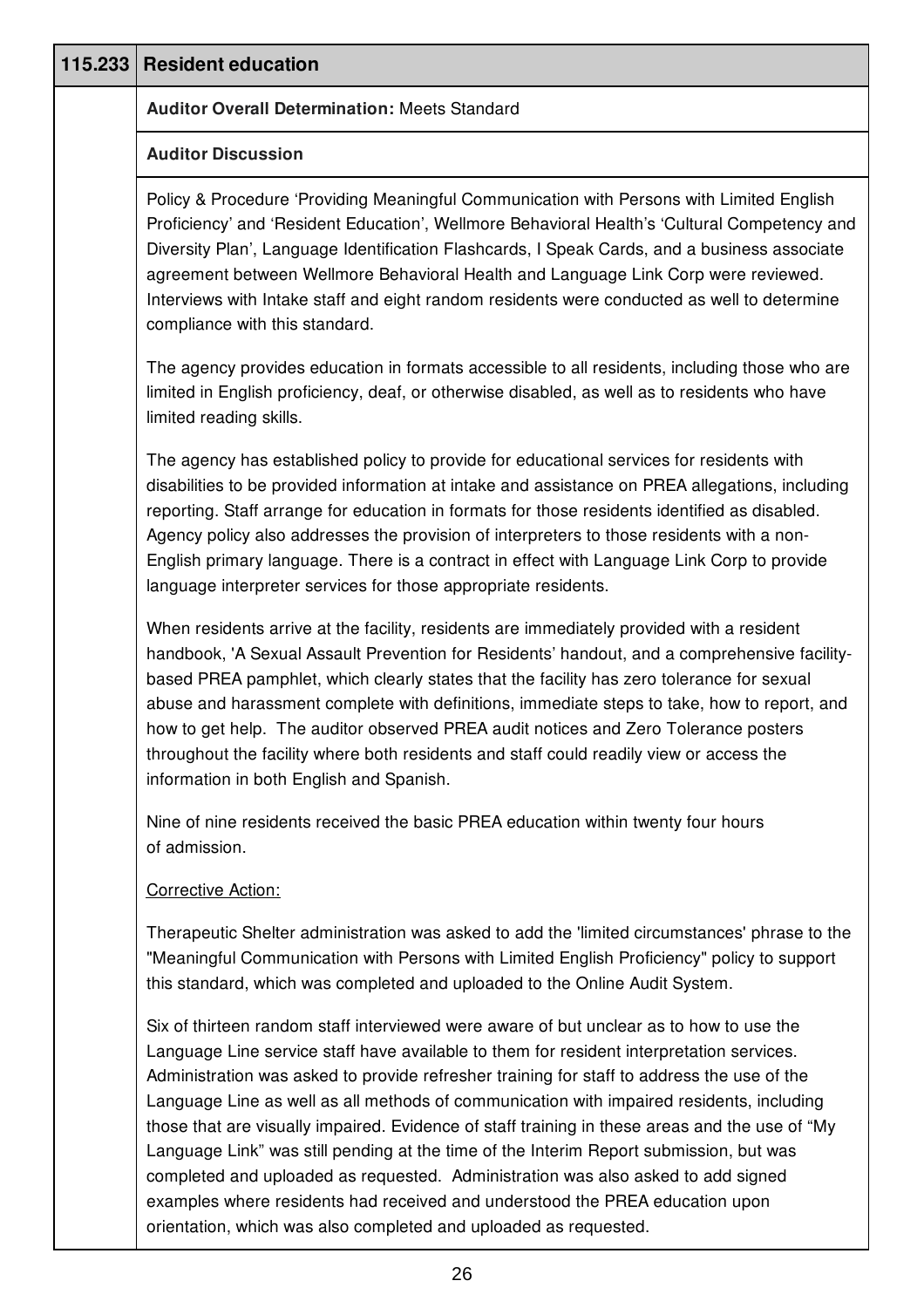| 115.234 Specialized training: Investigations                                                                                                                                                                                                                                                                                                                                                                                                                                                                                                                                                                                                                                                                                                                                                                                                                                                                                         |
|--------------------------------------------------------------------------------------------------------------------------------------------------------------------------------------------------------------------------------------------------------------------------------------------------------------------------------------------------------------------------------------------------------------------------------------------------------------------------------------------------------------------------------------------------------------------------------------------------------------------------------------------------------------------------------------------------------------------------------------------------------------------------------------------------------------------------------------------------------------------------------------------------------------------------------------|
| <b>Auditor Overall Determination: Meets Standard</b>                                                                                                                                                                                                                                                                                                                                                                                                                                                                                                                                                                                                                                                                                                                                                                                                                                                                                 |
| <b>Auditor Discussion</b>                                                                                                                                                                                                                                                                                                                                                                                                                                                                                                                                                                                                                                                                                                                                                                                                                                                                                                            |
| The protocol entitled, 'Evidence, Forensic Medical Examinations, and Administrative Inquiry',<br>was reviewed as well as completed training documentation. An interview with the PREA<br>Coordinator and the PREA Compliance Manager also provided information in the<br>determination of compliance.                                                                                                                                                                                                                                                                                                                                                                                                                                                                                                                                                                                                                                |
| Both the PREA Coordinator and Vice President of Adult Services/PREA Compliance Manager<br>have received the National Institute of Correction's 'Investigating Sexual Abuse in a<br>Confinement Setting' training. Evidence of such training was provided and uploaded as<br>requested. Therapeutic Shelter staff, however, will not be responsible for conducting criminal<br>investigations in the event of a sexual abuse incident, but does assist the Waterbury Police<br>Department with the process at their request, including but not limited to surveillance footage,<br>Incident Accident Reporting (IAR) documentation, etc. The agency follows a uniform evidence<br>protocol when investigating allegations of sexual abuse that maximizes the potential for<br>obtaining usable physical evidence for administrative proceedings and criminal prosecutions.<br>The agency conducts only administrative investigations. |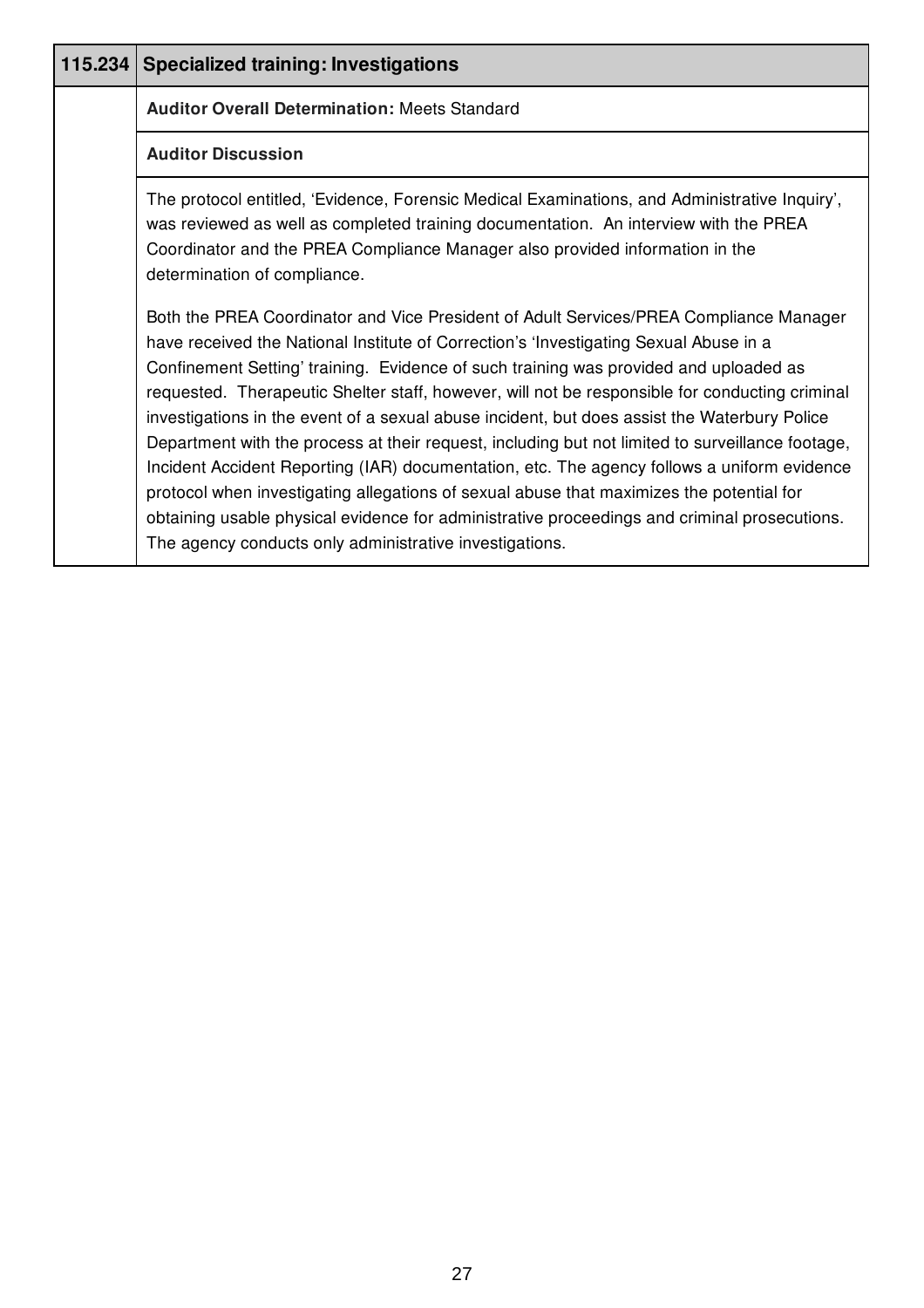| 115.235 | Specialized training: Medical and mental health care                                                                                                                                                                                                                                                                                                                                                                                                                                                                                          |
|---------|-----------------------------------------------------------------------------------------------------------------------------------------------------------------------------------------------------------------------------------------------------------------------------------------------------------------------------------------------------------------------------------------------------------------------------------------------------------------------------------------------------------------------------------------------|
|         | <b>Auditor Overall Determination: Meets Standard</b>                                                                                                                                                                                                                                                                                                                                                                                                                                                                                          |
|         | <b>Auditor Discussion</b>                                                                                                                                                                                                                                                                                                                                                                                                                                                                                                                     |
|         | The 'Adult Residential Employee PREA Training and Education' protocol was reviewed and<br>two specialized staff interviewed to reflect the requirements of this standard. All medical<br>evaluations in response to a sexual assault would occur at St Mary's Hospital in Waterbury,<br>CT, where staff trained as Sexual Assault Nurse Examiners would conduct them.<br>Administration provided evidence that all four staff had completed the required training and<br>the verification sheets were uploaded on to the Online Audit System. |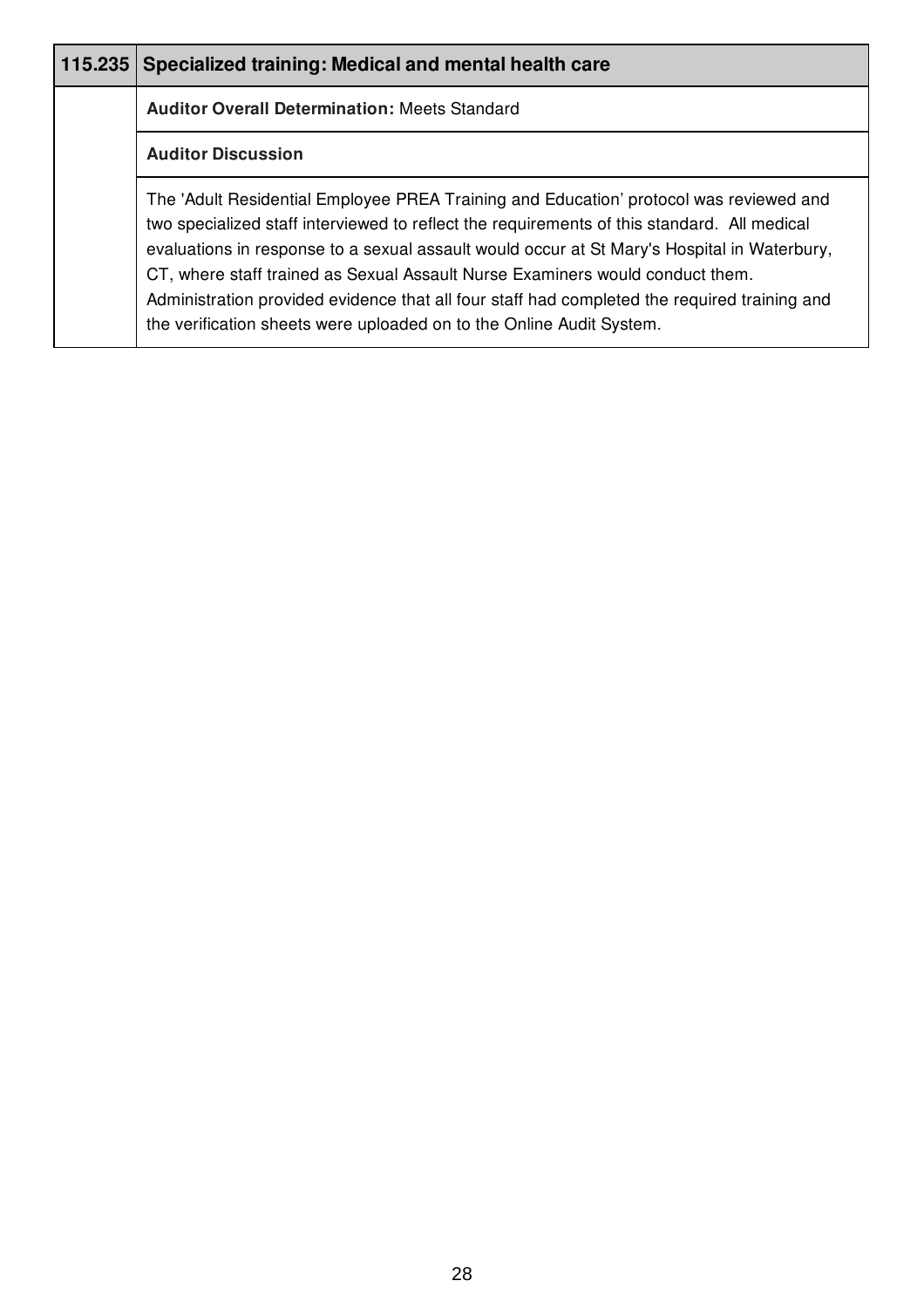| 115.241 | Screening for risk of victimization and abusiveness                                                                                                                                                                                                                                                                                                                                                                                                                                                                                                                                                                                                              |
|---------|------------------------------------------------------------------------------------------------------------------------------------------------------------------------------------------------------------------------------------------------------------------------------------------------------------------------------------------------------------------------------------------------------------------------------------------------------------------------------------------------------------------------------------------------------------------------------------------------------------------------------------------------------------------|
|         | <b>Auditor Overall Determination: Meets Standard</b>                                                                                                                                                                                                                                                                                                                                                                                                                                                                                                                                                                                                             |
|         | <b>Auditor Discussion</b>                                                                                                                                                                                                                                                                                                                                                                                                                                                                                                                                                                                                                                        |
|         | In order to determine compliance with this standard, the 'Screening / Re-Assessment for Risk<br>of Sexual Victimization and Abusiveness' protocol, 'PREA Risk Screening' protocol, the Intake<br>PREA Screening tool, and seventeen risk screening samples were reviewed. Eight random<br>resident interviews were also conducted as were those with staff that complete the risk<br>assessments, including Clinicians and the Program Manager.                                                                                                                                                                                                                  |
|         | All nine of the current residents received the risk assessment intake screen within 48 hours of<br>arrival to the facility, eight of those nine within 24 hours. Documentation was provided prior to<br>leaving the onsite visit and staff were asked to upload examples for the Online Audit System.                                                                                                                                                                                                                                                                                                                                                            |
|         | Of the nine current residents, two had been at the facility long enough to be re-screened for<br>risk within 30 days of the initial risk assessment screening as required. Both were completed<br>as required. There were no reported examples where additional information had been<br>received or requests or referrals had been made to conduct a reassessment. There were also<br>no reported incidents of sexual assault allegations since the last PREA audit in 2017 and no<br>examples where a re-screening would be required within the Wellmore system as Therapeutic<br>Shelter is the only program that requires compliance with the PREA standards. |
|         | The "PREA Risk Screening" protocol states that newly admitted residents are housed in a<br>single room for up to 72 hours until the PREA screening process can be completed.<br>Furthermore, an objective screening tool developed by the South Dakota Department of<br>Corrections was adopted, classifying each resident as a Potential Aggressor (PA), Potential<br>Victim (PV), Mix (MX), or NS (not scored) which determines who can or cannot share a room<br>in the housing unit. Administration was asked to provide an example of each result, which<br>they did as requested.                                                                          |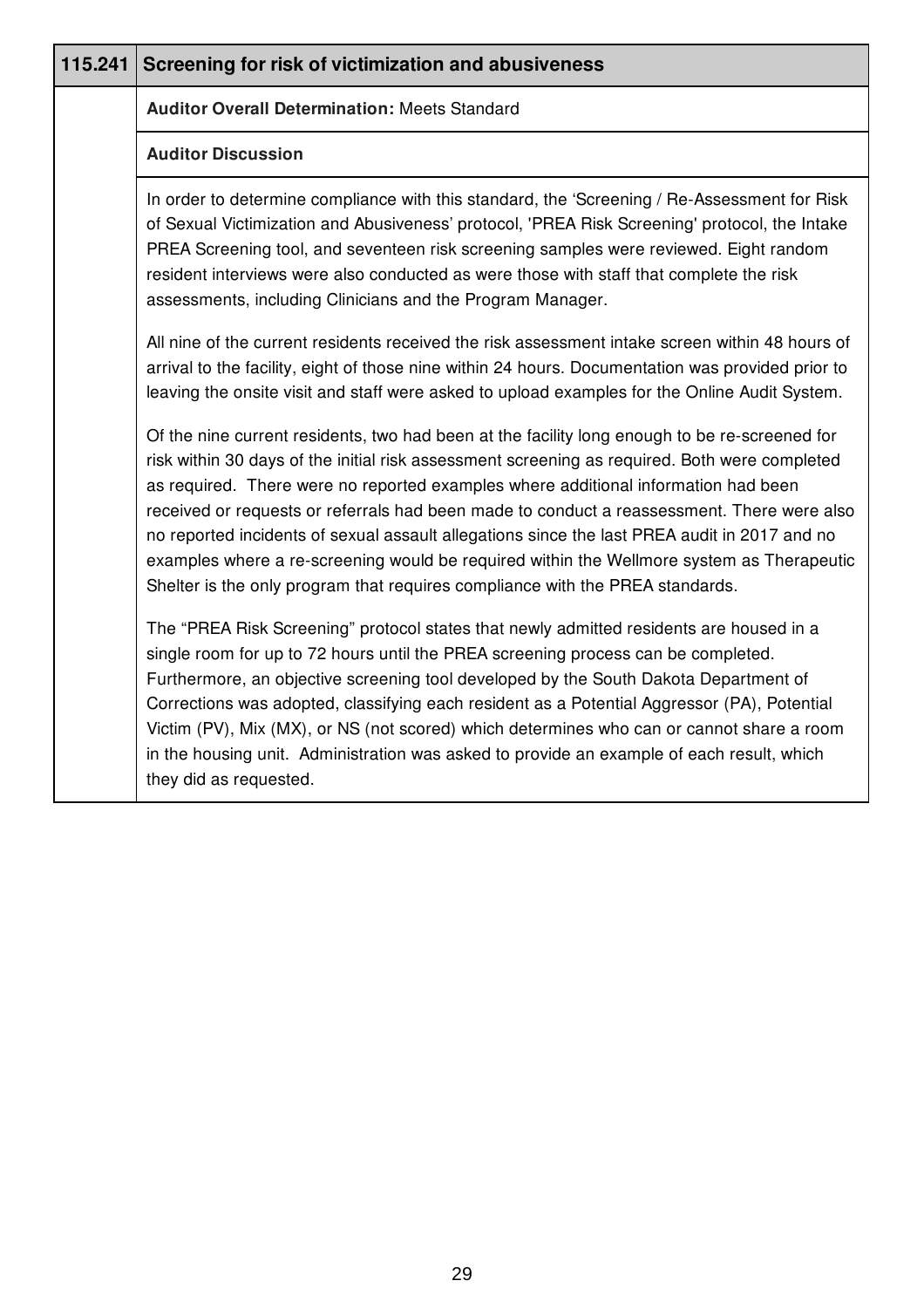| 115.242 Use of screening information                                                                                                                                                                                                                                                                                                                                                                                                                                                              |
|---------------------------------------------------------------------------------------------------------------------------------------------------------------------------------------------------------------------------------------------------------------------------------------------------------------------------------------------------------------------------------------------------------------------------------------------------------------------------------------------------|
| <b>Auditor Overall Determination: Meets Standard</b>                                                                                                                                                                                                                                                                                                                                                                                                                                              |
| <b>Auditor Discussion</b>                                                                                                                                                                                                                                                                                                                                                                                                                                                                         |
| In order to determine compliance with this standard, the 'Screening / Re-Assessment for Risk<br>of Sexual Victimization and Abusiveness' protocol, 'PREA Risk Screening' protocol, and<br>seventeen risk screening samples were reviewed. Eight random resident interviews were also<br>conducted as were those with the PREA Coordinator and staff that complete the risk<br>assessments including Clinicians and the Program Manager.                                                           |
| When a resident is identified as being at risk as a result of the screening and any other<br>information that may be factored in, it is the Program Manager's responsibility to work with<br>staff to determine the best outcome for the residents and the facility. Residents may be<br>assigned to single, multi bed rooms, or next to the staff office on a temporary basis. Residents<br>may also shower in the single combination bathroom/shower across from the staff office.              |
| Standards require that both residents classified as potential high risk for abuse and/or those at<br>high risk for victimization are identified in order to provide appropriate protections. Residents<br>at Therapeutic Shelter are identified specifically as being in at least one of four categories, not<br>just two, which will be described further in this section.                                                                                                                       |
| Transgender or intersex residents are given housing or programming assignments on a case<br>by case basis and such decisions are made with serious consideration given to respect to the<br>individual's own safety. No transgender or intersex residents have been admitted to the<br>program since the last PREA audit in 2017 and because there are no other Wellmore<br>programs that require PREA compliance, there are no examples systemwide as well.                                      |
| The 'PREA Risk Screening' protocol requires newly admitted residents to be housed in a<br>single room for up to 72 hours until the PREA screening process can be completed. An<br>objective screening tool developed by the South Dakota Department of Corrections is utilized<br>and classifies each resident as a Potential Aggressor (PA), Potential Victim (PV), Mix (MX), or<br>NS (not scored). As a result of the screening, the following outcomes result in the following<br>placements: |
| 1. Clients identified as PA can be housed with another PA or NS<br>2. Clients identified as a PV can be housed with a PV or NS<br>3. Clients identified with an NS can be housed with any other outcome<br>4. Clients identified as MX can be housed with another MX or PV<br>5. Some clients may receive a single room assignment regardless of score.                                                                                                                                           |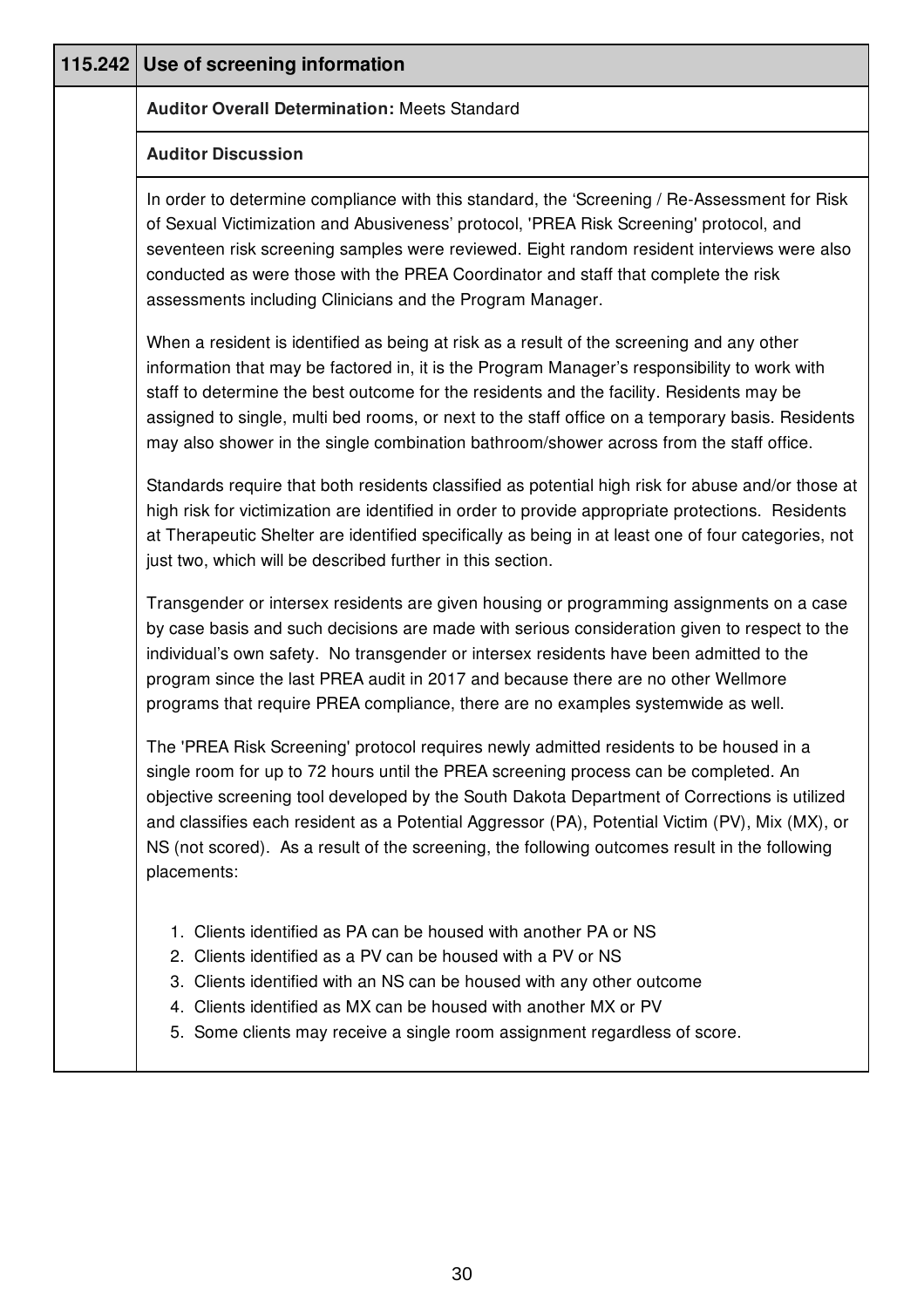| 115.251 | <b>Resident reporting</b>                                                                                                                                                                                                                                                                                                                                                                                                                                                                                                                                                                                                                                                            |
|---------|--------------------------------------------------------------------------------------------------------------------------------------------------------------------------------------------------------------------------------------------------------------------------------------------------------------------------------------------------------------------------------------------------------------------------------------------------------------------------------------------------------------------------------------------------------------------------------------------------------------------------------------------------------------------------------------|
|         | <b>Auditor Overall Determination: Meets Standard</b>                                                                                                                                                                                                                                                                                                                                                                                                                                                                                                                                                                                                                                 |
|         | <b>Auditor Discussion</b>                                                                                                                                                                                                                                                                                                                                                                                                                                                                                                                                                                                                                                                            |
|         | The 'Prison Rape Elimination Act (PREA) Compliance', 'Incident Accident Reporting', and<br>'Notification and Reporting' policies were reviewed as were the 'Therapeutic Shelter House<br>Notice', 'How to Report', and third party reporting posters, the updated PREA pamphlet, and<br>'Sexual Assault Prevention for Residents' handouts provided to residents upon admission.<br>Interviews with the PREA Coordinator, Program Manager, eight random residents, as well as<br>phone conversations with the Program Manager of Safe Haven of Greater Waterbury also<br>provided information in the determination of compliance.                                                    |
|         | Therapeutic Shelter provides multiple ways for residents to privately report sexual abuse and<br>sexual harassment, retaliation by other residents or staff for reporting sexual abuse and<br>sexual harassment, and staff neglect or violation of responsibilities that may have contributed<br>to such incidents.                                                                                                                                                                                                                                                                                                                                                                  |
|         | Staff accepts reports made verbally, in writing, anonymously, and from third parties and will<br>promptly document any verbal reports. Staff may report sexual abuse and sexual harassment<br>of residents at any time to any member of the command staff that they are comfortable with.                                                                                                                                                                                                                                                                                                                                                                                            |
|         | The agency provides residents with access to outside victim advocates for emotional support<br>services related to sexual abuse by giving residents mailing addresses and telephone<br>numbers, including toll free hot line numbers. The organization allows for twenty four hour<br>access to facility phones and these agencies or organizations.                                                                                                                                                                                                                                                                                                                                 |
|         | The system for the "PREA Hotline" was revamped during the audit in 2017 such that only<br>upper level designated administration can answer the phone and that calls are answered<br>immediately rather than being left on a voice mail, if possible. As a result, a direct line to the<br>PREA Coordinator was set up. If he cannot answer, then a voice mail message can be left.<br>The PREA Coordinator will check his messages at least twice per day.                                                                                                                                                                                                                           |
|         | Throughout the facility, there were PREA audit announcements that the audit would take place<br>on January 11th and 12th, zero tolerance posters, as well as signs on "How to Report<br>Suspected or Complaints of Abuse at a Wellmore Facility" in both English and Spanish.                                                                                                                                                                                                                                                                                                                                                                                                        |
|         | Safe Haven in Waterbury, CT is available to residents for toll free private crisis calls and as<br>victim advocates who can accompany residents when meeting with the SANE, if requested.<br>Additional outside resources available to residents are referenced, including contact<br>information within the Wellmore PREA pamphlet 'Sexual Abuse Resource List' provided to<br>residents upon admission. These resources include the Connecticut Alliance to End Sexual<br>Violence, the Waterbury Police Department, the State of CT Office of Victim Advocate, the<br>National Sexual Violence Resource Center, and the Rape/Abuse Incest National Network.<br>Corrective Action: |

Therapeutic Shelter did not have an external reporting option to report abuse or harassment to a public or private entity or office that is not part of the agency, and that is able to receive and immediately forward resident reports of sexual abuse and sexual harassment to agency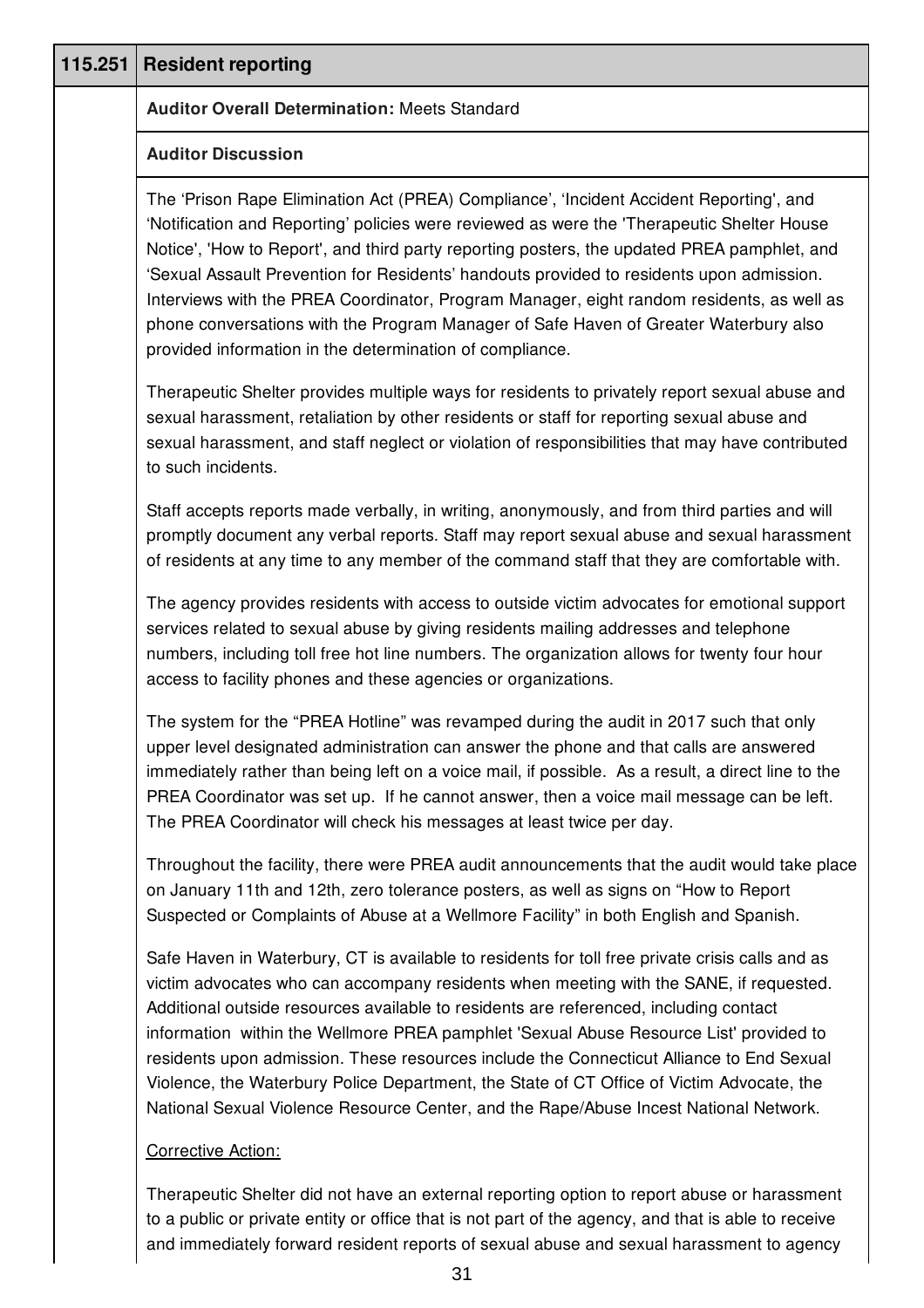officials, allowing the resident to remain anonymous upon request. With PRC clarification provided in 2020 in the Frequently Asked Questions section of the auditing process for 115.251 (b), it was determined that the Safe Haven option provided to residents would not meet the requirement of this standard after the auditor contacted the agency. Multiple local and statewide options were contacted by this auditor as well as Wellmore staff with no success in tracking down a suitable option. Scott Catey from Impact Justice was contacted multiple times via email and via a group teleconference for group consultation on January 22, 2021. A final option was being considered using 211 of Connecticut, but an agreement was pending at the time the Interim Report was submitted.

Administration was asked to provide refresher training for residents to address any changes to the external agency contact information, and information about the support services available to them, including those provided by Safe Haven. It was suggested that staff provide key points on a sheet and have residents and staff sign off that the training has been received and is understood. Administration was asked to provide the training sheets with signatures as verification for each staff to ensure compliance and information about the arrangement between Wellmore Behavioral Health and the 211 of Connecticut hotline. The corrective action was not completed by the time th Interim Report was submitted; however, during the corrective action period the staff and resident training was completed and uploaded as was the newly developed contract between 211 of Connecticut and Wellmore Behavioral Health, thereby meeting all elements of this standard.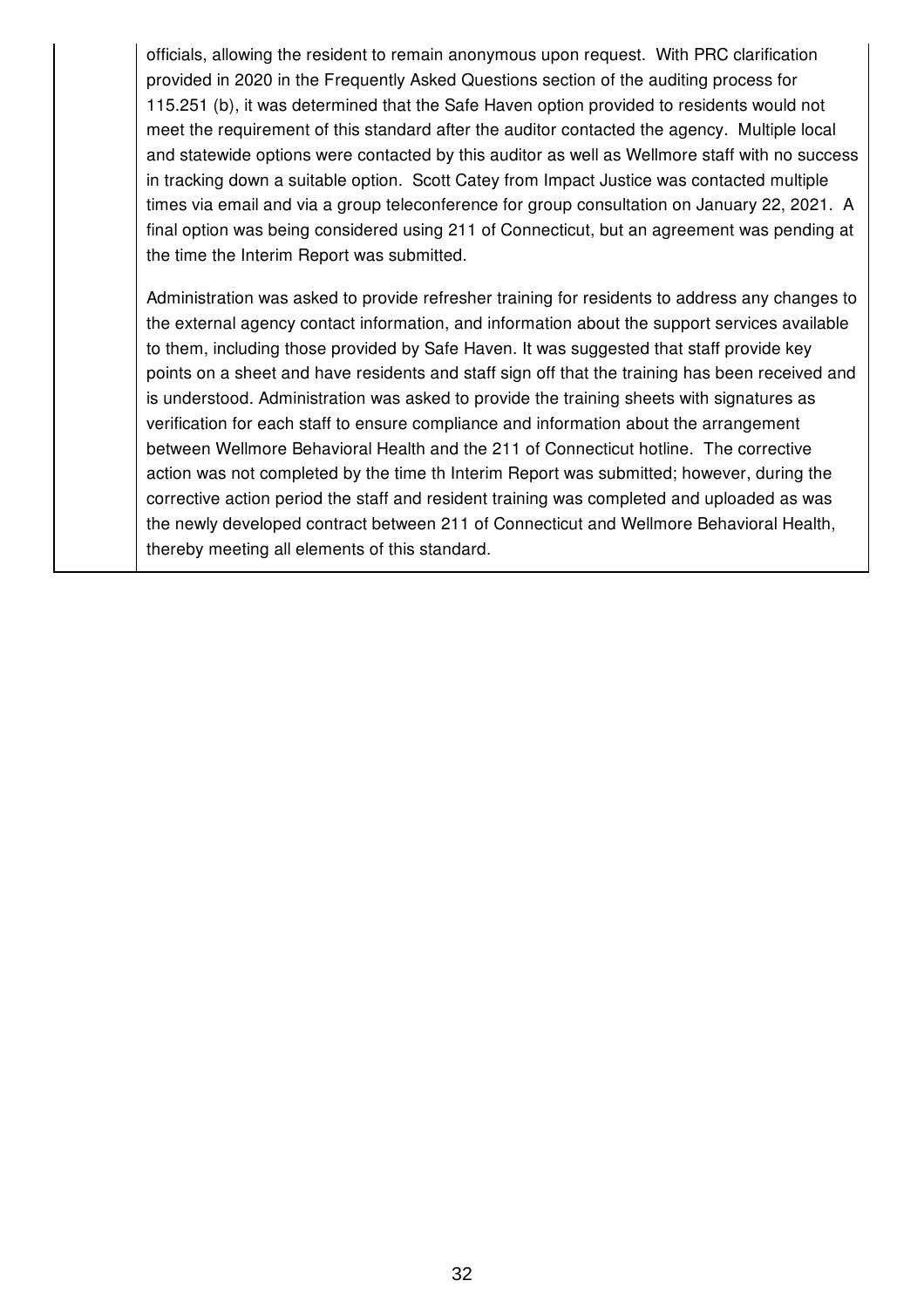| 115.252 | <b>Exhaustion of administrative remedies</b>                                                                                                                                                                                                                                                                                                                                                                                                                                                                                                             |
|---------|----------------------------------------------------------------------------------------------------------------------------------------------------------------------------------------------------------------------------------------------------------------------------------------------------------------------------------------------------------------------------------------------------------------------------------------------------------------------------------------------------------------------------------------------------------|
|         | <b>Auditor Overall Determination: Meets Standard</b>                                                                                                                                                                                                                                                                                                                                                                                                                                                                                                     |
|         | <b>Auditor Discussion</b>                                                                                                                                                                                                                                                                                                                                                                                                                                                                                                                                |
|         | The 'Resident Grievance' protocol and 'Client Grievance' policy and procedure were reviewed<br>and the PREA Coordinator and Program Manager interviewed to determine compliance with<br>this standard.                                                                                                                                                                                                                                                                                                                                                   |
|         | A resident may file a grievance at any time to bring a problem to staff's attention. Third parties<br>including residents, staff members, family members, attorneys or others shall be permitted to<br>assist a resident in filing requests for administrative remedies relating to sexual abuse and will<br>also be permitted to file such requests on the resident's behalf. If a resident declines to have<br>a request processed on their behalf in situations of alleged sexual abuse, the administration<br>will document the resident's decision. |
|         | The agency will ensure that a resident who alleges sexual abuse or harassment may submit a<br>grievance without submitting to the staff person who is the subject of the complaint. A<br>grievance should never be filed with a staff person involved in a complaint, and should be<br>immediately forwarded to the Program Manager / PREA Coordinator. If neither is available at<br>the time of report, the Vice President of Adult Services should be notified immediately.                                                                           |
|         | After receipt of an emergency grievance alleging a resident is subject to substantial risk of<br>imminent sexual abuse the facility shall immediately forward the grievance (or any portion<br>thereof that alleges the substantial risk of imminent sexual abuse) to a level of review at which<br>immediate corrective action may be taken, shall provide an initial response within 48 hours,<br>and shall issue a final agency decision within 5 calendar days.                                                                                      |
|         | There have been no grievances submitted or allegations of sexual abuse in the past twelve<br>months at Therapeutic Shelter. The only facility required to be compliant with the PREA<br>standards within the Wellmore Behavioral Health agency is the Therapeutic Shelter, so as a<br>result, there were no examples of related grievances in the past three years neither within this<br>program nor within the agency as well.                                                                                                                         |
|         |                                                                                                                                                                                                                                                                                                                                                                                                                                                                                                                                                          |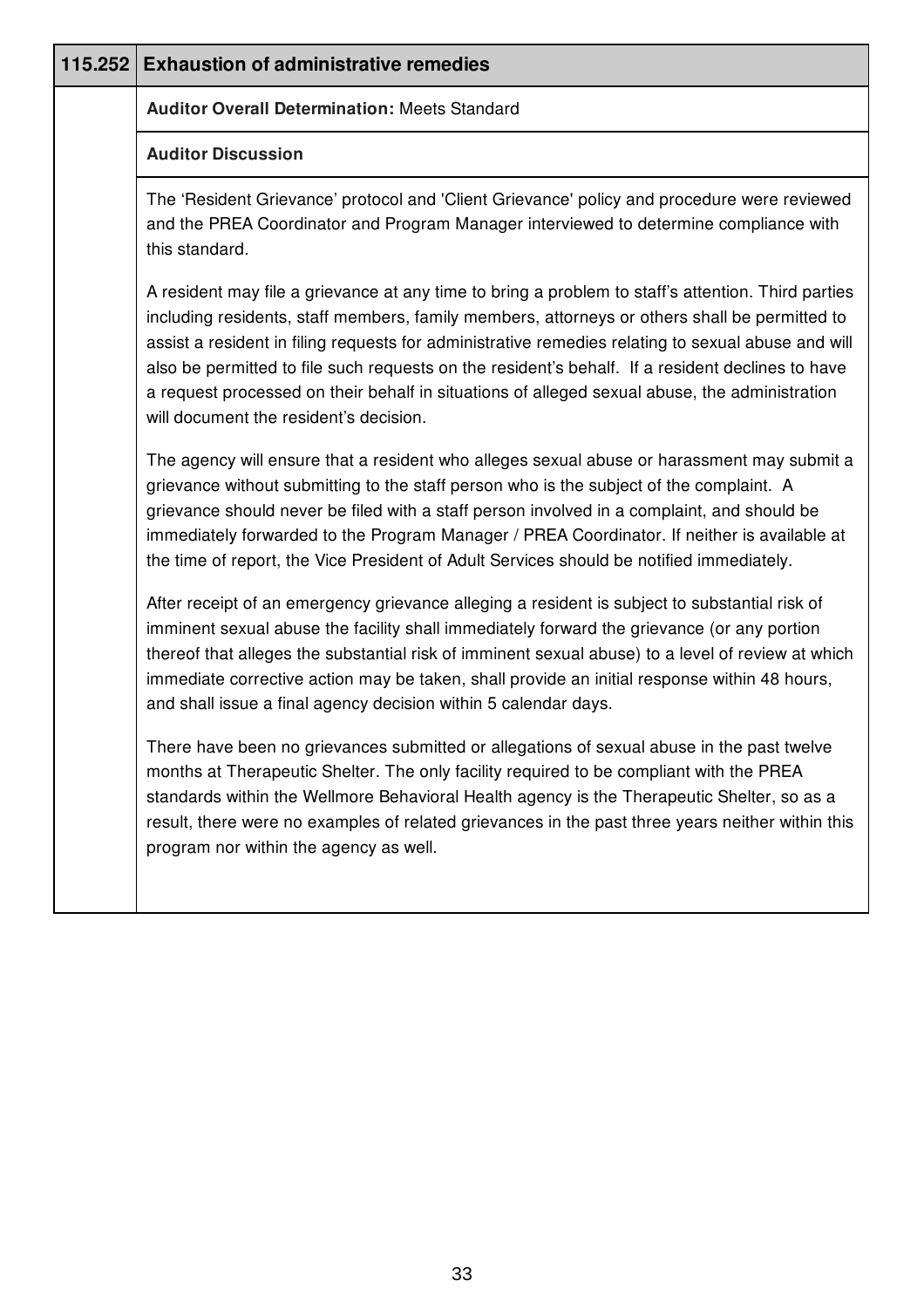| 115.253 | Resident access to outside confidential support services                                                                                                                                                                                                                                                                                                                                                                                                                                                                                                                                                                                                                                                                                                                                                                                                                                                                                                                   |
|---------|----------------------------------------------------------------------------------------------------------------------------------------------------------------------------------------------------------------------------------------------------------------------------------------------------------------------------------------------------------------------------------------------------------------------------------------------------------------------------------------------------------------------------------------------------------------------------------------------------------------------------------------------------------------------------------------------------------------------------------------------------------------------------------------------------------------------------------------------------------------------------------------------------------------------------------------------------------------------------|
|         | <b>Auditor Overall Determination: Meets Standard</b>                                                                                                                                                                                                                                                                                                                                                                                                                                                                                                                                                                                                                                                                                                                                                                                                                                                                                                                       |
|         | <b>Auditor Discussion</b>                                                                                                                                                                                                                                                                                                                                                                                                                                                                                                                                                                                                                                                                                                                                                                                                                                                                                                                                                  |
|         | The 'Prison Rape Elimination Act (PREA) Compliance' policy and 'Access to Confidential<br>Support Services' protocol were reviewed as were the PREA pamphlet and 'Sexual Assault<br>Prevention for Residents' handout provided to residents upon admission. Interviews with the<br>PREA Coordinator, Program Manager, eight random residents, as well as phone<br>conversations with the Program Manager of Safe Haven of Greater Waterbury also provided<br>information in the determination of compliance.                                                                                                                                                                                                                                                                                                                                                                                                                                                               |
|         | Therapeutic Shelter provides multiple ways for residents to privately report sexual abuse and<br>sexual harassment, retaliation by other residents or staff for reporting sexual abuse and<br>sexual harassment, and staff neglect or violation of responsibilities that may have contributed<br>to such incidents.                                                                                                                                                                                                                                                                                                                                                                                                                                                                                                                                                                                                                                                        |
|         | The agency provides residents with access to outside victim advocates for emotional support<br>services related to sexual abuse by giving residents mailing addresses and telephone<br>numbers, including toll free hot line numbers. The organization allows for twenty four hour<br>access to facility phones and these agencies or organizations.                                                                                                                                                                                                                                                                                                                                                                                                                                                                                                                                                                                                                       |
|         | Throughout the facility, there were PREA audit announcements that the audit would take place<br>on January 11th and 12th, zero tolerance posters, as well as signs on "How to Report<br>Suspected or Complaints of Abuse at a Wellmore Facility" in both English and Spanish.                                                                                                                                                                                                                                                                                                                                                                                                                                                                                                                                                                                                                                                                                              |
|         | Safe Haven in Waterbury, CT is available to residents for toll free private crisis calls and as<br>victim advocates who can accompany residents when meeting with the SANE, if requested.<br>Additional outside resources available to residents are referenced, including contact<br>information, within the Wellmore PREA pamphlet Sexual Abuse Resource List provided to<br>residents upon admission. These resources include the Connecticut Alliance to End Sexual<br>Violence, the Waterbury Police Department, the State of CT Office of Victim Advocate, the<br>National Sexual Violence Resource Center, and the Rape/Abuse Incest National Network.                                                                                                                                                                                                                                                                                                              |
|         | Corrective Action:                                                                                                                                                                                                                                                                                                                                                                                                                                                                                                                                                                                                                                                                                                                                                                                                                                                                                                                                                         |
|         | Administration was asked to provide refresher training for residents to provide a description of<br>the services available to them, including Safe Haven, and make it clear that if phone calls are<br>made for such services, the facility phones are not monitored. It was suggested that staff<br>provide key points on a sheet and have residents sign off that the training has been received<br>and is understood. Administration was requested to provide training sheets with signatures as<br>verification for each staff to ensure compliance as well as provide updated resource lists,<br>posters, and the PREA pamphlet. At the time the Interim Report had been submitted, this<br>request was still pending; however, during the corrective action phase evidence of staff and<br>resident training as well as updated resource lists, posters, and PREA pamphlets were<br>uploaded as requested. As a result, all elements of this standard have been met. |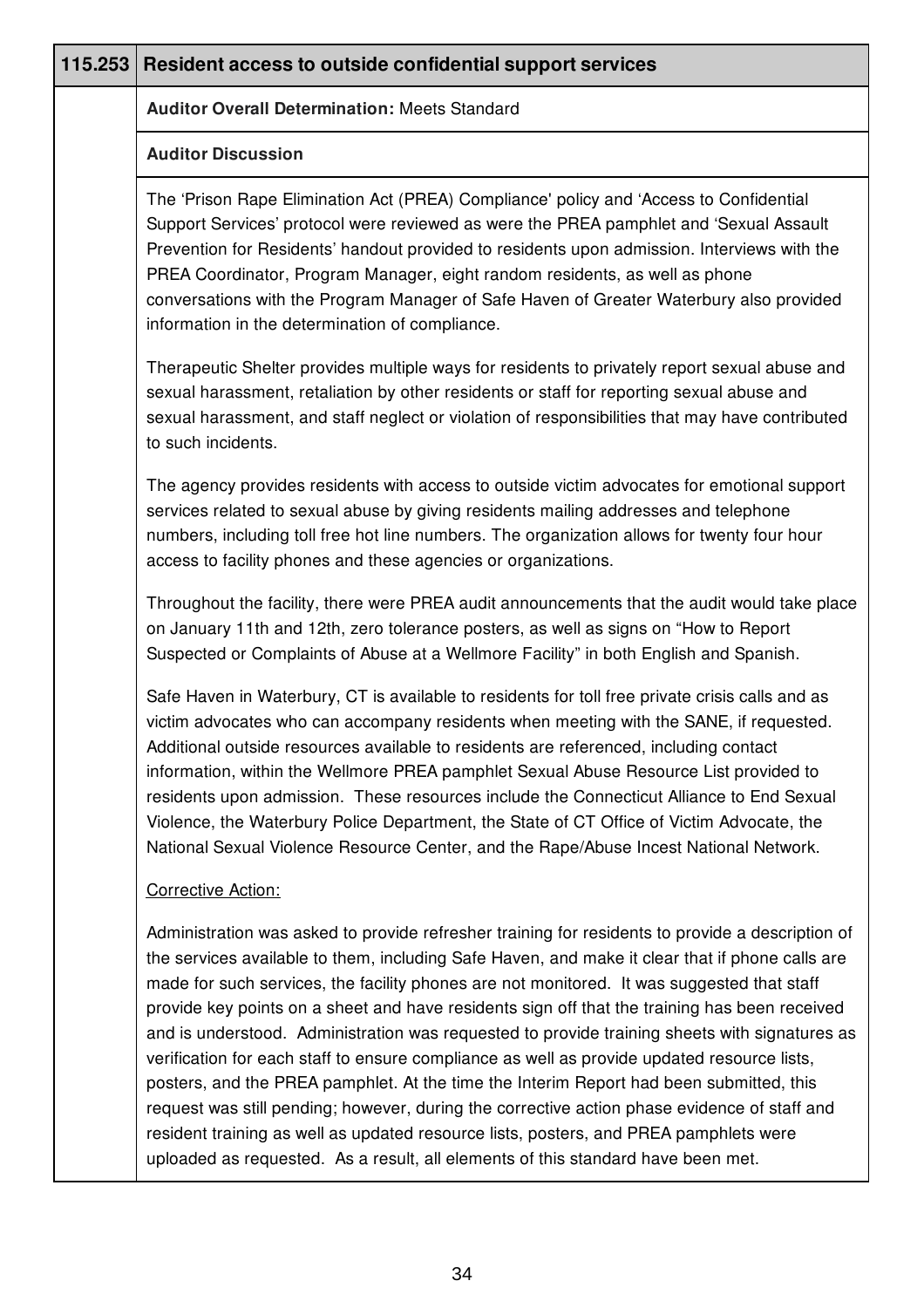| 115.254 | Third party reporting                                                                                                                                                                                                                                                                                                                                                                                                                                                                                                                                                                                                                                                                                                                                                                                                                                                                                                                                                                                                                                                                                                                     |
|---------|-------------------------------------------------------------------------------------------------------------------------------------------------------------------------------------------------------------------------------------------------------------------------------------------------------------------------------------------------------------------------------------------------------------------------------------------------------------------------------------------------------------------------------------------------------------------------------------------------------------------------------------------------------------------------------------------------------------------------------------------------------------------------------------------------------------------------------------------------------------------------------------------------------------------------------------------------------------------------------------------------------------------------------------------------------------------------------------------------------------------------------------------|
|         | <b>Auditor Overall Determination: Meets Standard</b>                                                                                                                                                                                                                                                                                                                                                                                                                                                                                                                                                                                                                                                                                                                                                                                                                                                                                                                                                                                                                                                                                      |
|         | <b>Auditor Discussion</b>                                                                                                                                                                                                                                                                                                                                                                                                                                                                                                                                                                                                                                                                                                                                                                                                                                                                                                                                                                                                                                                                                                                 |
|         | The 'Resident Grievance' protocol and 'Client Grievance' policy and procedure was reviewed<br>and the PREA Coordinator and Program Manager interviewed to determine compliance with<br>this standard.                                                                                                                                                                                                                                                                                                                                                                                                                                                                                                                                                                                                                                                                                                                                                                                                                                                                                                                                     |
|         | Third parties including residents, staff members, family members, attorneys or others shall be<br>permitted to assist a resident in filing requests for administrative remedies relating to sexual<br>abuse and will also be permitted to file such requests on the resident's behalf. If a resident<br>declines to have a request processed on their behalf in situations of alleged sexual abuse, the<br>administration will document the resident's decision.                                                                                                                                                                                                                                                                                                                                                                                                                                                                                                                                                                                                                                                                          |
|         | The PREA pamphlet is provided to all residents upon admission and is available on the<br>agency website: https://wellmore.org/prea. Information on how to report sexual abuse or<br>harassment is provided within it, including those made by third parties.                                                                                                                                                                                                                                                                                                                                                                                                                                                                                                                                                                                                                                                                                                                                                                                                                                                                              |
|         | <b>Corrective Action:</b>                                                                                                                                                                                                                                                                                                                                                                                                                                                                                                                                                                                                                                                                                                                                                                                                                                                                                                                                                                                                                                                                                                                 |
|         | The auditor requested that the program update its 'Third Party Reporting Lines' list as the<br>numbers contacted by the auditor were for one office, which had no knowledge of how or why<br>they would be involved and another where the phone number was for a staff person in<br>another agency that had retired 3 years ago. Once completed, the staff were asked to update<br>all the forms that include third party reporter contact information to ensure consistency as well<br>as accuracy across documentation, including the PREA pamphlet, the agency website, and<br>facility posters. Furthermore, staff and residents will be informed of the changes in a training<br>with signed verification that the information was both received and understood. At the time the<br>Interim Report was submitted, the corrective action was still pending; however, during the<br>corrective action period, all requested changes and evidence of staff and resident training<br>were completed and uploaded to the Online Audit System. As a result, all criteria have been<br>met and the program is compliant with this standard. |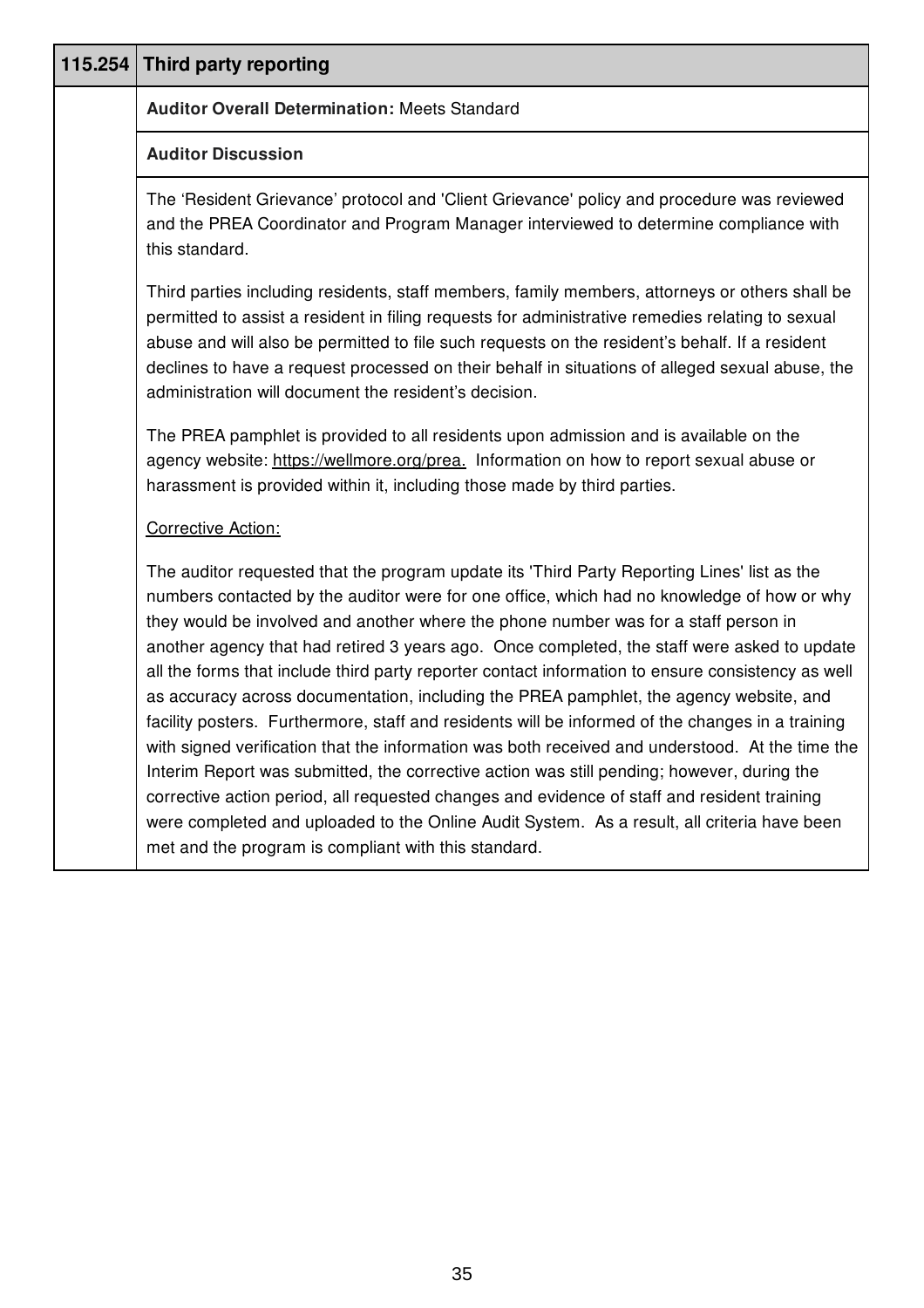| 115.261 | <b>Staff and agency reporting duties</b>                                                                                                                                                                                                                                                                                                                                                                                                                                                                                                                                                                                                                                                                                                                                                     |
|---------|----------------------------------------------------------------------------------------------------------------------------------------------------------------------------------------------------------------------------------------------------------------------------------------------------------------------------------------------------------------------------------------------------------------------------------------------------------------------------------------------------------------------------------------------------------------------------------------------------------------------------------------------------------------------------------------------------------------------------------------------------------------------------------------------|
|         | <b>Auditor Overall Determination: Meets Standard</b>                                                                                                                                                                                                                                                                                                                                                                                                                                                                                                                                                                                                                                                                                                                                         |
|         | <b>Auditor Discussion</b>                                                                                                                                                                                                                                                                                                                                                                                                                                                                                                                                                                                                                                                                                                                                                                    |
|         | The 'Evidence, Forensic Medical Evaluations, and Administrative Inquiry', 'PREA-Agency<br>Protection Against Retaliation' and 'Prison Rape Elimination Act (PREA) Compliance' policies<br>were reviewed as were the PREA pamphlet and 'Sexual Assault Prevention for Residents'<br>handout provided to residents upon admission. The Chief Executive Officer, PREA<br>Coordinator, and the Program Manager were interviewed.                                                                                                                                                                                                                                                                                                                                                                 |
|         | Therapeutic Shelter has a policy mandating zero tolerance toward all forms of sexual abuse<br>and sexual harassment. All staff are required to immediately report any knowledge, suspicion,<br>or information regarding an incident of sexual abuse or sexual harassment that occurred in a<br>facility, whether or not it is part of the agency; retaliation against residents or staff who<br>reported such an incident; and any staff neglect or violation of responsibilities that may have<br>contributed to an incident or retaliation. Apart from reporting to supervisors, staff will not reveal<br>any information related to a sexual abuse report to anyone other than to the extent necessary,<br>to make treatment, investigation, and other security and management decisions. |
|         | Therapeutic Shelter is committed to maintaining an environment free from sexual abuse and<br>sexual harassment of residents. Zero tolerance regarding resident sexual assault and<br>harassment is mandated. Sexual abuse and sexual harassment of residents is prohibited by<br>State and Federal law. (28 CFR 115.11). Staff interviews confirmed findings.                                                                                                                                                                                                                                                                                                                                                                                                                                |
|         | The agency policy requires all staff, volunteers and contractors to immediately report any<br>knowledge, information or suspicion of sexual abuse or sexual harassment, and any violation<br>or neglect of responsibility, to administration. Policy and interviews confirmed that staff are not<br>allowed to share information with anyone who does not have a need to know.                                                                                                                                                                                                                                                                                                                                                                                                               |
|         | Medical and mental health practitioners are required to report sexual abuse and to inform<br>residents of the practitioners' duty to report, and the limitations of confidentiality, at the<br>initiation of service. There are no residents under the age of 18. If the alleged victim is<br>considered a vulnerable adult, the agency will report the allegation to Adult Protection<br>Services.                                                                                                                                                                                                                                                                                                                                                                                          |
|         | Corrective Action:                                                                                                                                                                                                                                                                                                                                                                                                                                                                                                                                                                                                                                                                                                                                                                           |
|         | Corrective action required updating policies to ensure all elements of this standard are<br>included in policy, specifically sections (a)-(c). Administration updated the 'PREA-Agency<br>Protection Against Retaliation' to include those elements as requested.                                                                                                                                                                                                                                                                                                                                                                                                                                                                                                                            |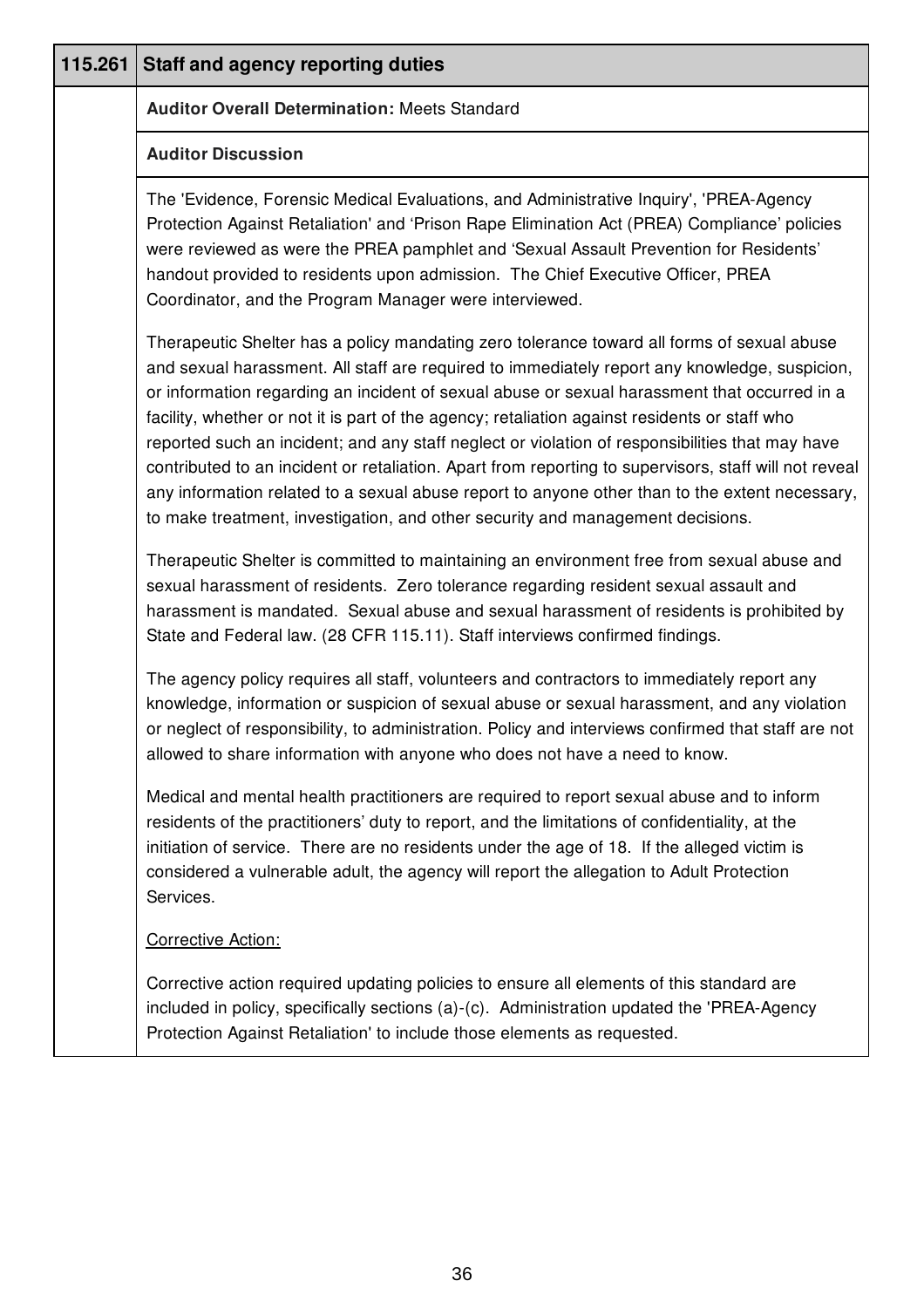| 115.262 Agency protection duties                                                                                                                                                                                                                                                                                                                                                                                                                                                                              |
|---------------------------------------------------------------------------------------------------------------------------------------------------------------------------------------------------------------------------------------------------------------------------------------------------------------------------------------------------------------------------------------------------------------------------------------------------------------------------------------------------------------|
| <b>Auditor Overall Determination: Meets Standard</b>                                                                                                                                                                                                                                                                                                                                                                                                                                                          |
| <b>Auditor Discussion</b>                                                                                                                                                                                                                                                                                                                                                                                                                                                                                     |
| The 'Evidence, Forensic Medical Examinations and Administrative Inquiry' protocol and the<br>'PREA Incident Checklist' were reviewed. The Chief Executive Officer, PREA Coordinator,<br>Program Manager, as well as thirteen random staff were also interviewed to help determine<br>compliance with this standard. While all interviews confirmed compliance with this standard,<br>corrective action was needed to modify the policy by adding section (a), which was<br>completed.                         |
| The agency requires immediate action to protect residents who report sexual abuse. All staff<br>are required to take immediate action to protect residents from imminent sexual abuse. Staff<br>were able to articulate this requirement during the interviews.                                                                                                                                                                                                                                               |
| <b>Corrective Action:</b>                                                                                                                                                                                                                                                                                                                                                                                                                                                                                     |
| All staff are required to take immediate action to protect residents from imminent sexual<br>abuse. When the agency or facility learns that a resident is subject to a substantial risk of<br>imminent sexual abuse, it takes immediate action to protect the resident (i.e., it takes some<br>action to assess and implement appropriate protective measures without unreasonable delay.<br>As requested, this section was added to 'Evidence, Forensic Medical Examinations and<br>Administrative Inquiry'. |
| Therapeutic Shelter has had no such examples since the last PREA audit in December 2017<br>and is the only facility within the agency that requires PREA compliance, thus there were no<br>such examples agency-wide as well.                                                                                                                                                                                                                                                                                 |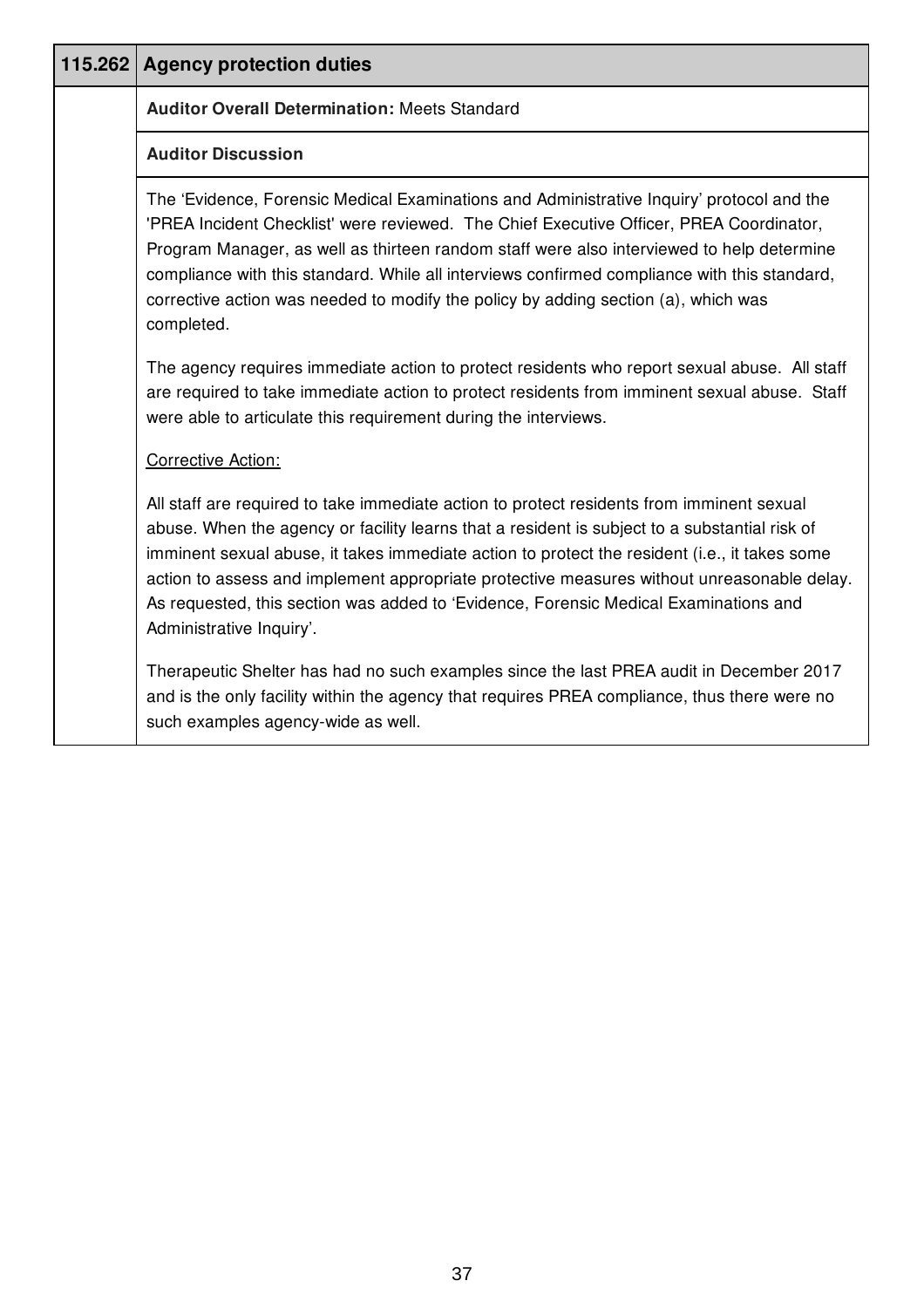| 115.263 | <b>Reporting to other confinement facilities</b>                                                                                                                                                                                                                                                                                                                                                                                                                                     |
|---------|--------------------------------------------------------------------------------------------------------------------------------------------------------------------------------------------------------------------------------------------------------------------------------------------------------------------------------------------------------------------------------------------------------------------------------------------------------------------------------------|
|         | <b>Auditor Overall Determination: Meets Standard</b>                                                                                                                                                                                                                                                                                                                                                                                                                                 |
|         | <b>Auditor Discussion</b>                                                                                                                                                                                                                                                                                                                                                                                                                                                            |
|         | The 'Notification of Investigations and Reporting' protocol was reviewed and the Chief<br>Executive Officer, PREA Coordinator, and the Program Manager were interviewed to<br>determine compliance.                                                                                                                                                                                                                                                                                  |
|         | If a resident admitted to a Wellmore facility alleges an instance of sexual abuse at a prior<br>facility, the Program Manager must notify the previous facility of this allegation. This must<br>occur within 72 hours of an allegation being made. Therapeutic Shelter has had no such<br>examples since the last PREA audit in December 2017 and is the only facility within the<br>agency that requires PREA compliance, thus there were no such examples agency-wide as<br>well. |
|         | During the prior audit conducted by this auditor it was noted that in October 13, 2017 one<br>resident reported a sexual assault that had occurred at a prior facility from another agency to<br>a staff member. The prior facility was contacted that same day and informed of the allegation<br>as required. A well written Incident Accident Report was completed at that time.                                                                                                   |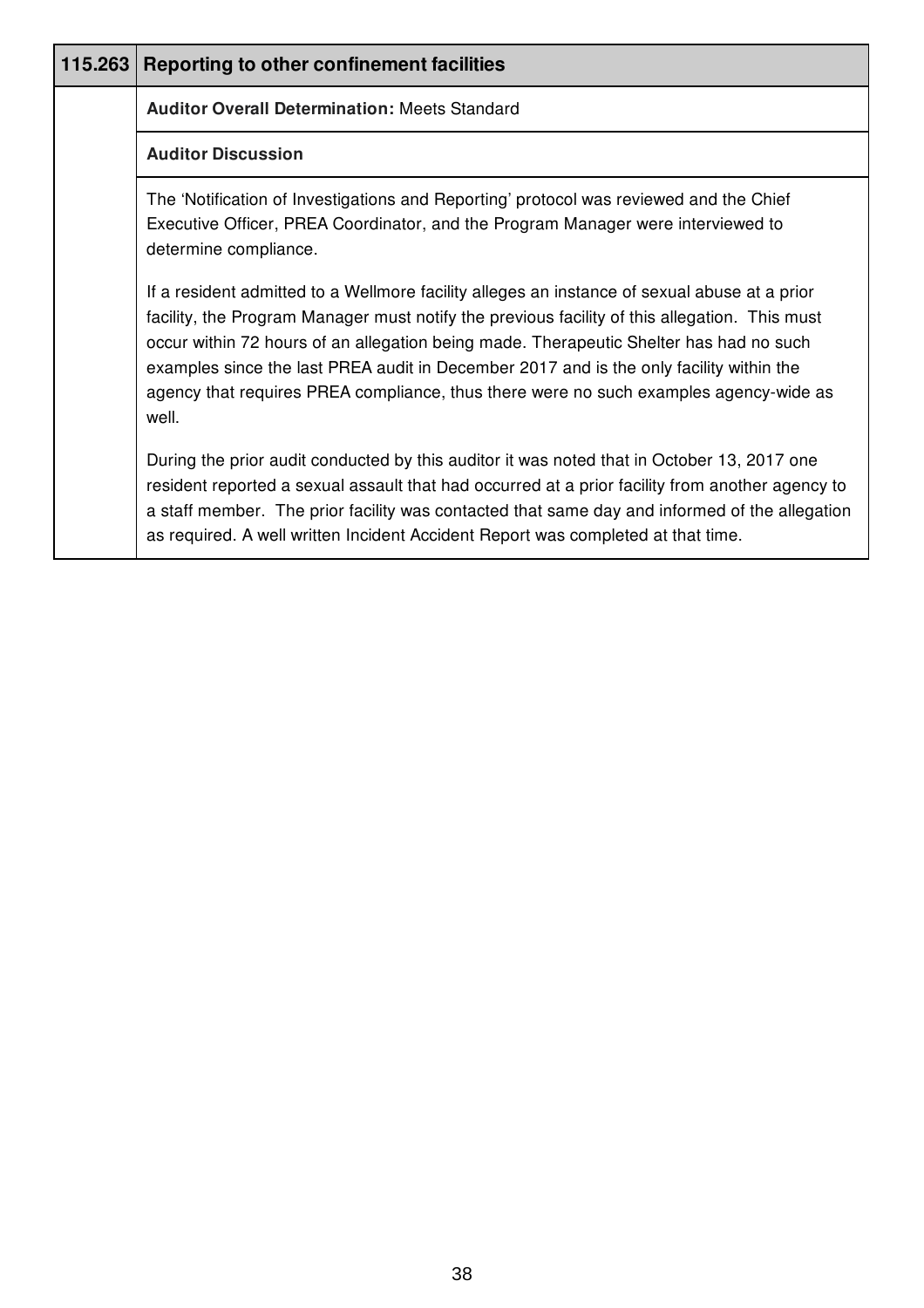| 115.264 Staff first responder duties                                                                                                                                                                                                                                                                                                                                                                                                                                                                                                                                                                                                                                     |
|--------------------------------------------------------------------------------------------------------------------------------------------------------------------------------------------------------------------------------------------------------------------------------------------------------------------------------------------------------------------------------------------------------------------------------------------------------------------------------------------------------------------------------------------------------------------------------------------------------------------------------------------------------------------------|
| <b>Auditor Overall Determination: Meets Standard</b>                                                                                                                                                                                                                                                                                                                                                                                                                                                                                                                                                                                                                     |
| <b>Auditor Discussion</b>                                                                                                                                                                                                                                                                                                                                                                                                                                                                                                                                                                                                                                                |
| The 'PREA Compliance' policy and procedure, 'Evidence, Forensic Medical Examinations and<br>Administrative Inquiry' protocol, and the 'PREA Incident Checklist' were reviewed. The Chief<br>Executive Officer, PREA Coordinator, Program Manager, as well as thirteen random staff<br>interviewed to help determine compliance with this standard. Therapeutic Shelter has had no<br>instances of sexual abuse allegations that required the first responder protocol to be<br>employed since the last PREA audit in December 2017 and is the only facility within the<br>agency that requires PREA compliance, thus there were no such examples agency-wide as<br>well. |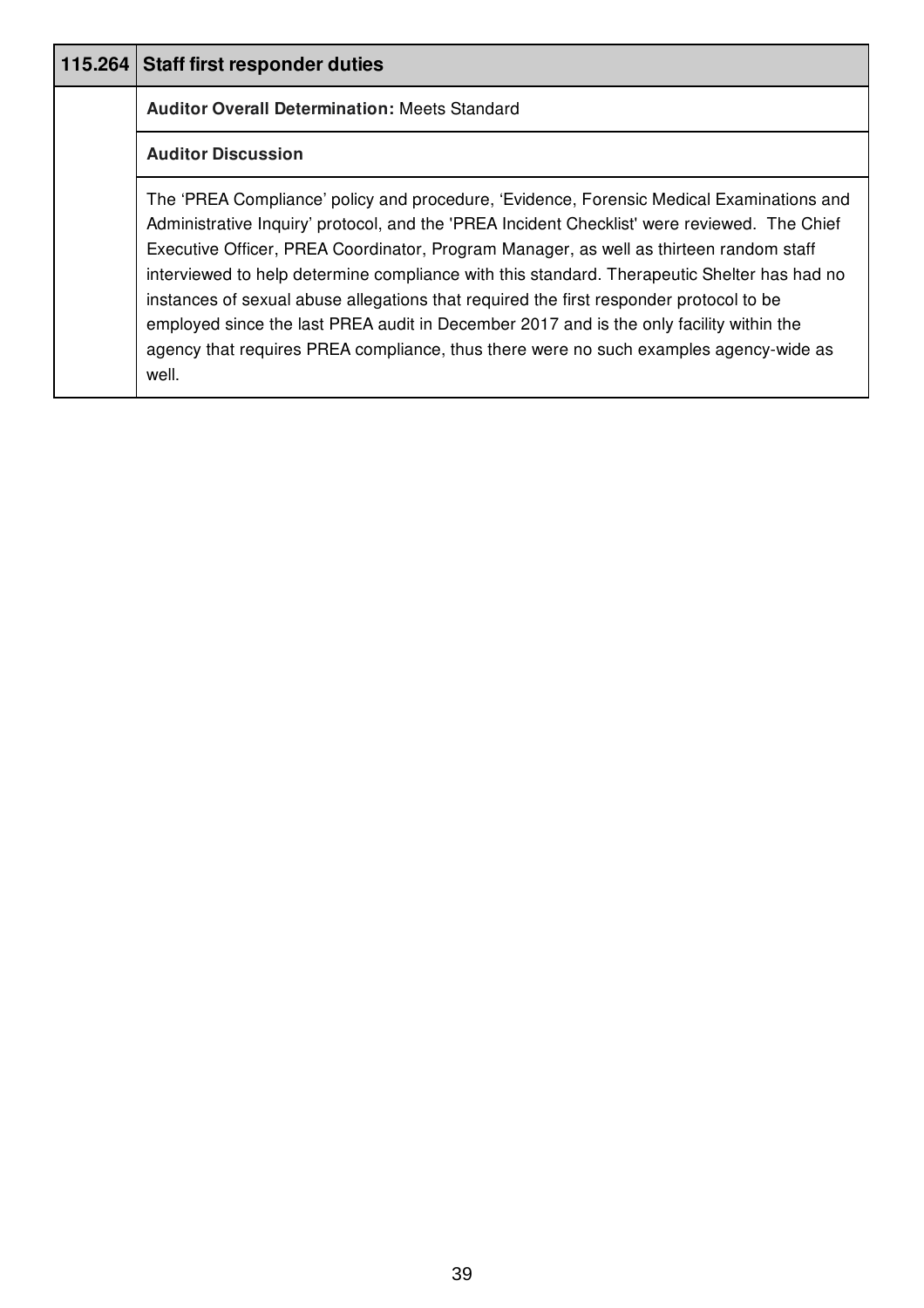| 115.265   Coordinated response                                                                                                                                                                                                                                                                                                                                                                                                                                                                                                                                                                                                                                                                                                                                                                                               |
|------------------------------------------------------------------------------------------------------------------------------------------------------------------------------------------------------------------------------------------------------------------------------------------------------------------------------------------------------------------------------------------------------------------------------------------------------------------------------------------------------------------------------------------------------------------------------------------------------------------------------------------------------------------------------------------------------------------------------------------------------------------------------------------------------------------------------|
| <b>Auditor Overall Determination: Meets Standard</b>                                                                                                                                                                                                                                                                                                                                                                                                                                                                                                                                                                                                                                                                                                                                                                         |
| <b>Auditor Discussion</b>                                                                                                                                                                                                                                                                                                                                                                                                                                                                                                                                                                                                                                                                                                                                                                                                    |
| The 'Prison Rape Elimination Act Compliance' policy and procedure, 'Evidence, Forensic<br>Medical Examinations and Administrative Inquiry' protocol, PREA Incident Checklist, and<br>updated PREA pamphlet were reviewed. The Chief Executive Officer, PREA Coordinator, and<br>Program Manager were also interviewed to help determine compliance or non-compliance<br>with this standard. Policy demonstrates that Therapeutic Shelter has a plan to coordinate<br>actions among staff first responders, medical and mental health practitioners, investigators,<br>and facility leadership taken in response to an incident of sexual abuse; however, there have<br>been no instances that required this type of coordinated response in the past twelve months.<br>This was confirmed via the interview process as well. |
| Therapeutic Shelter has had no examples whereby a coordinated institutional paln was<br>needed to be activated since the last PREA audit in December 2017. Therapeutic Shelter is<br>the only facility within the agency that requires PREA compliance, thus there were no such<br>examples agency-wide as well.                                                                                                                                                                                                                                                                                                                                                                                                                                                                                                             |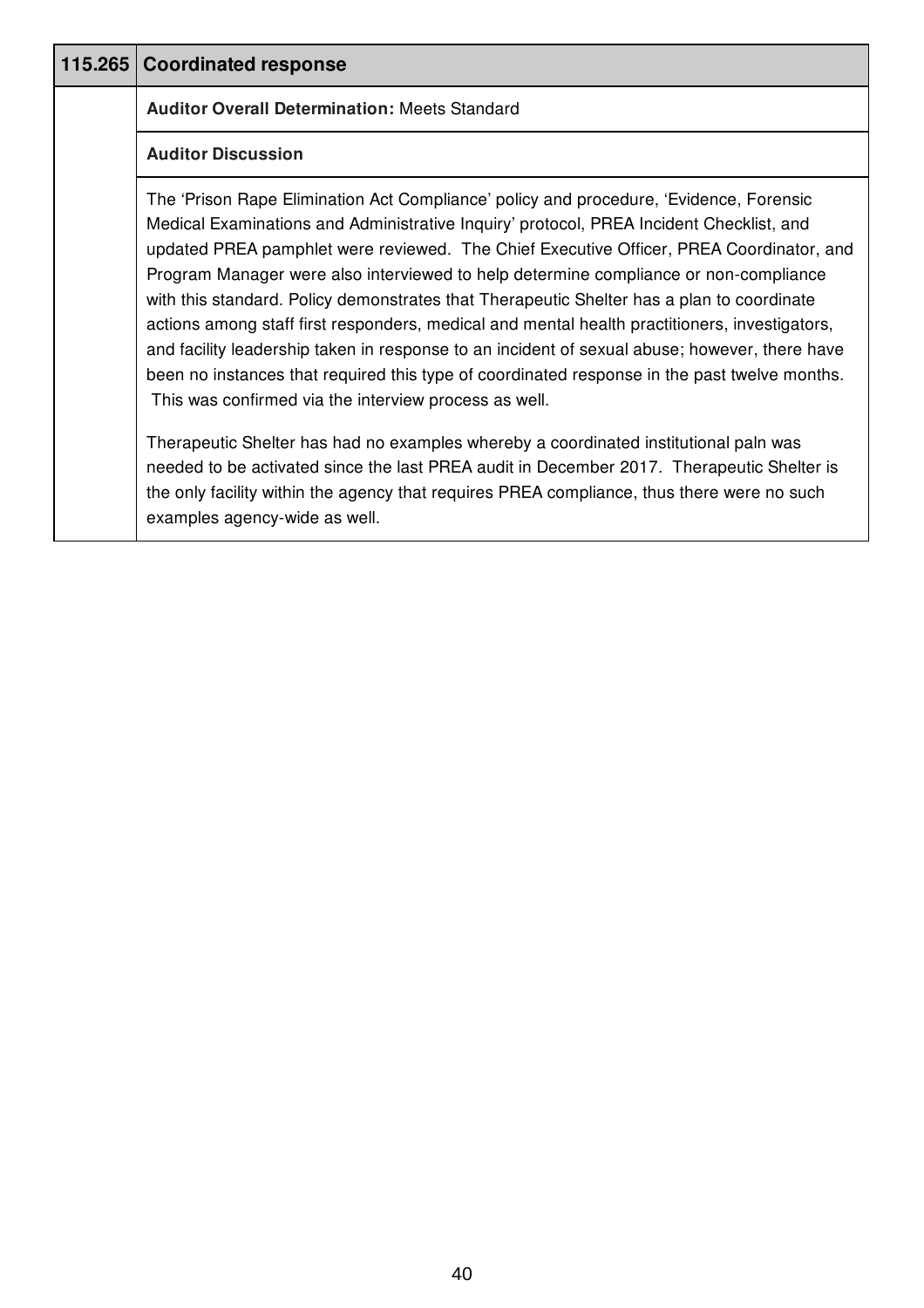| 115.266 | Preservation of ability to protect residents from contact with abusers                                                                                                                                                                                                                                                                                                                                                                                                                                         |
|---------|----------------------------------------------------------------------------------------------------------------------------------------------------------------------------------------------------------------------------------------------------------------------------------------------------------------------------------------------------------------------------------------------------------------------------------------------------------------------------------------------------------------|
|         | <b>Auditor Overall Determination: Meets Standard</b>                                                                                                                                                                                                                                                                                                                                                                                                                                                           |
|         | <b>Auditor Discussion</b>                                                                                                                                                                                                                                                                                                                                                                                                                                                                                      |
|         | According to the 'PREA: Hiring and Promotions' protocol, the agency is not entered into any<br>collective bargaining agreement or other agreement that limits the agency's ability to remove<br>alleged staff sexual assault abusers from contact with any residents pending the outcome of<br>an investigation or of a determination of whether and to what extent discipline is warranted.<br>This was confirmed through interviews with the Chief Executive Officer and the Director of<br>Human Resources. |

Ι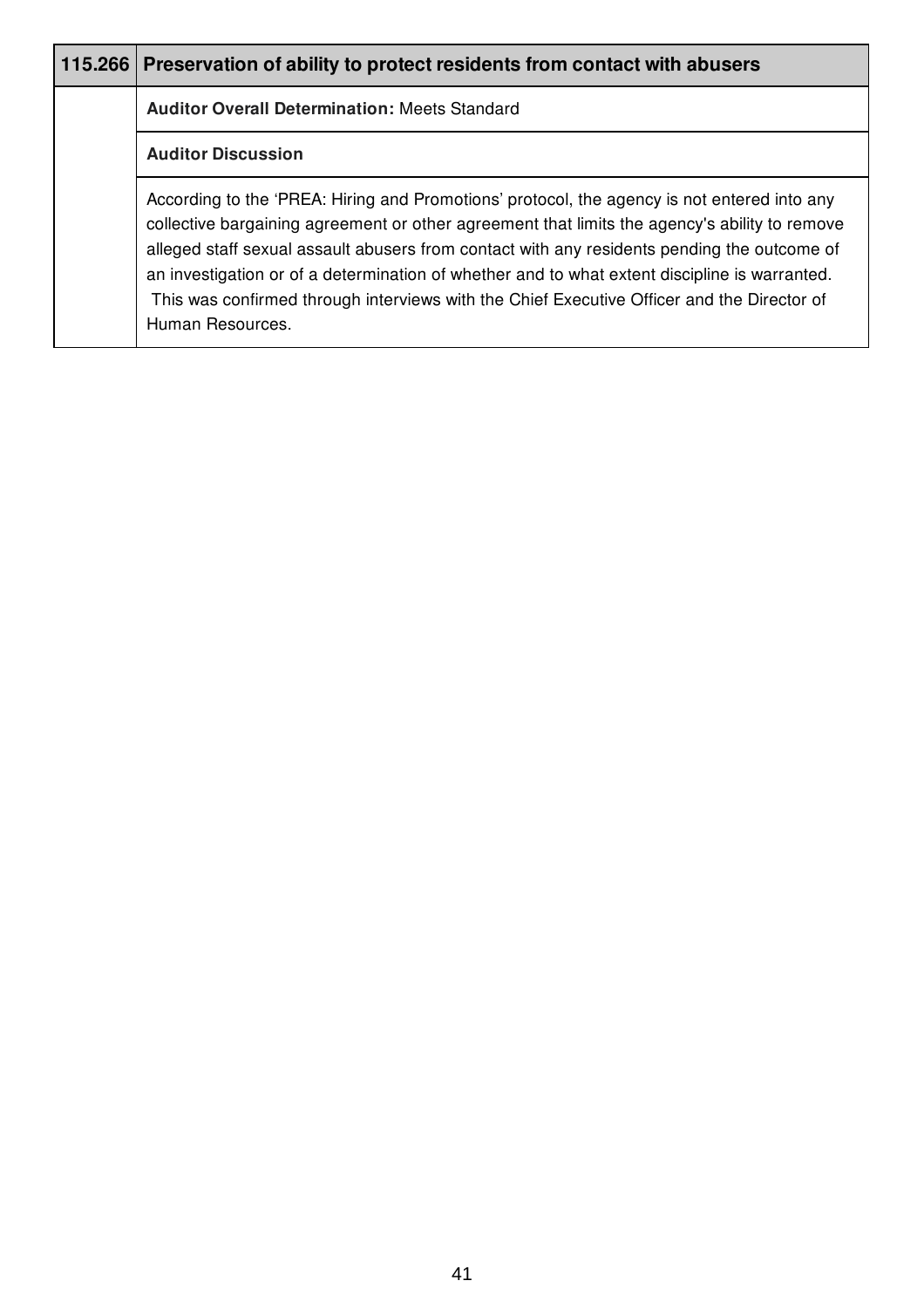| 115.267   Agency protection against retaliation                                                                                                                                                                                                                                                                                                                                                                                                                                                                                                                                                                                                                                                                                                                                                                                                                                                                                                          |
|----------------------------------------------------------------------------------------------------------------------------------------------------------------------------------------------------------------------------------------------------------------------------------------------------------------------------------------------------------------------------------------------------------------------------------------------------------------------------------------------------------------------------------------------------------------------------------------------------------------------------------------------------------------------------------------------------------------------------------------------------------------------------------------------------------------------------------------------------------------------------------------------------------------------------------------------------------|
| <b>Auditor Overall Determination: Meets Standard</b>                                                                                                                                                                                                                                                                                                                                                                                                                                                                                                                                                                                                                                                                                                                                                                                                                                                                                                     |
| <b>Auditor Discussion</b>                                                                                                                                                                                                                                                                                                                                                                                                                                                                                                                                                                                                                                                                                                                                                                                                                                                                                                                                |
| The 'Prison Rape Elimination Act Compliance' policy and procedure and 'PREA-Agency<br>Protection Against Retaliation' protocol were reviewed. Interviews with the Chief Executive<br>Officer, PREA Coordinator, and Program Manager confirmed findings.                                                                                                                                                                                                                                                                                                                                                                                                                                                                                                                                                                                                                                                                                                  |
| The agency protects all residents and staff who report sexual abuse or sexual harassment or<br>cooperate with investigations from retaliation by other residents or staff. The Therapeutic<br>Shelter Program Manager is responsible for monitoring retaliation against residents or staff.<br>The agency will employ any necessary protection measures, such as housing changes,<br>transfers for resident victims or abusers, removal of alleged staff or resident abusers from<br>contact with victims, and emotional support services for residents or staff that fear retaliation<br>for reporting or cooperating with investigations.                                                                                                                                                                                                                                                                                                              |
| For at least 90 days following a report of sexual abuse, the agency will monitor the conduct<br>and treatment of residents or staff who reported the sexual abuse and of residents who were<br>reported to have suffered sexual abuse to see if there are changes that may suggest<br>retaliation. The Program Manager will monitor retaliation against residents or staff. They will<br>monitor resident disciplinary reports, housing or program changes, negative performance<br>reviews or reassignments of staff. The monitoring will continue beyond 90 days if the initial<br>monitoring indicates a continued need. Such monitoring will include status checks with<br>residents based on presentation and need. If other individuals who cooperate with an<br>investigation express fear of retaliation, the agency will take appropriate measures to protect<br>them. The obligation to monitor will terminate if the allegation is unfounded. |
| Therapeutic Shelter has had no instances that required such actions since the last PREA audit<br>in December 2017 and is the only facility within the agency that requires PREA compliance,<br>thus there were no examples agency-wide as well.                                                                                                                                                                                                                                                                                                                                                                                                                                                                                                                                                                                                                                                                                                          |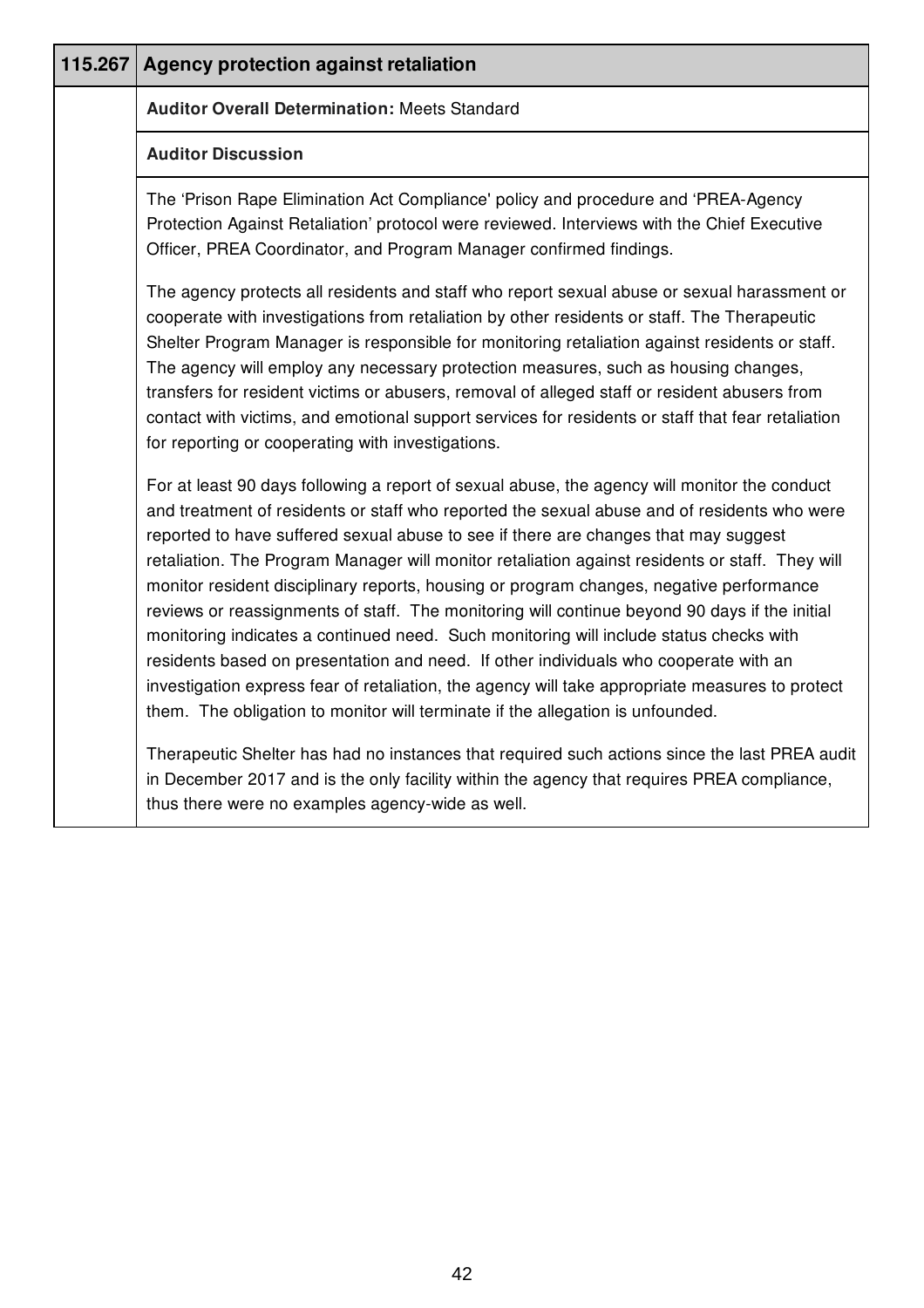| 115.271 | <b>Criminal and administrative agency investigations</b>                                                                                                                                                                                                                                                                                                                                                                                                                                                                                                                                                                                                                                                                                                                                                                                                                                                                                                                                                                                                                                                                                                                                                                                                                                                                            |
|---------|-------------------------------------------------------------------------------------------------------------------------------------------------------------------------------------------------------------------------------------------------------------------------------------------------------------------------------------------------------------------------------------------------------------------------------------------------------------------------------------------------------------------------------------------------------------------------------------------------------------------------------------------------------------------------------------------------------------------------------------------------------------------------------------------------------------------------------------------------------------------------------------------------------------------------------------------------------------------------------------------------------------------------------------------------------------------------------------------------------------------------------------------------------------------------------------------------------------------------------------------------------------------------------------------------------------------------------------|
|         | <b>Auditor Overall Determination: Meets Standard</b>                                                                                                                                                                                                                                                                                                                                                                                                                                                                                                                                                                                                                                                                                                                                                                                                                                                                                                                                                                                                                                                                                                                                                                                                                                                                                |
|         | <b>Auditor Discussion</b>                                                                                                                                                                                                                                                                                                                                                                                                                                                                                                                                                                                                                                                                                                                                                                                                                                                                                                                                                                                                                                                                                                                                                                                                                                                                                                           |
|         | The 'Prison Rape Elimination Act Compliance' policy and procedure, 'Evidence, Forensic<br>Medical Examinations and Administrative Inquiry' protocol, and 'Data Collection' protocol were<br>reviewed. The Chief Executive Officer, PREA Coordinator, and Program Manager were also<br>interviewed to help determine compliance with this standard.                                                                                                                                                                                                                                                                                                                                                                                                                                                                                                                                                                                                                                                                                                                                                                                                                                                                                                                                                                                  |
|         | Therapeutic Shelter staff are not responsible for conducting criminal investigations in the event<br>of a sexual abuse incident, but does assist the Waterbury Police Department with the process<br>at their request, including but not limited to surveillance footage, Incident Accident Reports,<br>etc. The agency follows a uniform evidence protocol when investigating allegations of sexual<br>abuse that maximizes the potential for obtaining usable physical evidence for administrative<br>proceedings and criminal prosecutions. The agency conducts only administrative<br>investigations. Both the PREA Coordinator and Vice President of Adult Services have received<br>the National Institute of Correction's 'Investigating Sexual Abuse in a Confinement Setting'<br>training. Evidence of this training was provided and uploaded as requested.                                                                                                                                                                                                                                                                                                                                                                                                                                                               |
|         | Investigations are conducted promptly, thoroughly, and objectively for all allegations, including<br>third party reports. Where sexual abuse is alleged, the agency will use investigators who have<br>received special training in sexual abuse investigations pursuant to 115.234. Investigators will<br>gather and preserve direct and circumstantial evidence, including any available physical and<br>DNA evidence and any available electronic monitoring data; will interview alleged victims,<br>suspected perpetrators, and witnesses; and will review prior complaints and reports of sexual<br>abuse involving the suspected perpetrator. When the quality of evidence appears to support<br>criminal prosecution, the agency will conduct compelled interviews only after consulting with<br>the Waterbury Police Department as to whether compelled interviews may be an obstacle for<br>subsequent criminal prosecution. The credibility of an alleged victim, suspect, or witness is<br>assessed on an individual basis and is not determined by the person's status as a resident or<br>staff. The agency will not require a resident who alleges sexual abuse to submit to a<br>polygraph examination or other truth telling device as a condition for proceeding with the<br>investigation of such an allegation. |
|         | Therapeutic Shelter has had no incidents of sexual assault allegations since the last PREA<br>audit in December 2017 and is the only facility within the agency that requires PREA<br>compliance, thus there were no such examples agency-wide as well.                                                                                                                                                                                                                                                                                                                                                                                                                                                                                                                                                                                                                                                                                                                                                                                                                                                                                                                                                                                                                                                                             |
|         |                                                                                                                                                                                                                                                                                                                                                                                                                                                                                                                                                                                                                                                                                                                                                                                                                                                                                                                                                                                                                                                                                                                                                                                                                                                                                                                                     |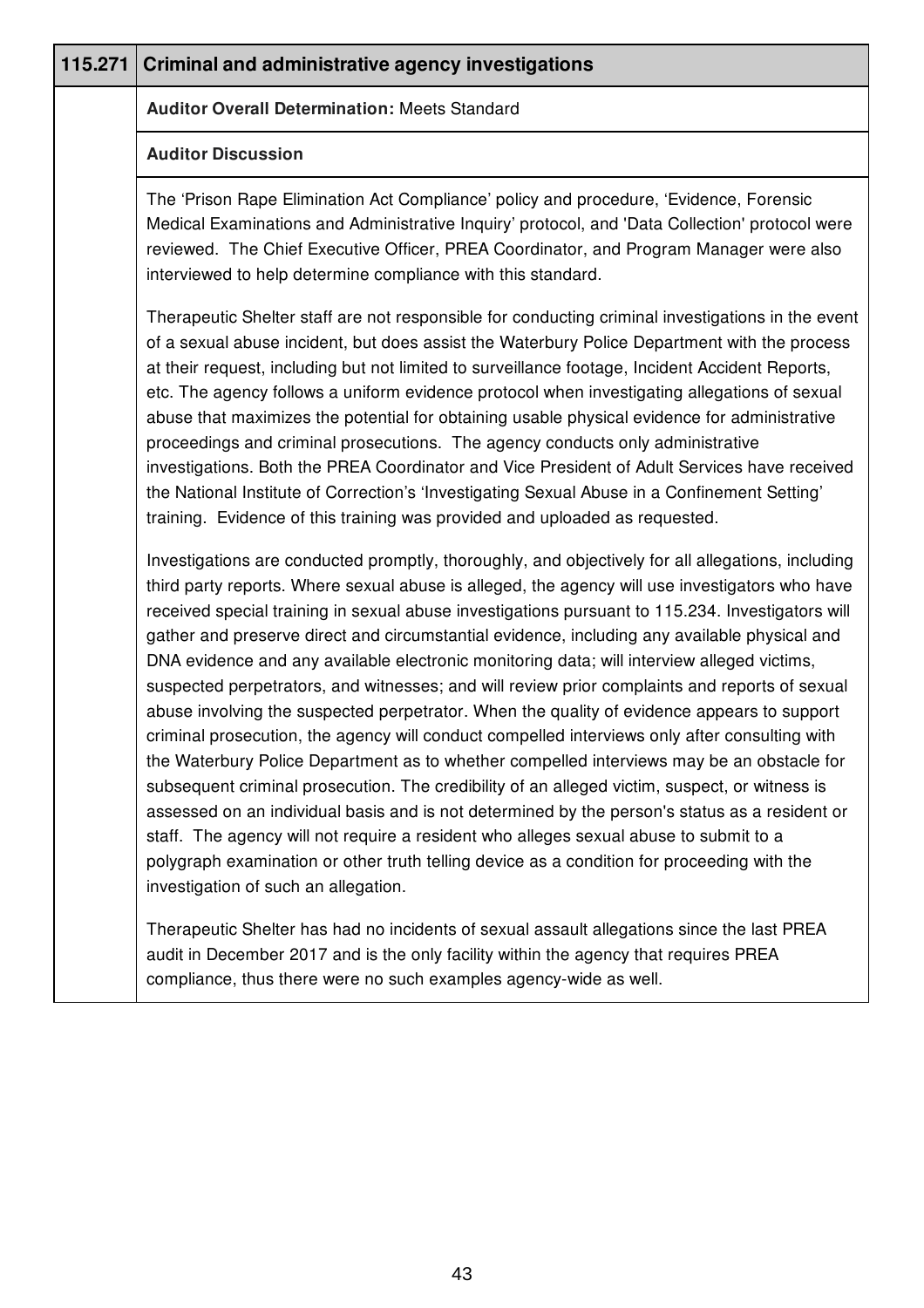| 115.272 Evidentiary standard for administrative investigations                                                                                                                                                                                                                                                                                                                                                                                                                                                                                                                                                          |
|-------------------------------------------------------------------------------------------------------------------------------------------------------------------------------------------------------------------------------------------------------------------------------------------------------------------------------------------------------------------------------------------------------------------------------------------------------------------------------------------------------------------------------------------------------------------------------------------------------------------------|
| <b>Auditor Overall Determination: Meets Standard</b>                                                                                                                                                                                                                                                                                                                                                                                                                                                                                                                                                                    |
| <b>Auditor Discussion</b>                                                                                                                                                                                                                                                                                                                                                                                                                                                                                                                                                                                               |
| The 'Evidence, Forensic Medical Examinations and Administrative Inquiry' protocol was<br>reviewed. Both the PREA Coordinator and Vice President of Adult Services have received the<br>National Institute of Correction's 'Investigating Sexual Abuse in a Confinement Setting'<br>training. Evidence of this training was provided as requested. As a result, the PREA<br>Coordinator was also interviewed to help determine compliance or non-compliance with this<br>standard. The agency policy imposes no standard greater than a preponderance of the<br>evidence in determining the outcome of an investigation. |
| Therapeutic Shelter has had no instances of sexual assault allegations since the last PREA<br>audit in December 2017 and is the only facility within the agency that requires PREA<br>compliance, thus there were no examples agency-wide as well.                                                                                                                                                                                                                                                                                                                                                                      |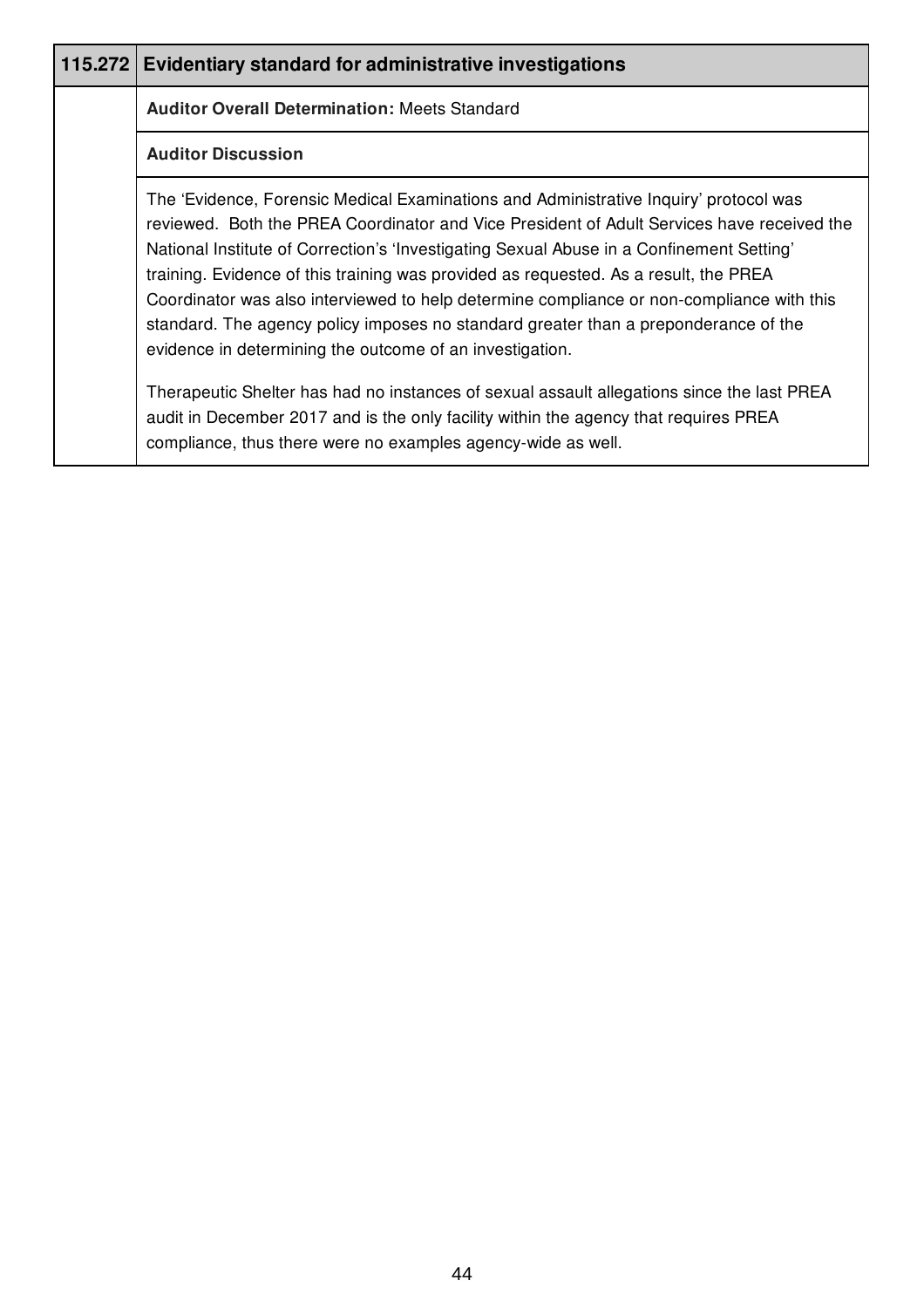| 115.273 | <b>Reporting to residents</b>                                                                                                                                                                                                                                                                                                                                                                                                                                                                                                            |
|---------|------------------------------------------------------------------------------------------------------------------------------------------------------------------------------------------------------------------------------------------------------------------------------------------------------------------------------------------------------------------------------------------------------------------------------------------------------------------------------------------------------------------------------------------|
|         | <b>Auditor Overall Determination: Meets Standard</b>                                                                                                                                                                                                                                                                                                                                                                                                                                                                                     |
|         | <b>Auditor Discussion</b>                                                                                                                                                                                                                                                                                                                                                                                                                                                                                                                |
|         | The protocol on 'Notification and Reporting' was reviewed and interviews with the Chief<br>Executive Officer and PREA Coordinator were conducted to determine compliance with this<br>standard. Administration updated the protocol upon request to adequately address the<br>standard from a policy perspective.                                                                                                                                                                                                                        |
|         | Although there were no sexual abuse allegations in the past twelve months, following an<br>investigation into a resident's allegation that he suffered sexual abuse in the facility, the<br>agency would inform the resident as to whether the allegation was substantiated,<br>unsubstantiated, or unfounded. Following a resident's allegation that a staff member<br>committed sexual abuse against the resident, the agency would inform the resident (unless<br>the agency has determined the allegation to be unfounded) whenever; |
|         | 1. The staff member is no longer assigned to the resident's unit;                                                                                                                                                                                                                                                                                                                                                                                                                                                                        |
|         | 2. The staff member is no longer employed at the facility;                                                                                                                                                                                                                                                                                                                                                                                                                                                                               |
|         | 3. The agency learns from the prosecuting authority that the staff member has been indicted<br>on a charge related to sexual abuse within the facility.                                                                                                                                                                                                                                                                                                                                                                                  |
|         | Following a resident's allegation that he had been sexually abused by another resident, the<br>agency will subsequently inform the alleged victim whenever the prosecuting authority has<br>notified the agency that:                                                                                                                                                                                                                                                                                                                    |
|         | 1. The alleged abuser has been indicted on a charge related to sexual abuse within the<br>facility or<br>2. The alleged abuser has been convicted on a charge related to sexual abuse within the                                                                                                                                                                                                                                                                                                                                         |
|         | facility.                                                                                                                                                                                                                                                                                                                                                                                                                                                                                                                                |
|         | All such notification or attempted notifications will be documented. An agency's obligation to<br>report under this standard terminates if the resident is released from the agency's custody.                                                                                                                                                                                                                                                                                                                                           |
|         | Therapeutic Shelter has had no instances that required such actions since the last PREA audit<br>in December 2017 and is the only facility within the agency that requires PREA compliance,<br>thus there were no such examples agency-wide as well.                                                                                                                                                                                                                                                                                     |
|         | <b>Corrective Action:</b>                                                                                                                                                                                                                                                                                                                                                                                                                                                                                                                |
|         | The protocol on 'Notification and Reporting' was missing two elements, (a) and (b,) required to<br>be compliant with this standard. Administration updated the protocol upon request to<br>adequately address the standard from a policy perspective.                                                                                                                                                                                                                                                                                    |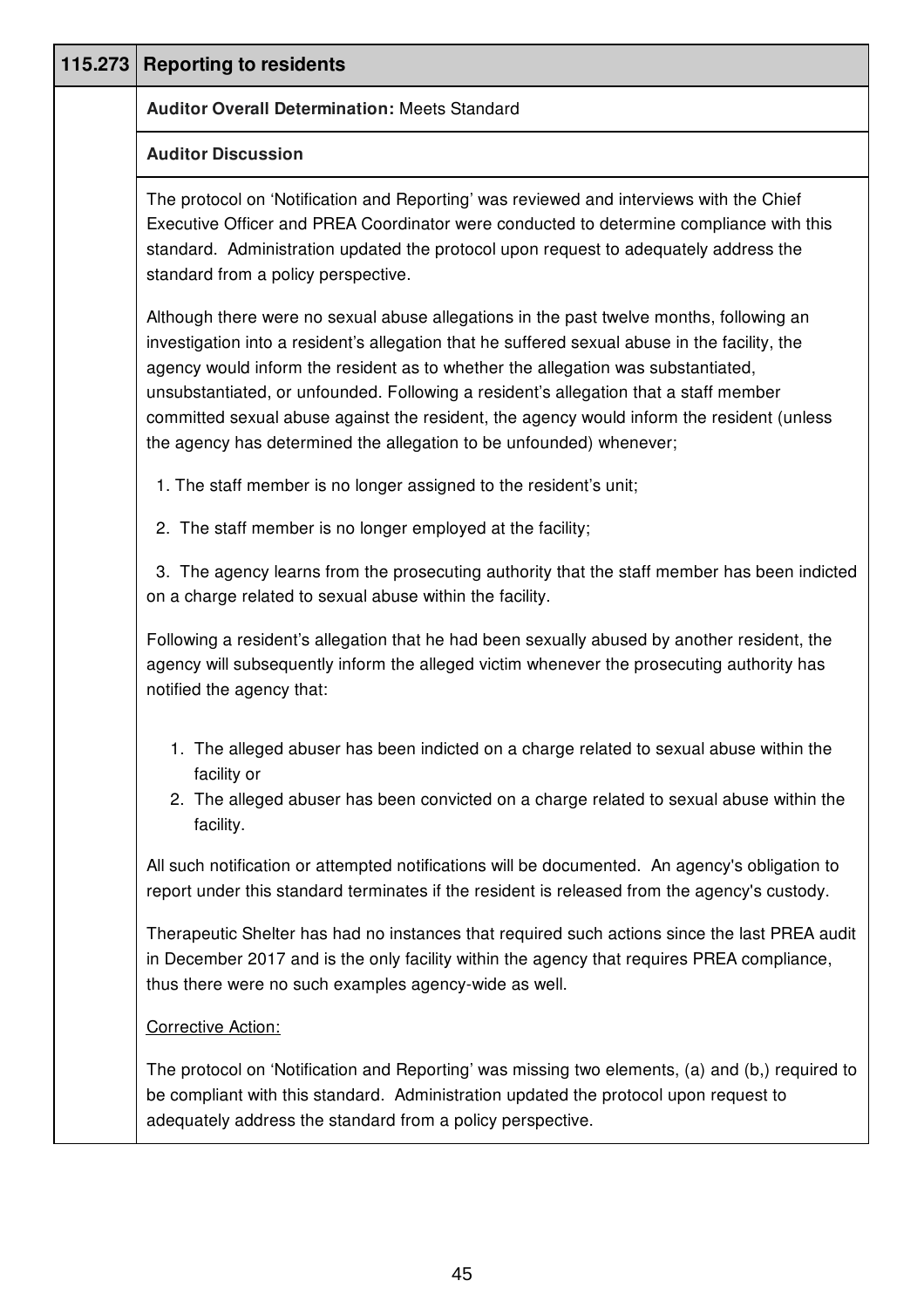| 115.276   Disciplinary sanctions for staff                                                                                                                                                                                                                                                                               |
|--------------------------------------------------------------------------------------------------------------------------------------------------------------------------------------------------------------------------------------------------------------------------------------------------------------------------|
| <b>Auditor Overall Determination: Meets Standard</b>                                                                                                                                                                                                                                                                     |
| <b>Auditor Discussion</b>                                                                                                                                                                                                                                                                                                |
| The protocol for 'Disciplinary Sanctions for Staff' was reviewed and the Chief Executive Officer,<br>PREA Coordinator, and Director of Human Resources were interviewed to help determine<br>compliance with this standard. Interviews suggested compliance and all elements of the<br>standard are addressed in policy. |
| Therapeutic Shelter has had no substantiated or reported instances of sexual assault since<br>the last PREA audit in December 2017 and is the only facility within the agency that requires<br>PREA compliance, thus there were no examples agency-wide as well.                                                         |

I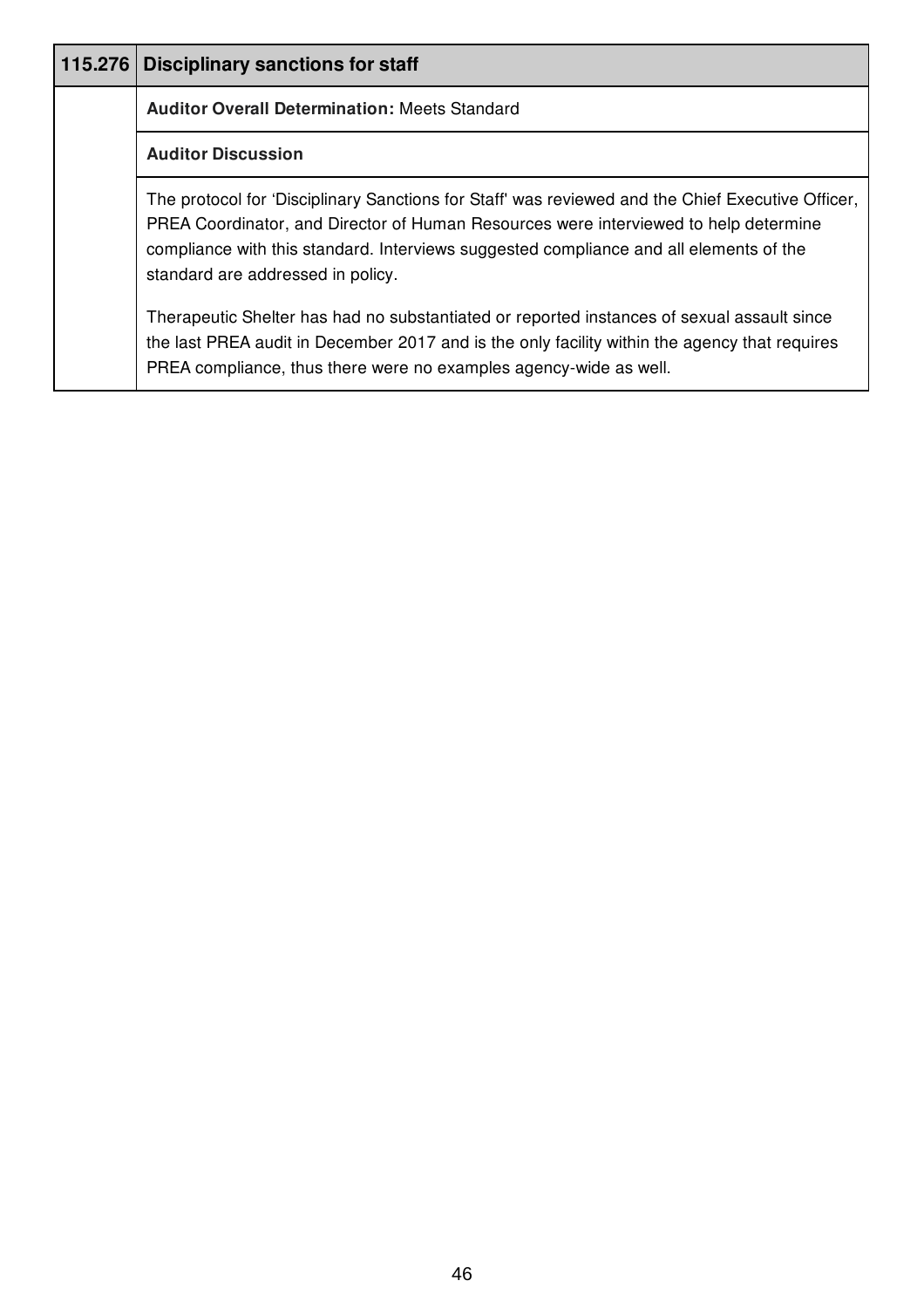| 115.277 Corrective action for contractors and volunteers                                                                                                                                                                                                                                                                                                             |
|----------------------------------------------------------------------------------------------------------------------------------------------------------------------------------------------------------------------------------------------------------------------------------------------------------------------------------------------------------------------|
| <b>Auditor Overall Determination: Meets Standard</b>                                                                                                                                                                                                                                                                                                                 |
| <b>Auditor Discussion</b>                                                                                                                                                                                                                                                                                                                                            |
| The 'Notification and Reporting' protocol was reviewed and an interview with the PREA<br>Coordinator conducted to help determine compliance with this standard.                                                                                                                                                                                                      |
| Any contractor or volunteer who engages in sexual abuse will be prohibited from contact with<br>residents and will be reported to law enforcement agencies, unless the activity was clearly not<br>criminal, and to relevant licensing bodies. The facility takes appropriate remedial measures<br>and considers whether to prohibit further contact with residents. |
| Therapeutic Shelter has had no incidents involving a contractor or volunteer that required<br>such actions since the last PREA audit in December 2017. Therapeutic Shelter is the only<br>facility within the agency that requires PREA compliance, thus there were no such examples<br>agency-wide as well.                                                         |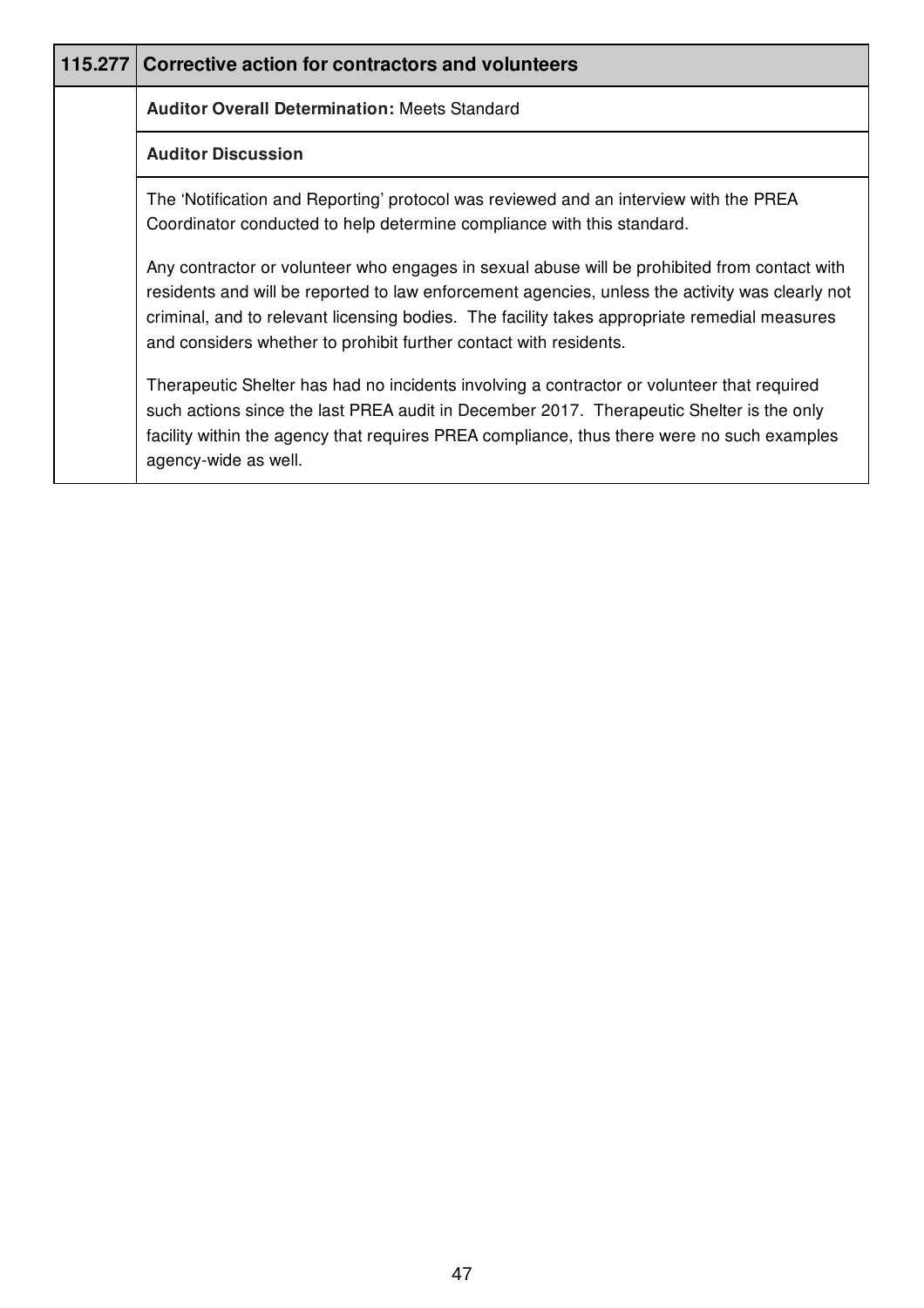| 115.278 | <b>Disciplinary sanctions for residents</b>                                                                                                                                                                                                                                                                                                                                                                                                                                                                                                                                                                                                                                                                                                |
|---------|--------------------------------------------------------------------------------------------------------------------------------------------------------------------------------------------------------------------------------------------------------------------------------------------------------------------------------------------------------------------------------------------------------------------------------------------------------------------------------------------------------------------------------------------------------------------------------------------------------------------------------------------------------------------------------------------------------------------------------------------|
|         | <b>Auditor Overall Determination: Meets Standard</b>                                                                                                                                                                                                                                                                                                                                                                                                                                                                                                                                                                                                                                                                                       |
|         | <b>Auditor Discussion</b>                                                                                                                                                                                                                                                                                                                                                                                                                                                                                                                                                                                                                                                                                                                  |
|         | The 'Disciplinary Sanctions for Residents' protocol was reviewed and interviews with the Chief<br>Executive Officer, PREA Coordinator, and Director of Human Resources were conducted to<br>assist in determining compliance with this standard. The facility does not offer therapy,<br>counseling, or other interventions designed to address and correct underlying reasons or<br>motivations for sexual abuse. All other elements of the standard are included in policy.<br>Therapeutic Shelter has had no instances that have required such actions since the last PREA<br>audit in December 2017 and is the only facility within the agency that requires PREA<br>compliance, thus there were no such examples agency-wide as well. |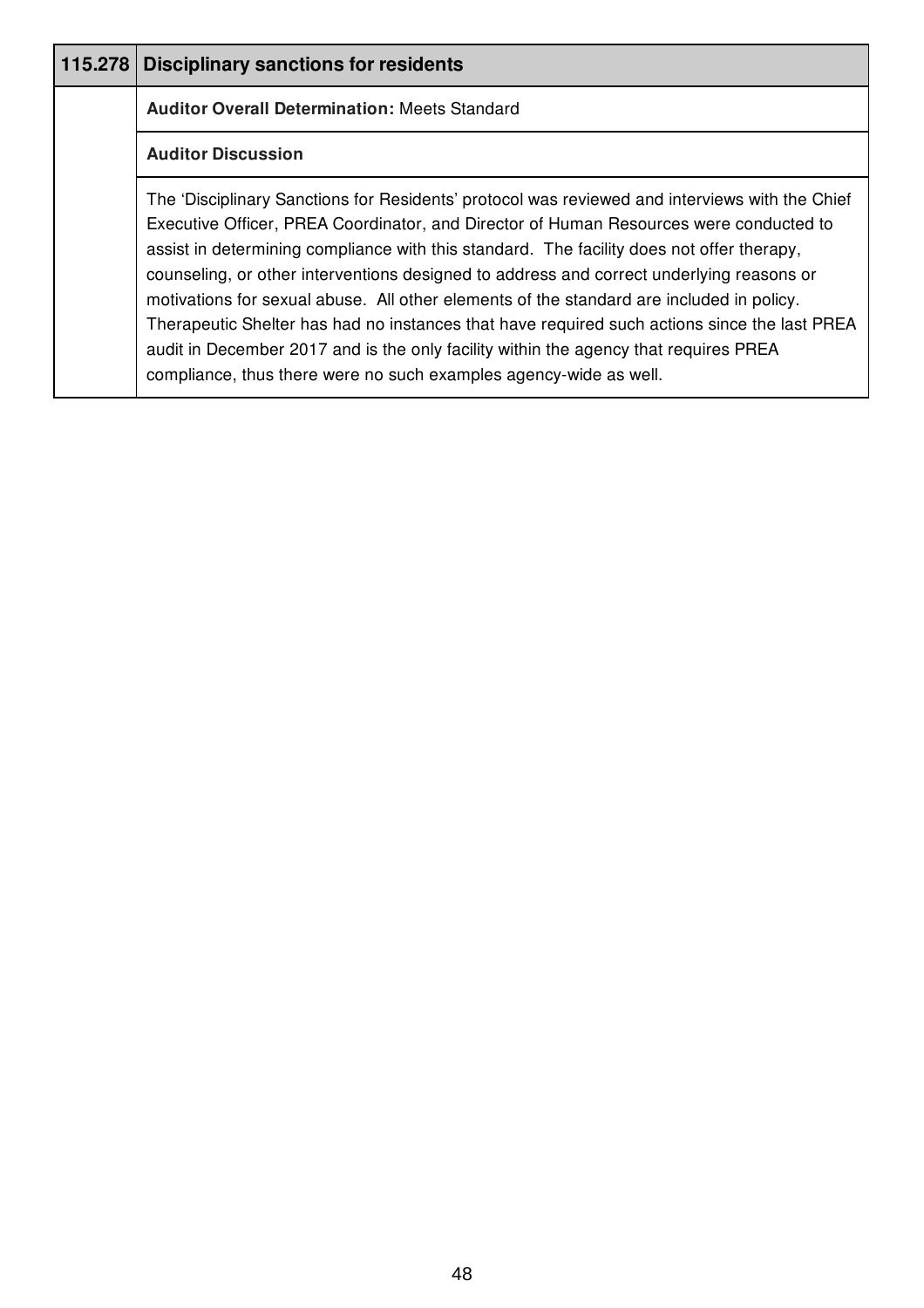| 115.282 | Access to emergency medical and mental health services                                                                                                                                                                                                                                                                                                                                                                                                                                                                                                                                                                                                                                                                                                                                                                                                               |  |  |
|---------|----------------------------------------------------------------------------------------------------------------------------------------------------------------------------------------------------------------------------------------------------------------------------------------------------------------------------------------------------------------------------------------------------------------------------------------------------------------------------------------------------------------------------------------------------------------------------------------------------------------------------------------------------------------------------------------------------------------------------------------------------------------------------------------------------------------------------------------------------------------------|--|--|
|         | <b>Auditor Overall Determination: Meets Standard</b>                                                                                                                                                                                                                                                                                                                                                                                                                                                                                                                                                                                                                                                                                                                                                                                                                 |  |  |
|         | <b>Auditor Discussion</b>                                                                                                                                                                                                                                                                                                                                                                                                                                                                                                                                                                                                                                                                                                                                                                                                                                            |  |  |
|         | The protocols on 'PREA-Medical and Mental Health Care' and 'Evidence, Forensic Medical<br>Examinations and Administrative Inquiry', a Memorandum of Understanding with Safe Haven<br>of Greater Waterbury for advocacy services, and a letter from St Mary's Hospital in Waterbury<br>explaining their protocol were reviewed. Interviews with the PREA Coordinator, Program<br>Manager, Clinicians, the Program Manager of Safe Haven of Greater Waterbury, and the<br>Chairman of the Department of Emergency Services of St Mary's also provided information in<br>the determination of compliance.                                                                                                                                                                                                                                                               |  |  |
|         | The agency offers all victims of sexual abuse a forensic medical examination at St Mary's<br>Hospital without cost where evidentiary or medically appropriate. A letter from St Mary's<br>Hospital in Waterbury explained that a Sexual Assault Nurse Examiner (SANE) is on staff that<br>follows the guidelines outlined by the Commission for Standardization of Collection of Sexual<br>Assault Evidence in Connecticut. A phone interview with the Chairman of the Department of<br>Emergency Services of St Mary's revealed that the hospital currently has three certified<br>SANE's with another three set to take the class. Evidence that needs to be obtained from a<br>victim's person will be acquired by the hospital emergency department. The medical staff at<br>Therapeutic Shelter will not perform any exams in the event of a sexual abuse case. |  |  |
|         | Resident victims of sexual abuse receive timely, unimpeded access to emergency medical<br>treatment and crisis intervention services, the nature and scope of which are determined by<br>medical and mental health practitioners according to their professional judgment. Victims are<br>offered timely information about and timely access to sexually transmitted infections<br>prophylaxis, in accordance with professionally accepted standards or case, where medically<br>appropriate.                                                                                                                                                                                                                                                                                                                                                                        |  |  |
|         | Therapeutic Shelter has had no instances that have required such actions since the last PREA<br>audit in December 2017 and is the only facility within the agency that requires PREA<br>compliance, thus there were no such examples agency-wide as well.                                                                                                                                                                                                                                                                                                                                                                                                                                                                                                                                                                                                            |  |  |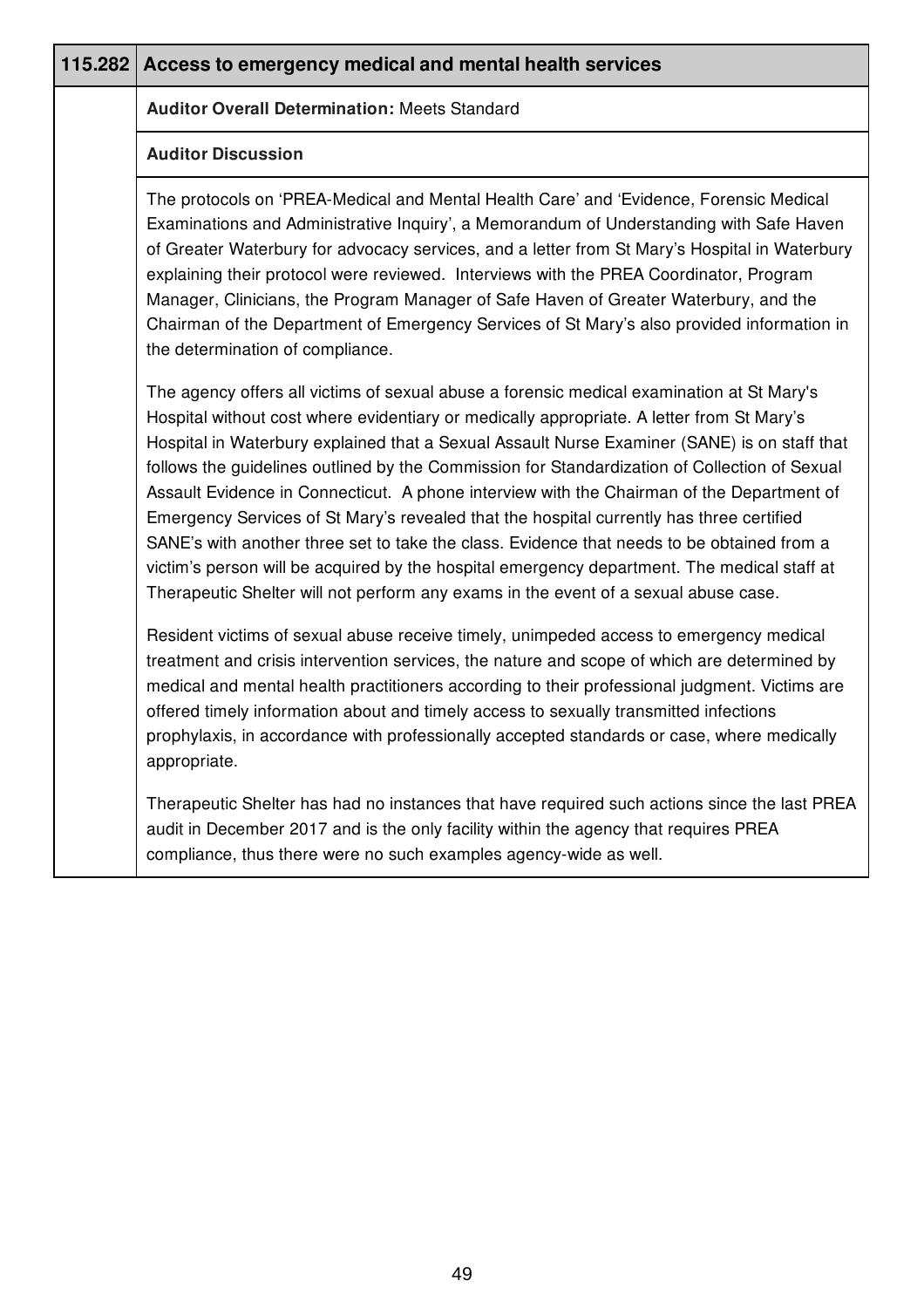| 115.283 | Ongoing medical and mental health care for sexual abuse victims and abusers                                                                                                                                                                                                                                                                                                                                                                                                                                                                                                                                                                                                                                                                                                                                                                                                                                                                                                                     |
|---------|-------------------------------------------------------------------------------------------------------------------------------------------------------------------------------------------------------------------------------------------------------------------------------------------------------------------------------------------------------------------------------------------------------------------------------------------------------------------------------------------------------------------------------------------------------------------------------------------------------------------------------------------------------------------------------------------------------------------------------------------------------------------------------------------------------------------------------------------------------------------------------------------------------------------------------------------------------------------------------------------------|
|         | <b>Auditor Overall Determination: Meets Standard</b>                                                                                                                                                                                                                                                                                                                                                                                                                                                                                                                                                                                                                                                                                                                                                                                                                                                                                                                                            |
|         | <b>Auditor Discussion</b>                                                                                                                                                                                                                                                                                                                                                                                                                                                                                                                                                                                                                                                                                                                                                                                                                                                                                                                                                                       |
|         | The protocols on 'PREA-Medical and Mental Health Care' and 'Evidence, Forensic Medical<br>Examinations and Administrative Inquiry', a Memorandum of Understanding with Safe Haven<br>of Greater Waterbury for advocacy services were reviewed and interviews with the PREA<br>Coordinator, Program Manager, Clinician, and the Program Manager of Safe Haven of<br>Greater Waterbury also provided information in the determination of compliance.                                                                                                                                                                                                                                                                                                                                                                                                                                                                                                                                              |
|         | The agency offers medical and mental health evaluation and, as appropriate, treatment to all<br>residents who have been victimized by sexual abuse. The evaluation and treatment of victims<br>includes, as appropriate, follow up services, treatment plans, and when necessary, referrals<br>for continued care following their transfer to other facilities, or their release from custody.<br>SAFE Haven of Greater Waterbury and the Connecticut Alliance to End Sexual Violence are<br>available to provide follow up mental health services. Victims are provided medical and<br>mental health services consistent with the community level of care. Victims of sexual abuse<br>while incarcerated are offered tests for sexually transmitted infections as medically<br>appropriate. Treatment services are provided to the victim without financial cost and<br>regardless of whether the victim names the abuser or cooperates with any investigation<br>arising out of the incident. |
|         | Therapeutic Shelter has had no reported or substantiated allegations of sexual assault that<br>have required these services since the last PREA audit in December 2017 and is the only<br>facility within the agency that requires PREA compliance, thus there were no such examples<br>agency-wide as well.                                                                                                                                                                                                                                                                                                                                                                                                                                                                                                                                                                                                                                                                                    |
|         | <b>Corrective Action:</b>                                                                                                                                                                                                                                                                                                                                                                                                                                                                                                                                                                                                                                                                                                                                                                                                                                                                                                                                                                       |
|         | Administration was asked to modify the protocol on 'PREA-Medical and Mental Health Care' to<br>add the four elements in this standard not included within it, including 115.283 (a,b,c,and h),<br>which was completed as requested.                                                                                                                                                                                                                                                                                                                                                                                                                                                                                                                                                                                                                                                                                                                                                             |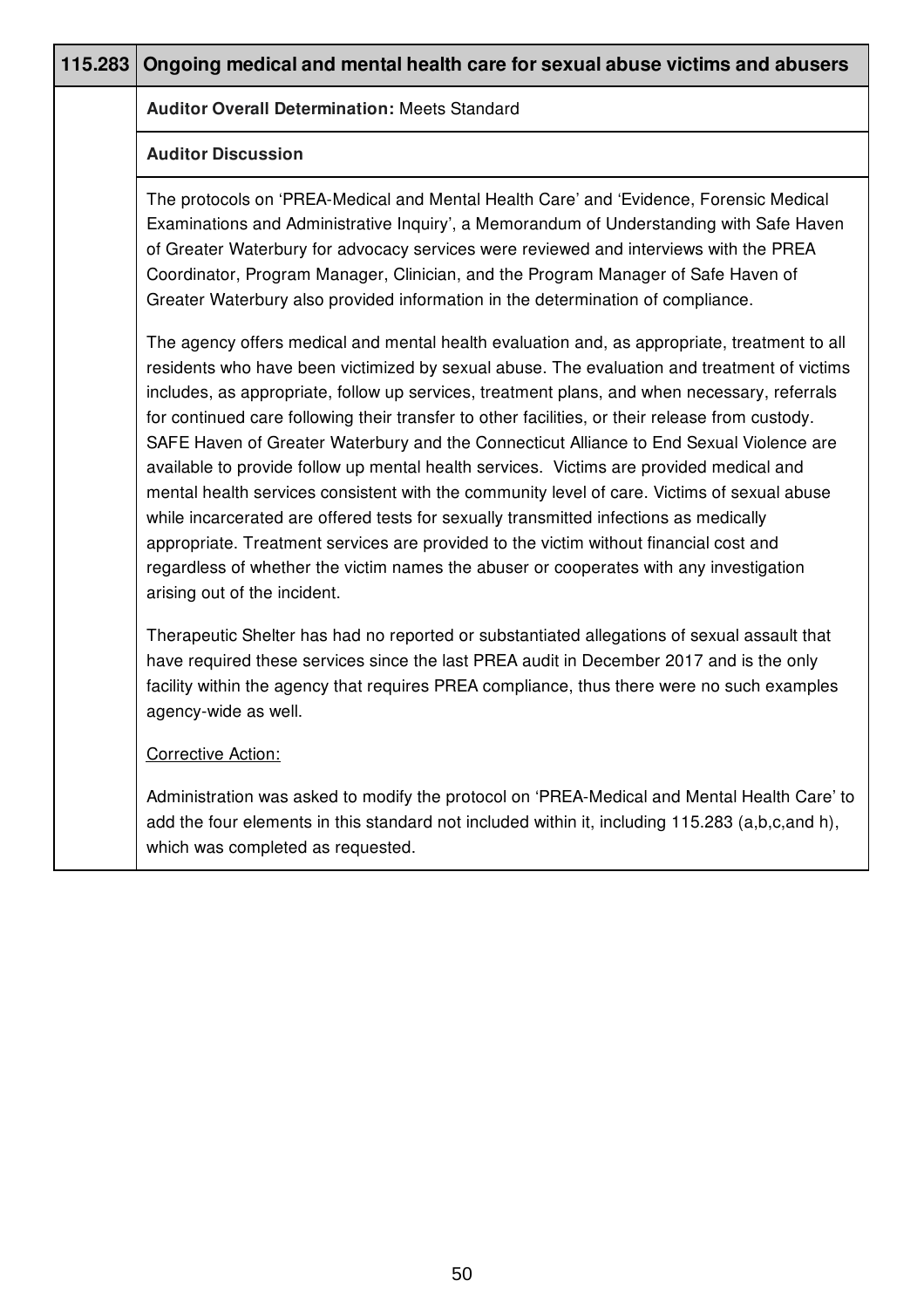| 115.286 Sexual abuse incident reviews                                                                                                                                                                                                                                                                                                                                                                                                                                                                                                                                          |
|--------------------------------------------------------------------------------------------------------------------------------------------------------------------------------------------------------------------------------------------------------------------------------------------------------------------------------------------------------------------------------------------------------------------------------------------------------------------------------------------------------------------------------------------------------------------------------|
| <b>Auditor Overall Determination: Meets Standard</b>                                                                                                                                                                                                                                                                                                                                                                                                                                                                                                                           |
| <b>Auditor Discussion</b>                                                                                                                                                                                                                                                                                                                                                                                                                                                                                                                                                      |
| The protocols on 'Sexual Abuse Incident Reviews' and 'Incident Accident Reporting' were<br>reviewed as was the 'PREA Sexual Abuse Incident Review Form' and the 'PREA Outcomes<br>Table'. Interviews with the Chief Executive Officer, PREA Coordinator, and Program Manager<br>confirmed findings.                                                                                                                                                                                                                                                                            |
| The facility conducts a sexual abuse incident review at the conclusion of every sexual abuse<br>investigation, including when the allegation has not been substantiated, unless the allegation<br>is unfounded. This review will occur within 30 days of the conclusion of the investigation.<br>Therapeutic Shelter has had no allegations of sexual assault that have required such actions<br>since the last PREA audit in December 2017 and is the only facility within the agency that<br>requires PREA compliance, thus there were no such examples agency-wide as well. |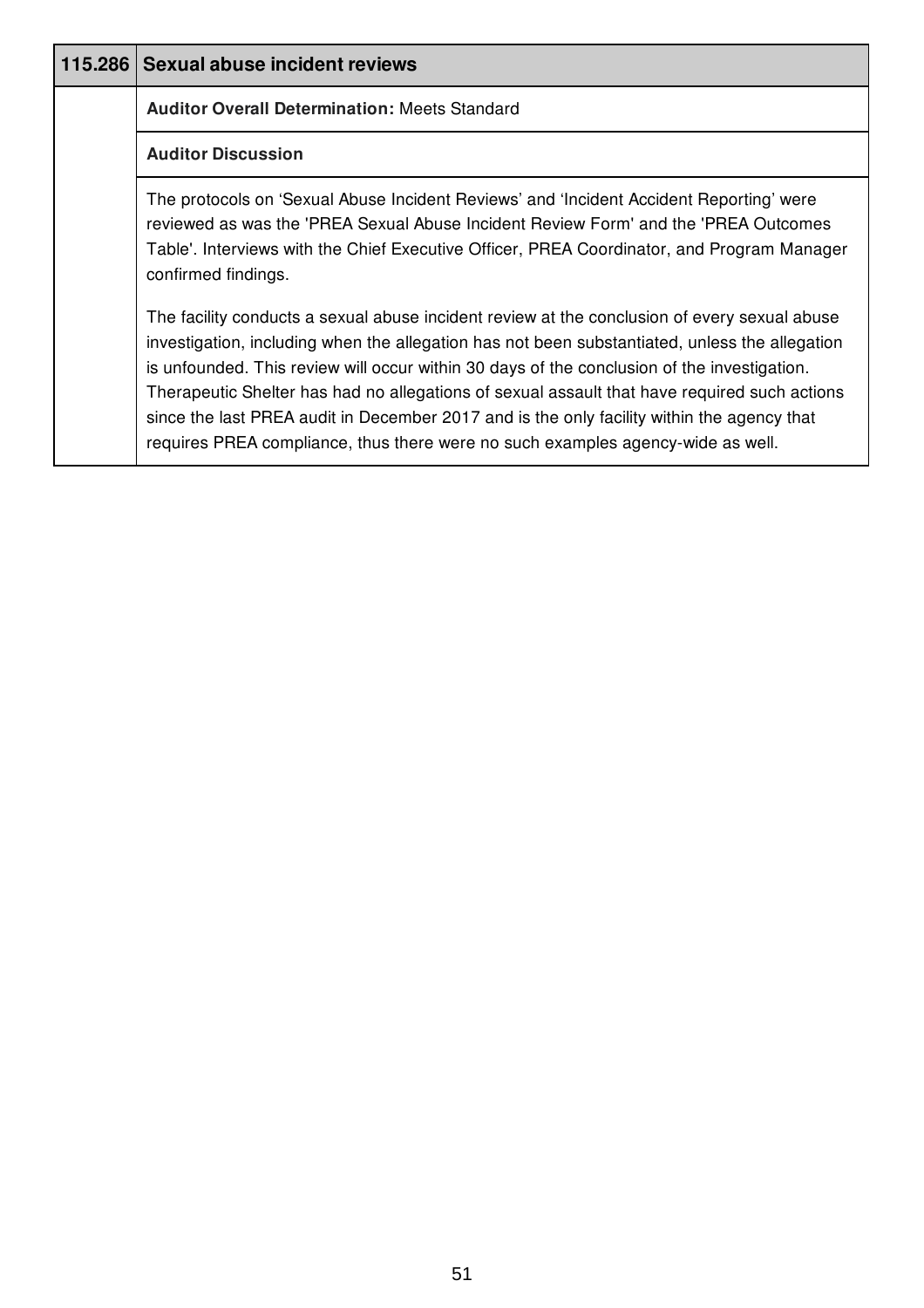| 115.287 | <b>Data collection</b>                                                                                                                                                                                                                                                                                                                                                                                                                                                                                                                                                                                                                                                                                                                                      |
|---------|-------------------------------------------------------------------------------------------------------------------------------------------------------------------------------------------------------------------------------------------------------------------------------------------------------------------------------------------------------------------------------------------------------------------------------------------------------------------------------------------------------------------------------------------------------------------------------------------------------------------------------------------------------------------------------------------------------------------------------------------------------------|
|         | <b>Auditor Overall Determination: Meets Standard</b>                                                                                                                                                                                                                                                                                                                                                                                                                                                                                                                                                                                                                                                                                                        |
|         | <b>Auditor Discussion</b>                                                                                                                                                                                                                                                                                                                                                                                                                                                                                                                                                                                                                                                                                                                                   |
|         | The protocol on 'Data Collection' was reviewed and interviews with the Chief Executive Officer,<br>PREA Coordinator, and Program Manager confirmed findings.                                                                                                                                                                                                                                                                                                                                                                                                                                                                                                                                                                                                |
|         | The agency collects accurate, uniform data for every allegation of sexual abuse at all facilities<br>using a standardized instrument and set of definitions and aggregate the incident-based<br>sexual abuse data at least annually at the end of the calendar year. The data includes at a<br>minimum the data necessary to answer all the questions for the most recent version of the<br>Survey of Sexual Violence. The agency maintains, reviews and collects data as needed from<br>all available incident-based documents, including reports, investigation files, and sexual abuse<br>incident reviews. Upon request, the agency will provide all such data from the previous<br>calendar year to the Department of Justice no later than June 30th. |
|         | The program provided annual data from 2015-2020 as evidence in meeting this standard as<br>well as the 'PREA Outcomes Table'. Therapeutic Shelter has had no reported incidents of<br>sexual assault since the last PREA audit in December 2017 and is the only facility within the<br>agency that requires PREA compliance, thus there were no examples agency-wide as well<br>within this auditing cycle.                                                                                                                                                                                                                                                                                                                                                 |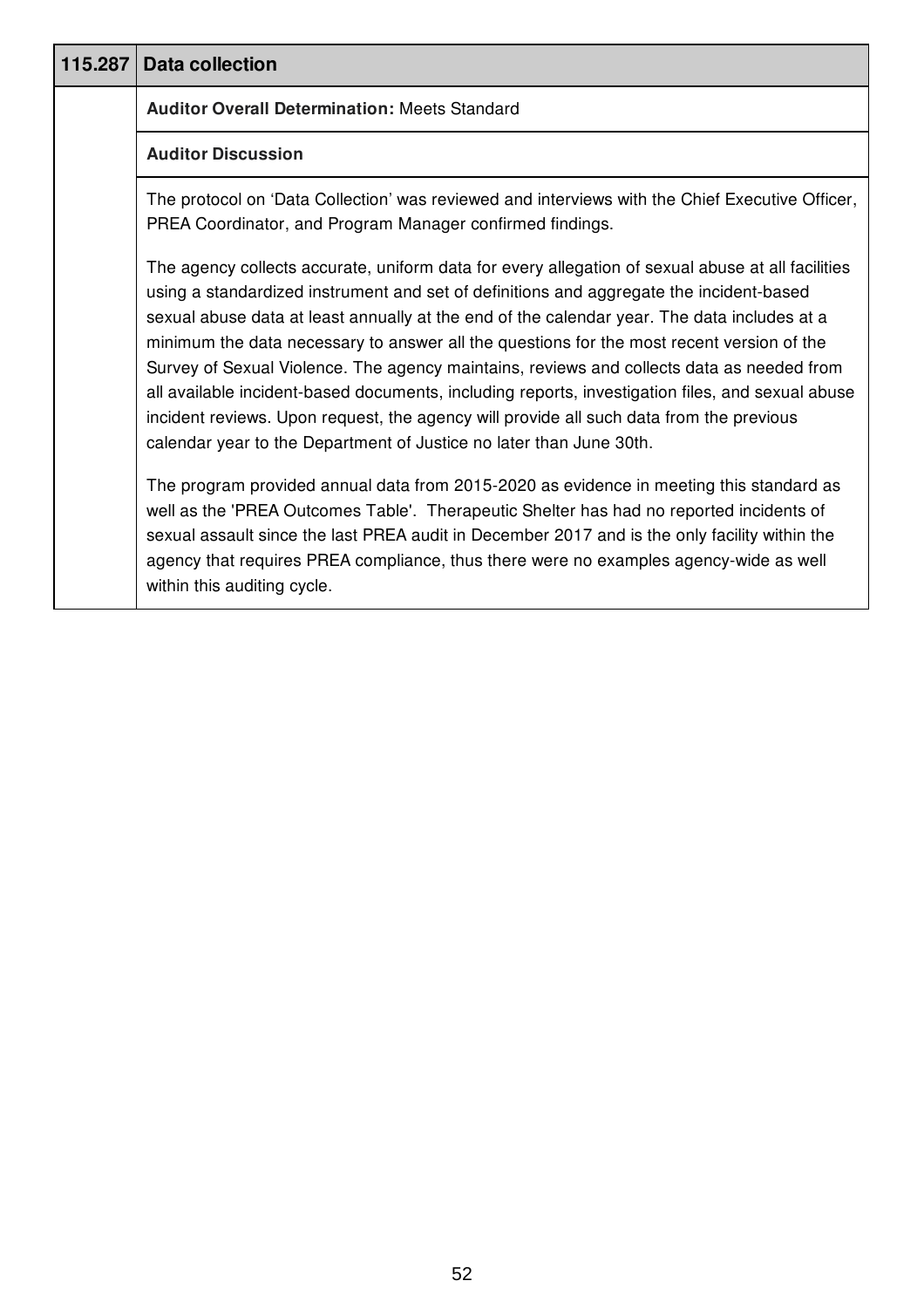| 115.288 | Data review for corrective action                                                                                                                                                                                                                                                                                                     |  |  |  |
|---------|---------------------------------------------------------------------------------------------------------------------------------------------------------------------------------------------------------------------------------------------------------------------------------------------------------------------------------------|--|--|--|
|         | <b>Auditor Overall Determination: Meets Standard</b>                                                                                                                                                                                                                                                                                  |  |  |  |
|         | <b>Auditor Discussion</b>                                                                                                                                                                                                                                                                                                             |  |  |  |
|         | The protocol on 'Data Review, Storage, Publication and Destruction' was reviewed as was the<br>agency website. Interviews with the PREA Coordinator confirmed findings.                                                                                                                                                               |  |  |  |
|         | The agency reviews data collected and aggregated pursuant to 115.287 in order to assess<br>and improve the effectiveness of its sexual abuse prevention, detection, and response<br>policies, practices and training, including by:                                                                                                   |  |  |  |
|         | 1. Identifying problem areas;                                                                                                                                                                                                                                                                                                         |  |  |  |
|         | 2. Taking corrective action on an on-going basis; and                                                                                                                                                                                                                                                                                 |  |  |  |
|         | 3. Preparing an annual report of its findings and corrective actions for each facility as well as<br>the agency as a whole.                                                                                                                                                                                                           |  |  |  |
|         | The report includes a comparison of the current year's data and corrective actions with those<br>from prior years and provides an assessment of the agency's progress in addressing sexual<br>abuse. This information in addition to the 'PREA Outcomes' table was developed and<br>uploaded to the Online Audit System as requested. |  |  |  |
|         | Specific material is redacted from the report when publication would present a clear and<br>specific threat to the safety and security of the facility, but must indicate the nature of the<br>material redacted.                                                                                                                     |  |  |  |
|         | Therapeutic Shelter has had no reported allegations of sexual assault since the last PREA<br>audit in December 2017 and is the only facility within the agency that requires PREA<br>compliance, thus there were no such examples agency-wide as well within this auditing cycle.                                                     |  |  |  |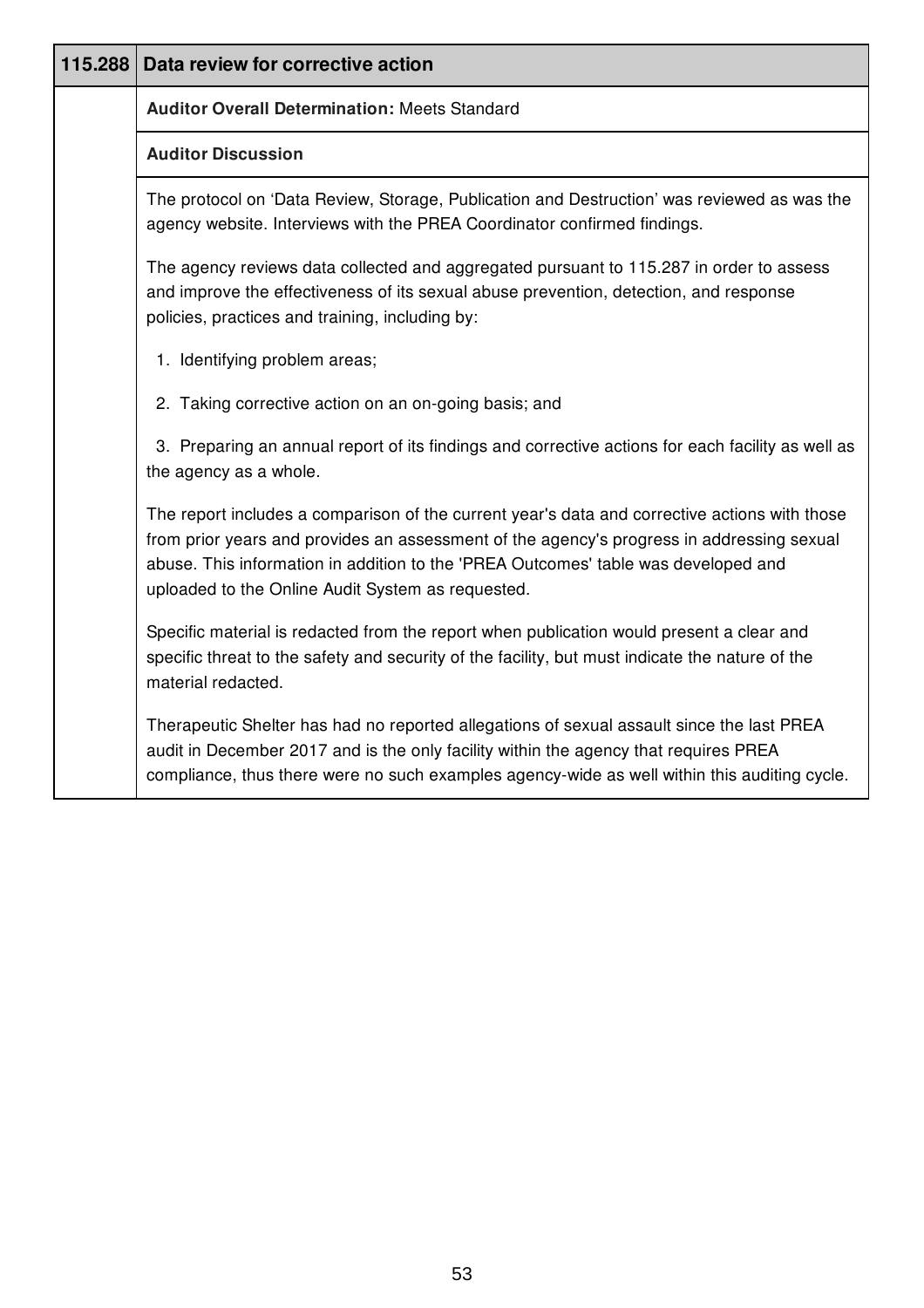| 115.289 | Data storage, publication, and destruction                                                                                                                                                                                                                                                                                                                                                                                                                                                                                                                                                                                        |
|---------|-----------------------------------------------------------------------------------------------------------------------------------------------------------------------------------------------------------------------------------------------------------------------------------------------------------------------------------------------------------------------------------------------------------------------------------------------------------------------------------------------------------------------------------------------------------------------------------------------------------------------------------|
|         | <b>Auditor Overall Determination: Meets Standard</b>                                                                                                                                                                                                                                                                                                                                                                                                                                                                                                                                                                              |
|         | <b>Auditor Discussion</b>                                                                                                                                                                                                                                                                                                                                                                                                                                                                                                                                                                                                         |
|         | The 'Security Awareness and Training–Password Management' policy and the protocol for<br>'Data Review, Storage, Publication and Destruction' were reviewed as was annual data<br>uploaded to the Online Audit System. Interviews with the Chief Executive Officer, Director of<br>Systems Operations, and PREA Coordinator confirmed findings.                                                                                                                                                                                                                                                                                    |
|         | The PREA Coordinator ensures that data collected pursuant to 115.287 are securely retained.<br>The agency makes all aggregated sexual abuse data, from all facilities under its control and all<br>facilities with which it contracts, readily available to the public at least annually through the<br>website although there is only one facility within the agency that requires PREA certification.<br>Before making the data available, all personal identifiers are/will be removed. Sexual abuse<br>data collected pursuant to 115.287 will be retained for at least 10 years after the date of the<br>initial collection. |
|         | Therapeutic Shelter has had no reported allegations of sexual assault that have required such<br>actions since the last PREA audit in December 2017 and is the only facility within the agency<br>that requires PREA compliance, thus there were no such examples agency-wide as well within<br>this auditing cycle.                                                                                                                                                                                                                                                                                                              |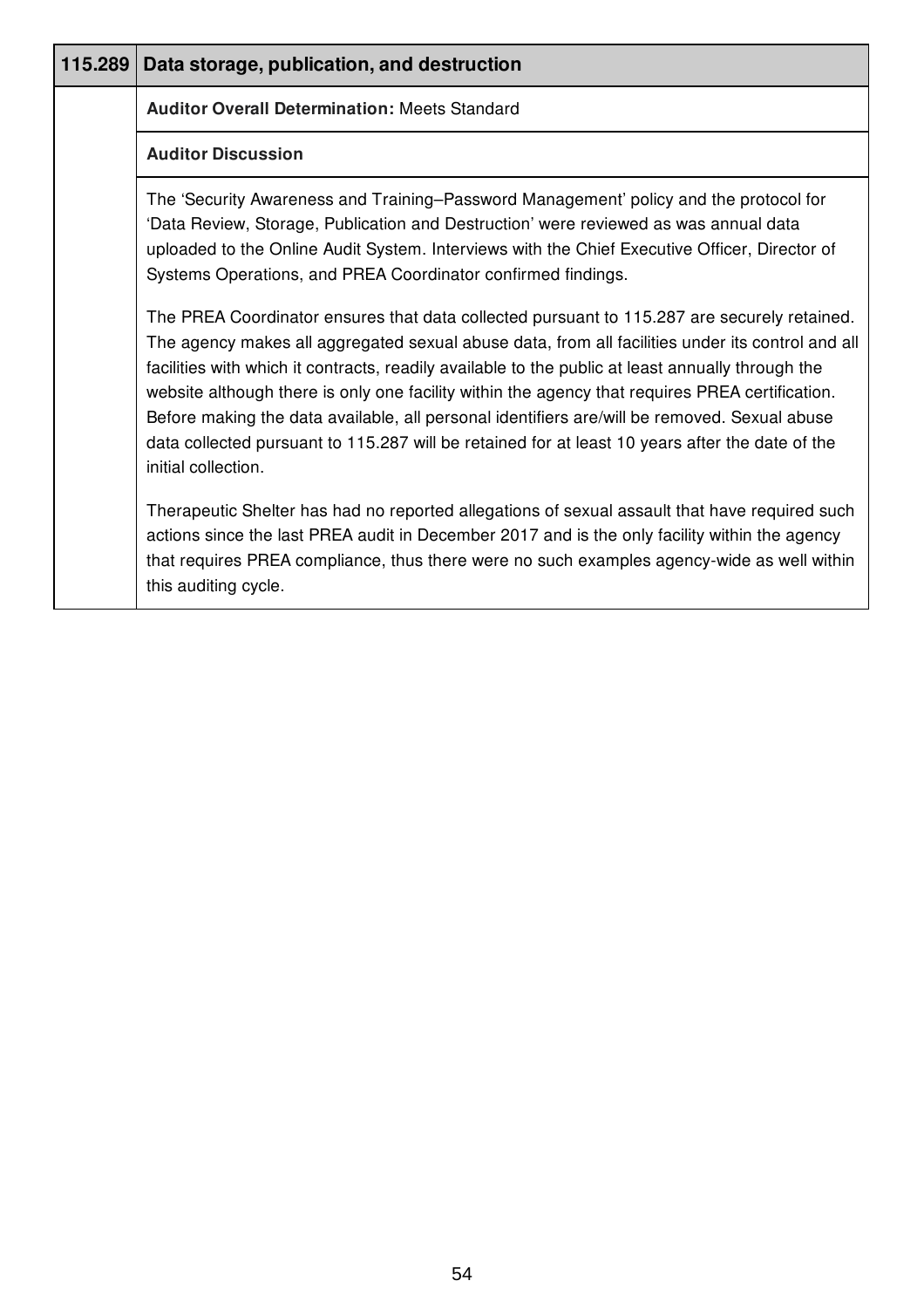| 115.401                   | <b>Frequency and scope of audits</b>                                                                                                                                                                                                                                                                                                                                                                                                                                                                                                                                                                                                                                                                                               |
|---------------------------|------------------------------------------------------------------------------------------------------------------------------------------------------------------------------------------------------------------------------------------------------------------------------------------------------------------------------------------------------------------------------------------------------------------------------------------------------------------------------------------------------------------------------------------------------------------------------------------------------------------------------------------------------------------------------------------------------------------------------------|
|                           | <b>Auditor Overall Determination: Meets Standard</b>                                                                                                                                                                                                                                                                                                                                                                                                                                                                                                                                                                                                                                                                               |
| <b>Auditor Discussion</b> |                                                                                                                                                                                                                                                                                                                                                                                                                                                                                                                                                                                                                                                                                                                                    |
|                           | Wellmore Behavioral Health currently has only one facility that requires PREA Compliance:<br>Therapeutic Shelter. It was audited initially in December 2014 and again in December 2017,<br>both times determined to be compliant with the PREA standards. During the on-site visit in<br>January 2021, this auditor had access to, and the ability to observe, all areas of the facility.<br>The auditor received copies of all requested documentation or they were uploaded to the<br>Online Audit System as requested. All resident and staff interviews were conducted in private<br>rooms. No correspondence was received by the auditor prior to the on-site audit or within the<br>interim prior to completing this report. |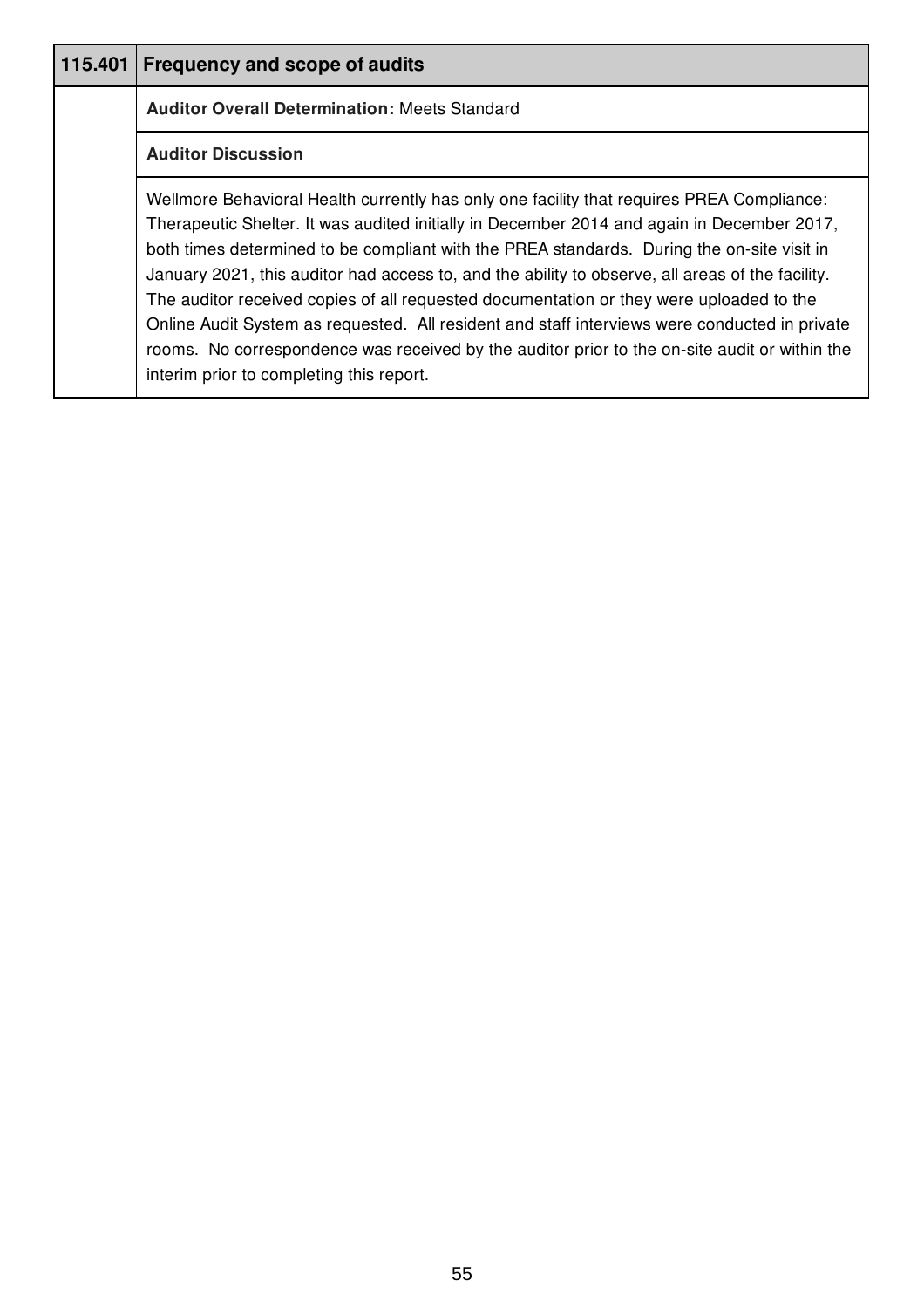| 115.403   Audit contents and findings                                                                                                                                                                                                 |
|---------------------------------------------------------------------------------------------------------------------------------------------------------------------------------------------------------------------------------------|
| <b>Auditor Overall Determination: Meets Standard</b>                                                                                                                                                                                  |
| <b>Auditor Discussion</b>                                                                                                                                                                                                             |
| The agency has published on its agency website the prior PREA reports conducted in<br>December 2014 and December 2017 and they have been instructed to post this Final PREA<br>report within ninety days of issuance by this auditor. |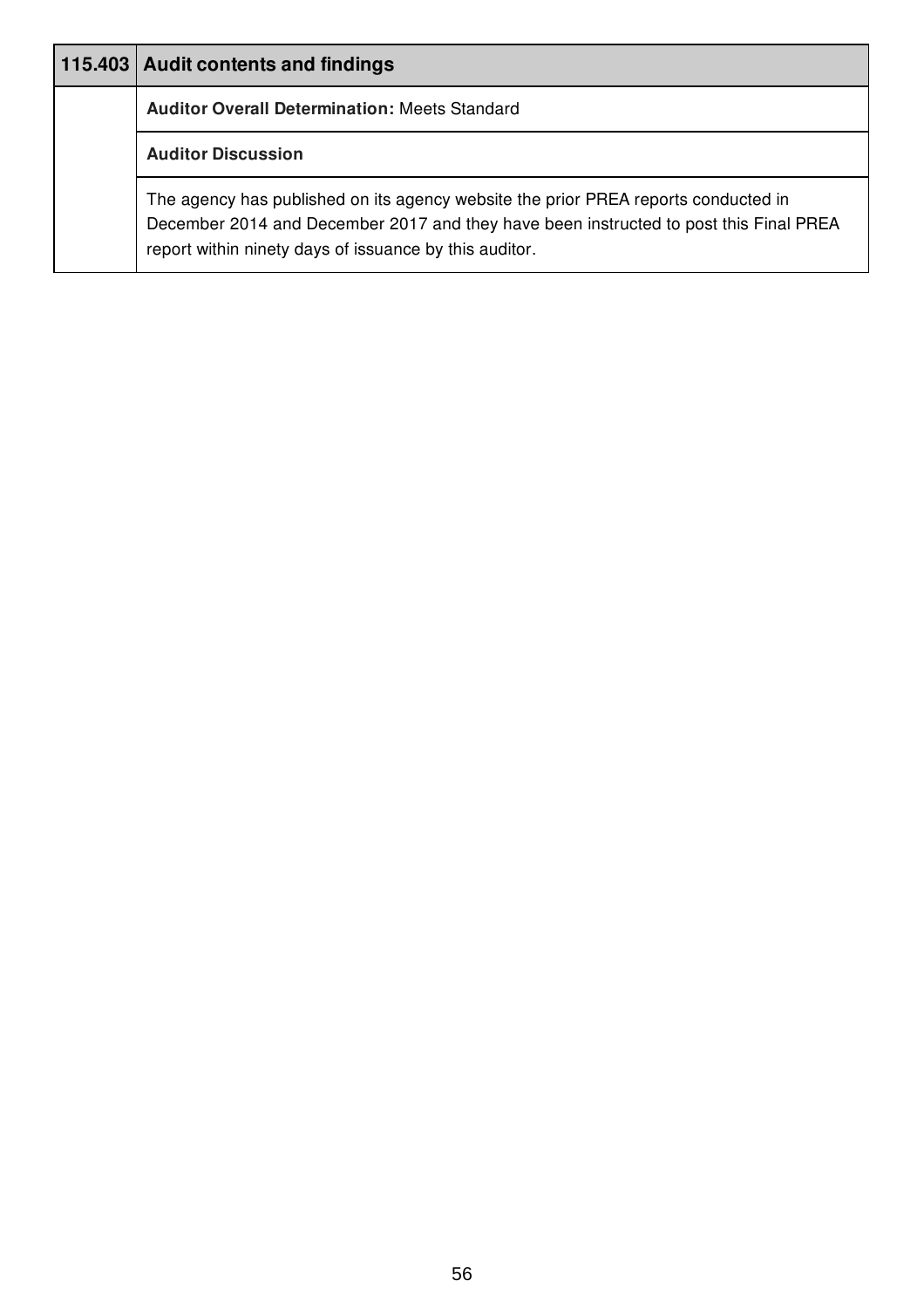| <b>Appendix: Provision Findings</b> |                                                                                                                                                                                                                                                                                                                                                                                                                                                                        |     |
|-------------------------------------|------------------------------------------------------------------------------------------------------------------------------------------------------------------------------------------------------------------------------------------------------------------------------------------------------------------------------------------------------------------------------------------------------------------------------------------------------------------------|-----|
| 115.211(a)                          | Zero tolerance of sexual abuse and sexual harassment; PREA coordinator                                                                                                                                                                                                                                                                                                                                                                                                 |     |
|                                     | Does the agency have a written policy mandating zero tolerance toward<br>all forms of sexual abuse and sexual harassment?                                                                                                                                                                                                                                                                                                                                              | yes |
|                                     | Does the written policy outline the agency's approach to preventing,<br>detecting, and responding to sexual abuse and sexual harassment?                                                                                                                                                                                                                                                                                                                               | yes |
| 115.211(b)                          | Zero tolerance of sexual abuse and sexual harassment; PREA coordinator                                                                                                                                                                                                                                                                                                                                                                                                 |     |
|                                     | Has the agency employed or designated an agency-wide PREA<br>Coordinator?                                                                                                                                                                                                                                                                                                                                                                                              | yes |
|                                     | Is the PREA Coordinator position in the upper-level of the agency<br>hierarchy?                                                                                                                                                                                                                                                                                                                                                                                        | yes |
|                                     | Does the PREA Coordinator have sufficient time and authority to<br>develop, implement, and oversee agency efforts to comply with the<br>PREA standards in all of its community confinement facilities?                                                                                                                                                                                                                                                                 | yes |
| 115.212(a)                          | Contracting with other entities for the confinement of residents                                                                                                                                                                                                                                                                                                                                                                                                       |     |
|                                     | If this agency is public and it contracts for the confinement of its<br>residents with private agencies or other entities, including other<br>government agencies, has the agency included the entity's obligation to<br>adopt and comply with the PREA standards in any new contract or<br>contract renewal signed on or after August 20, 2012? (N/A if the agency<br>does not contract with private agencies or other entities for the<br>confinement of residents.) | na  |
| 115.212(b)                          | Contracting with other entities for the confinement of residents                                                                                                                                                                                                                                                                                                                                                                                                       |     |
|                                     | Does any new contract or contract renewal signed on or after August 20,<br>2012 provide for agency contract monitoring to ensure that the<br>contractor is complying with the PREA standards? (N/A if the agency<br>does not contract with private agencies or other entities for the<br>confinement of residents.)                                                                                                                                                    | yes |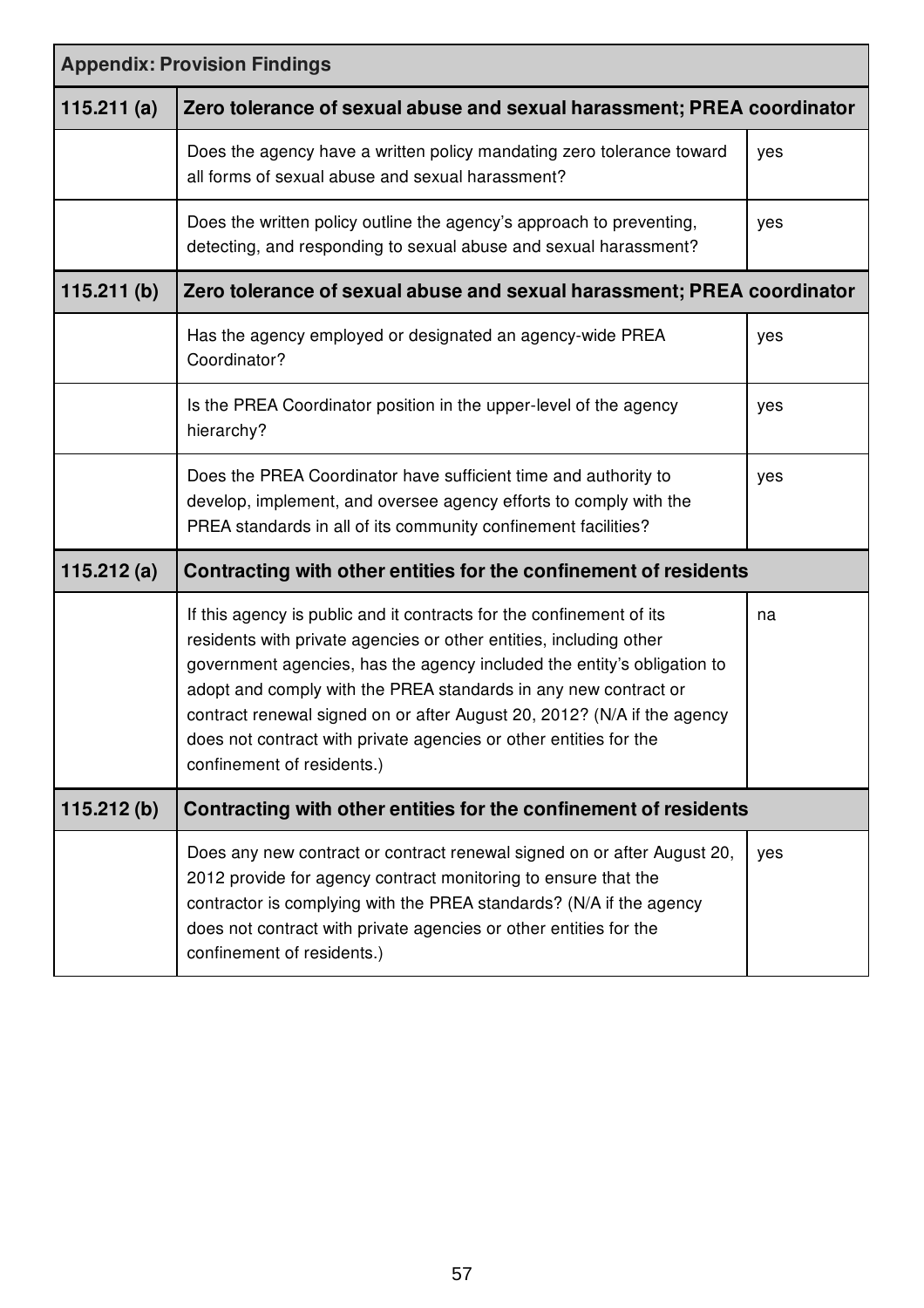| 115.212 $(c)$ | Contracting with other entities for the confinement of residents                                                                                                                                                                                                                                                                                                                                               |     |  |
|---------------|----------------------------------------------------------------------------------------------------------------------------------------------------------------------------------------------------------------------------------------------------------------------------------------------------------------------------------------------------------------------------------------------------------------|-----|--|
|               | If the agency has entered into a contract with an entity that fails to<br>comply with the PREA standards, did the agency do so only in<br>emergency circumstances after making all reasonable attempts to find a<br>PREA compliant private agency or other entity to confine residents? (N/A<br>if the agency has not entered into a contract with an entity that fails to<br>comply with the PREA standards.) | na  |  |
|               | In such a case, does the agency document its unsuccessful attempts to<br>find an entity in compliance with the standards? (N/A if the agency has<br>not entered into a contract with an entity that fails to comply with the<br>PREA standards.)                                                                                                                                                               | na  |  |
| 115.213(a)    | <b>Supervision and monitoring</b>                                                                                                                                                                                                                                                                                                                                                                              |     |  |
|               | Does the facility have a documented staffing plan that provides for<br>adequate levels of staffing and, where applicable, video monitoring to<br>protect residents against sexual abuse?                                                                                                                                                                                                                       | yes |  |
|               | In calculating adequate staffing levels and determining the need for<br>video monitoring, does the staffing plan take into consideration: The<br>physical layout of each facility?                                                                                                                                                                                                                             | yes |  |
|               | In calculating adequate staffing levels and determining the need for<br>video monitoring, does the staffing plan take into consideration: The<br>composition of the resident population?                                                                                                                                                                                                                       | yes |  |
|               | In calculating adequate staffing levels and determining the need for<br>video monitoring, does the staffing plan take into consideration: The<br>prevalence of substantiated and unsubstantiated incidents of sexual<br>abuse?                                                                                                                                                                                 | yes |  |
|               | In calculating adequate staffing levels and determining the need for<br>video monitoring, does the staffing plan take into consideration: Any<br>other relevant factors?                                                                                                                                                                                                                                       | yes |  |
| 115.213(b)    | <b>Supervision and monitoring</b>                                                                                                                                                                                                                                                                                                                                                                              |     |  |
|               | In circumstances where the staffing plan is not complied with, does the<br>facility document and justify all deviations from the plan? (NA if no<br>deviations from staffing plan.)                                                                                                                                                                                                                            | na  |  |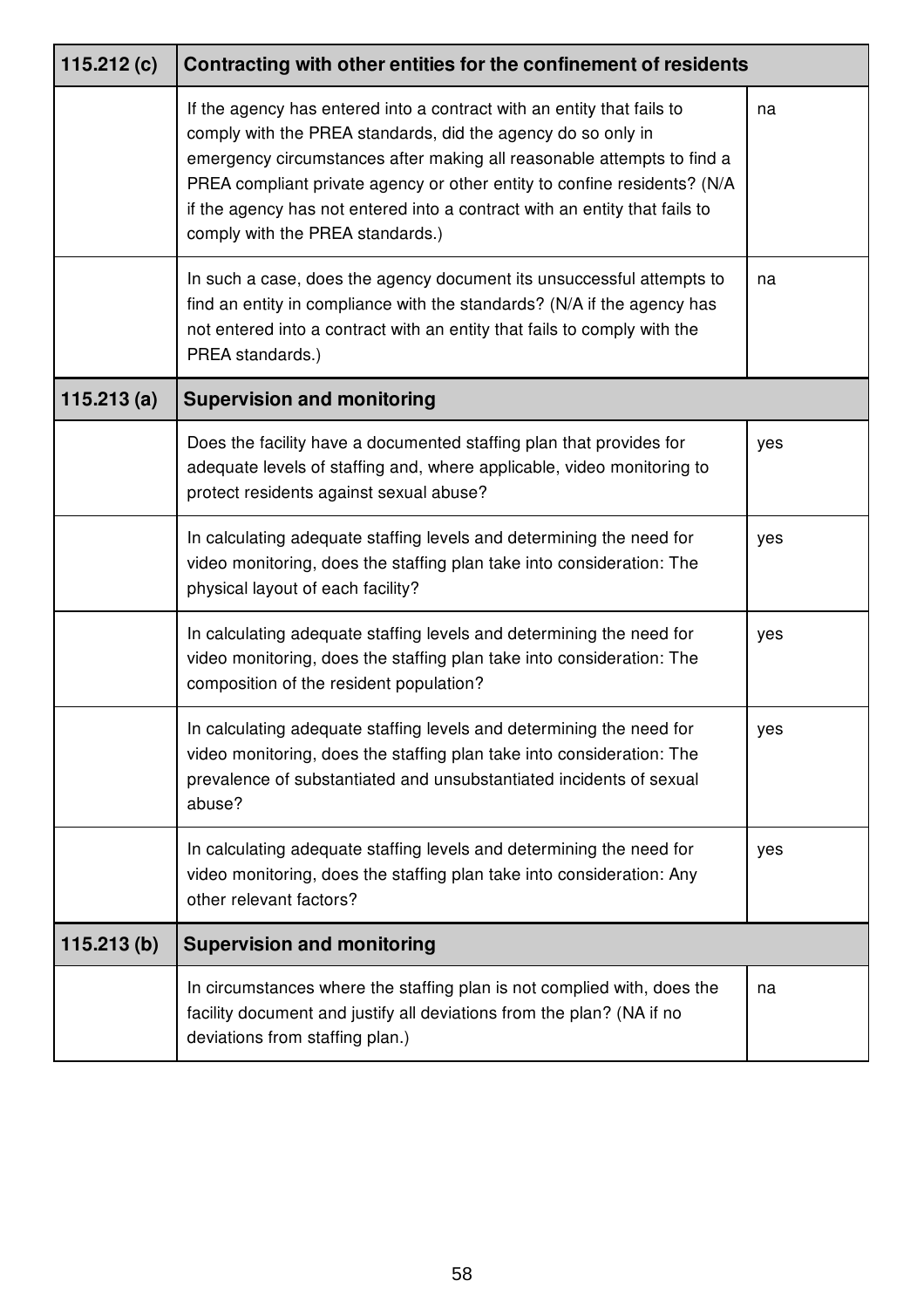| 115.213 $(c)$ | <b>Supervision and monitoring</b>                                                                                                                                                                                          |     |  |
|---------------|----------------------------------------------------------------------------------------------------------------------------------------------------------------------------------------------------------------------------|-----|--|
|               | In the past 12 months, has the facility assessed, determined, and<br>documented whether adjustments are needed to the staffing plan<br>established pursuant to paragraph (a) of this section?                              | yes |  |
|               | In the past 12 months, has the facility assessed, determined, and<br>documented whether adjustments are needed to prevailing staffing<br>patterns?                                                                         | yes |  |
|               | In the past 12 months, has the facility assessed, determined, and<br>documented whether adjustments are needed to the facility's<br>deployment of video monitoring systems and other monitoring<br>technologies?           | yes |  |
|               | In the past 12 months, has the facility assessed, determined, and<br>documented whether adjustments are needed to the resources the<br>facility has available to commit to ensure adequate staffing levels?                | yes |  |
| 115.215(a)    | Limits to cross-gender viewing and searches                                                                                                                                                                                |     |  |
|               | Does the facility always refrain from conducting any cross-gender strip<br>searches or cross-gender visual body cavity searches, except in exigent<br>circumstances or by medical practitioners?                           | yes |  |
| 115.215(b)    | Limits to cross-gender viewing and searches                                                                                                                                                                                |     |  |
|               | Does the facility always refrain from conducting cross-gender pat-down<br>searches of female residents, except in exigent circumstances? (N/A if<br>less than 50 residents)                                                | na  |  |
|               | Does the facility always refrain from restricting female residents' access<br>to regularly available programming or other outside opportunities in<br>order to comply with this provision? (N/A if less than 50 residents) | na  |  |
| 115.215 $(c)$ | Limits to cross-gender viewing and searches                                                                                                                                                                                |     |  |
|               | Does the facility document all cross-gender strip searches and cross-<br>gender visual body cavity searches?                                                                                                               | no  |  |
|               | Does the facility document all cross-gender pat-down searches of female<br>residents?                                                                                                                                      | no  |  |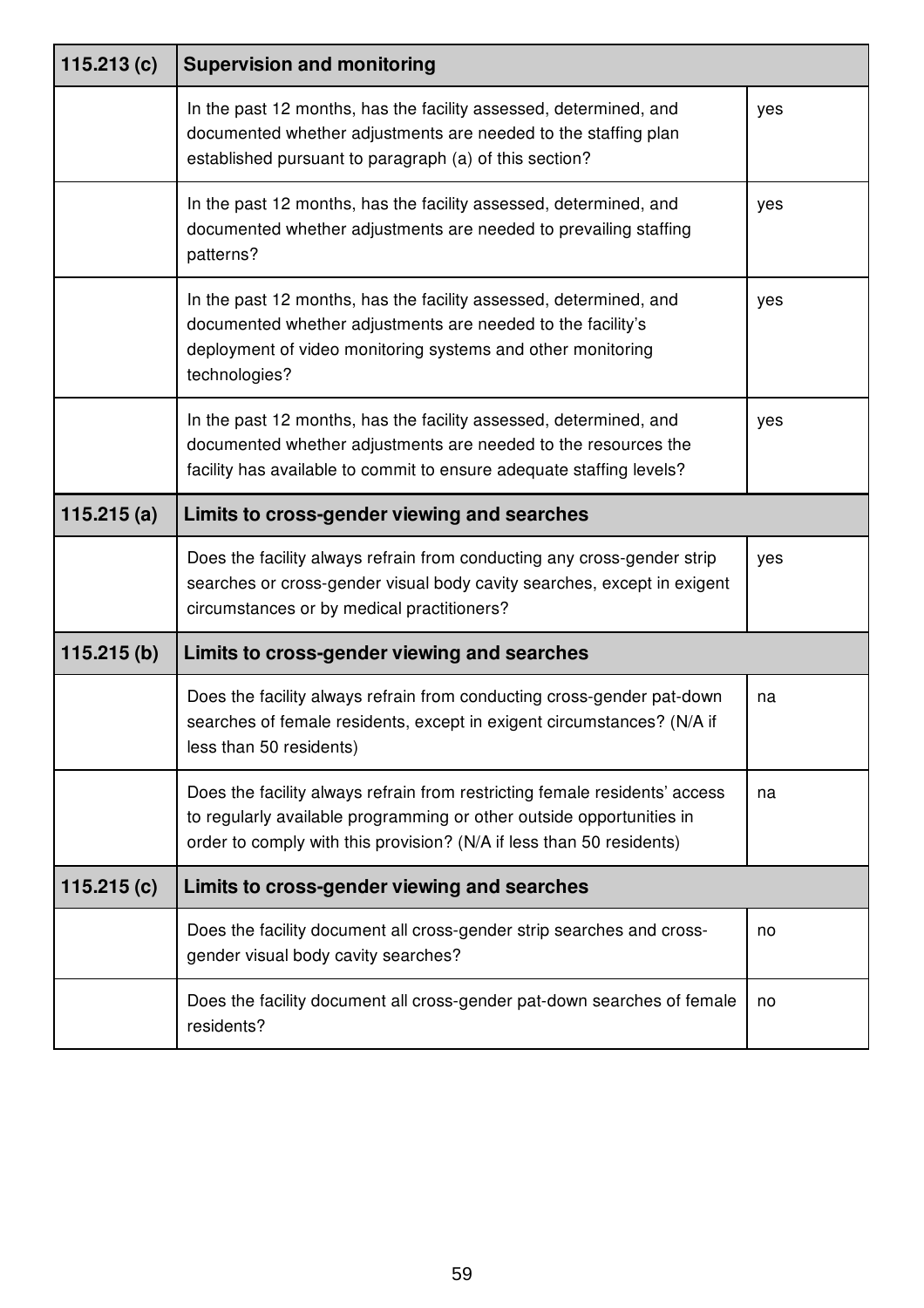| $115.215$ (d) | Limits to cross-gender viewing and searches                                                                                                                                                                                                                                                                                |     |
|---------------|----------------------------------------------------------------------------------------------------------------------------------------------------------------------------------------------------------------------------------------------------------------------------------------------------------------------------|-----|
|               | Does the facility have policies that enable residents to shower, perform<br>bodily functions, and change clothing without non-medical staff of the<br>opposite gender viewing their breasts, buttocks, or genitalia, except in<br>exigent circumstances or when such viewing is incidental to routine cell<br>checks?      | yes |
|               | Does the facility have procedures that enable residents to shower,<br>perform bodily functions, and change clothing without non-medical staff<br>of the opposite gender viewing their breasts, buttocks, or genitalia,<br>except in exigent circumstances or when such viewing is incidental to<br>routine cell checks?    | yes |
|               | Does the facility require staff of the opposite gender to announce their<br>presence when entering an area where residents are likely to be<br>showering, performing bodily functions, or changing clothing?                                                                                                               | yes |
| 115.215(e)    | Limits to cross-gender viewing and searches                                                                                                                                                                                                                                                                                |     |
|               | Does the facility always refrain from searching or physically examining<br>transgender or intersex residents for the sole purpose of determining the<br>resident's genital status?                                                                                                                                         | yes |
|               | If the resident's genital status is unknown, does the facility determine<br>genital status during conversations with the resident, by reviewing<br>medical records, or, if necessary, by learning that information as part of<br>a broader medical examination conducted in private by a medical<br>practitioner?          | yes |
| 115.215(f)    | Limits to cross-gender viewing and searches                                                                                                                                                                                                                                                                                |     |
|               | Does the facility/agency train security staff in how to conduct cross-<br>gender pat down searches in a professional and respectful manner, and<br>in the least intrusive manner possible, consistent with security needs?                                                                                                 | no  |
|               | Does the facility/agency train security staff in how to conduct searches of<br>transgender and intersex residents in a professional and respectful<br>manner, and in the least intrusive manner possible, consistent with<br>security needs?                                                                               | no  |
| 115.216(a)    | Residents with disabilities and residents who are limited English proficient                                                                                                                                                                                                                                               |     |
|               | Does the agency take appropriate steps to ensure that residents with<br>disabilities have an equal opportunity to participate in or benefit from all<br>aspects of the agency's efforts to prevent, detect, and respond to sexual<br>abuse and sexual harassment, including: Residents who are deaf or<br>hard of hearing? | yes |
|               | Does the agency take appropriate steps to ensure that residents with<br>disabilities have an equal opportunity to participate in or benefit from all                                                                                                                                                                       | yes |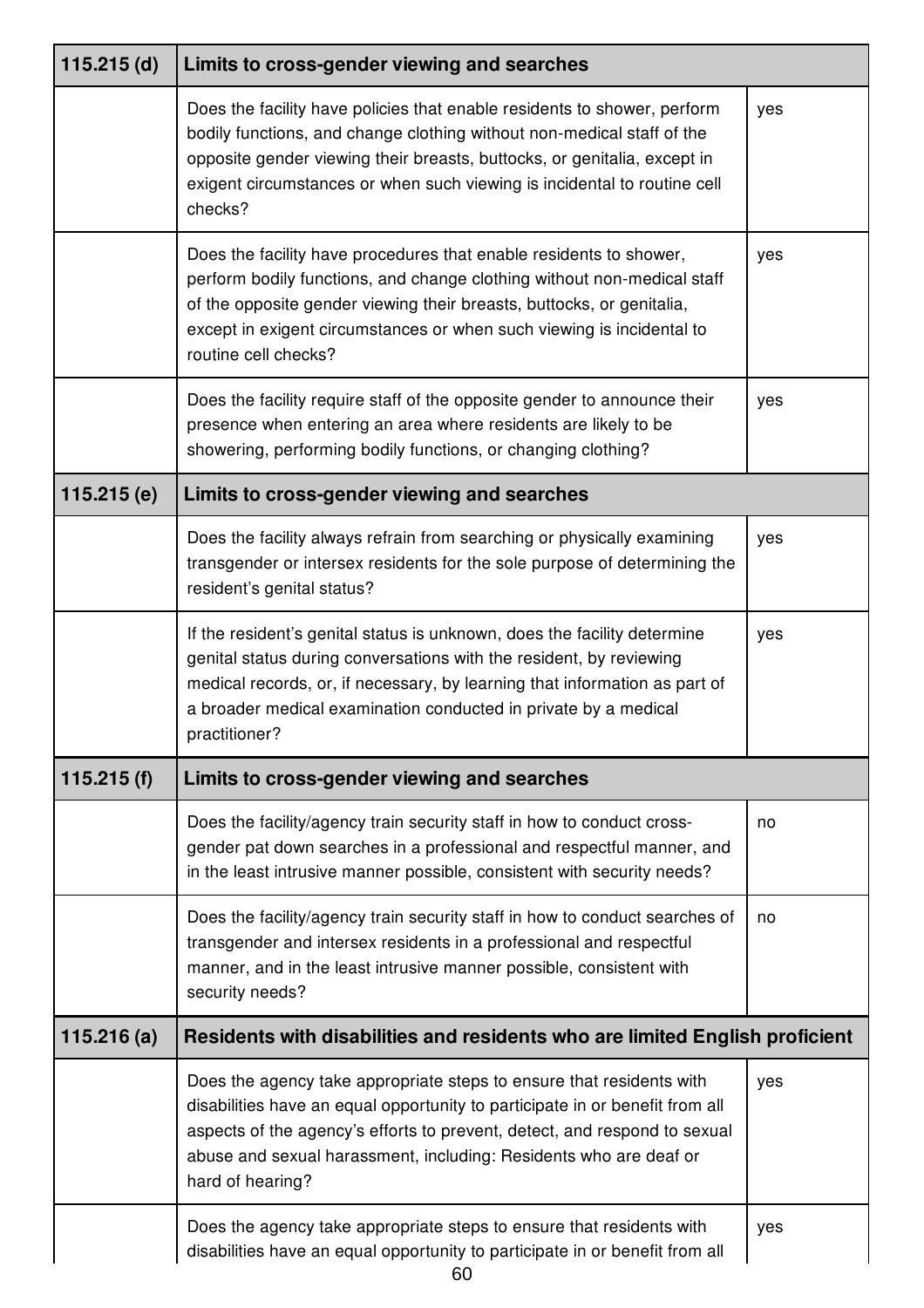| aspects of the agency's efforts to prevent, detect, and respond to sexual<br>abuse and sexual harassment, including: Residents who are blind or<br>have low vision?                                                                                                                                                                                |     |
|----------------------------------------------------------------------------------------------------------------------------------------------------------------------------------------------------------------------------------------------------------------------------------------------------------------------------------------------------|-----|
| Does the agency take appropriate steps to ensure that residents with<br>disabilities have an equal opportunity to participate in or benefit from all<br>aspects of the agency's efforts to prevent, detect, and respond to sexual<br>abuse and sexual harassment, including: Residents who have<br>intellectual disabilities?                      | yes |
| Does the agency take appropriate steps to ensure that residents with<br>disabilities have an equal opportunity to participate in or benefit from all<br>aspects of the agency's efforts to prevent, detect, and respond to sexual<br>abuse and sexual harassment, including: Residents who have<br>psychiatric disabilities?                       | yes |
| Does the agency take appropriate steps to ensure that residents with<br>disabilities have an equal opportunity to participate in or benefit from all<br>aspects of the agency's efforts to prevent, detect, and respond to sexual<br>abuse and sexual harassment, including: Residents who have speech<br>disabilities?                            | yes |
| Does the agency take appropriate steps to ensure that residents with<br>disabilities have an equal opportunity to participate in or benefit from all<br>aspects of the agency's efforts to prevent, detect, and respond to sexual<br>abuse and sexual harassment, including: Other (if "other," please explain<br>in overall determination notes.) | yes |
| Do such steps include, when necessary, ensuring effective<br>communication with residents who are deaf or hard of hearing?                                                                                                                                                                                                                         | yes |
| Do such steps include, when necessary, providing access to interpreters<br>who can interpret effectively, accurately, and impartially, both receptively<br>and expressively, using any necessary specialized vocabulary?                                                                                                                           | yes |
| Does the agency ensure that written materials are provided in formats or<br>through methods that ensure effective communication with residents with<br>disabilities including residents who: Have intellectual disabilities?                                                                                                                       | yes |
| Does the agency ensure that written materials are provided in formats or<br>through methods that ensure effective communication with residents with<br>disabilities including residents who: Have limited reading skills?                                                                                                                          | yes |
| Does the agency ensure that written materials are provided in formats or<br>through methods that ensure effective communication with residents with<br>disabilities including residents who: Who are blind or have low vision?                                                                                                                     | yes |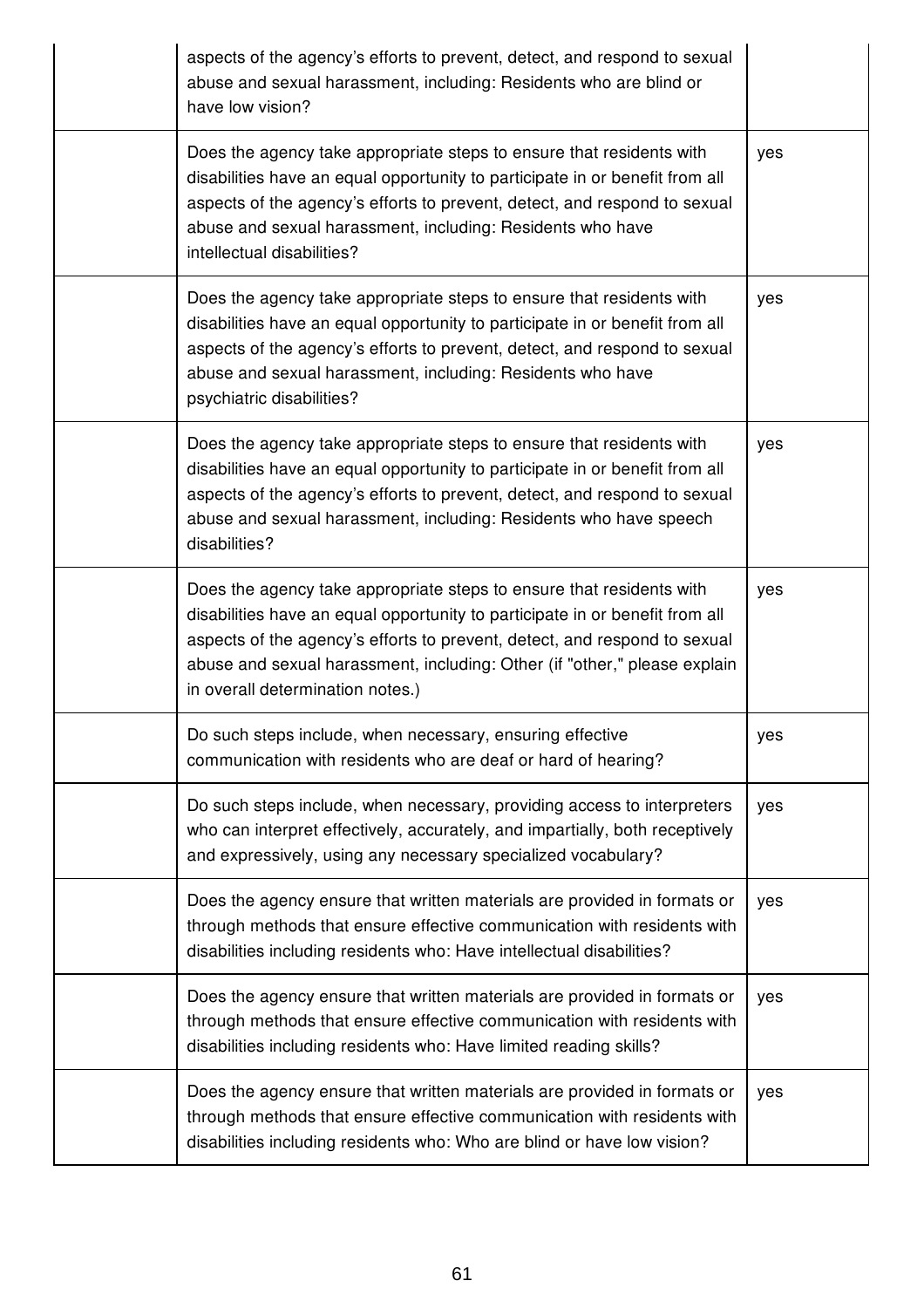| 115.216(b) | Residents with disabilities and residents who are limited English proficient                                                                                                                                                                                                                                                                                                                        |     |
|------------|-----------------------------------------------------------------------------------------------------------------------------------------------------------------------------------------------------------------------------------------------------------------------------------------------------------------------------------------------------------------------------------------------------|-----|
|            | Does the agency take reasonable steps to ensure meaningful access to<br>all aspects of the agency's efforts to prevent, detect, and respond to<br>sexual abuse and sexual harassment to residents who are limited<br>English proficient?                                                                                                                                                            | yes |
|            | Do these steps include providing interpreters who can interpret<br>effectively, accurately, and impartially, both receptively and expressively,<br>using any necessary specialized vocabulary?                                                                                                                                                                                                      | yes |
| 115.216(c) | Residents with disabilities and residents who are limited English proficient                                                                                                                                                                                                                                                                                                                        |     |
|            | Does the agency always refrain from relying on resident interpreters,<br>resident readers, or other types of resident assistants except in limited<br>circumstances where an extended delay in obtaining an effective<br>interpreter could compromise the resident's safety, the performance of<br>first-response duties under $\S115.264$ , or the investigation of the<br>resident's allegations? | yes |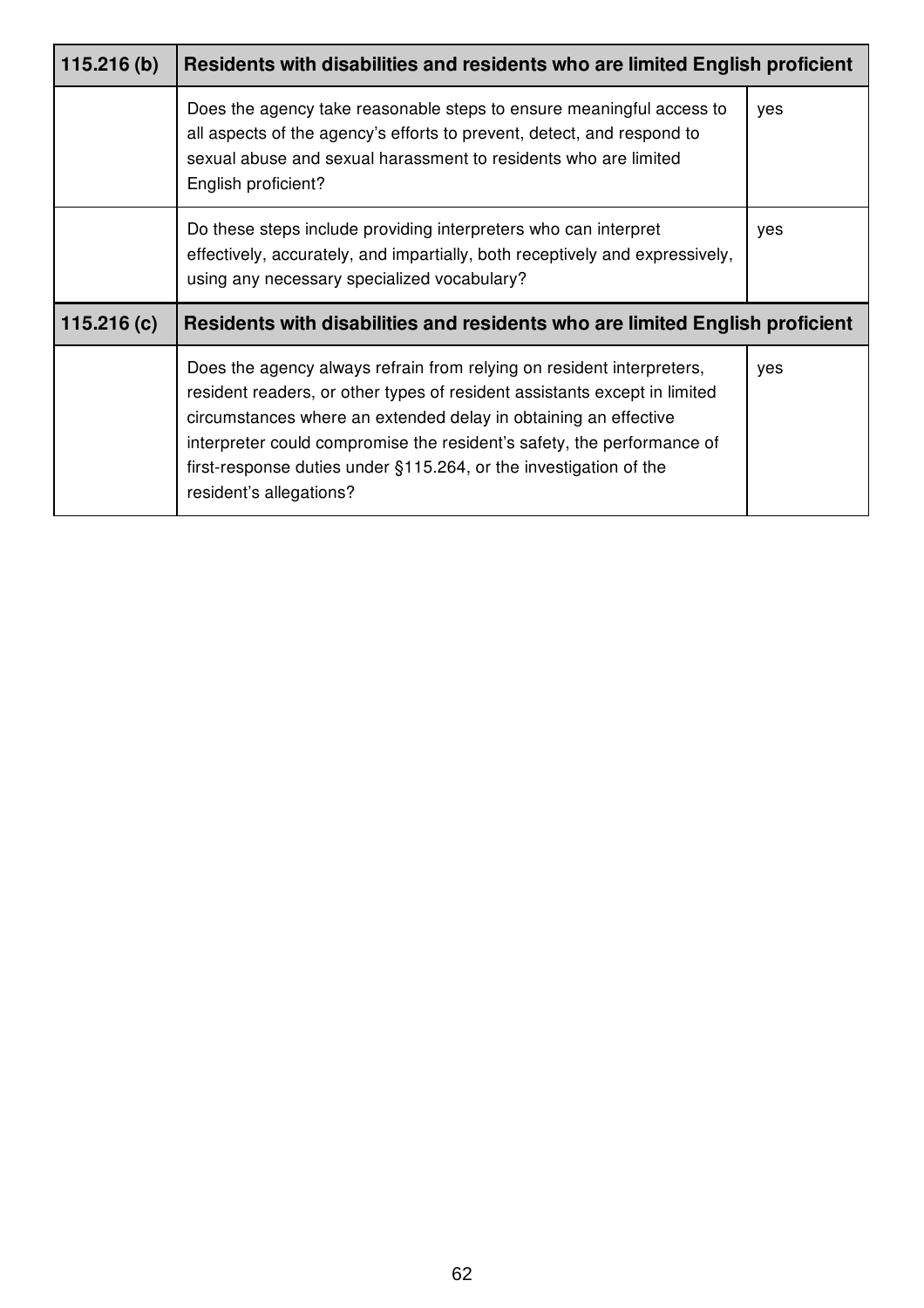| 115.217 $(a)$ | <b>Hiring and promotion decisions</b>                                                                                                                                                                                                                                                                                                                                |     |
|---------------|----------------------------------------------------------------------------------------------------------------------------------------------------------------------------------------------------------------------------------------------------------------------------------------------------------------------------------------------------------------------|-----|
|               | Does the agency prohibit the hiring or promotion of anyone who may<br>have contact with residents who: Has engaged in sexual abuse in a<br>prison, jail, lockup, community confinement facility, juvenile facility, or<br>other institution (as defined in 42 U.S.C. 1997)?                                                                                          | yes |
|               | Does the agency prohibit the hiring or promotion of anyone who may<br>have contact with residents who: Has been convicted of engaging or<br>attempting to engage in sexual activity in the community facilitated by<br>force, overt or implied threats of force, or coercion, or if the victim did not<br>consent or was unable to consent or refuse?                | yes |
|               | Does the agency prohibit the hiring or promotion of anyone who may<br>have contact with residents who: Has been civilly or administratively<br>adjudicated to have engaged in the activity described in the two<br>questions immediately above?                                                                                                                      | yes |
|               | Does the agency prohibit the enlistment of the services of any contractor<br>who may have contact with residents who: Has engaged in sexual abuse<br>in a prison, jail, lockup, community confinement facility, juvenile facility,<br>or other institution (as defined in 42 U.S.C. 1997)?                                                                           | yes |
|               | Does the agency prohibit the enlistment of the services of any contractor<br>who may have contact with residents who: Has been convicted of<br>engaging or attempting to engage in sexual activity in the community<br>facilitated by force, overt or implied threats of force, or coercion, or if the<br>victim did not consent or was unable to consent or refuse? | yes |
|               | Does the agency prohibit the enlistment of the services of any contractor<br>who may have contact with residents who: Has been civilly or<br>administratively adjudicated to have engaged in the activity described in<br>the two questions immediately above?                                                                                                       | yes |
| 115.217(b)    | <b>Hiring and promotion decisions</b>                                                                                                                                                                                                                                                                                                                                |     |
|               | Does the agency consider any incidents of sexual harassment in<br>determining whether to hire or promote anyone who may have contact<br>with residents?                                                                                                                                                                                                              | yes |
|               | Does the agency consider any incidents of sexual harassment in<br>determining to enlist the services of any contractor who may have<br>contact with residents?                                                                                                                                                                                                       | yes |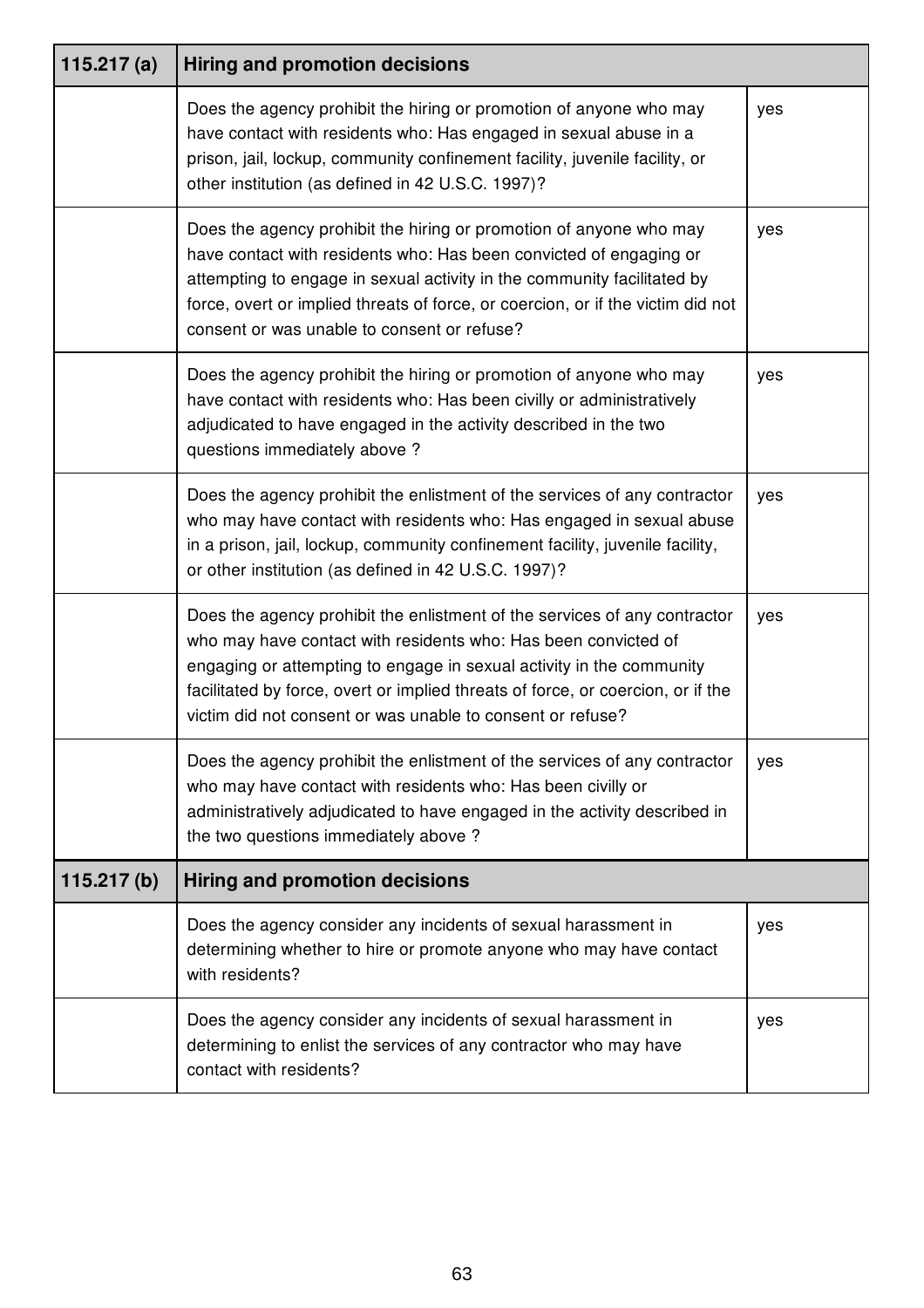| 115.217 $(c)$ | <b>Hiring and promotion decisions</b>                                                                                                                                                                                                                                                                                                                            |     |
|---------------|------------------------------------------------------------------------------------------------------------------------------------------------------------------------------------------------------------------------------------------------------------------------------------------------------------------------------------------------------------------|-----|
|               | Before hiring new employees who may have contact with residents, does<br>the agency: Perform a criminal background records check?                                                                                                                                                                                                                                | yes |
|               | Before hiring new employees who may have contact with residents, does<br>the agency, consistent with Federal, State, and local law, make its best<br>efforts to contact all prior institutional employers for information on<br>substantiated allegations of sexual abuse or any resignation during a<br>pending investigation of an allegation of sexual abuse? | yes |
| $115.217$ (d) | <b>Hiring and promotion decisions</b>                                                                                                                                                                                                                                                                                                                            |     |
|               | Does the agency perform a criminal background records check before<br>enlisting the services of any contractor who may have contact with<br>residents?                                                                                                                                                                                                           | yes |
| 115.217 (e)   | <b>Hiring and promotion decisions</b>                                                                                                                                                                                                                                                                                                                            |     |
|               | Does the agency either conduct criminal background records checks at<br>least every five years of current employees and contractors who may<br>have contact with residents or have in place a system for otherwise<br>capturing such information for current employees?                                                                                          | yes |
| 115.217 $(f)$ | <b>Hiring and promotion decisions</b>                                                                                                                                                                                                                                                                                                                            |     |
|               | Does the agency ask all applicants and employees who may have<br>contact with residents directly about previous misconduct described in<br>paragraph (a) of this section in written applications or interviews for<br>hiring or promotions?                                                                                                                      | yes |
|               | Does the agency ask all applicants and employees who may have<br>contact with residents directly about previous misconduct described in<br>paragraph (a) of this section in any interviews or written self-evaluations<br>conducted as part of reviews of current employees?                                                                                     | yes |
|               | Does the agency impose upon employees a continuing affirmative duty<br>to disclose any such misconduct?                                                                                                                                                                                                                                                          | yes |
| 115.217 $(g)$ | <b>Hiring and promotion decisions</b>                                                                                                                                                                                                                                                                                                                            |     |
|               | Does the agency consider material omissions regarding such<br>misconduct, or the provision of materially false information, grounds for<br>termination?                                                                                                                                                                                                          | yes |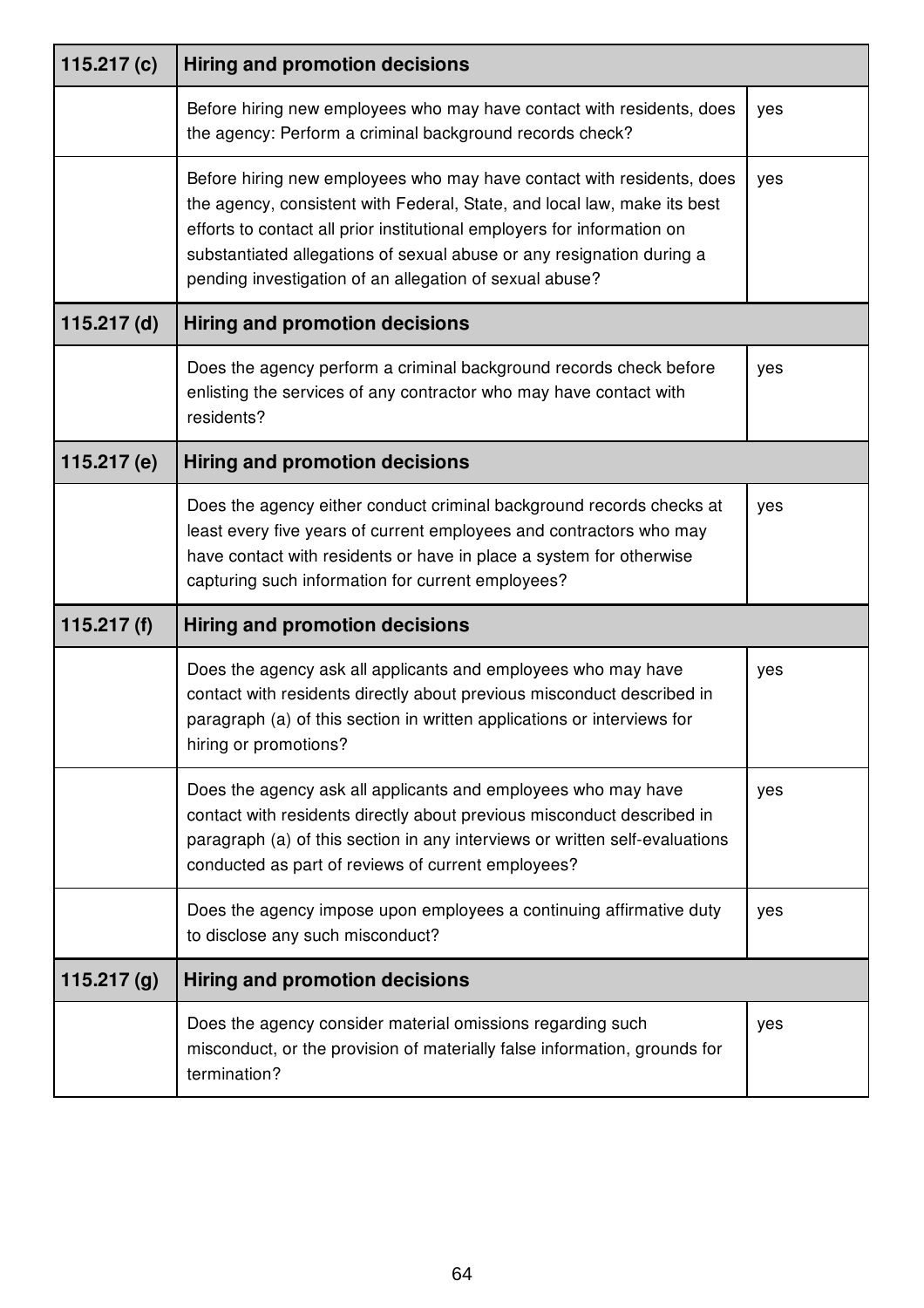| 115.217(h) | <b>Hiring and promotion decisions</b>                                                                                                                                                                                                                                                                                                                                                                                                                                                                  |     |
|------------|--------------------------------------------------------------------------------------------------------------------------------------------------------------------------------------------------------------------------------------------------------------------------------------------------------------------------------------------------------------------------------------------------------------------------------------------------------------------------------------------------------|-----|
|            | Does the agency provide information on substantiated allegations of<br>sexual abuse or sexual harassment involving a former employee upon<br>receiving a request from an institutional employer for whom such<br>employee has applied to work? (N/A if providing information on<br>substantiated allegations of sexual abuse or sexual harassment involving<br>a former employee is prohibited by law.)                                                                                                | yes |
| 115.218(a) | <b>Upgrades to facilities and technology</b>                                                                                                                                                                                                                                                                                                                                                                                                                                                           |     |
|            | If the agency designed or acquired any new facility or planned any<br>substantial expansion or modification of existing facilities, did the agency<br>consider the effect of the design, acquisition, expansion, or modification<br>upon the agency's ability to protect residents from sexual abuse? (N/A if<br>agency/facility has not acquired a new facility or made a substantial<br>expansion to existing facilities since August 20, 2012 or since the last<br>PREA audit, whichever is later.) | na  |
|            |                                                                                                                                                                                                                                                                                                                                                                                                                                                                                                        |     |
| 115.218(b) | <b>Upgrades to facilities and technology</b>                                                                                                                                                                                                                                                                                                                                                                                                                                                           |     |
|            | If the agency installed or updated a video monitoring system, electronic<br>surveillance system, or other monitoring technology, did the agency<br>consider how such technology may enhance the agency's ability to<br>protect residents from sexual abuse? (N/A if agency/facility has not<br>installed or updated any video monitoring system, electronic surveillance<br>system, or other monitoring technology since August 20, 2012 or since<br>the last PREA audit, whichever is later.)         | na  |
| 115.221(a) | <b>Evidence protocol and forensic medical examinations</b>                                                                                                                                                                                                                                                                                                                                                                                                                                             |     |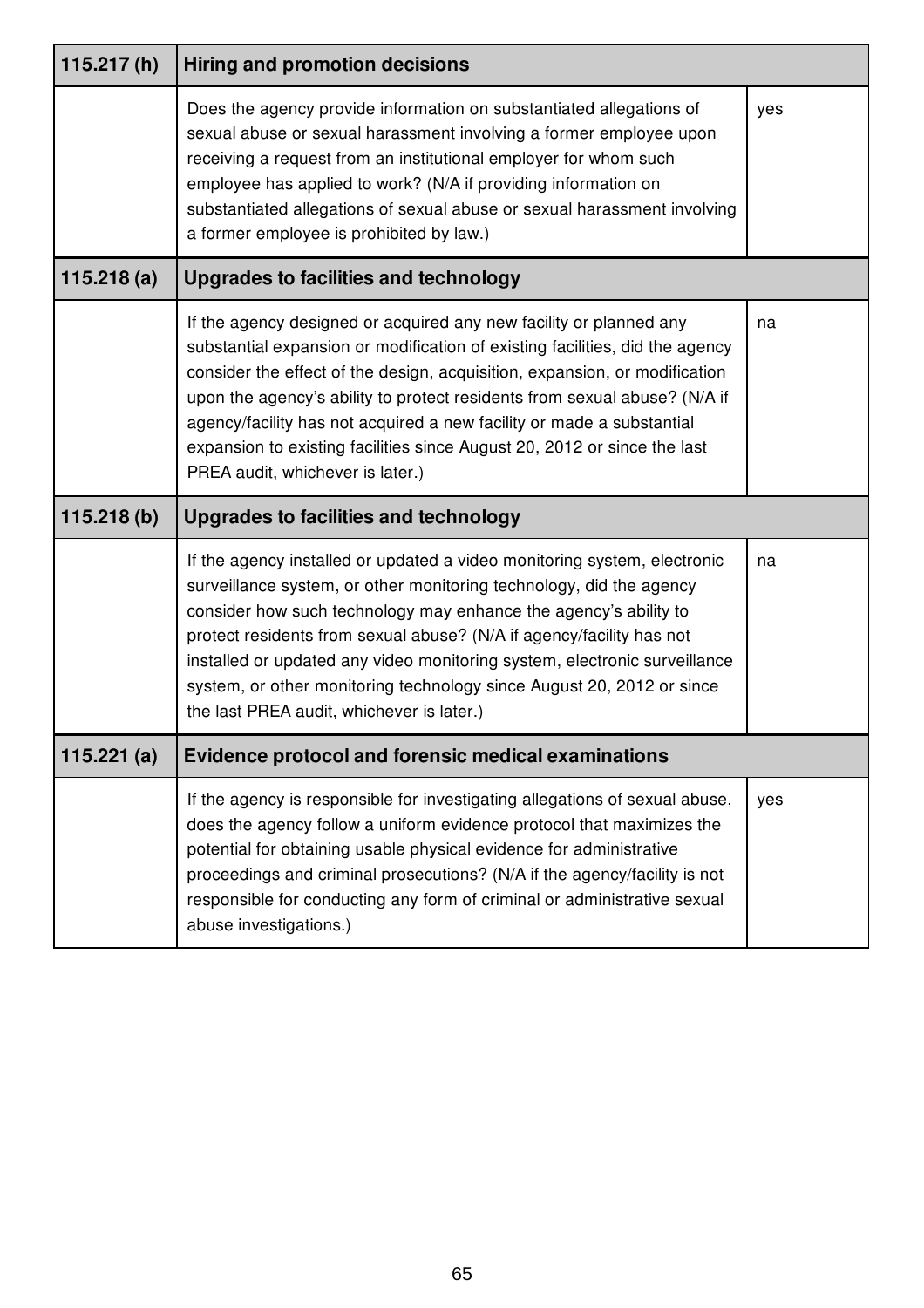| 115.221(b)    | <b>Evidence protocol and forensic medical examinations</b>                                                                                                                                                                                                                                                                                                                                                                                                                                                  |     |
|---------------|-------------------------------------------------------------------------------------------------------------------------------------------------------------------------------------------------------------------------------------------------------------------------------------------------------------------------------------------------------------------------------------------------------------------------------------------------------------------------------------------------------------|-----|
|               | Is this protocol developmentally appropriate for youth where applicable?<br>(NA if the agency/facility is not responsible for conducting any form of<br>criminal or administrative sexual abuse investigations.)                                                                                                                                                                                                                                                                                            | na  |
|               | Is this protocol, as appropriate, adapted from or otherwise based on the<br>most recent edition of the U.S. Department of Justice's Office on<br>Violence Against Women publication, "A National Protocol for Sexual<br>Assault Medical Forensic Examinations, Adults/Adolescents," or similarly<br>comprehensive and authoritative protocols developed after 2011? (NA if<br>the agency/facility is not responsible for conducting any form of criminal<br>or administrative sexual abuse investigations.) | na  |
| 115.221 $(c)$ | <b>Evidence protocol and forensic medical examinations</b>                                                                                                                                                                                                                                                                                                                                                                                                                                                  |     |
|               | Does the agency offer all victims of sexual abuse access to forensic<br>medical examinations, whether on-site or at an outside facility, without<br>financial cost, where evidentiarily or medically appropriate?                                                                                                                                                                                                                                                                                           | yes |
|               | Are such examinations performed by Sexual Assault Forensic Examiners<br>(SAFEs) or Sexual Assault Nurse Examiners (SANEs) where possible?                                                                                                                                                                                                                                                                                                                                                                   | yes |
|               | If SAFEs or SANEs cannot be made available, is the examination<br>performed by other qualified medical practitioners (they must have been<br>specifically trained to conduct sexual assault forensic exams)?                                                                                                                                                                                                                                                                                                | yes |
|               | Has the agency documented its efforts to provide SAFEs or SANEs?                                                                                                                                                                                                                                                                                                                                                                                                                                            | yes |
| $115.221$ (d) | <b>Evidence protocol and forensic medical examinations</b>                                                                                                                                                                                                                                                                                                                                                                                                                                                  |     |
|               | Does the agency attempt to make available to the victim a victim<br>advocate from a rape crisis center?                                                                                                                                                                                                                                                                                                                                                                                                     | yes |
|               | If a rape crisis center is not available to provide victim advocate services,<br>does the agency make available to provide these services a qualified<br>staff member from a community-based organization, or a qualified<br>agency staff member?                                                                                                                                                                                                                                                           | yes |
|               | Has the agency documented its efforts to secure services from rape<br>crisis centers?                                                                                                                                                                                                                                                                                                                                                                                                                       | yes |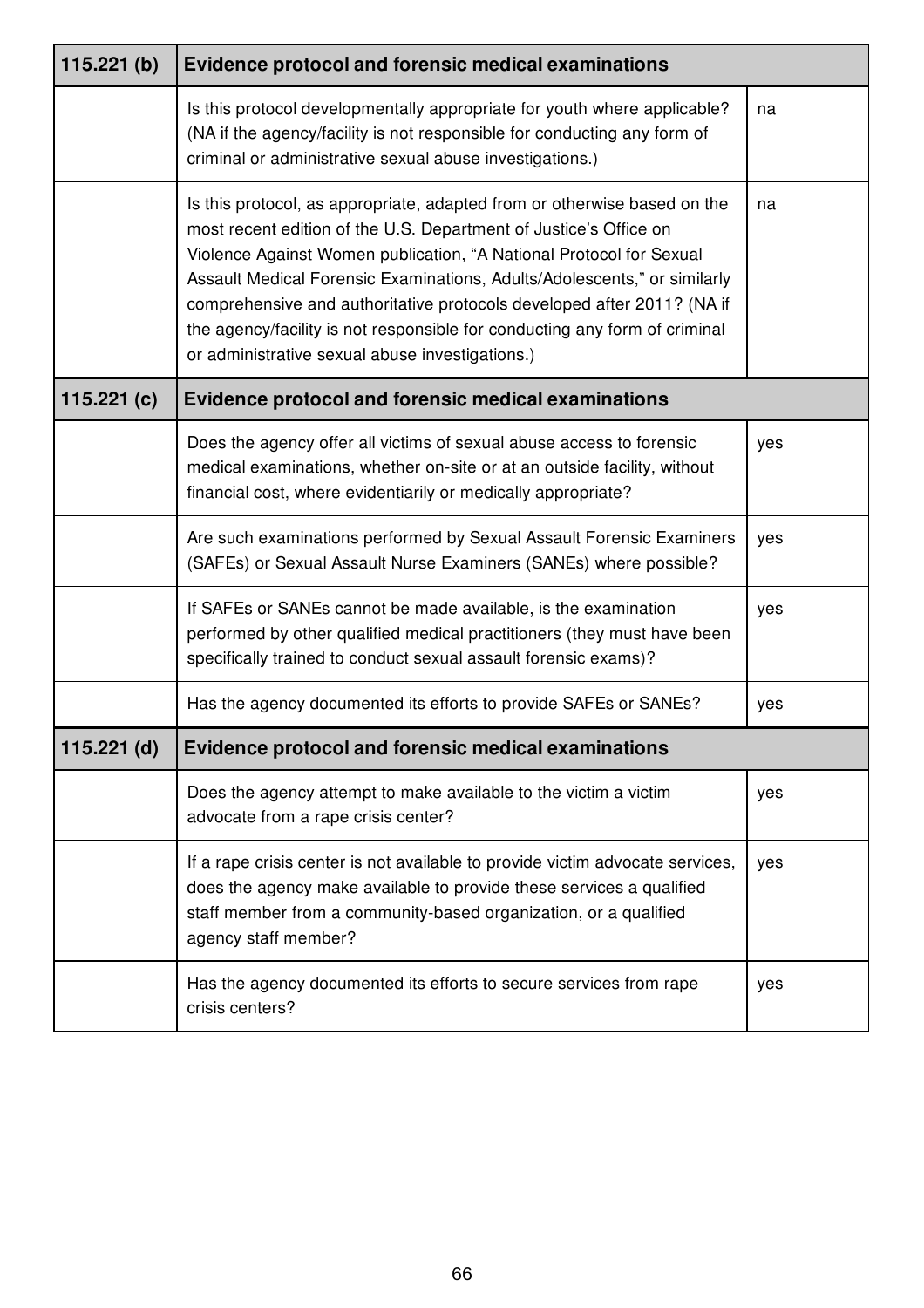| 115.221 $(e)$ | <b>Evidence protocol and forensic medical examinations</b>                                                                                                                                                                                                                                                                                                                                                                                      |     |
|---------------|-------------------------------------------------------------------------------------------------------------------------------------------------------------------------------------------------------------------------------------------------------------------------------------------------------------------------------------------------------------------------------------------------------------------------------------------------|-----|
|               | As requested by the victim, does the victim advocate, qualified agency<br>staff member, or qualified community-based organization staff member<br>accompany and support the victim through the forensic medical<br>examination process and investigatory interviews?                                                                                                                                                                            | yes |
|               | As requested by the victim, does this person provide emotional support,<br>crisis intervention, information, and referrals?                                                                                                                                                                                                                                                                                                                     | yes |
| 115.221 $(f)$ | <b>Evidence protocol and forensic medical examinations</b>                                                                                                                                                                                                                                                                                                                                                                                      |     |
|               | If the agency itself is not responsible for investigating allegations of<br>sexual abuse, has the agency requested that the investigating agency<br>follow the requirements of paragraphs (a) through (e) of this section?<br>(N/A if the agency/facility is responsible for conducting criminal AND<br>administrative sexual abuse investigations.)                                                                                            | yes |
| 115.221(h)    | <b>Evidence protocol and forensic medical examinations</b>                                                                                                                                                                                                                                                                                                                                                                                      |     |
|               | If the agency uses a qualified agency staff member or a qualified<br>community-based staff member for the purposes of this section, has the<br>individual been screened for appropriateness to serve in this role and<br>received education concerning sexual assault and forensic examination<br>issues in general? (N/A if agency attempts to make a victim advocate<br>from a rape crisis center available to victims per 115.221(d) above). | na  |
| 115.222(a)    | Policies to ensure referrals of allegations for investigations                                                                                                                                                                                                                                                                                                                                                                                  |     |
|               | Does the agency ensure an administrative or criminal investigation is<br>completed for all allegations of sexual abuse?                                                                                                                                                                                                                                                                                                                         | yes |
|               | Does the agency ensure an administrative or criminal investigation is<br>completed for all allegations of sexual harassment?                                                                                                                                                                                                                                                                                                                    | yes |
| 115.222(b)    | Policies to ensure referrals of allegations for investigations                                                                                                                                                                                                                                                                                                                                                                                  |     |
|               | Does the agency have a policy in place to ensure that allegations of<br>sexual abuse or sexual harassment are referred for investigation to an<br>agency with the legal authority to conduct criminal investigations, unless<br>the allegation does not involve potentially criminal behavior?                                                                                                                                                  | yes |
|               | Has the agency published such policy on its website or, if it does not<br>have one, made the policy available through other means?                                                                                                                                                                                                                                                                                                              | yes |
|               | Does the agency document all such referrals?                                                                                                                                                                                                                                                                                                                                                                                                    | yes |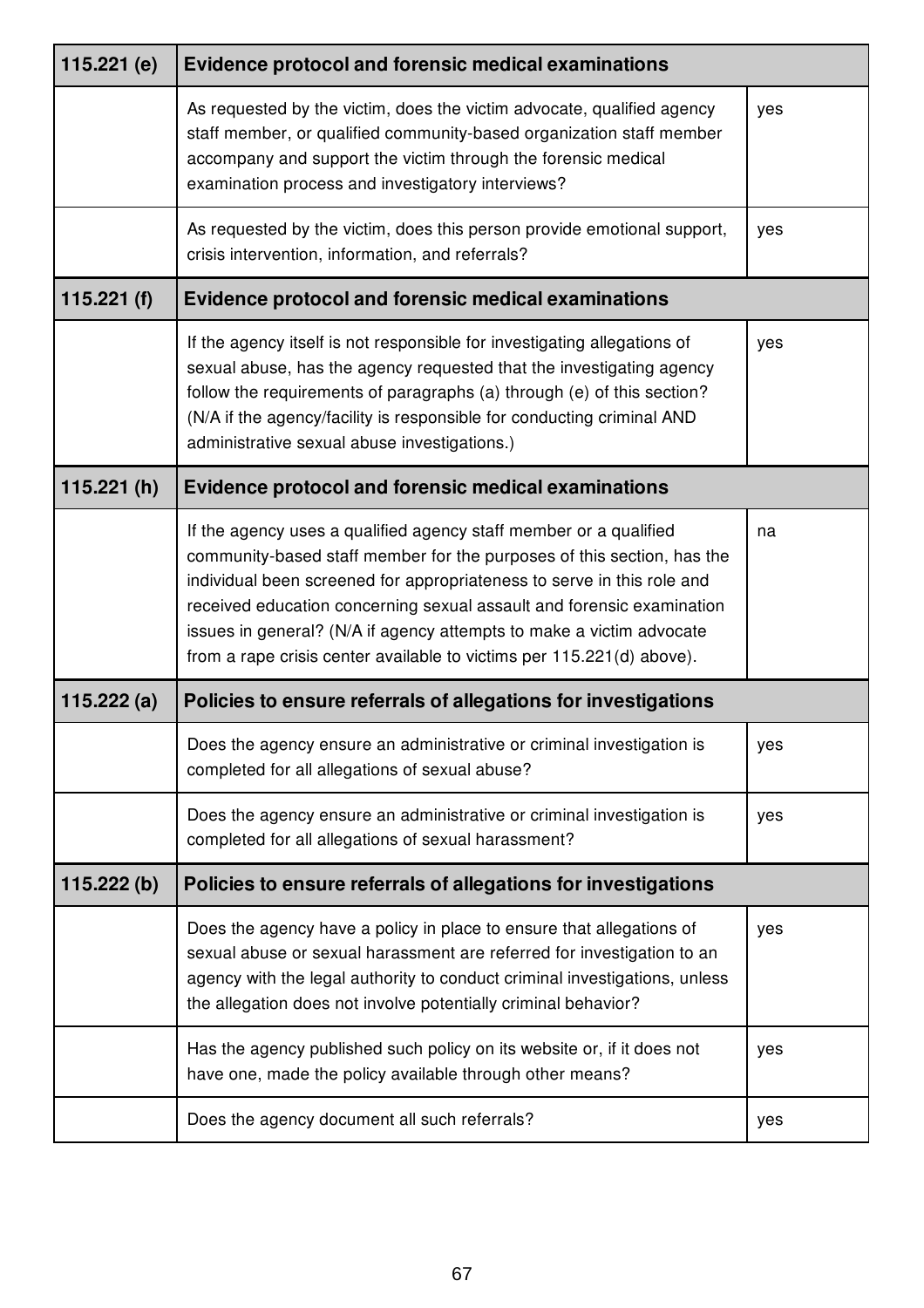| 115.222 $(c)$ | Policies to ensure referrals of allegations for investigations                                                                                                                                                                                                                          |     |
|---------------|-----------------------------------------------------------------------------------------------------------------------------------------------------------------------------------------------------------------------------------------------------------------------------------------|-----|
|               | If a separate entity is responsible for conducting criminal investigations,<br>does the policy describe the responsibilities of both the agency and the<br>investigating entity? (N/A if the agency/facility is responsible for<br>conducting criminal investigations. See 115.221(a).) | yes |
| 115.231(a)    | <b>Employee training</b>                                                                                                                                                                                                                                                                |     |
|               | Does the agency train all employees who may have contact with<br>residents on: Its zero-tolerance policy for sexual abuse and sexual<br>harassment?                                                                                                                                     | yes |
|               | Does the agency train all employees who may have contact with<br>residents on: How to fulfill their responsibilities under agency sexual<br>abuse and sexual harassment prevention, detection, reporting, and<br>response policies and procedures?                                      | yes |
|               | Does the agency train all employees who may have contact with<br>residents on: Residents' right to be free from sexual abuse and sexual<br>harassment?                                                                                                                                  | yes |
|               | Does the agency train all employees who may have contact with<br>residents on: The right of residents and employees to be free from<br>retaliation for reporting sexual abuse and sexual harassment?                                                                                    | yes |
|               | Does the agency train all employees who may have contact with<br>residents on: The dynamics of sexual abuse and sexual harassment in<br>confinement?                                                                                                                                    | yes |
|               | Does the agency train all employees who may have contact with<br>residents on: The common reactions of sexual abuse and sexual<br>harassment victims?                                                                                                                                   | yes |
|               | Does the agency train all employees who may have contact with<br>residents on: How to detect and respond to signs of threatened and<br>actual sexual abuse?                                                                                                                             | yes |
|               | Does the agency train all employees who may have contact with<br>residents on: How to avoid inappropriate relationships with residents?                                                                                                                                                 | yes |
|               | Does the agency train all employees who may have contact with<br>residents on: How to communicate effectively and professionally with<br>residents, including lesbian, gay, bisexual, transgender, intersex, or<br>gender nonconforming residents?                                      | yes |
|               | Does the agency train all employees who may have contact with<br>residents on: How to comply with relevant laws related to mandatory<br>reporting of sexual abuse to outside authorities?                                                                                               | yes |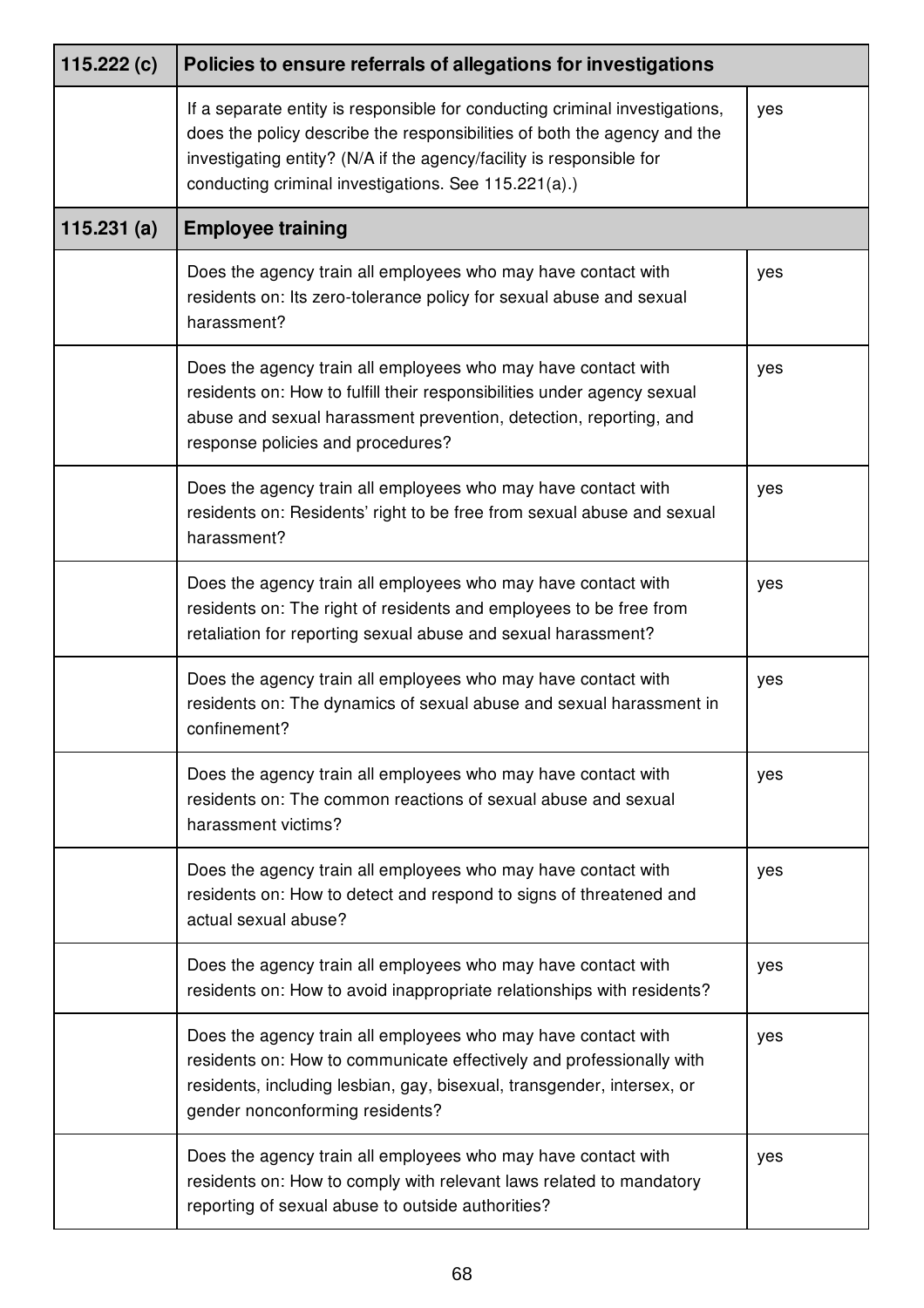| 115.231(b)    | <b>Employee training</b>                                                                                                                                                                                                                                                                                                                                                                         |     |
|---------------|--------------------------------------------------------------------------------------------------------------------------------------------------------------------------------------------------------------------------------------------------------------------------------------------------------------------------------------------------------------------------------------------------|-----|
|               | Is such training tailored to the gender of the residents at the employee's<br>facility?                                                                                                                                                                                                                                                                                                          | yes |
|               | Have employees received additional training if reassigned from a facility<br>that houses only male residents to a facility that houses only female<br>residents, or vice versa?                                                                                                                                                                                                                  | yes |
| 115.231(c)    | <b>Employee training</b>                                                                                                                                                                                                                                                                                                                                                                         |     |
|               | Have all current employees who may have contact with residents<br>received such training?                                                                                                                                                                                                                                                                                                        | yes |
|               | Does the agency provide each employee with refresher training every<br>two years to ensure that all employees know the agency's current sexual<br>abuse and sexual harassment policies and procedures?                                                                                                                                                                                           | yes |
|               | In years in which an employee does not receive refresher training, does<br>the agency provide refresher information on current sexual abuse and<br>sexual harassment policies?                                                                                                                                                                                                                   | yes |
| $115.231$ (d) | <b>Employee training</b>                                                                                                                                                                                                                                                                                                                                                                         |     |
|               | Does the agency document, through employee signature or electronic<br>verification, that employees understand the training they have received?                                                                                                                                                                                                                                                   | yes |
| 115.232(a)    | <b>Volunteer and contractor training</b>                                                                                                                                                                                                                                                                                                                                                         |     |
|               | Has the agency ensured that all volunteers and contractors who have<br>contact with residents have been trained on their responsibilities under<br>the agency's sexual abuse and sexual harassment prevention, detection,<br>and response policies and procedures?                                                                                                                               | yes |
| 115.232(b)    | Volunteer and contractor training                                                                                                                                                                                                                                                                                                                                                                |     |
|               | Have all volunteers and contractors who have contact with residents<br>been notified of the agency's zero-tolerance policy regarding sexual<br>abuse and sexual harassment and informed how to report such incidents<br>(the level and type of training provided to volunteers and contractors<br>shall be based on the services they provide and level of contact they<br>have with residents)? | yes |
| 115.232(c)    | Volunteer and contractor training                                                                                                                                                                                                                                                                                                                                                                |     |
|               | Does the agency maintain documentation confirming that volunteers and<br>contractors understand the training they have received?                                                                                                                                                                                                                                                                 | yes |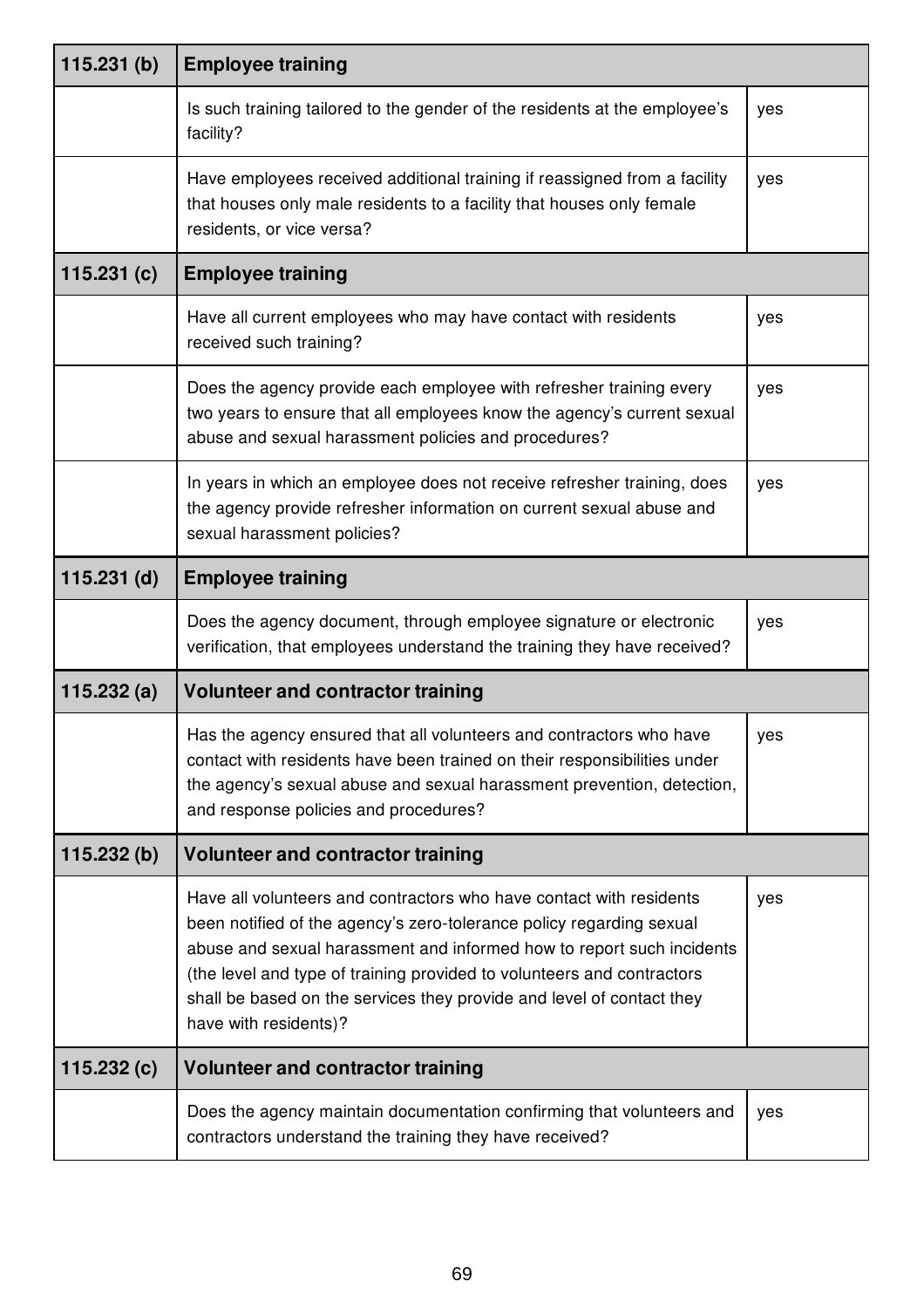| 115.233(a)    | <b>Resident education</b>                                                                                                                                                                                               |     |
|---------------|-------------------------------------------------------------------------------------------------------------------------------------------------------------------------------------------------------------------------|-----|
|               | During intake, do residents receive information explaining: The agency's<br>zero-tolerance policy regarding sexual abuse and sexual harassment?                                                                         | yes |
|               | During intake, do residents receive information explaining: How to report<br>incidents or suspicions of sexual abuse or sexual harassment?                                                                              | yes |
|               | During intake, do residents receive information explaining: Their rights to<br>be free from sexual abuse and sexual harassment?                                                                                         | yes |
|               | During intake, do residents receive information explaining: Their rights to<br>be free from retaliation for reporting such incidents?                                                                                   | yes |
|               | During intake, do residents receive information regarding agency policies<br>and procedures for responding to such incidents?                                                                                           | yes |
| 115.233(b)    | <b>Resident education</b>                                                                                                                                                                                               |     |
|               | Does the agency provide refresher information whenever a resident is<br>transferred to a different facility?                                                                                                            | no  |
| 115.233(c)    | <b>Resident education</b>                                                                                                                                                                                               |     |
|               | Does the agency provide resident education in formats accessible to all<br>residents, including those who: Are limited English proficient?                                                                              | yes |
|               | Does the agency provide resident education in formats accessible to all<br>residents, including those who: Are deaf?                                                                                                    | yes |
|               | Does the agency provide resident education in formats accessible to all<br>residents, including those who: Are visually impaired?                                                                                       | yes |
|               | Does the agency provide resident education in formats accessible to all<br>residents, including those who: Are otherwise disabled?                                                                                      | yes |
|               | Does the agency provide resident education in formats accessible to all<br>residents, including those who: Have limited reading skills?                                                                                 | yes |
| $115.233$ (d) | <b>Resident education</b>                                                                                                                                                                                               |     |
|               | Does the agency maintain documentation of resident participation in<br>these education sessions?                                                                                                                        | yes |
| 115.233(e)    | <b>Resident education</b>                                                                                                                                                                                               |     |
|               | In addition to providing such education, does the agency ensure that key<br>information is continuously and readily available or visible to residents<br>through posters, resident handbooks, or other written formats? | yes |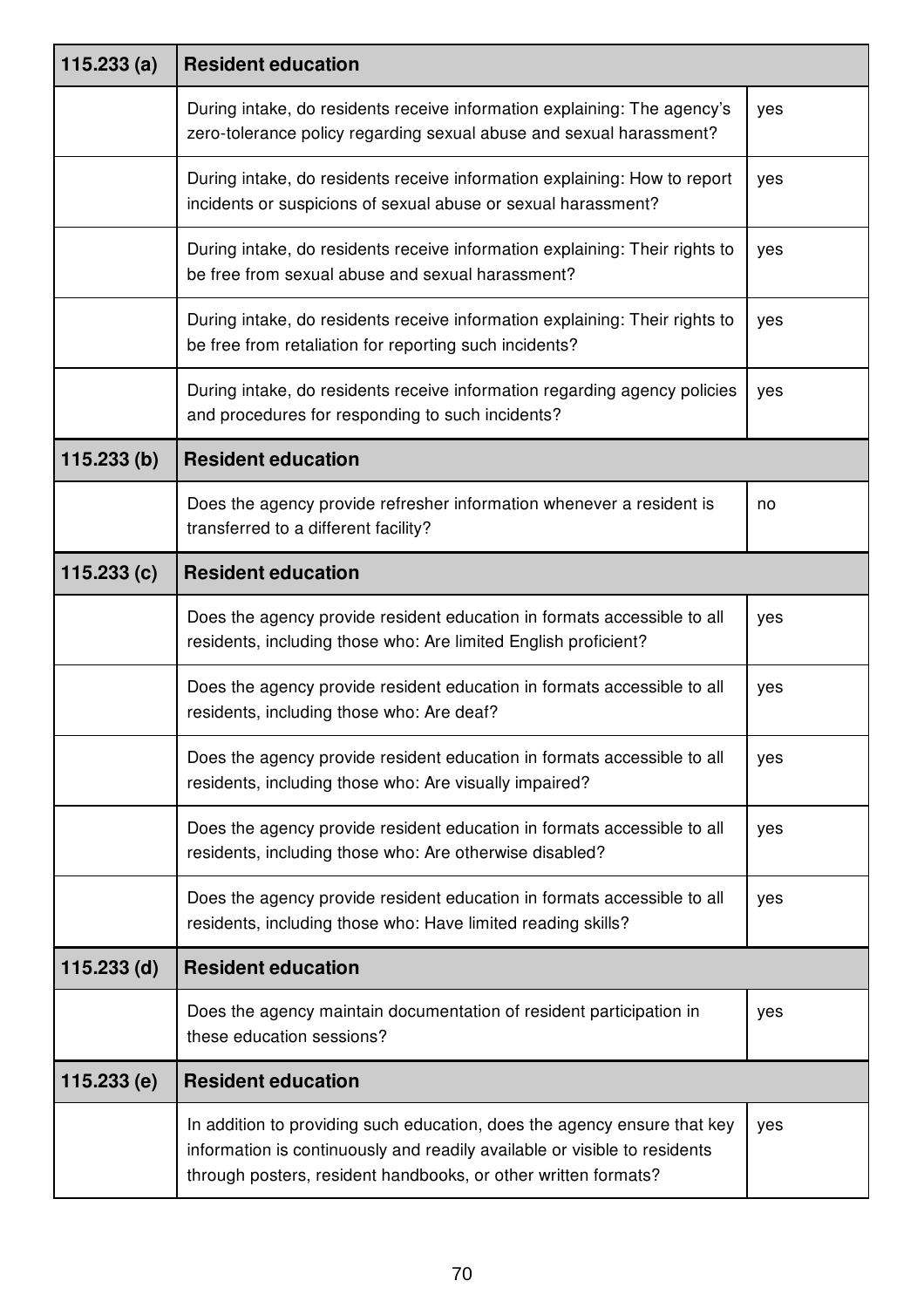| 115.234 $(a)$ | <b>Specialized training: Investigations</b>                                                                                                                                                                                                                                                                                                                                                                                  |     |
|---------------|------------------------------------------------------------------------------------------------------------------------------------------------------------------------------------------------------------------------------------------------------------------------------------------------------------------------------------------------------------------------------------------------------------------------------|-----|
|               | In addition to the general training provided to all employees pursuant to<br>§115.231, does the agency ensure that, to the extent the agency itself<br>conducts sexual abuse investigations, its investigators receive training in<br>conducting such investigations in confinement settings? (N/A if the<br>agency does not conduct any form of criminal or administrative sexual<br>abuse investigations. See 115.221(a)). | yes |
| 115.234(b)    | <b>Specialized training: Investigations</b>                                                                                                                                                                                                                                                                                                                                                                                  |     |
|               | Does this specialized training include: Techniques for interviewing sexual<br>abuse victims?(N/A if the agency does not conduct any form of criminal<br>or administrative sexual abuse investigations. See 115.221(a)).                                                                                                                                                                                                      | yes |
|               | Does this specialized training include: Proper use of Miranda and Garrity<br>warnings?(N/A if the agency does not conduct any form of criminal or<br>administrative sexual abuse investigations. See 115.221(a)).                                                                                                                                                                                                            | yes |
|               | Does this specialized training include: Sexual abuse evidence collection<br>in confinement settings?(N/A if the agency does not conduct any form of<br>criminal or administrative sexual abuse investigations. See 115.221(a)).                                                                                                                                                                                              | yes |
|               | Does this specialized training include: The criteria and evidence required<br>to substantiate a case for administrative action or prosecution referral?<br>(N/A if the agency does not conduct any form of criminal or<br>administrative sexual abuse investigations. See 115.221(a)).                                                                                                                                       | yes |
| 115.234(c)    | <b>Specialized training: Investigations</b>                                                                                                                                                                                                                                                                                                                                                                                  |     |
|               | Does the agency maintain documentation that agency investigators have<br>completed the required specialized training in conducting sexual abuse<br>investigations? (N/A if the agency does not conduct any form of criminal<br>or administrative sexual abuse investigations. See 115.221(a).)                                                                                                                               | yes |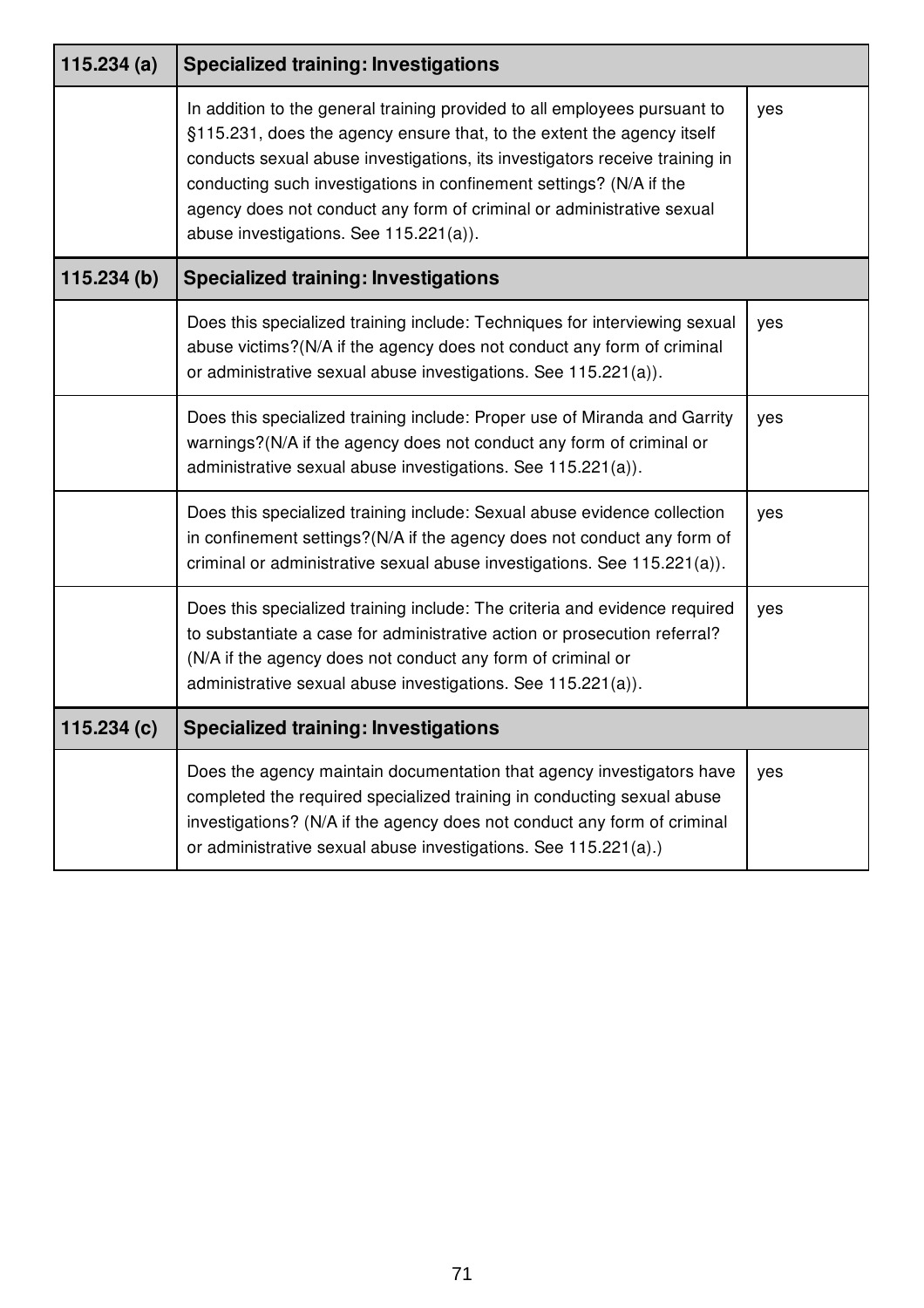| 115.235(a) | Specialized training: Medical and mental health care                                                                                                                                                                                                                                                                                                                                                                  |     |
|------------|-----------------------------------------------------------------------------------------------------------------------------------------------------------------------------------------------------------------------------------------------------------------------------------------------------------------------------------------------------------------------------------------------------------------------|-----|
|            | Does the agency ensure that all full- and part-time medical and mental<br>health care practitioners who work regularly in its facilities have been<br>trained in: How to detect and assess signs of sexual abuse and sexual<br>harassment? (N/A if the agency does not have any full- or part-time<br>medical or mental health care practitioners who work regularly in its<br>facilities.)                           | yes |
|            | Does the agency ensure that all full- and part-time medical and mental<br>health care practitioners who work regularly in its facilities have been<br>trained in: How to preserve physical evidence of sexual abuse? (N/A if<br>the agency does not have any full- or part-time medical or mental health<br>care practitioners who work regularly in its facilities.)                                                 | yes |
|            | Does the agency ensure that all full- and part-time medical and mental<br>health care practitioners who work regularly in its facilities have been<br>trained in: How to respond effectively and professionally to victims of<br>sexual abuse and sexual harassment? (N/A if the agency does not have<br>any full- or part-time medical or mental health care practitioners who<br>work regularly in its facilities.) | yes |
|            | Does the agency ensure that all full- and part-time medical and mental<br>health care practitioners who work regularly in its facilities have been<br>trained in: How and to whom to report allegations or suspicions of sexual<br>abuse and sexual harassment? (N/A if the agency does not have any<br>full- or part-time medical or mental health care practitioners who work<br>regularly in its facilities.)      | yes |
| 115.235(b) | Specialized training: Medical and mental health care                                                                                                                                                                                                                                                                                                                                                                  |     |
|            | If medical staff employed by the agency conduct forensic examinations,<br>do such medical staff receive appropriate training to conduct such<br>examinations? (N/A if agency does not employ medical staff or the<br>medical staff employed by the agency do not conduct forensic exams.)                                                                                                                             | yes |
| 115.235(c) | Specialized training: Medical and mental health care                                                                                                                                                                                                                                                                                                                                                                  |     |
|            | Does the agency maintain documentation that medical and mental<br>health practitioners have received the training referenced in this<br>standard either from the agency or elsewhere? (N/A if the agency does<br>not have any full- or part-time medical or mental health care practitioners<br>who work regularly in its facilities.)                                                                                | yes |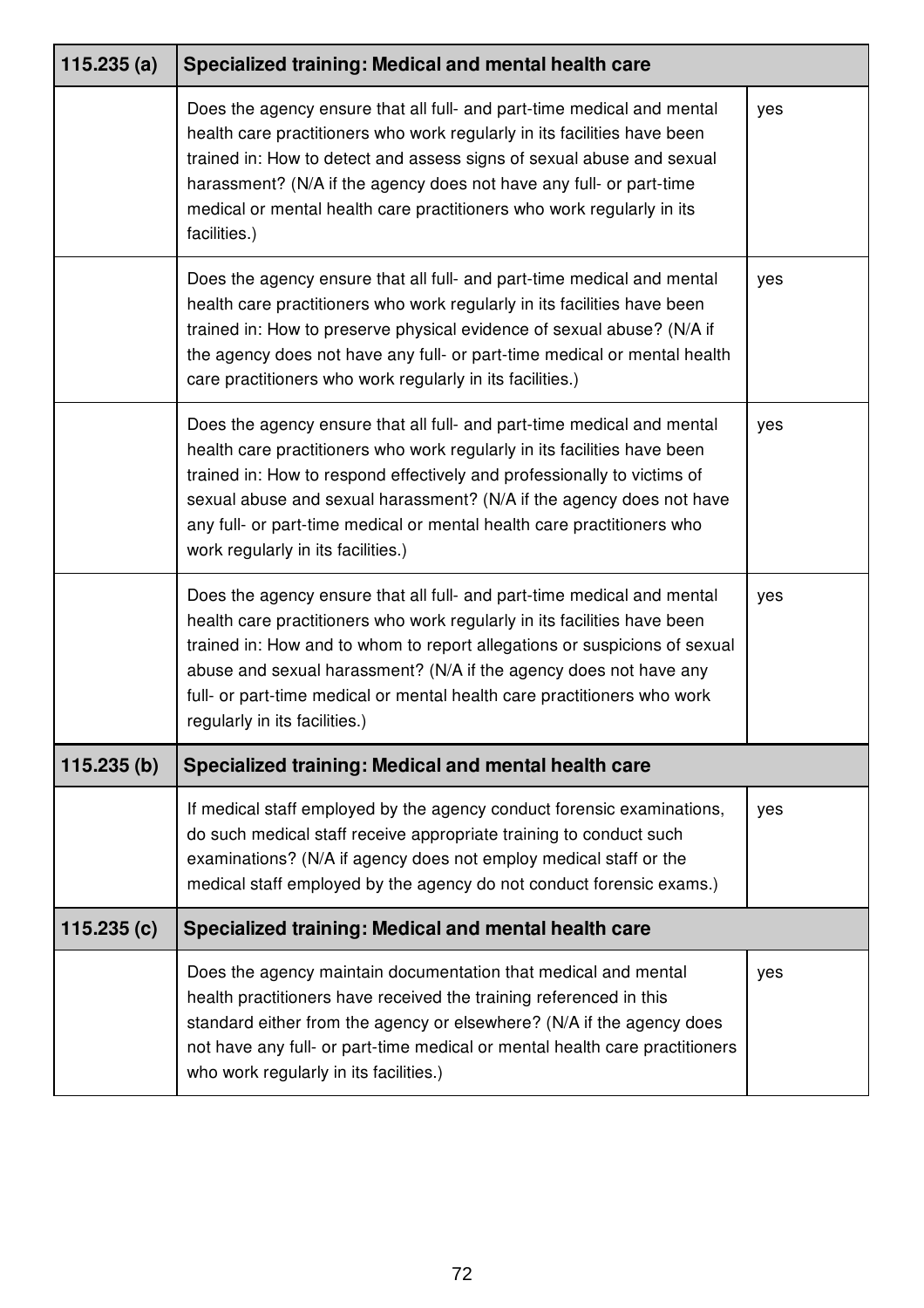| $115.235$ (d) | Specialized training: Medical and mental health care                                                                                                                                                                                                                                         |     |
|---------------|----------------------------------------------------------------------------------------------------------------------------------------------------------------------------------------------------------------------------------------------------------------------------------------------|-----|
|               | Do medical and mental health care practitioners employed by the<br>agency also receive training mandated for employees by §115.231?<br>(N/A for circumstances in which a particular status (employee or<br>contractor/volunteer) does not apply.)                                            | yes |
|               | Do medical and mental health care practitioners contracted by and<br>volunteering for the agency also receive training mandated for<br>contractors and volunteers by §115.232? (N/A for circumstances in<br>which a particular status (employee or contractor/volunteer) does not<br>apply.) | yes |
| 115.241(a)    | Screening for risk of victimization and abusiveness                                                                                                                                                                                                                                          |     |
|               | Are all residents assessed during an intake screening for their risk of<br>being sexually abused by other residents or sexually abusive toward<br>other residents?                                                                                                                           | yes |
|               | Are all residents assessed upon transfer to another facility for their risk<br>of being sexually abused by other residents or sexually abusive toward<br>other residents?                                                                                                                    | yes |
| 115.241(b)    | Screening for risk of victimization and abusiveness                                                                                                                                                                                                                                          |     |
|               | Do intake screenings ordinarily take place within 72 hours of arrival at<br>the facility?                                                                                                                                                                                                    | yes |
| 115.241 $(c)$ | Screening for risk of victimization and abusiveness                                                                                                                                                                                                                                          |     |
|               | Are all PREA screening assessments conducted using an objective<br>screening instrument?                                                                                                                                                                                                     | yes |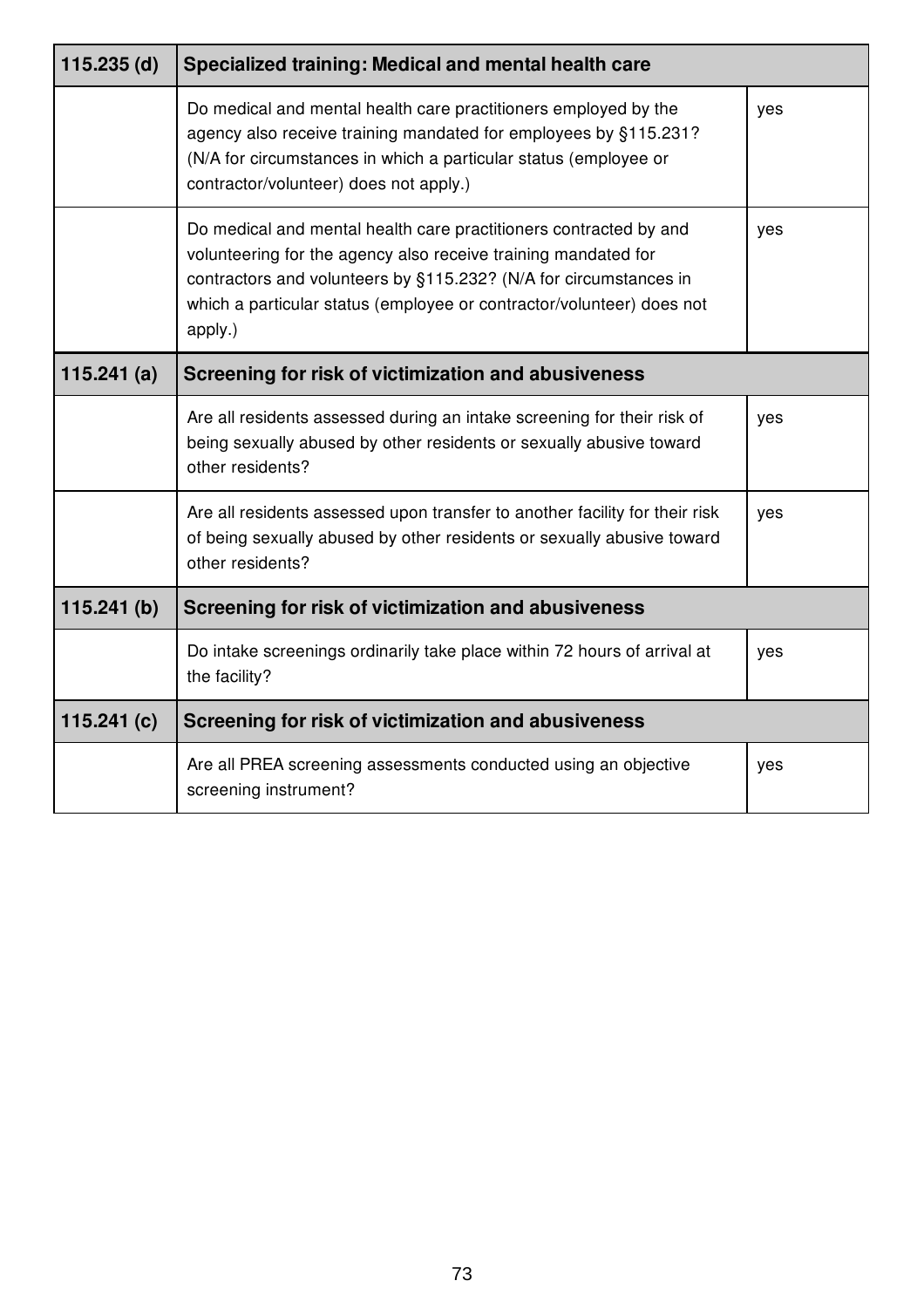| $115.241$ (d) | Screening for risk of victimization and abusiveness                                                                                                                                                                                                                                                                                                                                                                                                                                                                                        |     |
|---------------|--------------------------------------------------------------------------------------------------------------------------------------------------------------------------------------------------------------------------------------------------------------------------------------------------------------------------------------------------------------------------------------------------------------------------------------------------------------------------------------------------------------------------------------------|-----|
|               | Does the intake screening consider, at a minimum, the following criteria<br>to assess residents for risk of sexual victimization: Whether the resident<br>has a mental, physical, or developmental disability?                                                                                                                                                                                                                                                                                                                             | yes |
|               | Does the intake screening consider, at a minimum, the following criteria<br>to assess residents for risk of sexual victimization: The age of the<br>resident?                                                                                                                                                                                                                                                                                                                                                                              | yes |
|               | Does the intake screening consider, at a minimum, the following criteria<br>to assess residents for risk of sexual victimization: The physical build of<br>the resident?                                                                                                                                                                                                                                                                                                                                                                   | yes |
|               | Does the intake screening consider, at a minimum, the following criteria<br>to assess residents for risk of sexual victimization: Whether the resident<br>has previously been incarcerated?                                                                                                                                                                                                                                                                                                                                                | yes |
|               | Does the intake screening consider, at a minimum, the following criteria<br>to assess residents for risk of sexual victimization: Whether the<br>resident's criminal history is exclusively nonviolent?                                                                                                                                                                                                                                                                                                                                    | yes |
|               | Does the intake screening consider, at a minimum, the following criteria<br>to assess residents for risk of sexual victimization: Whether the resident<br>has prior convictions for sex offenses against an adult or child?                                                                                                                                                                                                                                                                                                                | yes |
|               | Does the intake screening consider, at a minimum, the following criteria<br>to assess residents for risk of sexual victimization: Whether the resident<br>is or is perceived to be gay, lesbian, bisexual, transgender, intersex, or<br>gender nonconforming (the facility affirmatively asks the resident about<br>his/her sexual orientation and gender identity AND makes a subjective<br>determination based on the screener's perception whether the resident<br>is gender non-conforming or otherwise may be perceived to be LGBTI)? | yes |
|               | Does the intake screening consider, at a minimum, the following criteria<br>to assess residents for risk of sexual victimization: Whether the resident<br>has previously experienced sexual victimization?                                                                                                                                                                                                                                                                                                                                 | yes |
|               | Does the intake screening consider, at a minimum, the following criteria<br>to assess residents for risk of sexual victimization: The resident's own<br>perception of vulnerability?                                                                                                                                                                                                                                                                                                                                                       | yes |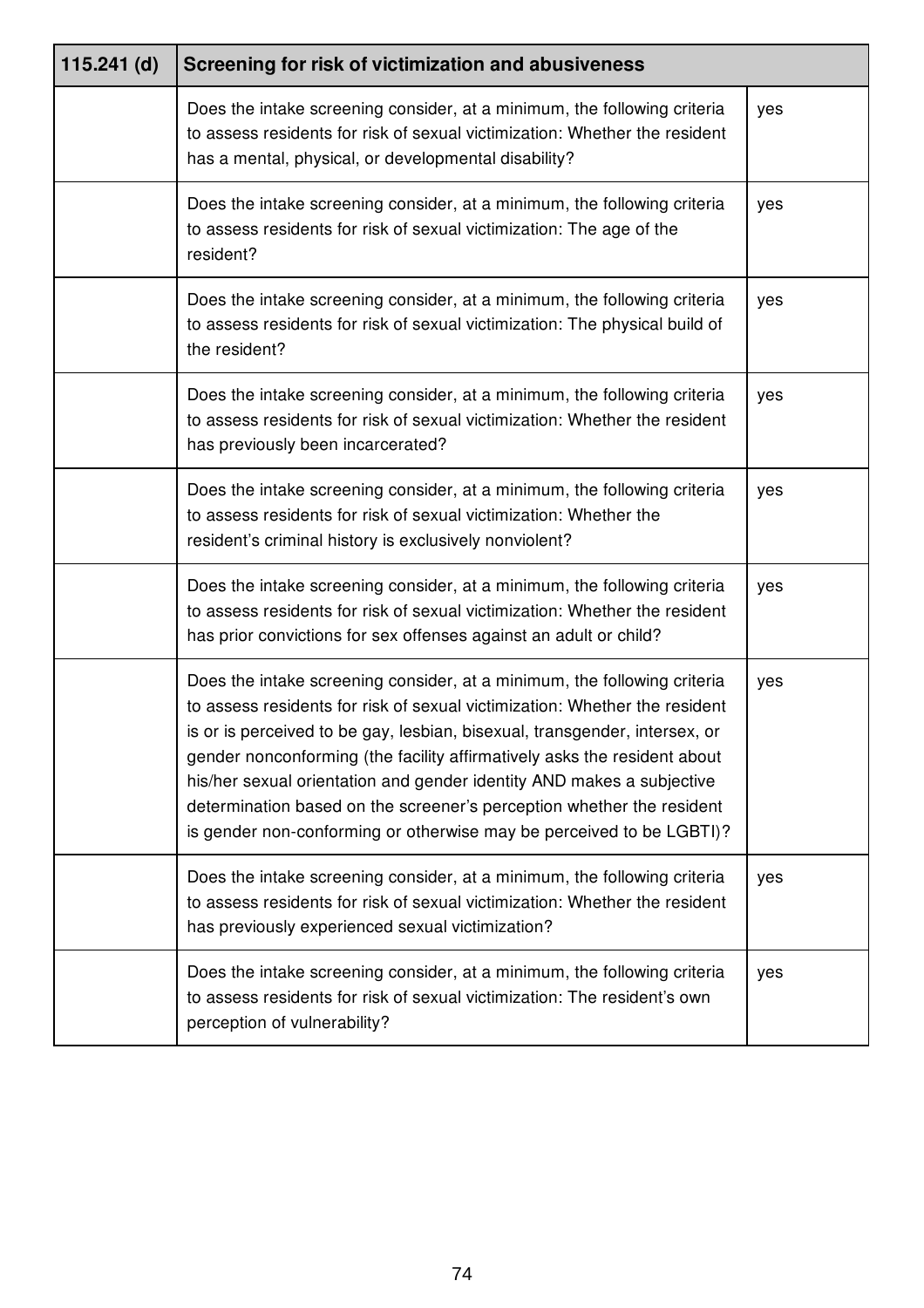| 115.241 $(e)$ | Screening for risk of victimization and abusiveness                                                                                                                                                                                                                                      |     |
|---------------|------------------------------------------------------------------------------------------------------------------------------------------------------------------------------------------------------------------------------------------------------------------------------------------|-----|
|               | In assessing residents for risk of being sexually abusive, does the initial<br>PREA risk screening consider, when known to the agency: prior acts of<br>sexual abuse?                                                                                                                    | yes |
|               | In assessing residents for risk of being sexually abusive, does the initial<br>PREA risk screening consider, when known to the agency: prior<br>convictions for violent offenses?                                                                                                        | yes |
|               | In assessing residents for risk of being sexually abusive, does the initial<br>PREA risk screening consider, when known to the agency: history of<br>prior institutional violence or sexual abuse?                                                                                       | yes |
| 115.241 $(f)$ | Screening for risk of victimization and abusiveness                                                                                                                                                                                                                                      |     |
|               | Within a set time period not more than 30 days from the resident's arrival<br>at the facility, does the facility reassess the resident's risk of victimization<br>or abusiveness based upon any additional, relevant information received<br>by the facility since the intake screening? | yes |
| 115.241(g)    | Screening for risk of victimization and abusiveness                                                                                                                                                                                                                                      |     |
|               | Does the facility reassess a resident's risk level when warranted due to<br>a: Referral?                                                                                                                                                                                                 | yes |
|               | Does the facility reassess a resident's risk level when warranted due to<br>a: Request?                                                                                                                                                                                                  | yes |
|               | Does the facility reassess a resident's risk level when warranted due to<br>a: Incident of sexual abuse?                                                                                                                                                                                 | yes |
|               | Does the facility reassess a resident's risk level when warranted due to<br>a: Receipt of additional information that bears on the resident's risk of<br>sexual victimization or abusiveness?                                                                                            | yes |
| 115.241(h)    | Screening for risk of victimization and abusiveness                                                                                                                                                                                                                                      |     |
|               | Is it the case that residents are not ever disciplined for refusing to<br>answer, or for not disclosing complete information in response to,<br>questions asked pursuant to paragraphs $(d)(1)$ , $(d)(7)$ , $(d)(8)$ , or $(d)(9)$ of<br>this section?                                  | yes |
| $115.241$ (i) | Screening for risk of victimization and abusiveness                                                                                                                                                                                                                                      |     |
|               | Has the agency implemented appropriate controls on the dissemination<br>within the facility of responses to questions asked pursuant to this<br>standard in order to ensure that sensitive information is not exploited to<br>the resident's detriment by staff or other residents?      | yes |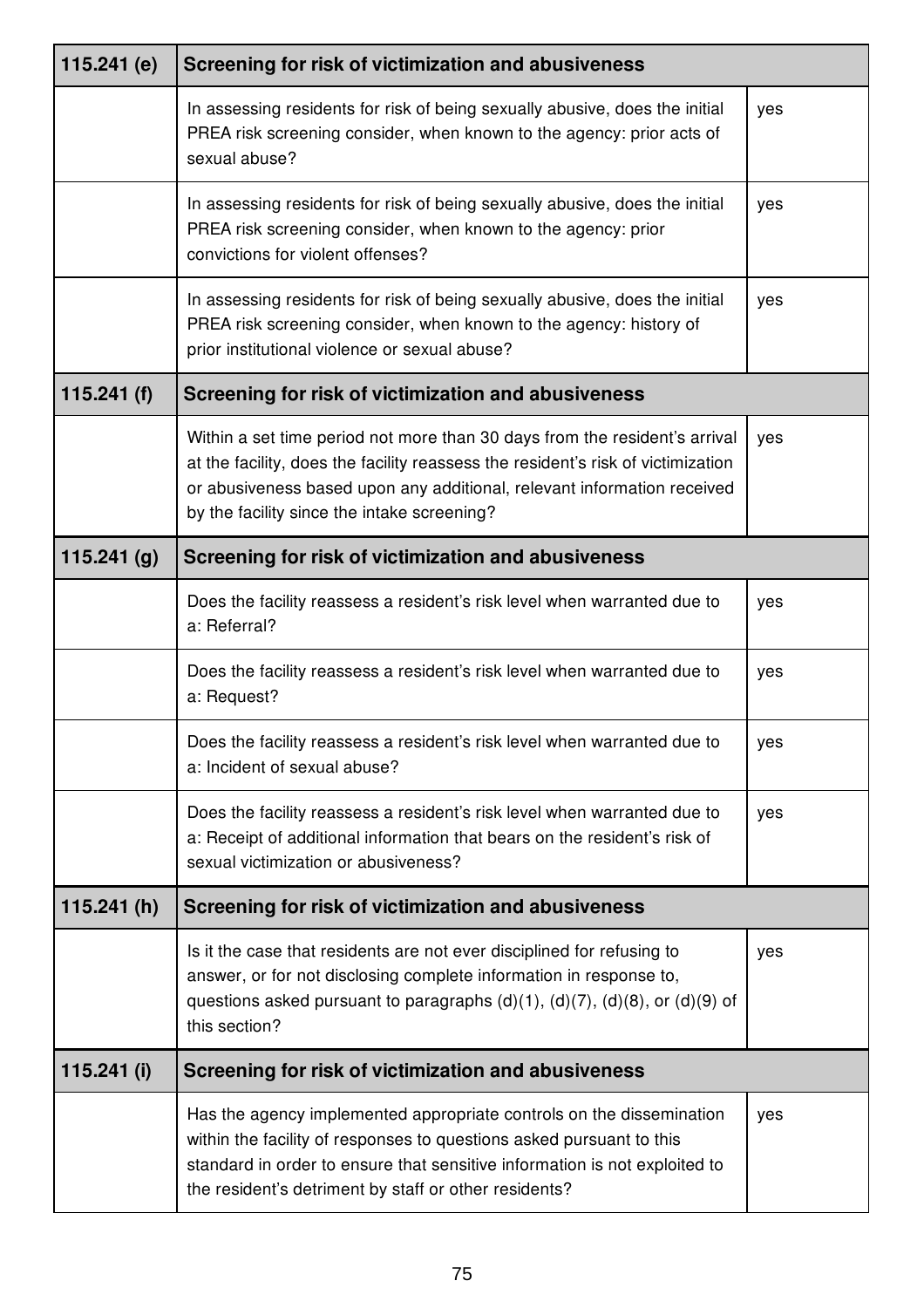| 115.242 $(a)$ | Use of screening information                                                                                                                                                                                                                                                                                                                                                                                                                                                                             |     |
|---------------|----------------------------------------------------------------------------------------------------------------------------------------------------------------------------------------------------------------------------------------------------------------------------------------------------------------------------------------------------------------------------------------------------------------------------------------------------------------------------------------------------------|-----|
|               | Does the agency use information from the risk screening required by §<br>115.241, with the goal of keeping separate those residents at high risk of<br>being sexually victimized from those at high risk of being sexually<br>abusive, to inform: Housing Assignments?                                                                                                                                                                                                                                   | yes |
|               | Does the agency use information from the risk screening required by §<br>115.241, with the goal of keeping separate those residents at high risk of<br>being sexually victimized from those at high risk of being sexually<br>abusive, to inform: Bed assignments?                                                                                                                                                                                                                                       | yes |
|               | Does the agency use information from the risk screening required by §<br>115.241, with the goal of keeping separate those residents at high risk of<br>being sexually victimized from those at high risk of being sexually<br>abusive, to inform: Work Assignments?                                                                                                                                                                                                                                      | yes |
|               | Does the agency use information from the risk screening required by §<br>115.241, with the goal of keeping separate those residents at high risk of<br>being sexually victimized from those at high risk of being sexually<br>abusive, to inform: Education Assignments?                                                                                                                                                                                                                                 | yes |
|               | Does the agency use information from the risk screening required by §<br>115.241, with the goal of keeping separate those residents at high risk of<br>being sexually victimized from those at high risk of being sexually<br>abusive, to inform: Program Assignments?                                                                                                                                                                                                                                   | yes |
| 115.242(b)    | Use of screening information                                                                                                                                                                                                                                                                                                                                                                                                                                                                             |     |
|               | Does the agency make individualized determinations about how to<br>ensure the safety of each resident?                                                                                                                                                                                                                                                                                                                                                                                                   | yes |
| 115.242 $(c)$ | Use of screening information                                                                                                                                                                                                                                                                                                                                                                                                                                                                             |     |
|               | When deciding whether to assign a transgender or intersex resident to a<br>facility for male or female residents, does the agency consider on a<br>case-by-case basis whether a placement would ensure the resident's<br>health and safety, and whether a placement would present management<br>or security problems (NOTE: if an agency by policy or practice assigns<br>residents to a male or female facility on the basis of anatomy alone, that<br>agency is not in compliance with this standard)? | yes |
|               | When making housing or other program assignments for transgender or<br>intersex residents, does the agency consider on a case-by-case basis<br>whether a placement would ensure the resident's health and safety, and<br>whether a placement would present management or security problems?                                                                                                                                                                                                              | yes |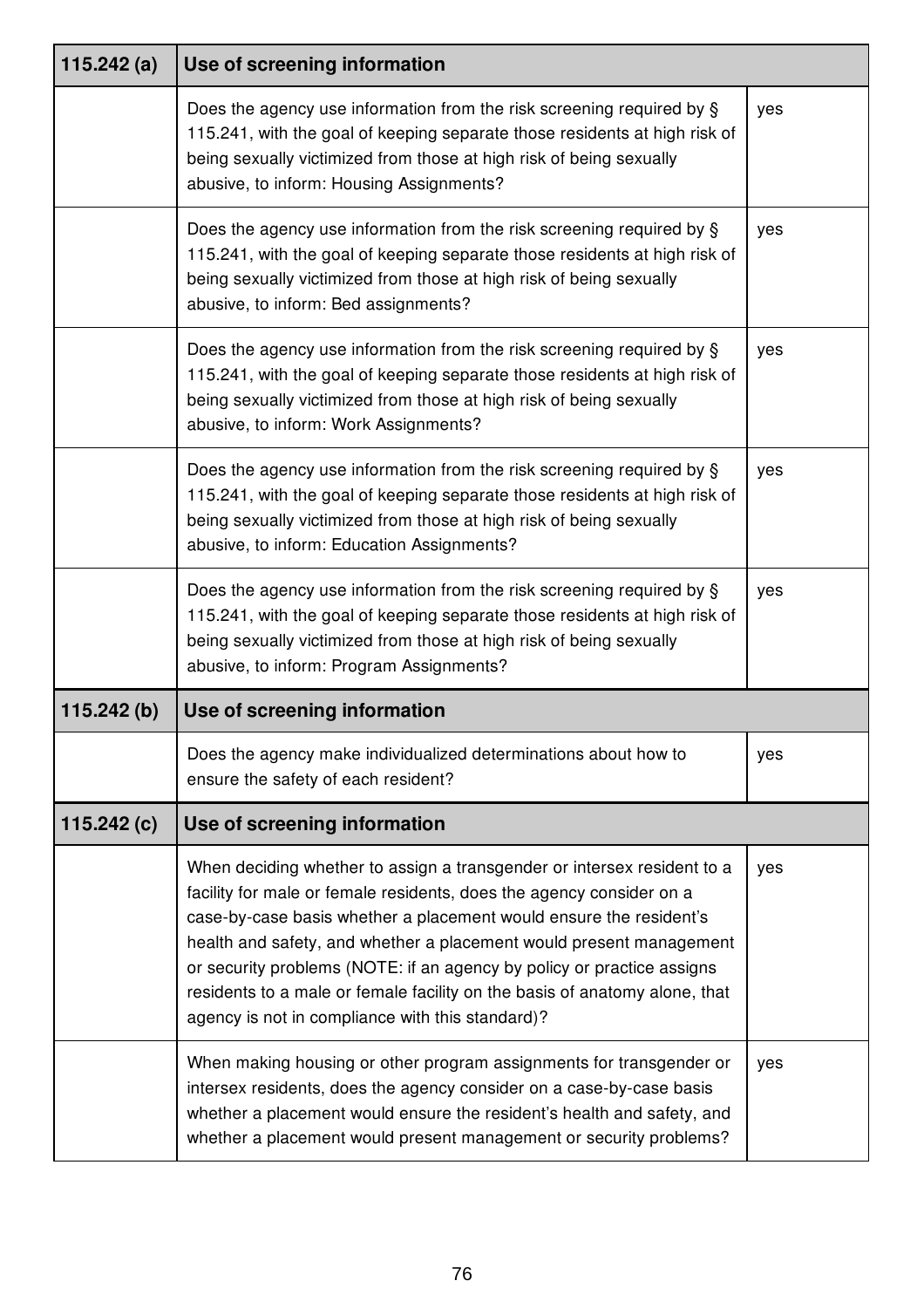| 115.242 (d)   | Use of screening information                                                                                                                                                                                                                                                                                                                                                                                                                                                                                                                                                                                                    |     |
|---------------|---------------------------------------------------------------------------------------------------------------------------------------------------------------------------------------------------------------------------------------------------------------------------------------------------------------------------------------------------------------------------------------------------------------------------------------------------------------------------------------------------------------------------------------------------------------------------------------------------------------------------------|-----|
|               | Are each transgender or intersex resident's own views with respect to his<br>or her own safety given serious consideration when making facility and<br>housing placement decisions and programming assignments?                                                                                                                                                                                                                                                                                                                                                                                                                 | yes |
| 115.242 $(e)$ | Use of screening information                                                                                                                                                                                                                                                                                                                                                                                                                                                                                                                                                                                                    |     |
|               | Are transgender and intersex residents given the opportunity to shower<br>separately from other residents?                                                                                                                                                                                                                                                                                                                                                                                                                                                                                                                      | yes |
| 115.242 $(f)$ | Use of screening information                                                                                                                                                                                                                                                                                                                                                                                                                                                                                                                                                                                                    |     |
|               | Unless placement is in a dedicated facility, unit, or wing established in<br>connection with a consent decree, legal settlement, or legal judgment for<br>the purpose of protecting lesbian, gay, bisexual, transgender, or intersex<br>residents, does the agency always refrain from placing: lesbian, gay, and<br>bisexual residents in dedicated facilities, units, or wings solely on the<br>basis of such identification or status? (N/A if the agency has a dedicated<br>facility, unit, or wing solely for the placement of LGBT or I residents<br>pursuant to a consent decree, legal settlement, or legal judgement.) | yes |
|               | Unless placement is in a dedicated facility, unit, or wing established in<br>connection with a consent decree, legal settlement, or legal judgment for<br>the purpose of protecting lesbian, gay, bisexual, transgender, or intersex<br>residents, does the agency always refrain from placing: transgender<br>residents in dedicated facilities, units, or wings solely on the basis of<br>such identification or status? (N/A if the agency has a dedicated facility,<br>unit, or wing solely for the placement of LGBT or I residents pursuant to<br>a consent decree, legal settlement, or legal judgement.)                | yes |
|               | Unless placement is in a dedicated facility, unit, or wing established in<br>connection with a consent decree, legal settlement, or legal judgment for<br>the purpose of protecting lesbian, gay, bisexual, transgender, or intersex<br>residents, does the agency always refrain from placing: intersex<br>residents in dedicated facilities, units, or wings solely on the basis of<br>such identification or status? (N/A if the agency has a dedicated facility,<br>unit, or wing solely for the placement of LGBT or I residents pursuant to<br>a consent decree, legal settlement, or legal judgement.)                   | yes |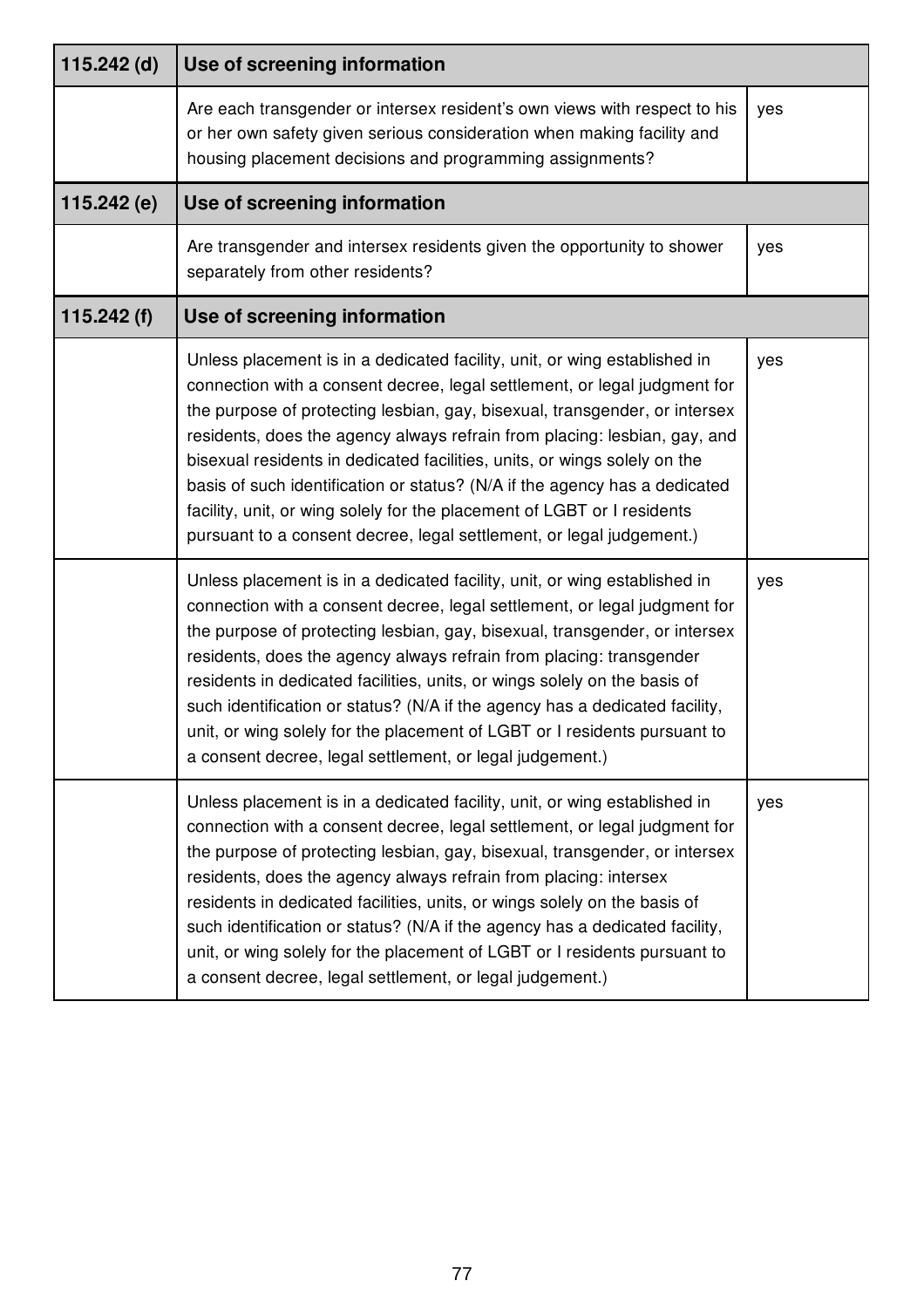| 115.251(a)    | <b>Resident reporting</b>                                                                                                                                                                                                                                                                                                                                                                                                                                                                           |     |
|---------------|-----------------------------------------------------------------------------------------------------------------------------------------------------------------------------------------------------------------------------------------------------------------------------------------------------------------------------------------------------------------------------------------------------------------------------------------------------------------------------------------------------|-----|
|               | Does the agency provide multiple internal ways for residents to privately<br>report: Sexual abuse and sexual harassment?                                                                                                                                                                                                                                                                                                                                                                            | yes |
|               | Does the agency provide multiple internal ways for residents to privately<br>report: Retaliation by other residents or staff for reporting sexual abuse<br>and sexual harassment?                                                                                                                                                                                                                                                                                                                   | yes |
|               | Does the agency provide multiple internal ways for residents to privately<br>report: Staff neglect or violation of responsibilities that may have<br>contributed to such incidents?                                                                                                                                                                                                                                                                                                                 | yes |
| 115.251(b)    | <b>Resident reporting</b>                                                                                                                                                                                                                                                                                                                                                                                                                                                                           |     |
|               | Does the agency also provide at least one way for residents to report<br>sexual abuse or sexual harassment to a public or private entity or office<br>that is not part of the agency?                                                                                                                                                                                                                                                                                                               | yes |
|               | Is that private entity or office able to receive and immediately forward<br>resident reports of sexual abuse and sexual harassment to agency<br>officials?                                                                                                                                                                                                                                                                                                                                          | yes |
|               | Does that private entity or office allow the resident to remain anonymous<br>upon request?                                                                                                                                                                                                                                                                                                                                                                                                          | yes |
| 115.251(c)    | <b>Resident reporting</b>                                                                                                                                                                                                                                                                                                                                                                                                                                                                           |     |
|               | Do staff members accept reports of sexual abuse and sexual<br>harassment made verbally, in writing, anonymously, and from third<br>parties?                                                                                                                                                                                                                                                                                                                                                         | yes |
|               | Do staff members promptly document any verbal reports of sexual<br>abuse and sexual harassment?                                                                                                                                                                                                                                                                                                                                                                                                     | yes |
| $115.251$ (d) | <b>Resident reporting</b>                                                                                                                                                                                                                                                                                                                                                                                                                                                                           |     |
|               | Does the agency provide a method for staff to privately report sexual<br>abuse and sexual harassment of residents?                                                                                                                                                                                                                                                                                                                                                                                  | yes |
| 115.252 $(a)$ | <b>Exhaustion of administrative remedies</b>                                                                                                                                                                                                                                                                                                                                                                                                                                                        |     |
|               | Is the agency exempt from this standard? NOTE: The agency is exempt<br>ONLY if it does not have administrative procedures to address resident<br>grievances regarding sexual abuse. This does not mean the agency is<br>exempt simply because a resident does not have to or is not ordinarily<br>expected to submit a grievance to report sexual abuse. This means that<br>as a matter of explicit policy, the agency does not have an administrative<br>remedies process to address sexual abuse. | no  |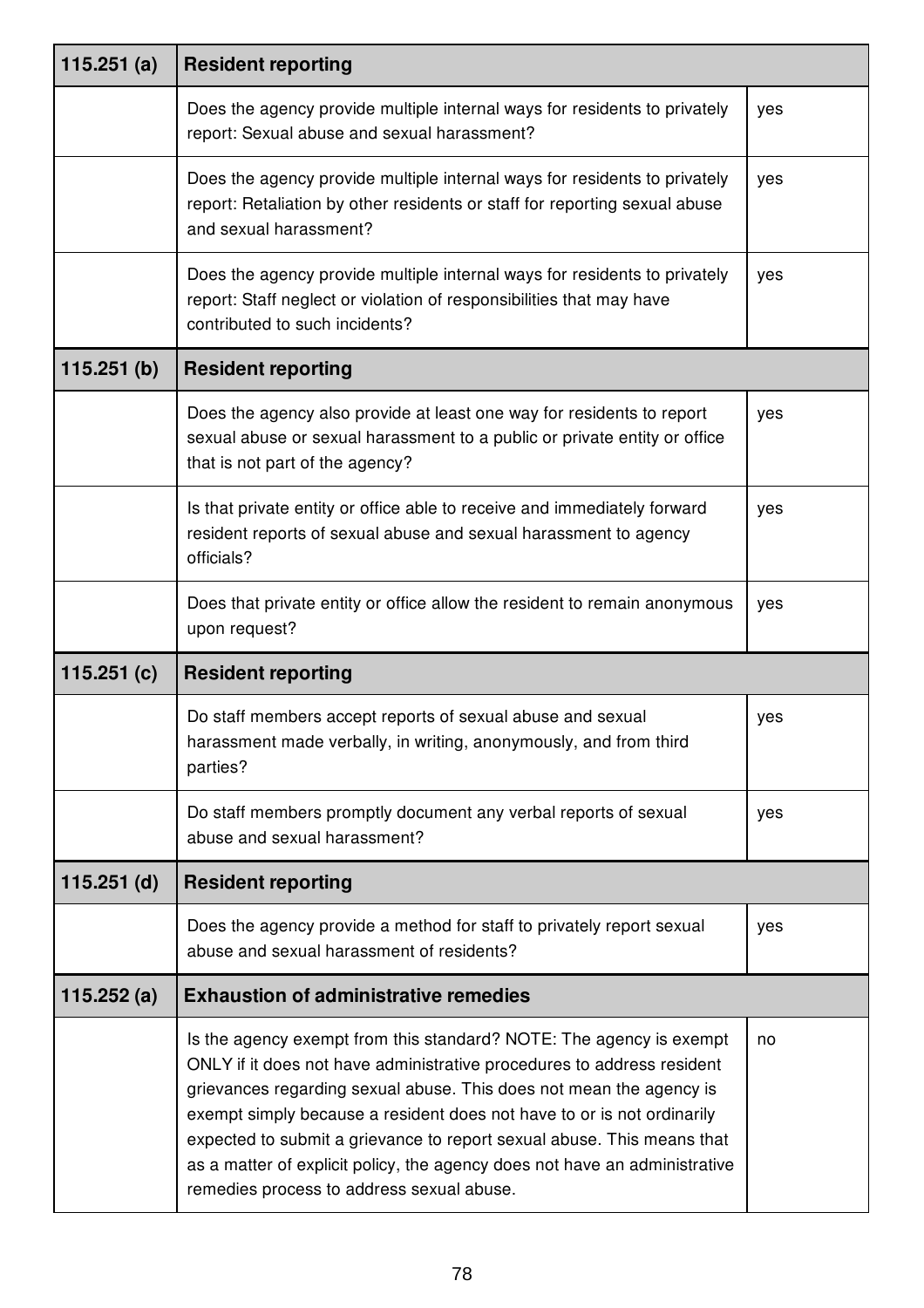| 115.252(b)    | <b>Exhaustion of administrative remedies</b>                                                                                                                                                                                                                                                                                                                                                |     |
|---------------|---------------------------------------------------------------------------------------------------------------------------------------------------------------------------------------------------------------------------------------------------------------------------------------------------------------------------------------------------------------------------------------------|-----|
|               | Does the agency permit residents to submit a grievance regarding an<br>allegation of sexual abuse without any type of time limits? (The agency<br>may apply otherwise-applicable time limits to any portion of a grievance<br>that does not allege an incident of sexual abuse.) (N/A if agency is<br>exempt from this standard.)                                                           | yes |
|               | Does the agency always refrain from requiring a resident to use any<br>informal grievance process, or to otherwise attempt to resolve with staff,<br>an alleged incident of sexual abuse? (N/A if agency is exempt from this<br>standard.)                                                                                                                                                  | yes |
| 115.252(c)    | <b>Exhaustion of administrative remedies</b>                                                                                                                                                                                                                                                                                                                                                |     |
|               | Does the agency ensure that: a resident who alleges sexual abuse may<br>submit a grievance without submitting it to a staff member who is the<br>subject of the complaint? (N/A if agency is exempt from this standard.)                                                                                                                                                                    | yes |
|               | Does the agency ensure that: such grievance is not referred to a staff<br>member who is the subject of the complaint? (N/A if agency is exempt<br>from this standard.)                                                                                                                                                                                                                      | yes |
| $115.252$ (d) | <b>Exhaustion of administrative remedies</b>                                                                                                                                                                                                                                                                                                                                                |     |
|               | Does the agency issue a final agency decision on the merits of any<br>portion of a grievance alleging sexual abuse within 90 days of the initial<br>filing of the grievance? (Computation of the 90-day time period does not<br>include time consumed by residents in preparing any administrative<br>appeal.) (N/A if agency is exempt from this standard.)                                | yes |
|               | If the agency determines that the 90-day timeframe is insufficient to<br>make an appropriate decision and claims an extension of time (the<br>maximum allowable extension is 70 days per $115.252(d)(3)$ , does the<br>agency notify the resident in writing of any such extension and provide a<br>date by which a decision will be made? (N/A if agency is exempt from<br>this standard.) | yes |
|               | At any level of the administrative process, including the final level, if the<br>resident does not receive a response within the time allotted for reply,<br>including any properly noticed extension, may a resident consider the<br>absence of a response to be a denial at that level? (N/A if agency is<br>exempt from this standard.)                                                  | yes |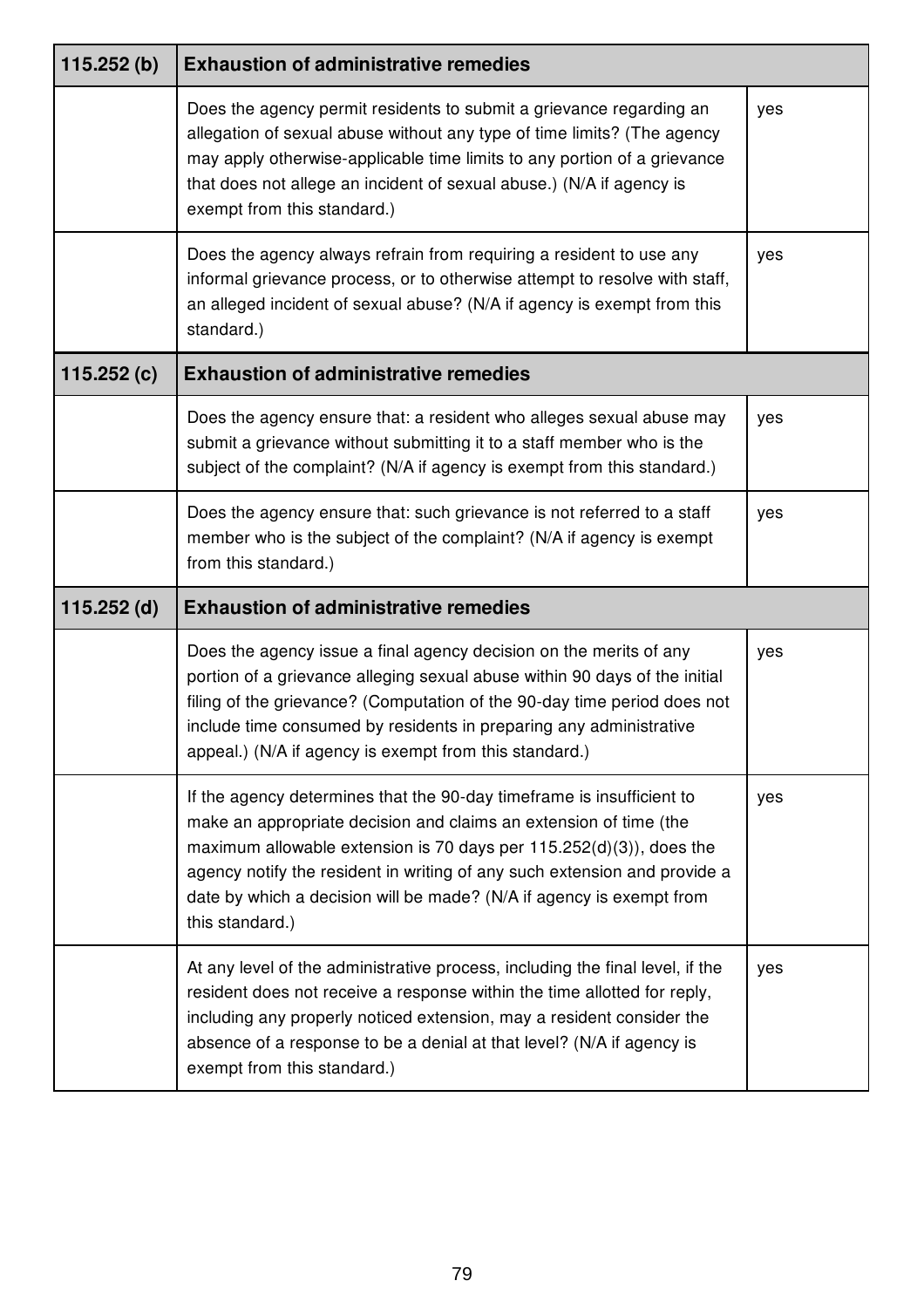| 115.252 (e) | <b>Exhaustion of administrative remedies</b>                                                                                                                                                                                                                                                                                                                                                                                                                                                  |     |
|-------------|-----------------------------------------------------------------------------------------------------------------------------------------------------------------------------------------------------------------------------------------------------------------------------------------------------------------------------------------------------------------------------------------------------------------------------------------------------------------------------------------------|-----|
|             | Are third parties, including fellow residents, staff members, family<br>members, attorneys, and outside advocates, permitted to assist<br>residents in filing requests for administrative remedies relating to<br>allegations of sexual abuse? (N/A if agency is exempt from this<br>standard.)                                                                                                                                                                                               | yes |
|             | Are those third parties also permitted to file such requests on behalf of<br>residents? (If a third party files such a request on behalf of a resident,<br>the facility may require as a condition of processing the request that the<br>alleged victim agree to have the request filed on his or her behalf, and<br>may also require the alleged victim to personally pursue any subsequent<br>steps in the administrative remedy process.) (N/A if agency is exempt<br>from this standard.) | yes |
|             | If the resident declines to have the request processed on his or her<br>behalf, does the agency document the resident's decision? (N/A if<br>agency is exempt from this standard.)                                                                                                                                                                                                                                                                                                            | yes |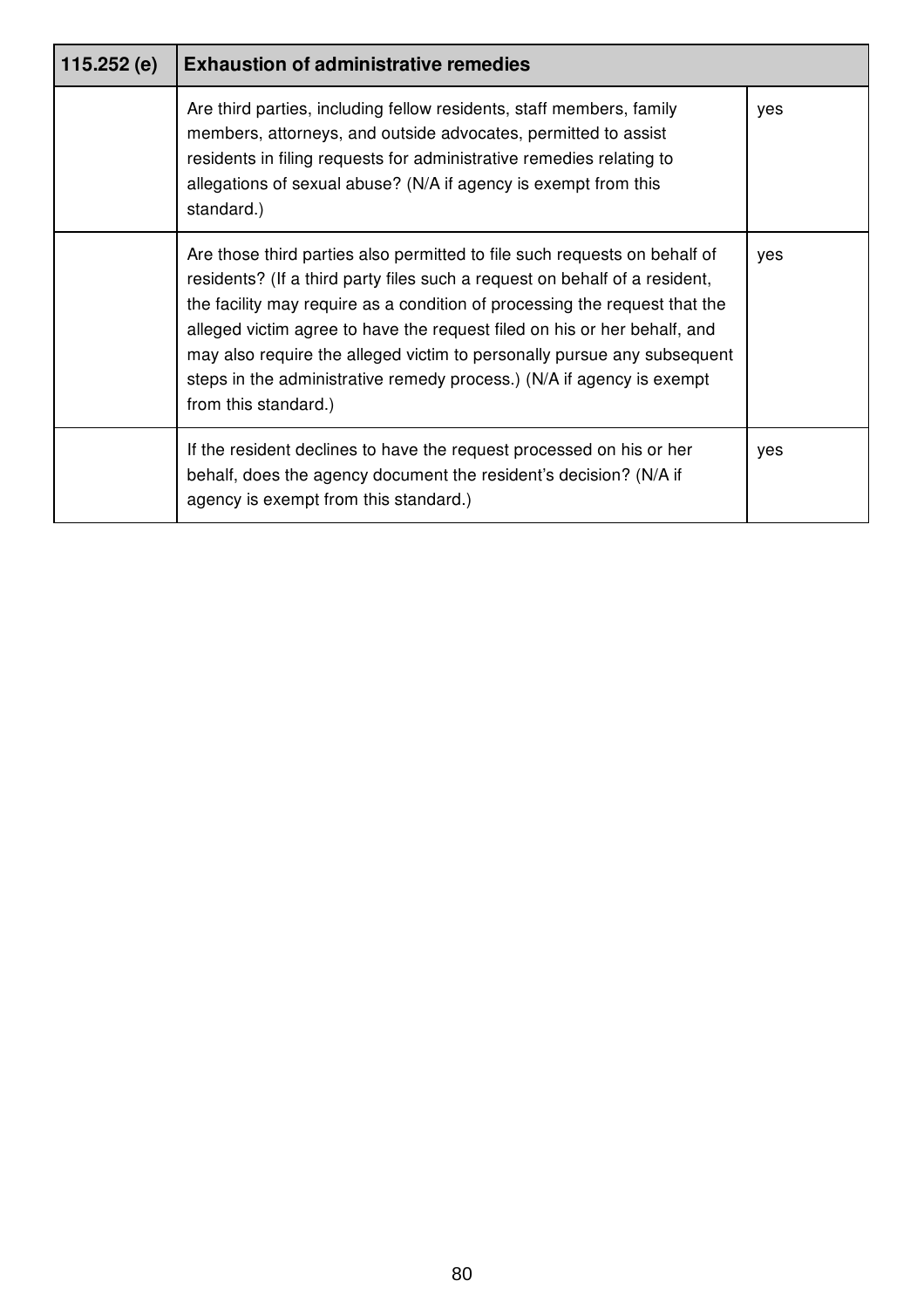| 115.252 $(f)$ | <b>Exhaustion of administrative remedies</b>                                                                                                                                                                                                                                                                                                                                                     |     |
|---------------|--------------------------------------------------------------------------------------------------------------------------------------------------------------------------------------------------------------------------------------------------------------------------------------------------------------------------------------------------------------------------------------------------|-----|
|               | Has the agency established procedures for the filing of an emergency<br>grievance alleging that a resident is subject to a substantial risk of<br>imminent sexual abuse? (N/A if agency is exempt from this standard.)                                                                                                                                                                           | yes |
|               | After receiving an emergency grievance alleging a resident is subject to<br>a substantial risk of imminent sexual abuse, does the agency<br>immediately forward the grievance (or any portion thereof that alleges<br>the substantial risk of imminent sexual abuse) to a level of review at<br>which immediate corrective action may be taken? (N/A if agency is<br>exempt from this standard.) | yes |
|               | After receiving an emergency grievance described above, does the<br>agency provide an initial response within 48 hours? (N/A if agency is<br>exempt from this standard.)                                                                                                                                                                                                                         | yes |
|               | After receiving an emergency grievance described above, does the<br>agency issue a final agency decision within 5 calendar days? (N/A if<br>agency is exempt from this standard.)                                                                                                                                                                                                                | yes |
|               | Does the initial response and final agency decision document the<br>agency's determination whether the resident is in substantial risk of<br>imminent sexual abuse? (N/A if agency is exempt from this standard.)                                                                                                                                                                                | yes |
|               | Does the initial response document the agency's action(s) taken in<br>response to the emergency grievance? (N/A if agency is exempt from<br>this standard.)                                                                                                                                                                                                                                      | yes |
|               | Does the agency's final decision document the agency's action(s) taken<br>in response to the emergency grievance? (N/A if agency is exempt from<br>this standard.)                                                                                                                                                                                                                               | yes |
| 115.252(g)    | <b>Exhaustion of administrative remedies</b>                                                                                                                                                                                                                                                                                                                                                     |     |
|               | If the agency disciplines a resident for filing a grievance related to<br>alleged sexual abuse, does it do so ONLY where the agency<br>demonstrates that the resident filed the grievance in bad faith? (N/A if<br>agency is exempt from this standard.)                                                                                                                                         | yes |
| 115.253(a)    | Resident access to outside confidential support services                                                                                                                                                                                                                                                                                                                                         |     |
|               | Does the facility provide residents with access to outside victim<br>advocates for emotional support services related to sexual abuse by<br>giving residents mailing addresses and telephone numbers, including<br>toll-free hotline numbers where available, of local, State, or national<br>victim advocacy or rape crisis organizations?                                                      | yes |
|               | Does the facility enable reasonable communication between residents<br>and these organizations, in as confidential a manner as possible?                                                                                                                                                                                                                                                         | yes |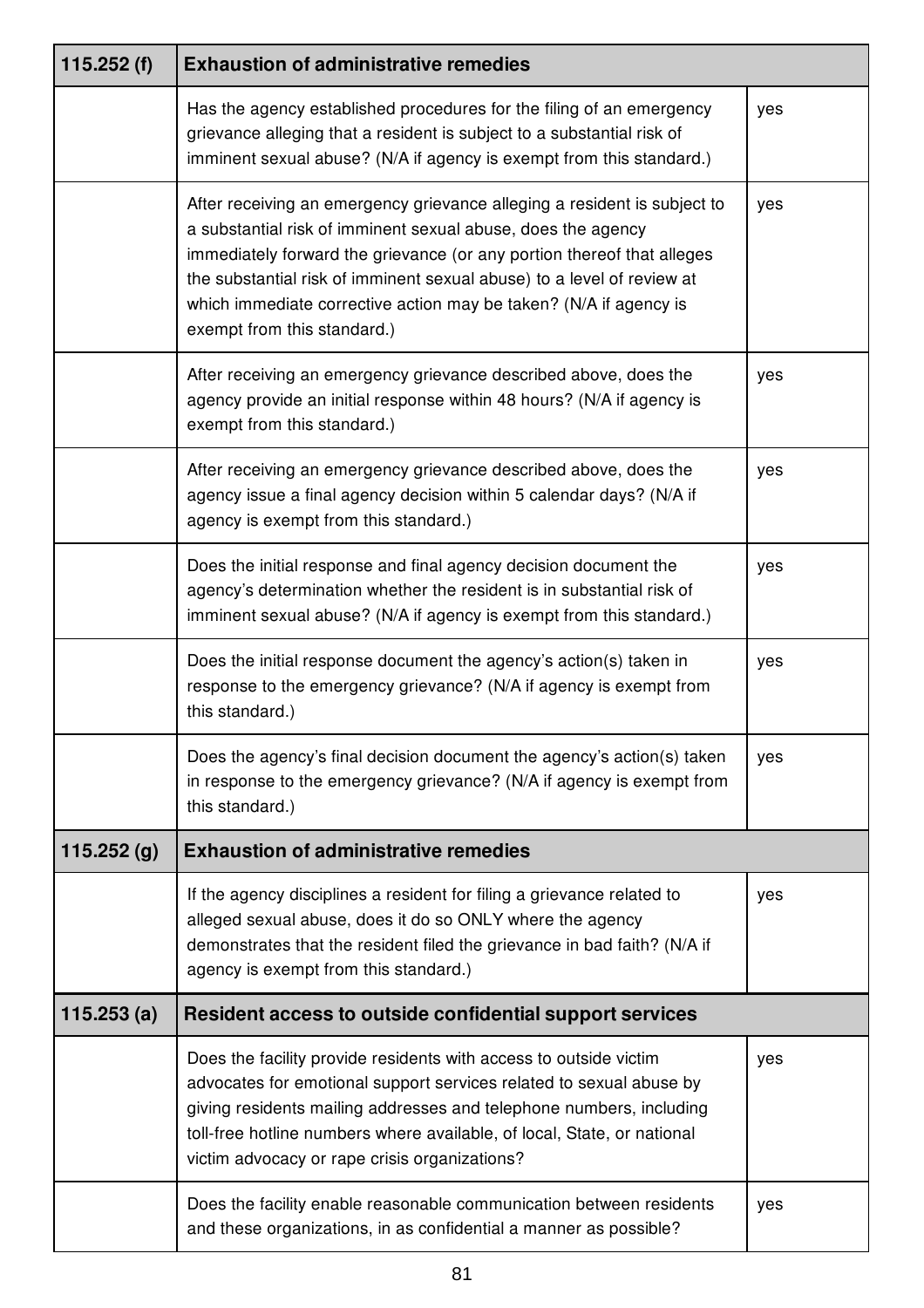| 115.253(b) | Resident access to outside confidential support services                                                                                                                                                                                                                                                                     |     |
|------------|------------------------------------------------------------------------------------------------------------------------------------------------------------------------------------------------------------------------------------------------------------------------------------------------------------------------------|-----|
|            | Does the facility inform residents, prior to giving them access, of the<br>extent to which such communications will be monitored and the extent to<br>which reports of abuse will be forwarded to authorities in accordance<br>with mandatory reporting laws?                                                                | yes |
| 115.253(c) | Resident access to outside confidential support services                                                                                                                                                                                                                                                                     |     |
|            | Does the agency maintain or attempt to enter into memoranda of<br>understanding or other agreements with community service providers<br>that are able to provide residents with confidential emotional support<br>services related to sexual abuse?                                                                          | yes |
|            | Does the agency maintain copies of agreements or documentation<br>showing attempts to enter into such agreements?                                                                                                                                                                                                            | yes |
| 115.254(a) | <b>Third party reporting</b>                                                                                                                                                                                                                                                                                                 |     |
|            | Has the agency established a method to receive third-party reports of<br>sexual abuse and sexual harassment?                                                                                                                                                                                                                 | yes |
|            | Has the agency distributed publicly information on how to report sexual<br>abuse and sexual harassment on behalf of a resident?                                                                                                                                                                                              | yes |
| 115.261(a) | <b>Staff and agency reporting duties</b>                                                                                                                                                                                                                                                                                     |     |
|            | Does the agency require all staff to report immediately and according to<br>agency policy any knowledge, suspicion, or information regarding an<br>incident of sexual abuse or sexual harassment that occurred in a facility,<br>whether or not it is part of the agency?                                                    | yes |
|            | Does the agency require all staff to report immediately and according to<br>agency policy any knowledge, suspicion, or information regarding<br>retaliation against residents or staff who reported an incident of sexual<br>abuse or sexual harassment?                                                                     | yes |
|            | Does the agency require all staff to report immediately and according to<br>agency policy any knowledge, suspicion, or information regarding any<br>staff neglect or violation of responsibilities that may have contributed to<br>an incident of sexual abuse or sexual harassment or retaliation?                          | yes |
| 115.261(b) | <b>Staff and agency reporting duties</b>                                                                                                                                                                                                                                                                                     |     |
|            | Apart from reporting to designated supervisors or officials, do staff<br>always refrain from revealing any information related to a sexual abuse<br>report to anyone other than to the extent necessary, as specified in<br>agency policy, to make treatment, investigation, and other security and<br>management decisions? | yes |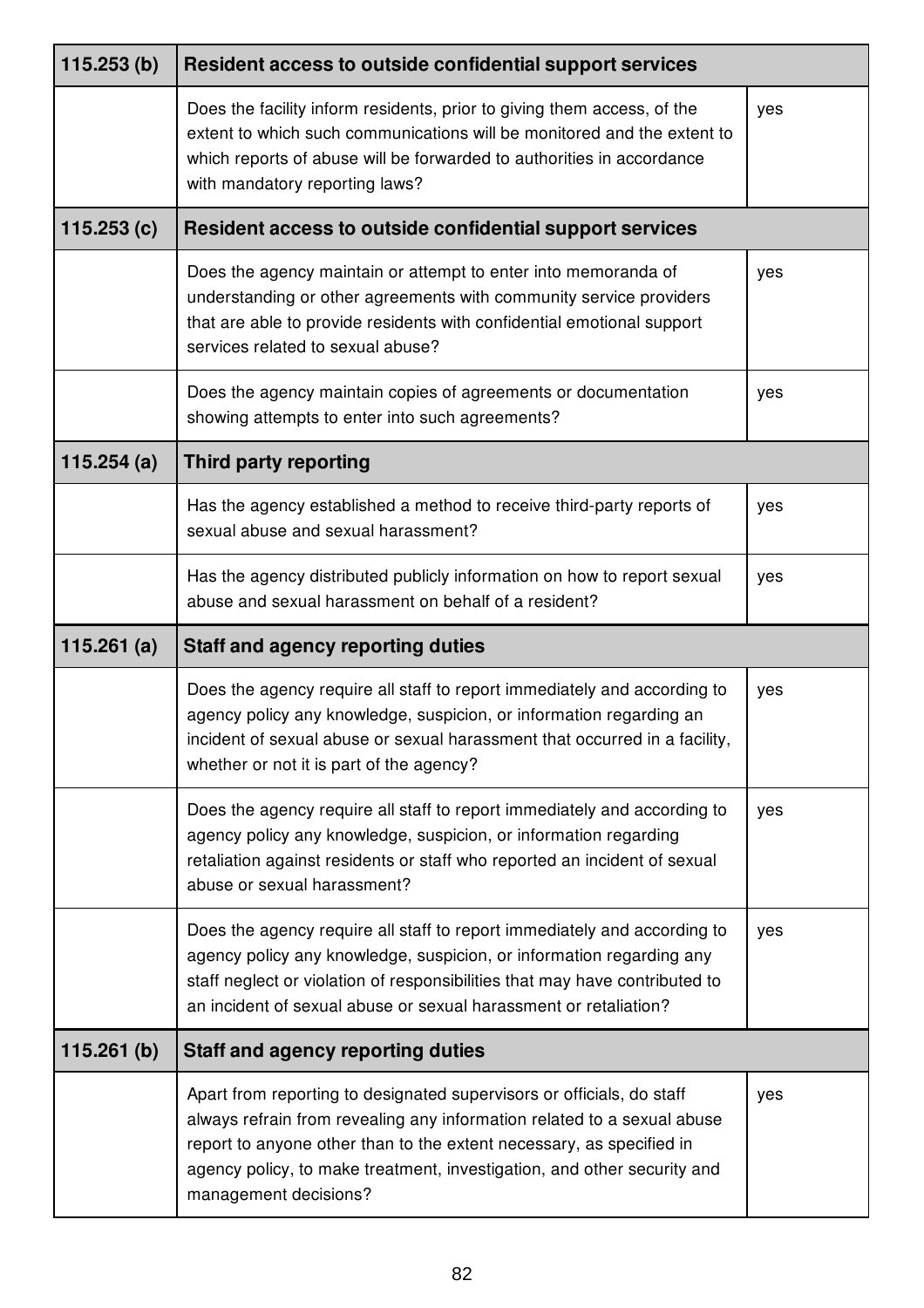| 115.261 $(c)$ | <b>Staff and agency reporting duties</b>                                                                                                                                                                                                                                       |     |
|---------------|--------------------------------------------------------------------------------------------------------------------------------------------------------------------------------------------------------------------------------------------------------------------------------|-----|
|               | Unless otherwise precluded by Federal, State, or local law, are medical<br>and mental health practitioners required to report sexual abuse pursuant<br>to paragraph (a) of this section?                                                                                       | yes |
|               | Are medical and mental health practitioners required to inform residents<br>of the practitioner's duty to report, and the limitations of confidentiality, at<br>the initiation of services?                                                                                    | yes |
| $115.261$ (d) | <b>Staff and agency reporting duties</b>                                                                                                                                                                                                                                       |     |
|               | If the alleged victim is under the age of 18 or considered a vulnerable<br>adult under a State or local vulnerable persons statute, does the agency<br>report the allegation to the designated State or local services agency<br>under applicable mandatory reporting laws?    | yes |
| 115.261 $(e)$ | <b>Staff and agency reporting duties</b>                                                                                                                                                                                                                                       |     |
|               | Does the facility report all allegations of sexual abuse and sexual<br>harassment, including third-party and anonymous reports, to the facility's<br>designated investigators?                                                                                                 | yes |
| 115.262 $(a)$ | <b>Agency protection duties</b>                                                                                                                                                                                                                                                |     |
|               | When the agency learns that a resident is subject to a substantial risk of<br>imminent sexual abuse, does it take immediate action to protect the<br>resident?                                                                                                                 | yes |
| 115.263(a)    | Reporting to other confinement facilities                                                                                                                                                                                                                                      |     |
|               | Upon receiving an allegation that a resident was sexually abused while<br>confined at another facility, does the head of the facility that received the<br>allegation notify the head of the facility or appropriate office of the<br>agency where the alleged abuse occurred? | yes |
| 115.263(b)    | <b>Reporting to other confinement facilities</b>                                                                                                                                                                                                                               |     |
|               | Is such notification provided as soon as possible, but no later than 72<br>hours after receiving the allegation?                                                                                                                                                               | yes |
| 115.263(c)    | Reporting to other confinement facilities                                                                                                                                                                                                                                      |     |
|               | Does the agency document that it has provided such notification?                                                                                                                                                                                                               | yes |
| $115.263$ (d) | <b>Reporting to other confinement facilities</b>                                                                                                                                                                                                                               |     |
|               | Does the facility head or agency office that receives such notification<br>ensure that the allegation is investigated in accordance with these<br>standards?                                                                                                                   | yes |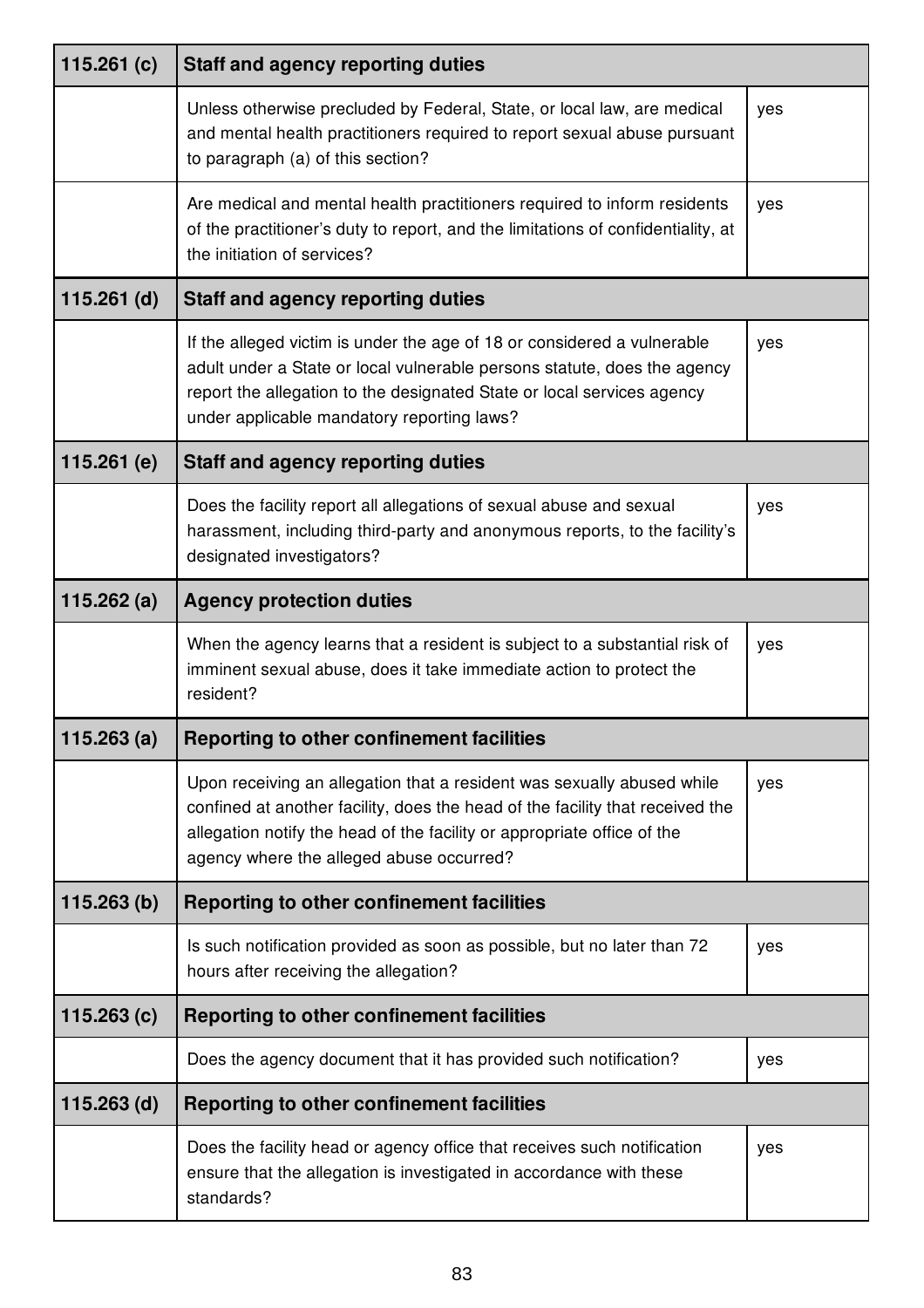| 115.264 $(a)$ | <b>Staff first responder duties</b>                                                                                                                                                                                                                                                                                                                                                                                                                                                            |     |
|---------------|------------------------------------------------------------------------------------------------------------------------------------------------------------------------------------------------------------------------------------------------------------------------------------------------------------------------------------------------------------------------------------------------------------------------------------------------------------------------------------------------|-----|
|               | Upon learning of an allegation that a resident was sexually abused, is<br>the first security staff member to respond to the report required to:<br>Separate the alleged victim and abuser?                                                                                                                                                                                                                                                                                                     | yes |
|               | Upon learning of an allegation that a resident was sexually abused, is<br>the first security staff member to respond to the report required to:<br>Preserve and protect any crime scene until appropriate steps can be<br>taken to collect any evidence?                                                                                                                                                                                                                                       | yes |
|               | Upon learning of an allegation that a resident was sexually abused, is<br>the first security staff member to respond to the report required to:<br>Request that the alleged victim not take any actions that could destroy<br>physical evidence, including, as appropriate, washing, brushing teeth,<br>changing clothes, urinating, defecating, smoking, drinking, or eating, if<br>the abuse occurred within a time period that still allows for the collection<br>of physical evidence?     | yes |
|               | Upon learning of an allegation that a resident was sexually abused, is<br>the first security staff member to respond to the report required to:<br>Ensure that the alleged abuser does not take any actions that could<br>destroy physical evidence, including, as appropriate, washing, brushing<br>teeth, changing clothes, urinating, defecating, smoking, drinking, or<br>eating, if the abuse occurred within a time period that still allows for the<br>collection of physical evidence? | yes |
| 115.264(b)    | <b>Staff first responder duties</b>                                                                                                                                                                                                                                                                                                                                                                                                                                                            |     |
|               | If the first staff responder is not a security staff member, is the responder<br>required to request that the alleged victim not take any actions that could<br>destroy physical evidence, and then notify security staff?                                                                                                                                                                                                                                                                     | yes |
| 115.265 $(a)$ | <b>Coordinated response</b>                                                                                                                                                                                                                                                                                                                                                                                                                                                                    |     |
|               | Has the facility developed a written institutional plan to coordinate<br>actions among staff first responders, medical and mental health<br>practitioners, investigators, and facility leadership taken in response to<br>an incident of sexual abuse?                                                                                                                                                                                                                                         | yes |
| 115.266(a)    | Preservation of ability to protect residents from contact with abusers                                                                                                                                                                                                                                                                                                                                                                                                                         |     |
|               | Are both the agency and any other governmental entities responsible for<br>collective bargaining on the agency's behalf prohibited from entering into<br>or renewing any collective bargaining agreement or other agreement<br>that limits the agency's ability to remove alleged staff sexual abusers<br>from contact with any residents pending the outcome of an investigation<br>or of a determination of whether and to what extent discipline is<br>warranted?                           | yes |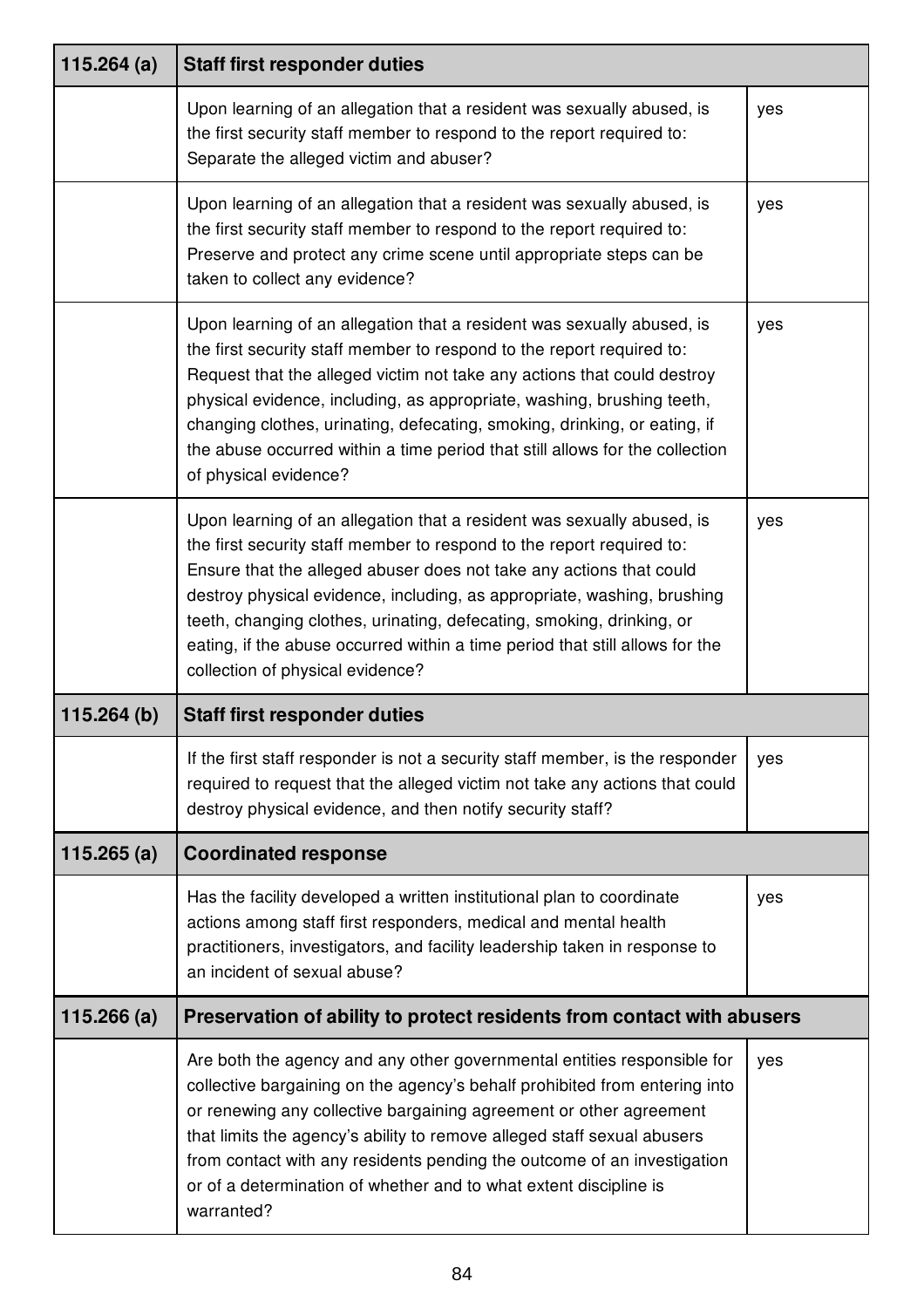| 115.267 $(a)$ | Agency protection against retaliation                                                                                                                                                                                                                                                                                                                                                |     |
|---------------|--------------------------------------------------------------------------------------------------------------------------------------------------------------------------------------------------------------------------------------------------------------------------------------------------------------------------------------------------------------------------------------|-----|
|               | Has the agency established a policy to protect all residents and staff who<br>report sexual abuse or sexual harassment or cooperate with sexual<br>abuse or sexual harassment investigations from retaliation by other<br>residents or staff?                                                                                                                                        | yes |
|               | Has the agency designated which staff members or departments are<br>charged with monitoring retaliation?                                                                                                                                                                                                                                                                             | yes |
| 115.267(b)    | Agency protection against retaliation                                                                                                                                                                                                                                                                                                                                                |     |
|               | Does the agency employ multiple protection measures, such as housing<br>changes or transfers for resident victims or abusers, removal of alleged<br>staff or resident abusers from contact with victims, and emotional<br>support services for residents or staff who fear retaliation for reporting<br>sexual abuse or sexual harassment or for cooperating with<br>investigations? | yes |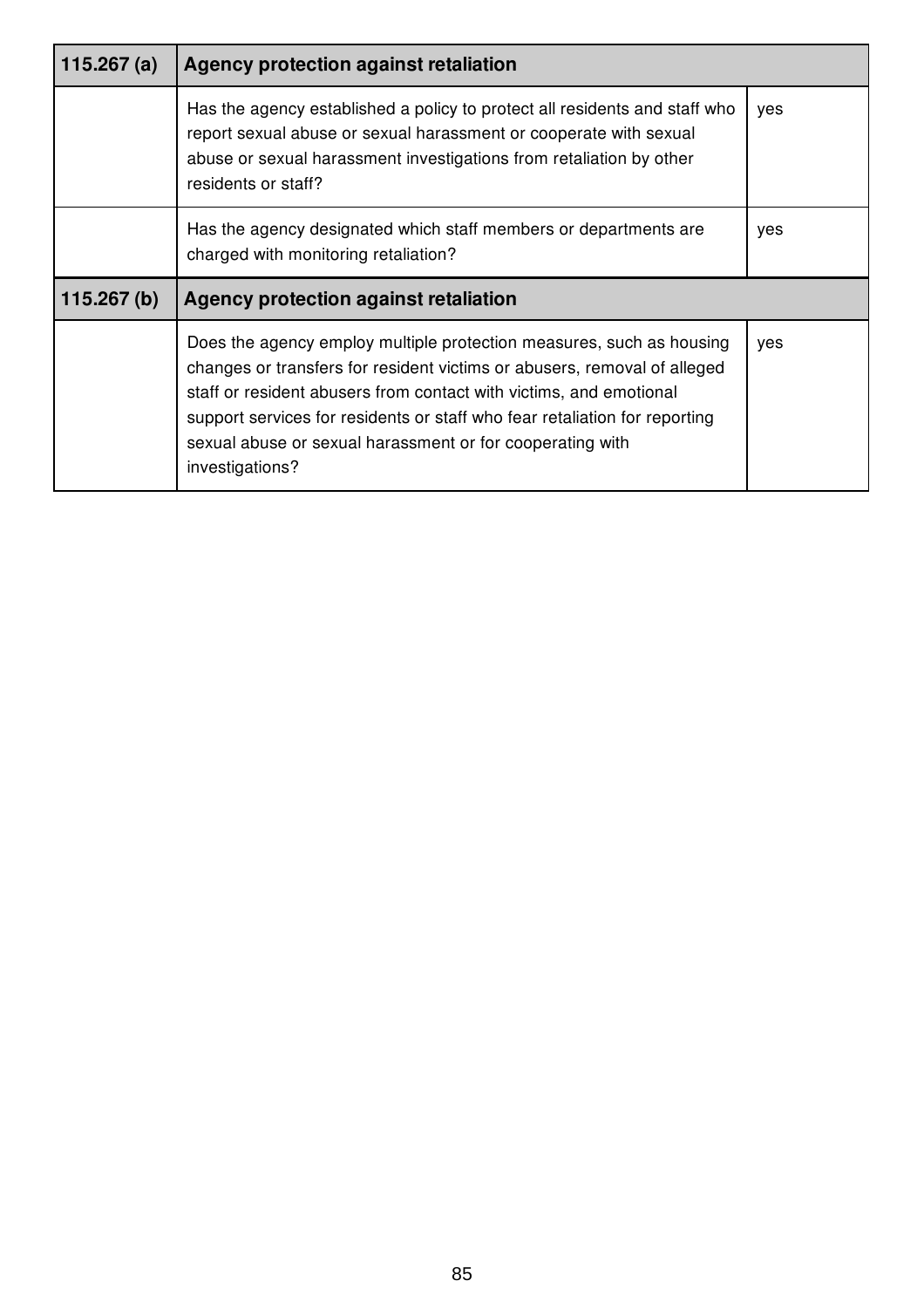| 115.267 $(c)$ | Agency protection against retaliation                                                                                                                                                                                                                                                                                                                                     |     |
|---------------|---------------------------------------------------------------------------------------------------------------------------------------------------------------------------------------------------------------------------------------------------------------------------------------------------------------------------------------------------------------------------|-----|
|               | Except in instances where the agency determines that a report of sexual<br>abuse is unfounded, for at least 90 days following a report of sexual<br>abuse, does the agency: Monitor the conduct and treatment of residents<br>or staff who reported the sexual abuse to see if there are changes that<br>may suggest possible retaliation by residents or staff?          | yes |
|               | Except in instances where the agency determines that a report of sexual<br>abuse is unfounded, for at least 90 days following a report of sexual<br>abuse, does the agency: Monitor the conduct and treatment of residents<br>who were reported to have suffered sexual abuse to see if there are<br>changes that may suggest possible retaliation by residents or staff? | yes |
|               | Except in instances where the agency determines that a report of sexual<br>abuse is unfounded, for at least 90 days following a report of sexual<br>abuse, does the agency: Act promptly to remedy any such retaliation?                                                                                                                                                  | yes |
|               | Except in instances where the agency determines that a report of sexual<br>abuse is unfounded, for at least 90 days following a report of sexual<br>abuse, does the agency: Monitor any resident disciplinary reports?                                                                                                                                                    | yes |
|               | Except in instances where the agency determines that a report of sexual<br>abuse is unfounded, for at least 90 days following a report of sexual<br>abuse, does the agency:4. Monitor resident housing changes?                                                                                                                                                           | yes |
|               | Except in instances where the agency determines that a report of sexual<br>abuse is unfounded, for at least 90 days following a report of sexual<br>abuse, does the agency: Monitor resident program changes?                                                                                                                                                             | yes |
|               | Except in instances where the agency determines that a report of sexual<br>abuse is unfounded, for at least 90 days following a report of sexual<br>abuse, does the agency: Monitor negative performance reviews of staff?                                                                                                                                                | yes |
|               | Except in instances where the agency determines that a report of sexual<br>abuse is unfounded, for at least 90 days following a report of sexual<br>abuse, does the agency: Monitor reassignment of staff?                                                                                                                                                                | yes |
|               | Does the agency continue such monitoring beyond 90 days if the initial<br>monitoring indicates a continuing need?                                                                                                                                                                                                                                                         | yes |
| $115.267$ (d) | Agency protection against retaliation                                                                                                                                                                                                                                                                                                                                     |     |
|               | In the case of residents, does such monitoring also include periodic<br>status checks?                                                                                                                                                                                                                                                                                    | yes |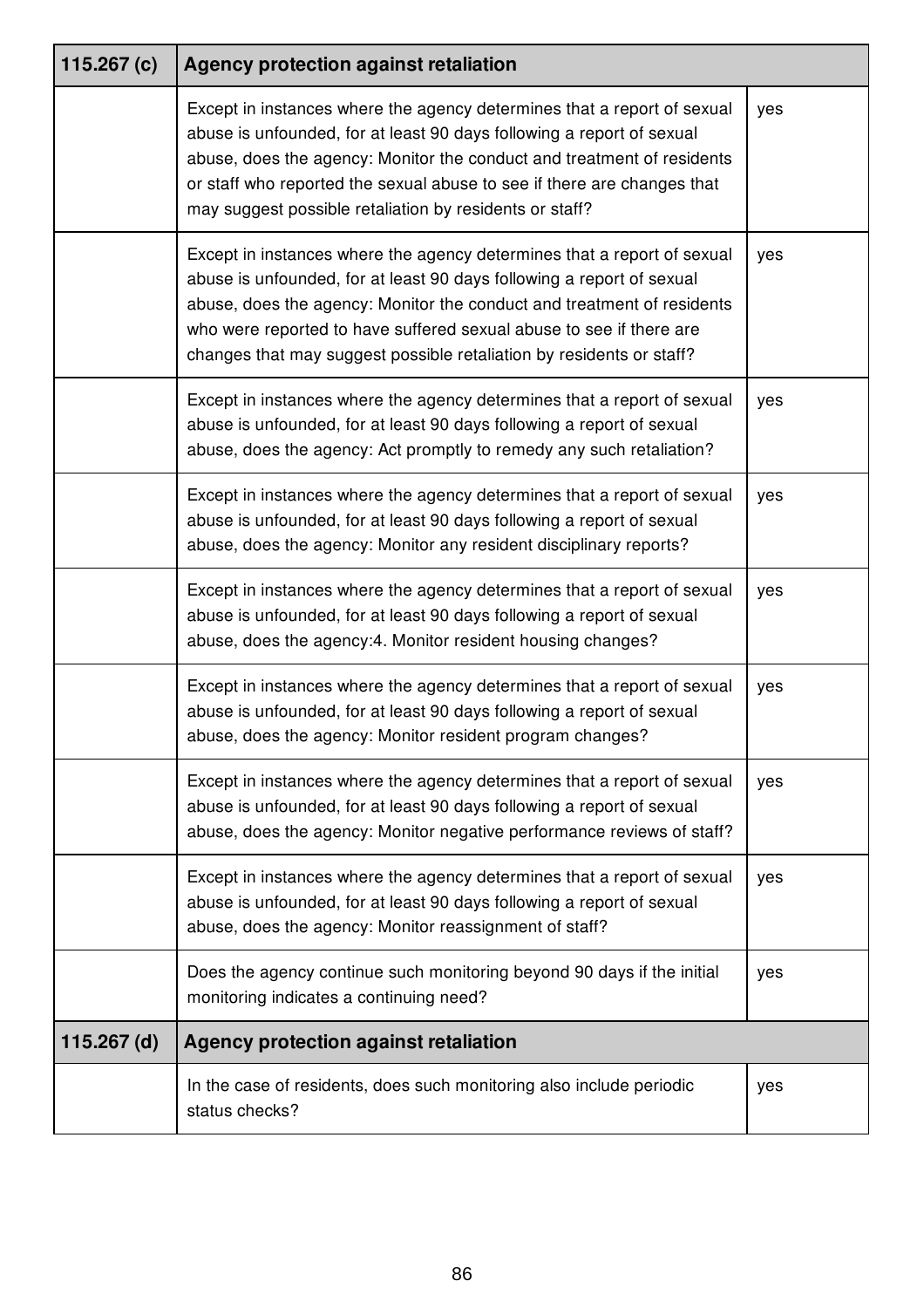| 115.267 (e)   | Agency protection against retaliation                                                                                                                                                                                                                                                                                       |     |
|---------------|-----------------------------------------------------------------------------------------------------------------------------------------------------------------------------------------------------------------------------------------------------------------------------------------------------------------------------|-----|
|               | If any other individual who cooperates with an investigation expresses a<br>fear of retaliation, does the agency take appropriate measures to protect<br>that individual against retaliation?                                                                                                                               | yes |
| 115.271 $(a)$ | <b>Criminal and administrative agency investigations</b>                                                                                                                                                                                                                                                                    |     |
|               | When the agency conducts its own investigations into allegations of<br>sexual abuse and sexual harassment, does it do so promptly,<br>thoroughly, and objectively? (N/A if the agency/facility is not responsible<br>for conducting any form of criminal OR administrative sexual abuse<br>investigations. See 115.221(a).) | yes |
|               | Does the agency conduct such investigations for all allegations, including<br>third party and anonymous reports? (N/A if the agency/facility is not<br>responsible for conducting any form of criminal OR administrative sexual<br>abuse investigations. See 115.221(a).)                                                   | yes |
| 115.271(b)    | Criminal and administrative agency investigations                                                                                                                                                                                                                                                                           |     |
|               | Where sexual abuse is alleged, does the agency use investigators who<br>have received specialized training in sexual abuse investigations as<br>required by 115.234?                                                                                                                                                        | yes |
| 115.271 $(c)$ | <b>Criminal and administrative agency investigations</b>                                                                                                                                                                                                                                                                    |     |
|               | Do investigators gather and preserve direct and circumstantial evidence,<br>including any available physical and DNA evidence and any available<br>electronic monitoring data?                                                                                                                                              | yes |
|               | Do investigators interview alleged victims, suspected perpetrators, and<br>witnesses?                                                                                                                                                                                                                                       | yes |
|               | Do investigators review prior reports and complaints of sexual abuse<br>involving the suspected perpetrator?                                                                                                                                                                                                                | yes |
| $115.271$ (d) | <b>Criminal and administrative agency investigations</b>                                                                                                                                                                                                                                                                    |     |
|               | When the quality of evidence appears to support criminal prosecution,<br>does the agency conduct compelled interviews only after consulting with<br>prosecutors as to whether compelled interviews may be an obstacle for<br>subsequent criminal prosecution?                                                               | yes |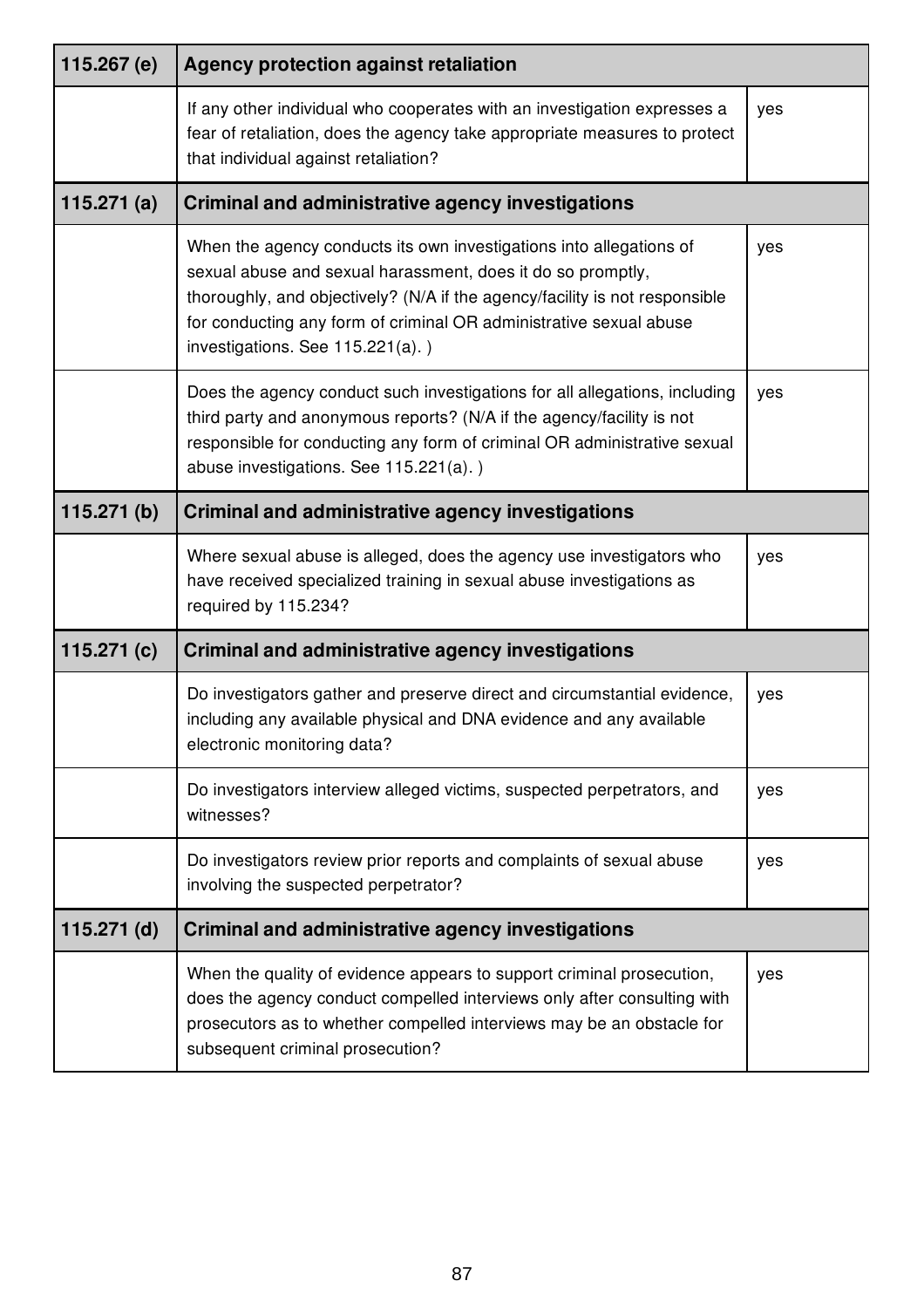| 115.271 (e)   | <b>Criminal and administrative agency investigations</b>                                                                                                                                                                                                                                                                      |     |
|---------------|-------------------------------------------------------------------------------------------------------------------------------------------------------------------------------------------------------------------------------------------------------------------------------------------------------------------------------|-----|
|               | Do agency investigators assess the credibility of an alleged victim,<br>suspect, or witness on an individual basis and not on the basis of that<br>individual's status as resident or staff?                                                                                                                                  | yes |
|               | Does the agency investigate allegations of sexual abuse without<br>requiring a resident who alleges sexual abuse to submit to a polygraph<br>examination or other truth-telling device as a condition for proceeding?                                                                                                         | yes |
| 115.271(f)    | <b>Criminal and administrative agency investigations</b>                                                                                                                                                                                                                                                                      |     |
|               | Do administrative investigations include an effort to determine whether<br>staff actions or failures to act contributed to the abuse?                                                                                                                                                                                         | yes |
|               | Are administrative investigations documented in written reports that<br>include a description of the physical evidence and testimonial evidence,<br>the reasoning behind credibility assessments, and investigative facts and<br>findings?                                                                                    | yes |
| 115.271(g)    | <b>Criminal and administrative agency investigations</b>                                                                                                                                                                                                                                                                      |     |
|               | Are criminal investigations documented in a written report that contains a<br>thorough description of the physical, testimonial, and documentary<br>evidence and attaches copies of all documentary evidence where<br>feasible?                                                                                               | yes |
| 115.271 $(h)$ | <b>Criminal and administrative agency investigations</b>                                                                                                                                                                                                                                                                      |     |
|               | Are all substantiated allegations of conduct that appears to be criminal<br>referred for prosecution?                                                                                                                                                                                                                         | yes |
| 115.271 (i)   | <b>Criminal and administrative agency investigations</b>                                                                                                                                                                                                                                                                      |     |
|               | Does the agency retain all written reports referenced in 115.271(f) and<br>(g) for as long as the alleged abuser is incarcerated or employed by the<br>agency, plus five years?                                                                                                                                               | yes |
| 115.271 $(i)$ | <b>Criminal and administrative agency investigations</b>                                                                                                                                                                                                                                                                      |     |
|               | Does the agency ensure that the departure of an alleged abuser or<br>victim from the employment or control of the facility or agency does not<br>provide a basis for terminating an investigation?                                                                                                                            | yes |
| $115.271$ (l) | <b>Criminal and administrative agency investigations</b>                                                                                                                                                                                                                                                                      |     |
|               | When an outside entity investigates sexual abuse, does the facility<br>cooperate with outside investigators and endeavor to remain informed<br>about the progress of the investigation? (N/A if an outside agency does<br>not conduct and form of administrative or criminal sexual abuse<br>investigations. See 115.221(a).) | yes |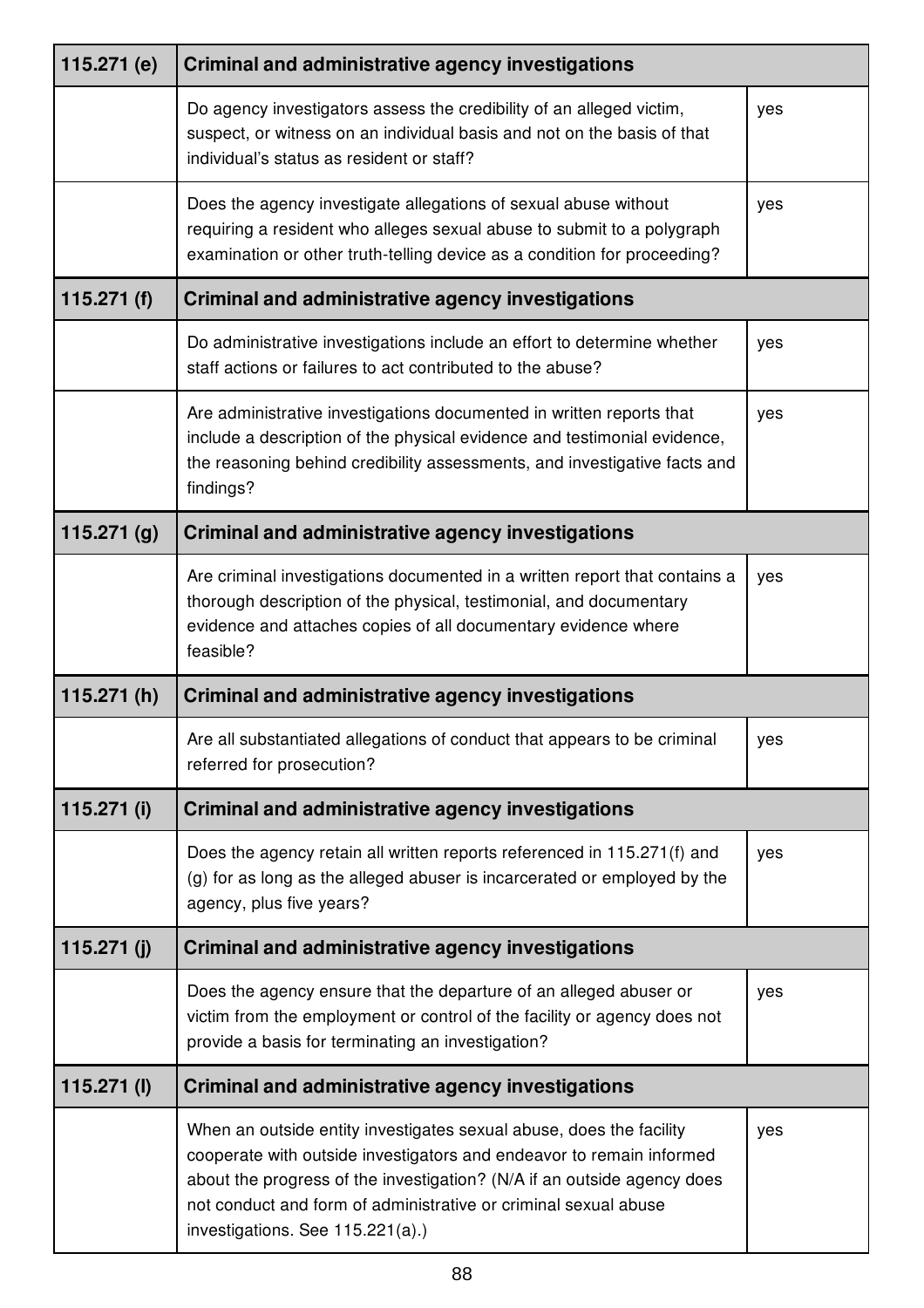| 115.272(a) | Evidentiary standard for administrative investigations                                                                                                                                                                                                                                                                                                                                                                         |     |
|------------|--------------------------------------------------------------------------------------------------------------------------------------------------------------------------------------------------------------------------------------------------------------------------------------------------------------------------------------------------------------------------------------------------------------------------------|-----|
|            | Is it true that the agency does not impose a standard higher than a<br>preponderance of the evidence in determining whether allegations of<br>sexual abuse or sexual harassment are substantiated?                                                                                                                                                                                                                             | yes |
| 115.273(a) | <b>Reporting to residents</b>                                                                                                                                                                                                                                                                                                                                                                                                  |     |
|            | Following an investigation into a resident's allegation that he or she<br>suffered sexual abuse in an agency facility, does the agency inform the<br>resident as to whether the allegation has been determined to be<br>substantiated, unsubstantiated, or unfounded?                                                                                                                                                          | yes |
| 115.273(b) | <b>Reporting to residents</b>                                                                                                                                                                                                                                                                                                                                                                                                  |     |
|            | If the agency did not conduct the investigation into a resident's allegation<br>of sexual abuse in an agency facility, does the agency request the<br>relevant information from the investigative agency in order to inform the<br>resident? (N/A if the agency/facility is responsible for conducting<br>administrative and criminal investigations.)                                                                         | yes |
| 115.273(c) | <b>Reporting to residents</b>                                                                                                                                                                                                                                                                                                                                                                                                  |     |
|            | Following a resident's allegation that a staff member has committed<br>sexual abuse against the resident, unless the agency has determined<br>that the allegation is unfounded, or unless the resident has been<br>released from custody, does the agency subsequently inform the<br>resident whenever: The staff member is no longer posted within the<br>resident's unit?                                                    | yes |
|            | Following a resident's allegation that a staff member has committed<br>sexual abuse against the resident, unless the agency has determined<br>that the allegation is unfounded, or unless the resident has been<br>released from custody, does the agency subsequently inform the<br>resident whenever: The staff member is no longer employed at the<br>facility?                                                             | yes |
|            | Following a resident's allegation that a staff member has committed<br>sexual abuse against the resident, unless the agency has determined<br>that the allegation is unfounded, or unless the resident has been<br>released from custody, does the agency subsequently inform the<br>resident whenever: The agency learns that the staff member has been<br>indicted on a charge related to sexual abuse in the facility?      | yes |
|            | Following a resident's allegation that a staff member has committed<br>sexual abuse against the resident, unless the agency has determined<br>that the allegation is unfounded, or unless the resident has been<br>released from custody, does the agency subsequently inform the<br>resident whenever: The agency learns that the staff member has been<br>convicted on a charge related to sexual abuse within the facility? | yes |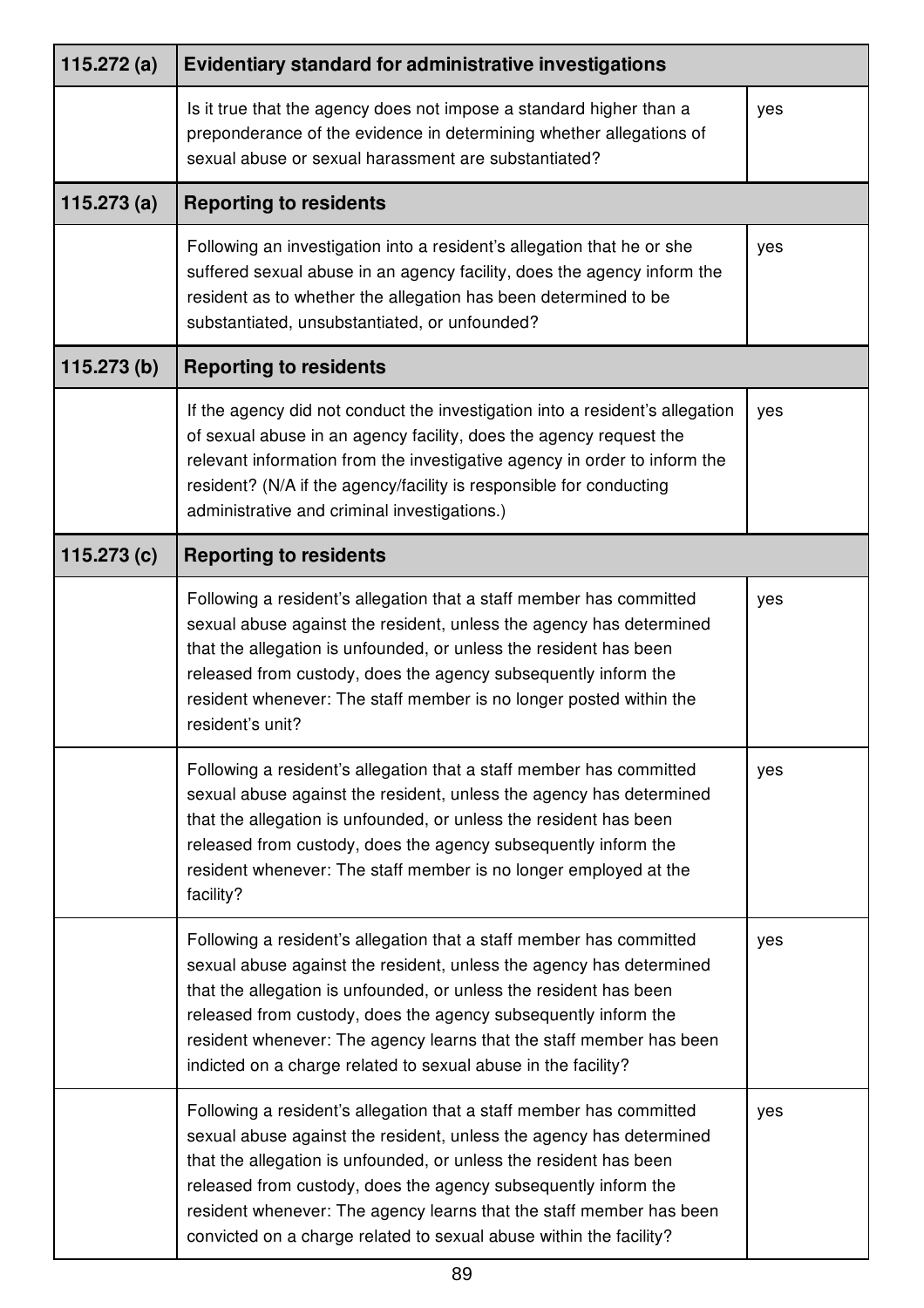| 115.273 (d) | <b>Reporting to residents</b>                                                                                                                                                                                                                                                                                                                                                    |     |
|-------------|----------------------------------------------------------------------------------------------------------------------------------------------------------------------------------------------------------------------------------------------------------------------------------------------------------------------------------------------------------------------------------|-----|
|             | Following a resident's allegation that he or she has been sexually<br>abused by another resident, does the agency subsequently inform the<br>alleged victim whenever: The agency learns that the alleged abuser has<br>been indicted on a charge related to sexual abuse within the facility?                                                                                    | yes |
|             | Following a resident's allegation that he or she has been sexually<br>abused by another resident, does the agency subsequently inform the<br>alleged victim whenever: The agency learns that the alleged abuser has<br>been convicted on a charge related to sexual abuse within the facility?                                                                                   | yes |
| 115.273 (e) | <b>Reporting to residents</b>                                                                                                                                                                                                                                                                                                                                                    |     |
|             | Does the agency document all such notifications or attempted<br>notifications?                                                                                                                                                                                                                                                                                                   | yes |
| 115.276(a)  | <b>Disciplinary sanctions for staff</b>                                                                                                                                                                                                                                                                                                                                          |     |
|             | Are staff subject to disciplinary sanctions up to and including termination<br>for violating agency sexual abuse or sexual harassment policies?                                                                                                                                                                                                                                  | yes |
| 115.276 (b) | <b>Disciplinary sanctions for staff</b>                                                                                                                                                                                                                                                                                                                                          |     |
|             | Is termination the presumptive disciplinary sanction for staff who have<br>engaged in sexual abuse?                                                                                                                                                                                                                                                                              | yes |
| 115.276 (c) | <b>Disciplinary sanctions for staff</b>                                                                                                                                                                                                                                                                                                                                          |     |
|             | Are disciplinary sanctions for violations of agency policies relating to<br>sexual abuse or sexual harassment (other than actually engaging in<br>sexual abuse) commensurate with the nature and circumstances of the<br>acts committed, the staff member's disciplinary history, and the<br>sanctions imposed for comparable offenses by other staff with similar<br>histories? | yes |
| 115.276 (d) | <b>Disciplinary sanctions for staff</b>                                                                                                                                                                                                                                                                                                                                          |     |
|             | Are all terminations for violations of agency sexual abuse or sexual<br>harassment policies, or resignations by staff who would have been<br>terminated if not for their resignation, reported to: Law enforcement<br>agencies, unless the activity was clearly not criminal?                                                                                                    | yes |
|             | Are all terminations for violations of agency sexual abuse or sexual<br>harassment policies, or resignations by staff who would have been<br>terminated if not for their resignation, reported to: Relevant licensing<br>bodies?                                                                                                                                                 | yes |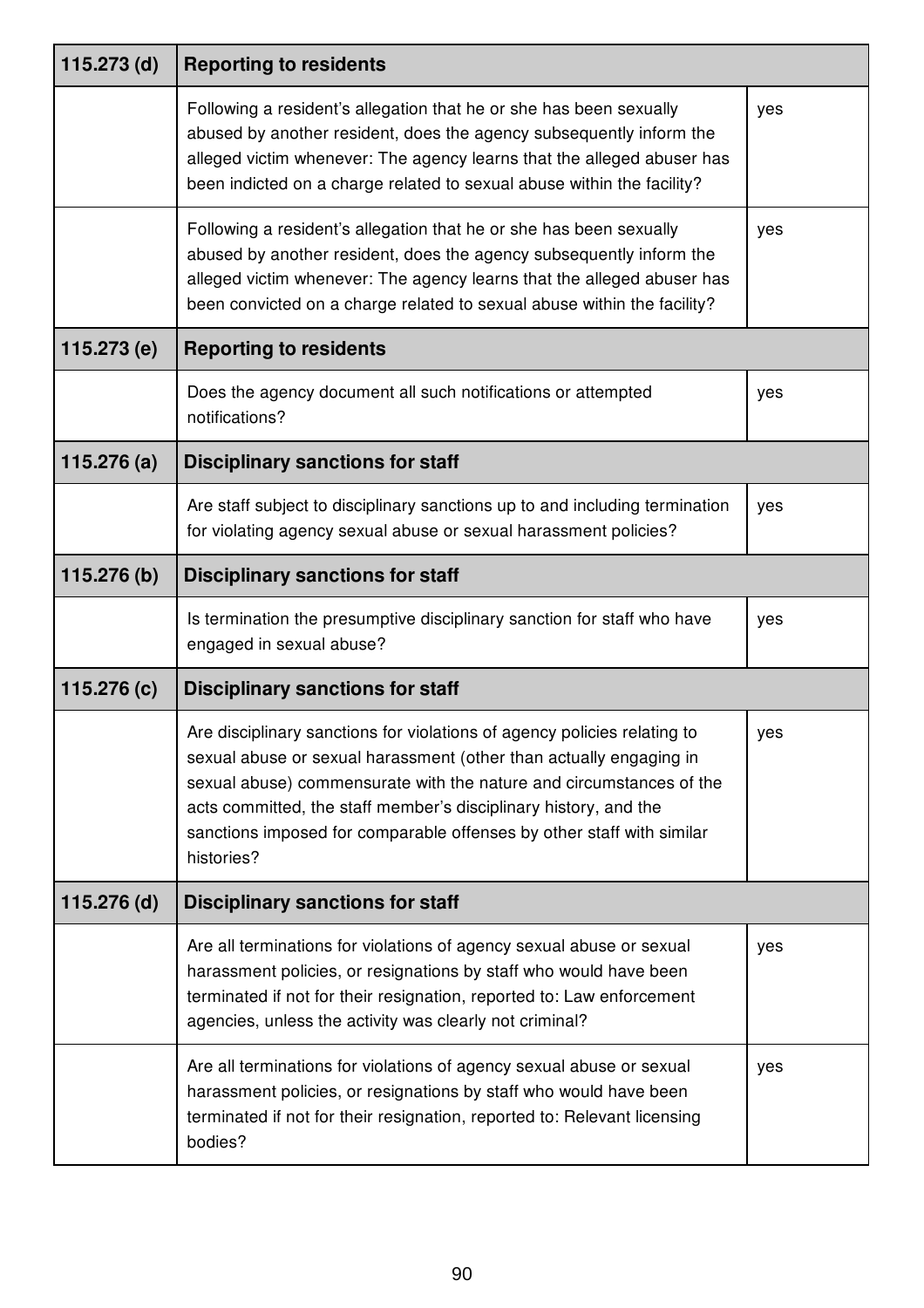| 115.277 $(a)$ | Corrective action for contractors and volunteers                                                                                                                                                                                                                                                                                      |     |
|---------------|---------------------------------------------------------------------------------------------------------------------------------------------------------------------------------------------------------------------------------------------------------------------------------------------------------------------------------------|-----|
|               | Is any contractor or volunteer who engages in sexual abuse prohibited<br>from contact with residents?                                                                                                                                                                                                                                 | yes |
|               | Is any contractor or volunteer who engages in sexual abuse reported to:<br>Law enforcement agencies (unless the activity was clearly not criminal)?                                                                                                                                                                                   | yes |
|               | Is any contractor or volunteer who engages in sexual abuse reported to:<br>Relevant licensing bodies?                                                                                                                                                                                                                                 | yes |
| 115.277(b)    | <b>Corrective action for contractors and volunteers</b>                                                                                                                                                                                                                                                                               |     |
|               | In the case of any other violation of agency sexual abuse or sexual<br>harassment policies by a contractor or volunteer, does the facility take<br>appropriate remedial measures, and consider whether to prohibit further<br>contact with residents?                                                                                 | yes |
| 115.278(a)    | <b>Disciplinary sanctions for residents</b>                                                                                                                                                                                                                                                                                           |     |
|               | Following an administrative finding that a resident engaged in resident-<br>on-resident sexual abuse, or following a criminal finding of guilt for<br>resident-on-resident sexual abuse, are residents subject to disciplinary<br>sanctions pursuant to a formal disciplinary process?                                                | yes |
| 115.278(b)    | <b>Disciplinary sanctions for residents</b>                                                                                                                                                                                                                                                                                           |     |
|               | Are sanctions commensurate with the nature and circumstances of the<br>abuse committed, the resident's disciplinary history, and the sanctions<br>imposed for comparable offenses by other residents with similar<br>histories?                                                                                                       | yes |
| 115.278 (c)   | <b>Disciplinary sanctions for residents</b>                                                                                                                                                                                                                                                                                           |     |
|               | When determining what types of sanction, if any, should be imposed,<br>does the disciplinary process consider whether a resident's mental<br>disabilities or mental illness contributed to his or her behavior?                                                                                                                       | yes |
| $115.278$ (d) | <b>Disciplinary sanctions for residents</b>                                                                                                                                                                                                                                                                                           |     |
|               | If the facility offers therapy, counseling, or other interventions designed<br>to address and correct underlying reasons or motivations for the abuse,<br>does the facility consider whether to require the offending resident to<br>participate in such interventions as a condition of access to programming<br>and other benefits? | yes |
| 115.278 (e)   | <b>Disciplinary sanctions for residents</b>                                                                                                                                                                                                                                                                                           |     |
|               | Does the agency discipline a resident for sexual contact with staff only<br>upon a finding that the staff member did not consent to such contact?                                                                                                                                                                                     | yes |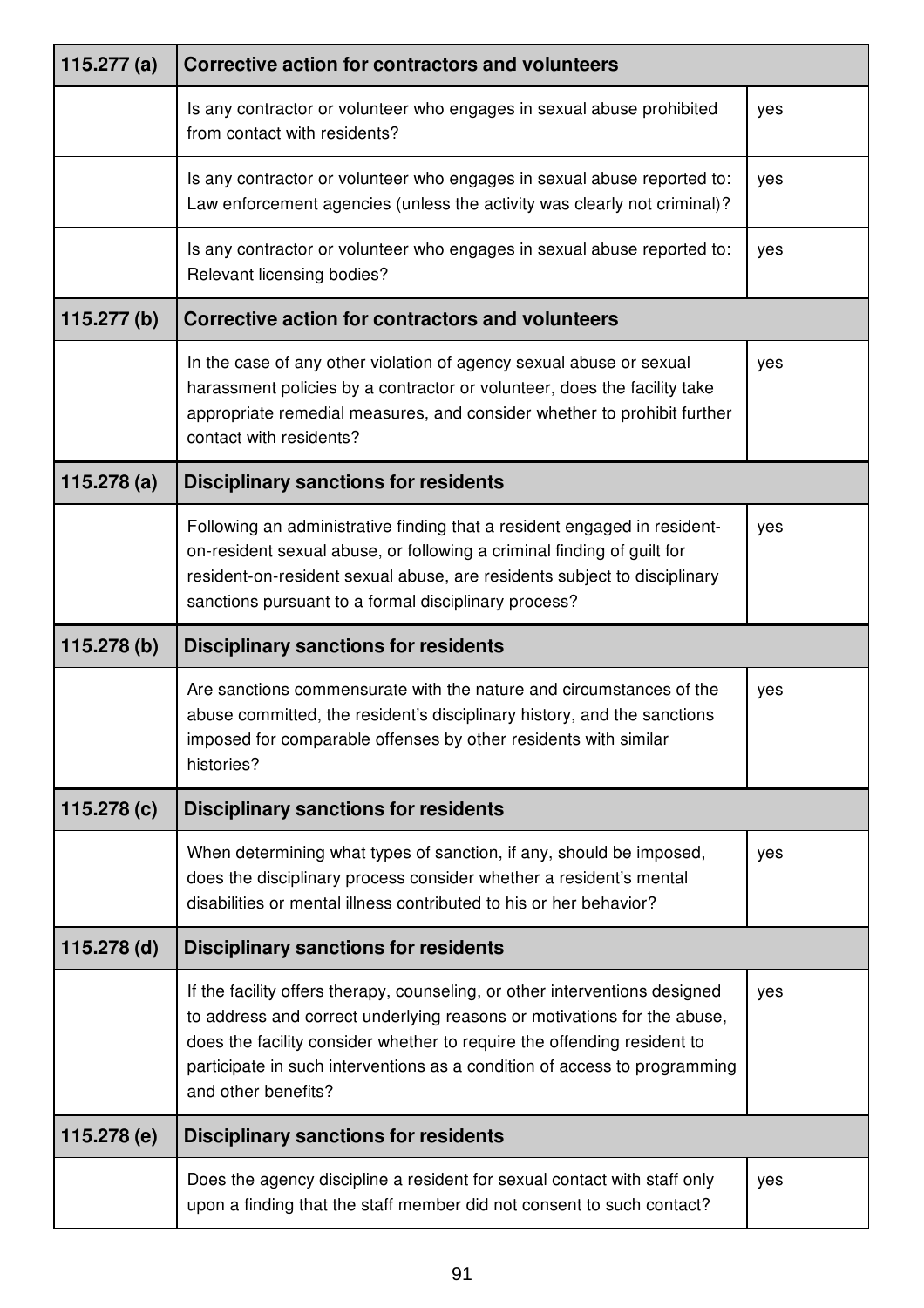| 115.278 $(f)$ | <b>Disciplinary sanctions for residents</b>                                                                                                                                                                                                                                                                                 |     |
|---------------|-----------------------------------------------------------------------------------------------------------------------------------------------------------------------------------------------------------------------------------------------------------------------------------------------------------------------------|-----|
|               | For the purpose of disciplinary action does a report of sexual abuse<br>made in good faith based upon a reasonable belief that the alleged<br>conduct occurred NOT constitute falsely reporting an incident or lying,<br>even if an investigation does not establish evidence sufficient to<br>substantiate the allegation? | yes |
| 115.278 (g)   | <b>Disciplinary sanctions for residents</b>                                                                                                                                                                                                                                                                                 |     |
|               | Does the agency always refrain from considering non-coercive sexual<br>activity between residents to be sexual abuse? (N/A if the agency does<br>not prohibit all sexual activity between residents.)                                                                                                                       | yes |
| 115.282(a)    | Access to emergency medical and mental health services                                                                                                                                                                                                                                                                      |     |
|               | Do resident victims of sexual abuse receive timely, unimpeded access to<br>emergency medical treatment and crisis intervention services, the nature<br>and scope of which are determined by medical and mental health<br>practitioners according to their professional judgment?                                            | yes |
| 115.282(b)    | Access to emergency medical and mental health services                                                                                                                                                                                                                                                                      |     |
|               | If no qualified medical or mental health practitioners are on duty at the<br>time a report of recent sexual abuse is made, do security staff first<br>responders take preliminary steps to protect the victim pursuant to §<br>115.262?                                                                                     | yes |
|               | Do security staff first responders immediately notify the appropriate<br>medical and mental health practitioners?                                                                                                                                                                                                           | yes |
| 115.282 (c)   | Access to emergency medical and mental health services                                                                                                                                                                                                                                                                      |     |
|               | Are resident victims of sexual abuse offered timely information about and<br>timely access to emergency contraception and sexually transmitted<br>infections prophylaxis, in accordance with professionally accepted<br>standards of care, where medically appropriate?                                                     | yes |
| $115.282$ (d) | Access to emergency medical and mental health services                                                                                                                                                                                                                                                                      |     |
|               | Are treatment services provided to the victim without financial cost and<br>regardless of whether the victim names the abuser or cooperates with<br>any investigation arising out of the incident?                                                                                                                          | yes |
| 115.283(a)    | Ongoing medical and mental health care for sexual abuse victims and<br>abusers                                                                                                                                                                                                                                              |     |
|               | Does the facility offer medical and mental health evaluation and, as<br>appropriate, treatment to all residents who have been victimized by<br>sexual abuse in any prison, jail, lockup, or juvenile facility?                                                                                                              | yes |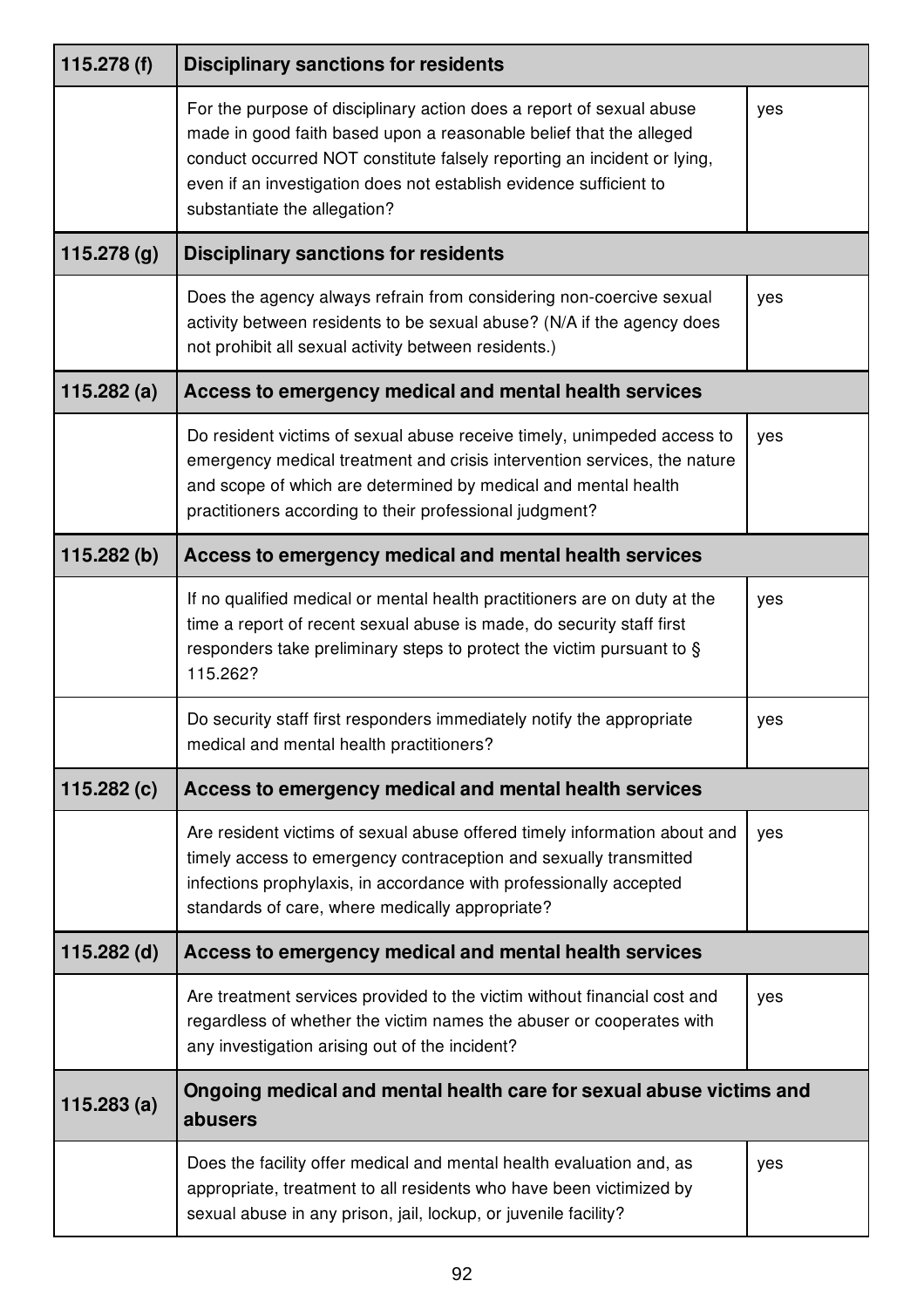| 115.283(b)    | Ongoing medical and mental health care for sexual abuse victims and<br>abusers                                                                                                                                                                                                                                                                                                                                                                                                                                                               |     |
|---------------|----------------------------------------------------------------------------------------------------------------------------------------------------------------------------------------------------------------------------------------------------------------------------------------------------------------------------------------------------------------------------------------------------------------------------------------------------------------------------------------------------------------------------------------------|-----|
|               | Does the evaluation and treatment of such victims include, as<br>appropriate, follow-up services, treatment plans, and, when necessary,<br>referrals for continued care following their transfer to, or placement in,<br>other facilities, or their release from custody?                                                                                                                                                                                                                                                                    | yes |
| 115.283(c)    | Ongoing medical and mental health care for sexual abuse victims and<br>abusers                                                                                                                                                                                                                                                                                                                                                                                                                                                               |     |
|               | Does the facility provide such victims with medical and mental health<br>services consistent with the community level of care?                                                                                                                                                                                                                                                                                                                                                                                                               | yes |
| $115.283$ (d) | Ongoing medical and mental health care for sexual abuse victims and<br>abusers                                                                                                                                                                                                                                                                                                                                                                                                                                                               |     |
|               | Are resident victims of sexually abusive vaginal penetration while<br>incarcerated offered pregnancy tests? (N/A if "all-male" facility. Note: in<br>"all-male" facilities, there may be residents who identify as transgender<br>men who may have female genitalia. Auditors should be sure to know<br>whether such individuals may be in the population and whether this<br>provision may apply in specific circumstances.)                                                                                                                | na  |
| 115.283 (e)   | Ongoing medical and mental health care for sexual abuse victims and<br>abusers                                                                                                                                                                                                                                                                                                                                                                                                                                                               |     |
|               | If pregnancy results from the conduct described in paragraph §<br>115.283(d), do such victims receive timely and comprehensive<br>information about and timely access to all lawful pregnancy-related<br>medical services? (N/A if "all-male" facility. Note: in "all-male" facilities,<br>there may be residents who identify as transgender men who may have<br>female genitalia. Auditors should be sure to know whether such<br>individuals may be in the population and whether this provision may<br>apply in specific circumstances.) | na  |
| 115.283(f)    | Ongoing medical and mental health care for sexual abuse victims and<br>abusers                                                                                                                                                                                                                                                                                                                                                                                                                                                               |     |
|               | Are resident victims of sexual abuse while incarcerated offered tests for<br>sexually transmitted infections as medically appropriate?                                                                                                                                                                                                                                                                                                                                                                                                       | yes |
| 115.283(g)    | Ongoing medical and mental health care for sexual abuse victims and<br>abusers                                                                                                                                                                                                                                                                                                                                                                                                                                                               |     |
|               | Are treatment services provided to the victim without financial cost and<br>regardless of whether the victim names the abuser or cooperates with<br>any investigation arising out of the incident?                                                                                                                                                                                                                                                                                                                                           | yes |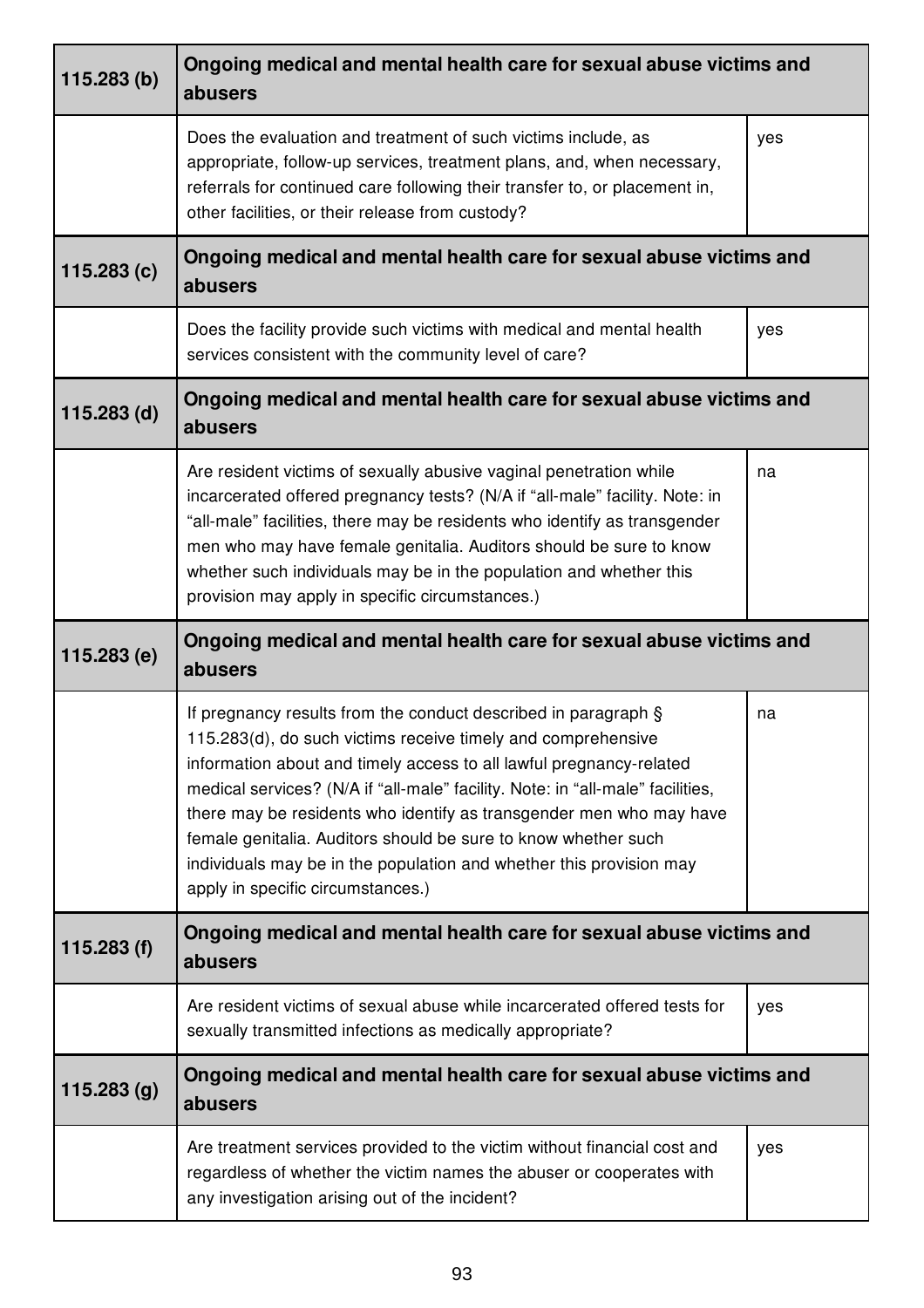| 115.283(h) | Ongoing medical and mental health care for sexual abuse victims and<br>abusers                                                                                                                                                                  |     |
|------------|-------------------------------------------------------------------------------------------------------------------------------------------------------------------------------------------------------------------------------------------------|-----|
|            | Does the facility attempt to conduct a mental health evaluation of all<br>known resident-on-resident abusers within 60 days of learning of such<br>abuse history and offer treatment when deemed appropriate by mental<br>health practitioners? | yes |
| 115.286(a) | Sexual abuse incident reviews                                                                                                                                                                                                                   |     |
|            | Does the facility conduct a sexual abuse incident review at the<br>conclusion of every sexual abuse investigation, including where the<br>allegation has not been substantiated, unless the allegation has been<br>determined to be unfounded?  | yes |
| 115.286(b) | Sexual abuse incident reviews                                                                                                                                                                                                                   |     |
|            | Does such review ordinarily occur within 30 days of the conclusion of the<br>investigation?                                                                                                                                                     | yes |
| 115.286(c) | <b>Sexual abuse incident reviews</b>                                                                                                                                                                                                            |     |
|            | Does the review team include upper-level management officials, with<br>input from line supervisors, investigators, and medical or mental health<br>practitioners?                                                                               | yes |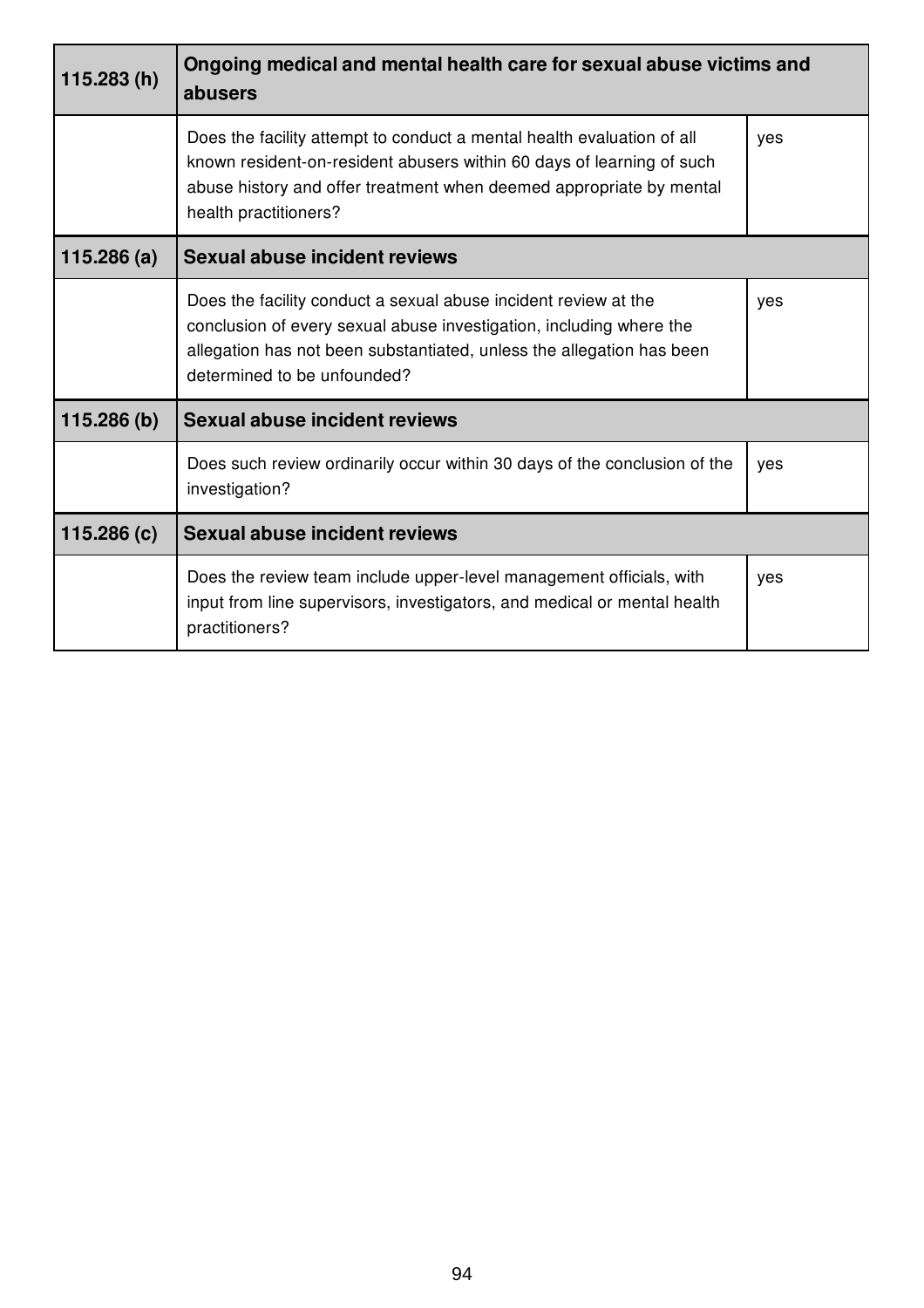| $115.286$ (d) | <b>Sexual abuse incident reviews</b>                                                                                                                                                                                                                                                    |     |
|---------------|-----------------------------------------------------------------------------------------------------------------------------------------------------------------------------------------------------------------------------------------------------------------------------------------|-----|
|               | Does the review team: Consider whether the allegation or investigation<br>indicates a need to change policy or practice to better prevent, detect, or<br>respond to sexual abuse?                                                                                                       | yes |
|               | Does the review team: Consider whether the incident or allegation was<br>motivated by race; ethnicity; gender identity; lesbian, gay, bisexual,<br>transgender, or intersex identification, status, or perceived status; gang<br>affiliation; or other group dynamics at the facility?  | yes |
|               | Does the review team: Examine the area in the facility where the incident<br>allegedly occurred to assess whether physical barriers in the area may<br>enable abuse?                                                                                                                    | yes |
|               | Does the review team: Assess the adequacy of staffing levels in that<br>area during different shifts?                                                                                                                                                                                   | yes |
|               | Does the review team: Assess whether monitoring technology should be<br>deployed or augmented to supplement supervision by staff?                                                                                                                                                       | yes |
|               | Does the review team: Prepare a report of its findings, including but not<br>necessarily limited to determinations made pursuant to §§ 115.286(d)<br>$(1)-(d)(5)$ , and any recommendations for improvement and submit such<br>report to the facility head and PREA compliance manager? | yes |
| 115.286 (e)   | <b>Sexual abuse incident reviews</b>                                                                                                                                                                                                                                                    |     |
|               | Does the facility implement the recommendations for improvement, or<br>document its reasons for not doing so?                                                                                                                                                                           | yes |
| 115.287 $(a)$ | <b>Data collection</b>                                                                                                                                                                                                                                                                  |     |
|               | Does the agency collect accurate, uniform data for every allegation of<br>sexual abuse at facilities under its direct control using a standardized<br>instrument and set of definitions?                                                                                                | yes |
| 115.287(b)    | <b>Data collection</b>                                                                                                                                                                                                                                                                  |     |
|               | Does the agency aggregate the incident-based sexual abuse data at<br>least annually?                                                                                                                                                                                                    | yes |
| 115.287 $(c)$ | <b>Data collection</b>                                                                                                                                                                                                                                                                  |     |
|               | Does the incident-based data include, at a minimum, the data necessary<br>to answer all questions from the most recent version of the Survey of<br>Sexual Violence conducted by the Department of Justice?                                                                              | yes |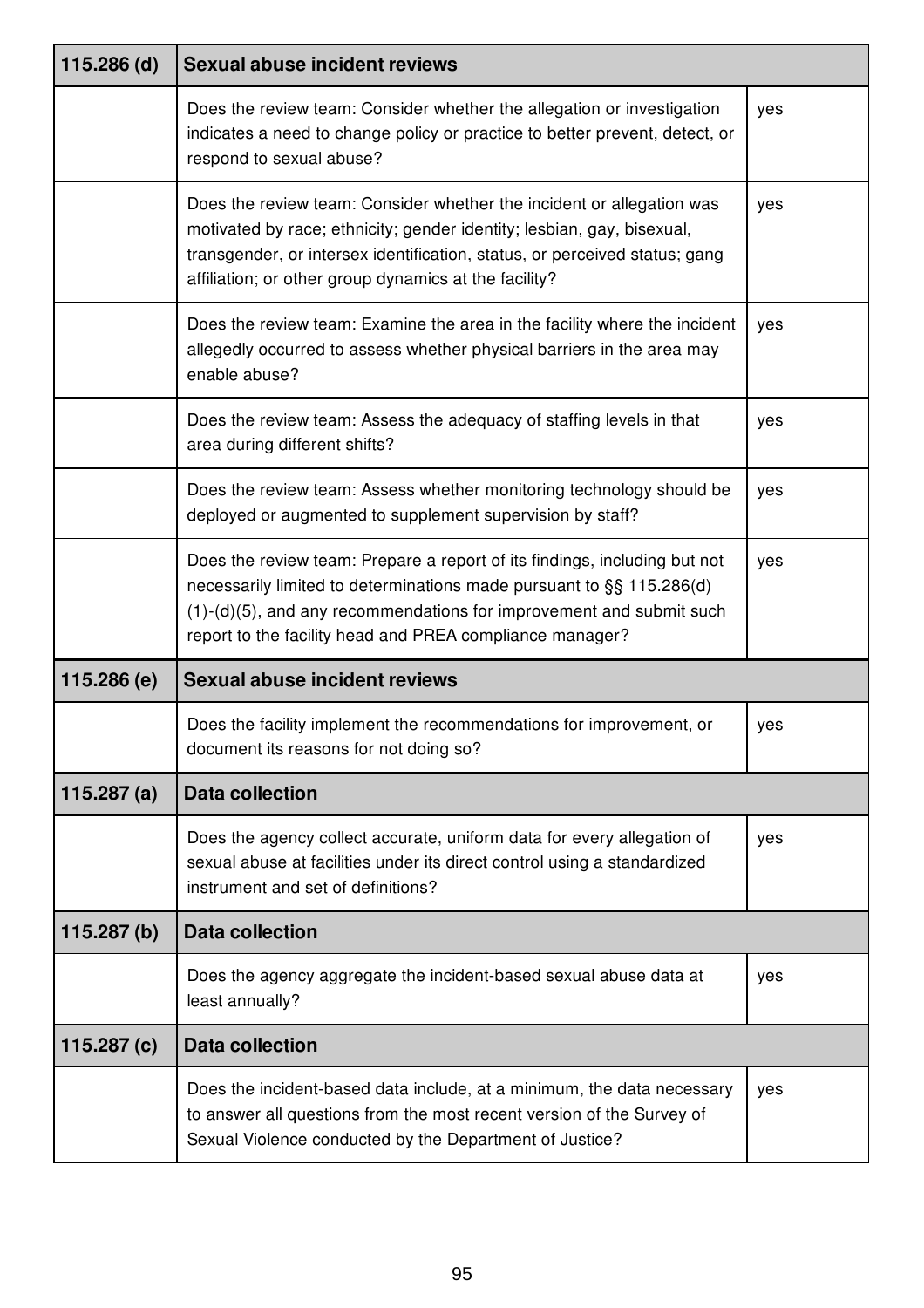| $115.287$ (d) | <b>Data collection</b>                                                                                                                                                                                                                                                                                                                                                  |     |
|---------------|-------------------------------------------------------------------------------------------------------------------------------------------------------------------------------------------------------------------------------------------------------------------------------------------------------------------------------------------------------------------------|-----|
|               | Does the agency maintain, review, and collect data as needed from all<br>available incident-based documents, including reports, investigation files,<br>and sexual abuse incident reviews?                                                                                                                                                                              | yes |
| 115.287 (e)   | <b>Data collection</b>                                                                                                                                                                                                                                                                                                                                                  |     |
|               | Does the agency also obtain incident-based and aggregated data from<br>every private facility with which it contracts for the confinement of its<br>residents? (N/A if agency does not contract for the confinement of its<br>residents.)                                                                                                                               | na  |
| 115.287 $(f)$ | <b>Data collection</b>                                                                                                                                                                                                                                                                                                                                                  |     |
|               | Does the agency, upon request, provide all such data from the previous<br>calendar year to the Department of Justice no later than June 30? (N/A if<br>DOJ has not requested agency data.)                                                                                                                                                                              | na  |
| 115.288(a)    | Data review for corrective action                                                                                                                                                                                                                                                                                                                                       |     |
|               | Does the agency review data collected and aggregated pursuant to §<br>115.287 in order to assess and improve the effectiveness of its sexual<br>abuse prevention, detection, and response policies, practices, and<br>training, including by: Identifying problem areas?                                                                                                | yes |
|               | Does the agency review data collected and aggregated pursuant to §<br>115.287 in order to assess and improve the effectiveness of its sexual<br>abuse prevention, detection, and response policies, practices, and<br>training, including by: Taking corrective action on an ongoing basis?                                                                             | yes |
|               | Does the agency review data collected and aggregated pursuant to §<br>115.287 in order to assess and improve the effectiveness of its sexual<br>abuse prevention, detection, and response policies, practices, and<br>training, including by: Preparing an annual report of its findings and<br>corrective actions for each facility, as well as the agency as a whole? | yes |
| 115.288(b)    | Data review for corrective action                                                                                                                                                                                                                                                                                                                                       |     |
|               | Does the agency's annual report include a comparison of the current<br>year's data and corrective actions with those from prior years and<br>provide an assessment of the agency's progress in addressing sexual<br>abuse?                                                                                                                                              | yes |
| 115.288(c)    | Data review for corrective action                                                                                                                                                                                                                                                                                                                                       |     |
|               | Is the agency's annual report approved by the agency head and made<br>readily available to the public through its website or, if it does not have<br>one, through other means?                                                                                                                                                                                          | yes |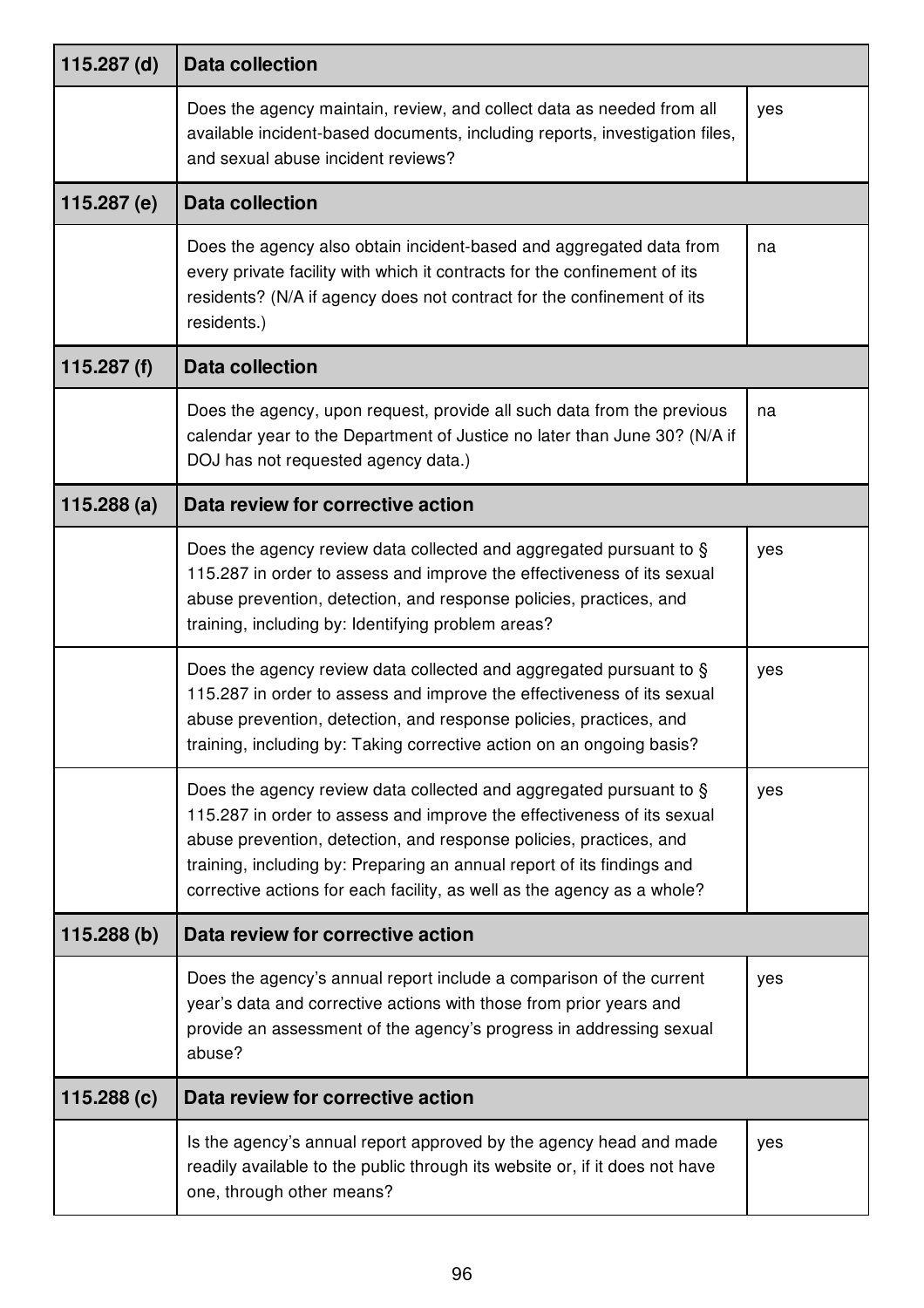| 115.288 (d)   | Data review for corrective action                                                                                                                                                                                                                                                                                                 |     |  |
|---------------|-----------------------------------------------------------------------------------------------------------------------------------------------------------------------------------------------------------------------------------------------------------------------------------------------------------------------------------|-----|--|
|               | Does the agency indicate the nature of the material redacted where it<br>redacts specific material from the reports when publication would<br>present a clear and specific threat to the safety and security of a facility?                                                                                                       | yes |  |
| 115.289(a)    | Data storage, publication, and destruction                                                                                                                                                                                                                                                                                        |     |  |
|               | Does the agency ensure that data collected pursuant to § 115.287 are<br>securely retained?                                                                                                                                                                                                                                        | yes |  |
| 115.289(b)    | Data storage, publication, and destruction                                                                                                                                                                                                                                                                                        |     |  |
|               | Does the agency make all aggregated sexual abuse data, from facilities<br>under its direct control and private facilities with which it contracts,<br>readily available to the public at least annually through its website or, if it<br>does not have one, through other means?                                                  | yes |  |
| 115.289(c)    | Data storage, publication, and destruction                                                                                                                                                                                                                                                                                        |     |  |
|               | Does the agency remove all personal identifiers before making<br>aggregated sexual abuse data publicly available?                                                                                                                                                                                                                 | yes |  |
| $115.289$ (d) | Data storage, publication, and destruction                                                                                                                                                                                                                                                                                        |     |  |
|               | Does the agency maintain sexual abuse data collected pursuant to §<br>115.287 for at least 10 years after the date of the initial collection, unless<br>Federal, State, or local law requires otherwise?                                                                                                                          | yes |  |
| 115.401(a)    | <b>Frequency and scope of audits</b>                                                                                                                                                                                                                                                                                              |     |  |
|               | During the prior three-year audit period, did the agency ensure that each<br>facility operated by the agency, or by a private organization on behalf of<br>the agency, was audited at least once? (Note: The response here is<br>purely informational. A "no" response does not impact overall<br>compliance with this standard.) | yes |  |